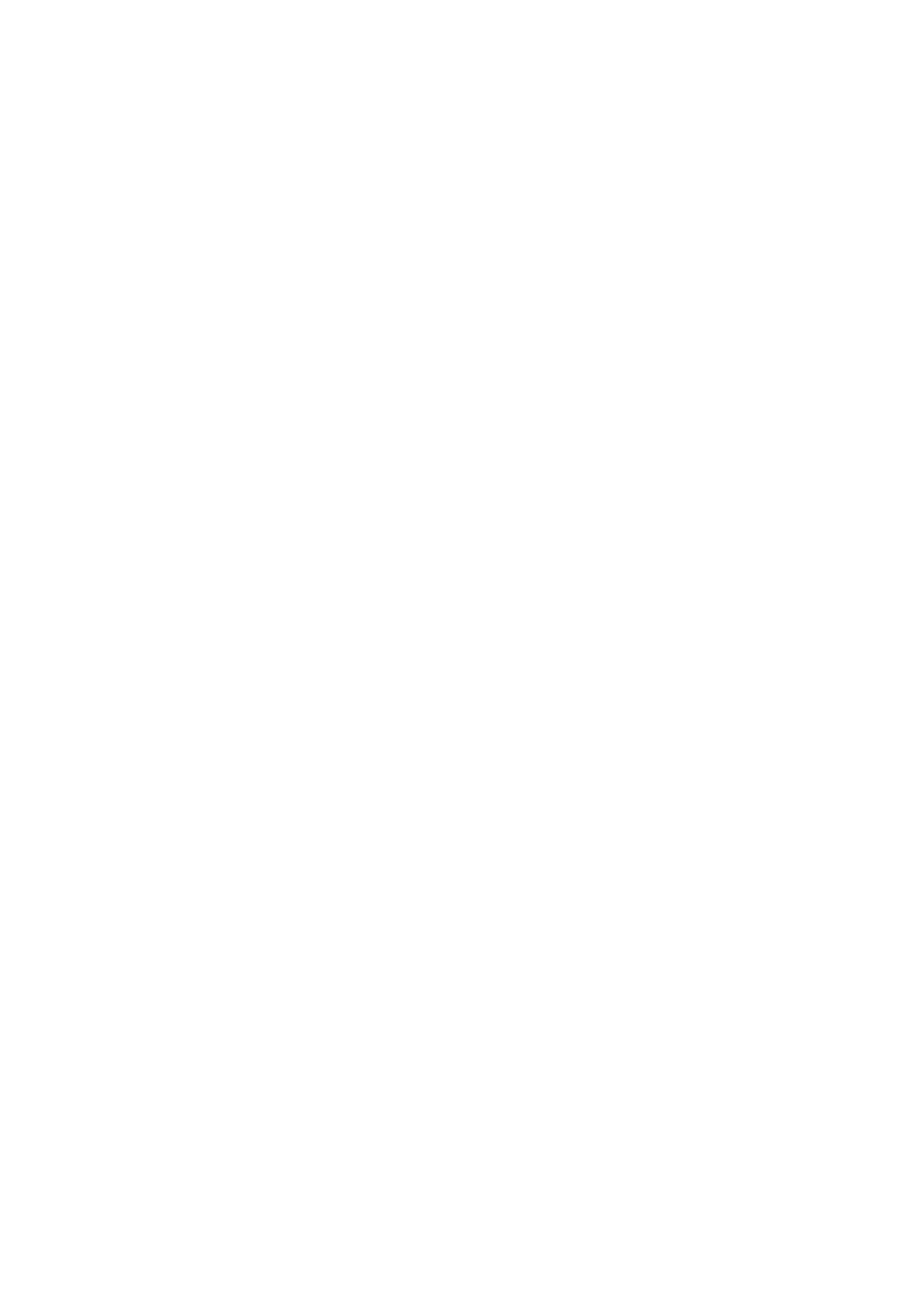# **Key to symbols used in reprinted bill**

## **As reported from the committee of the whole House**

text inserted

text deleted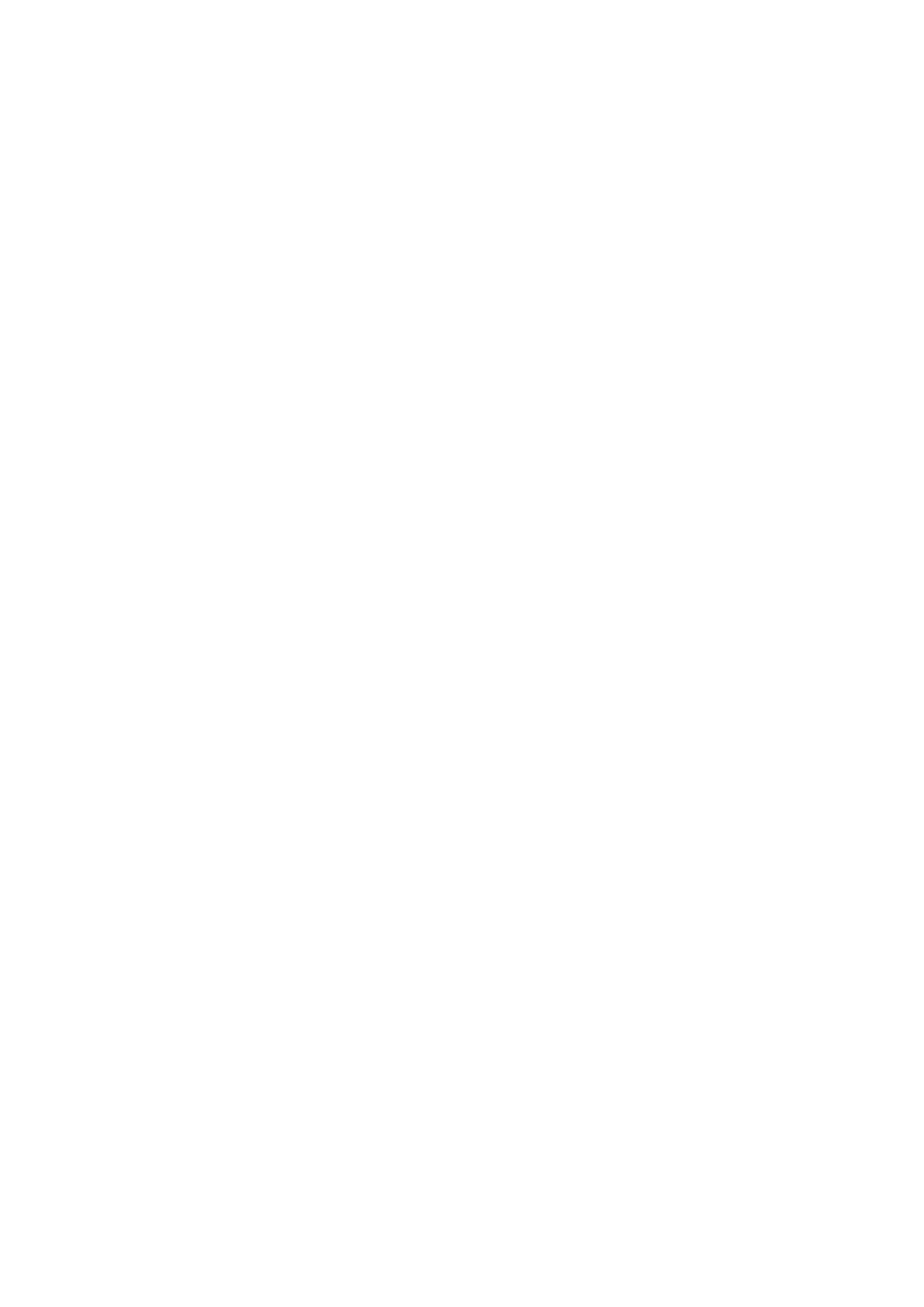### *Hon Jan Tinetti*

# **Births, Deaths, Marriages, and Relationships Registration Bill**

Government Bill

#### **Contents**

|    |                                                                                                            | Page |
|----|------------------------------------------------------------------------------------------------------------|------|
| 1  | Title                                                                                                      | 10   |
| 2  | Commencement                                                                                               | 10   |
|    | Part 1                                                                                                     |      |
|    | <b>Preliminary provisions</b>                                                                              |      |
| 3  | Purpose of this Act                                                                                        | 10   |
| 4  | Interpretation                                                                                             | 11   |
| 5  | Transitional, savings, and related provisions                                                              | 18   |
| 6  | Act binds the Crown                                                                                        | 19   |
|    | Part 2                                                                                                     |      |
|    | <b>Registration of information</b>                                                                         |      |
|    | Subpart 1—General provisions                                                                               |      |
| 7  | Definitions used in this Part                                                                              | 19   |
|    | Notification of information                                                                                |      |
| 8  | Notifications, applications, and requests must include information<br>required by this Act and regulations | 19   |
|    | Registration of information                                                                                |      |
| 9  | Registrar-General may register information only if requirements<br>met                                     | 20   |
|    | Subpart 2-Births                                                                                           |      |
|    | Notification of births                                                                                     |      |
| 10 | Birth in New Zealand must be notified                                                                      | 20   |
| 11 | Preliminary notice of birth in New Zealand must be provided                                                | 20   |

| $296 - 3$ |  |  |  |
|-----------|--|--|--|
|           |  |  |  |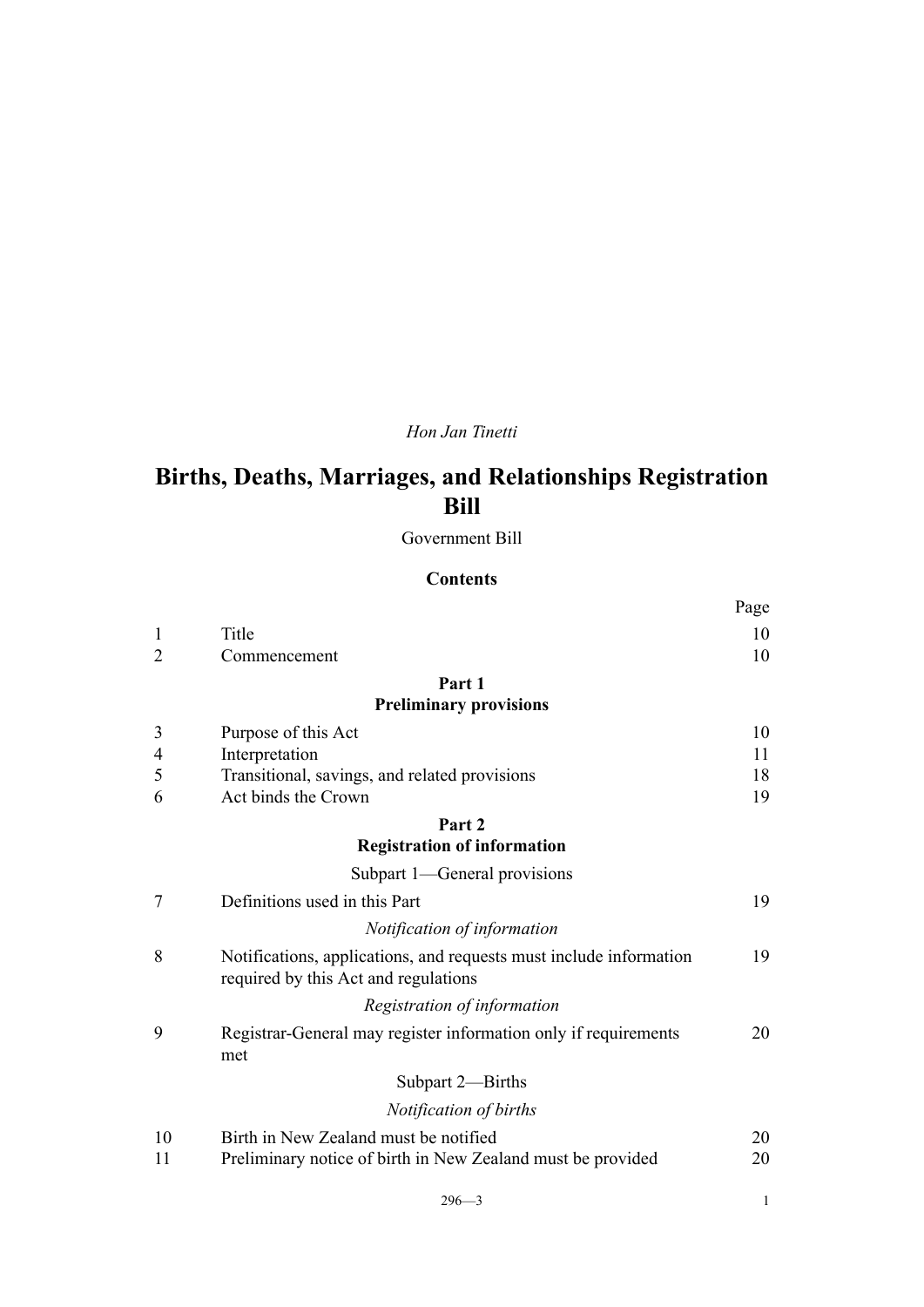| 12                | Parents must notify birth in New Zealand                                                                                                            | 21             |
|-------------------|-----------------------------------------------------------------------------------------------------------------------------------------------------|----------------|
| 13                | Notification of birth in New Zealand must include name<br>information                                                                               | 22             |
| 14                | Who must notify birth of child found abandoned in New Zealand                                                                                       | 22             |
| 15                | Any person may notify birth that occurs outside New Zealand on<br>New Zealand ship or New Zealand aircraft                                          | 23             |
|                   | Registration of births                                                                                                                              |                |
| 16                | Registrar-General must register birth in New Zealand if notified<br>within 2 years                                                                  | 23             |
| 17                | When Registrar-General may register birth that occurs outside<br>New Zealand                                                                        | 23             |
| 18                | Registrar-General may decline to register certain names                                                                                             | 23             |
| 19                | Birth record must indicate if person is New Zealand citizen by<br>birth                                                                             | 24             |
| 20                | Birth record must include parents' details                                                                                                          | 25             |
|                   | Changes to birth record: parents' marriage or civil union<br><i>information</i>                                                                     |                |
|                   | Registration of information relating to parents' subsequent<br><i>marriage or civil union</i>                                                       |                |
| 21                | Parents may request that birth record include information relating<br>to parents' marriage or civil union after child's birth                       | 25             |
| 22                | Registration of information relating to parents' marriage or civil<br>union after birth                                                             | 26             |
|                   | Registration of nominated sex                                                                                                                       |                |
| 22A               | Eligibility to apply for registration of nominated sex                                                                                              | 26             |
| 22B               | Application by eligible person for registration of their nominated<br>sex                                                                           | 26             |
| 22C               | Application by guardian of eligible child for registration of child's<br>nominated sex                                                              | 27             |
| 22D<br><u>22E</u> | Registrar-General must register nominated sex if requirements met<br>Effect of registration of nominated sex                                        | 28<br>28       |
|                   | Changes to birth record: registered sex                                                                                                             |                |
|                   |                                                                                                                                                     |                |
| 22A<br>22B        | Definitions used in this section and sections 22B to 23<br>Application by eligible adult or eligible 16- or 17-year-old to<br>change registered sex | 29<br>30       |
| 22C               | Application by guardian of eligible child to change registered sex                                                                                  | 3 <sup>1</sup> |
| 22D               | Registrar-General must register nominated sex if requirements met                                                                                   | 3 <sup>1</sup> |
| 22E               | Eligible child must confirm registered sex on turning 18 years old                                                                                  | 32             |
| 22F               | Registrar-General must delete registered sex from birth record on                                                                                   | 32             |
|                   | request by eligible person                                                                                                                          |                |
| 22G               | Registrar-General must give effect to decisions under Care of<br>Children Act 2004                                                                  | 33             |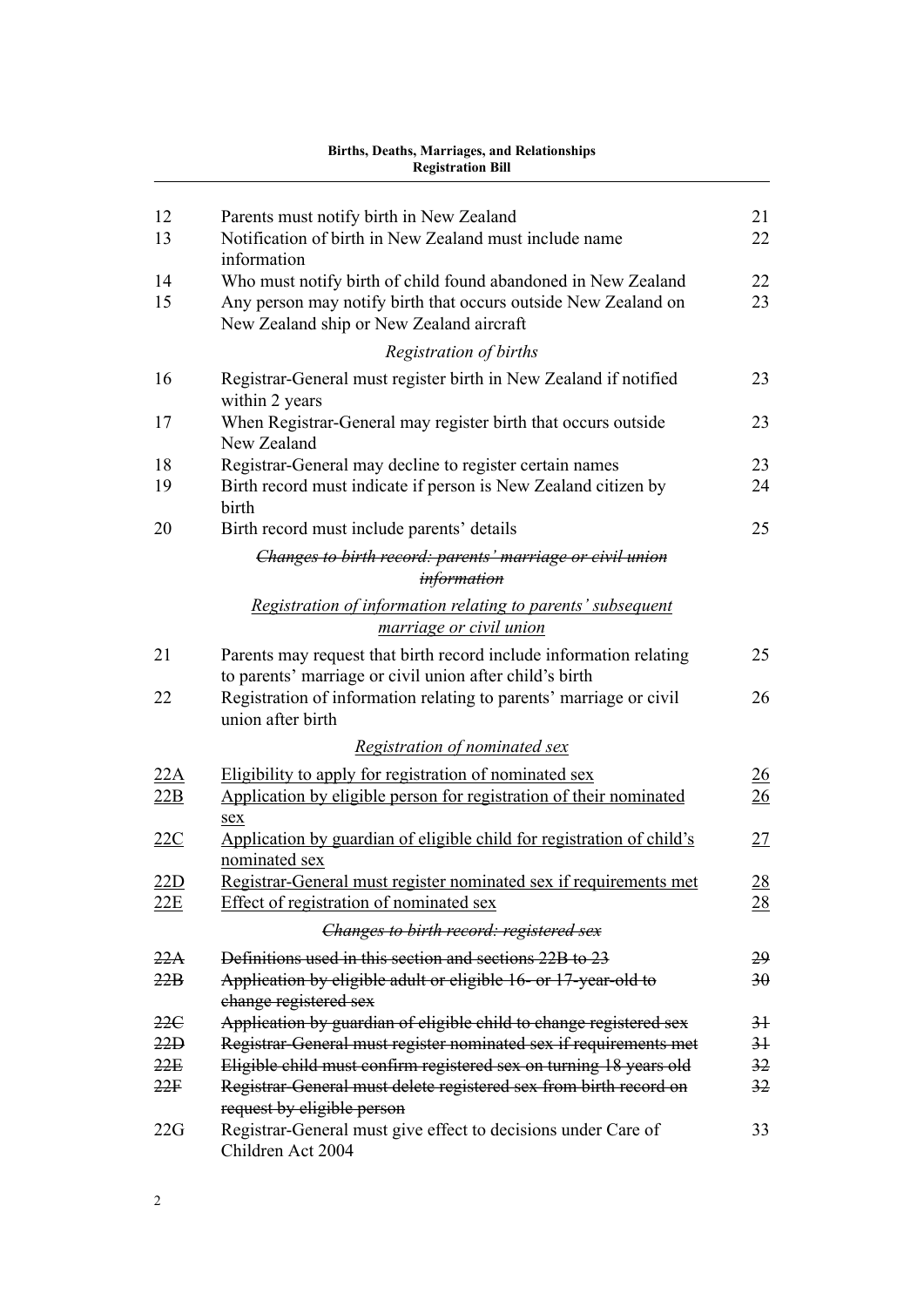|                 | лгинэ, в сайнэ, глан надсэ, ана талайонэшрэ<br><b>Registration Bill</b>                                         |    |
|-----------------|-----------------------------------------------------------------------------------------------------------------|----|
| 22H             | Other correction powers not affected                                                                            | 33 |
| 22 <sub>1</sub> | New information not to affect general law                                                                       | 34 |
| 22J             | Designation of bodies for purposes of definition of health<br>professional                                      | 34 |
|                 | Appeals against Registrar-General's decisions                                                                   |    |
| 23              | Appeals against Registrar-General's decisions                                                                   | 34 |
|                 | Subpart 3-Adoptions                                                                                             |    |
|                 | Notification of adoption                                                                                        |    |
| 24              | Court must notify Registrar-General of New Zealand adoptions                                                    | 35 |
|                 | Registration of adoption information in birth record                                                            |    |
| 25              | Registration of New Zealand adoptions                                                                           | 36 |
| 26              | Registration of overseas adoptions                                                                              | 36 |
|                 | Changes to adoption information in birth record                                                                 |    |
| 27              | Adopted person or adoptive parent may apply to include additional<br>information                                | 36 |
| 28              | Registrar-General must register additional information requested<br>by adopted person or adoptive parents       | 37 |
| 29              | Variation or discharge of adoption order to be recorded                                                         | 37 |
|                 | Sharing of adoption information with overseas authorities                                                       |    |
| 30              | Registrar-General may supply adoption information to overseas<br>registration authority                         | 37 |
|                 | Subpart 4-Deaths                                                                                                |    |
| 3 <sup>1</sup>  | Definitions used in this subpart                                                                                | 38 |
|                 | Notification of deaths in New Zealand                                                                           |    |
| 32              | Deaths in New Zealand must be notified                                                                          | 38 |
| 33              | Preliminary notice of death must be provided to Registrar-General                                               | 38 |
| 34              | Registrar-General must be notified when body disposed of or<br>removed                                          | 38 |
| 35              | High Court must notify Registrar-General if giving leave to swear<br>to person's death                          | 39 |
| 36              | Coroner must notify Registrar-General of death reported to coroner                                              | 39 |
| 37              | Other person may be authorised to notify                                                                        | 39 |
| 38              | Person who disposes of, removes, or takes disinterred body must<br>notify Registrar-General                     | 40 |
|                 | Notification of death outside New Zealand                                                                       |    |
| 39              | When death that occurs outside New Zealand may be notified                                                      | 40 |
|                 | Registration of deaths                                                                                          |    |
| 40              | Registrar-General must register death that occurs in New Zealand<br>if notified in accordance with this subpart | 40 |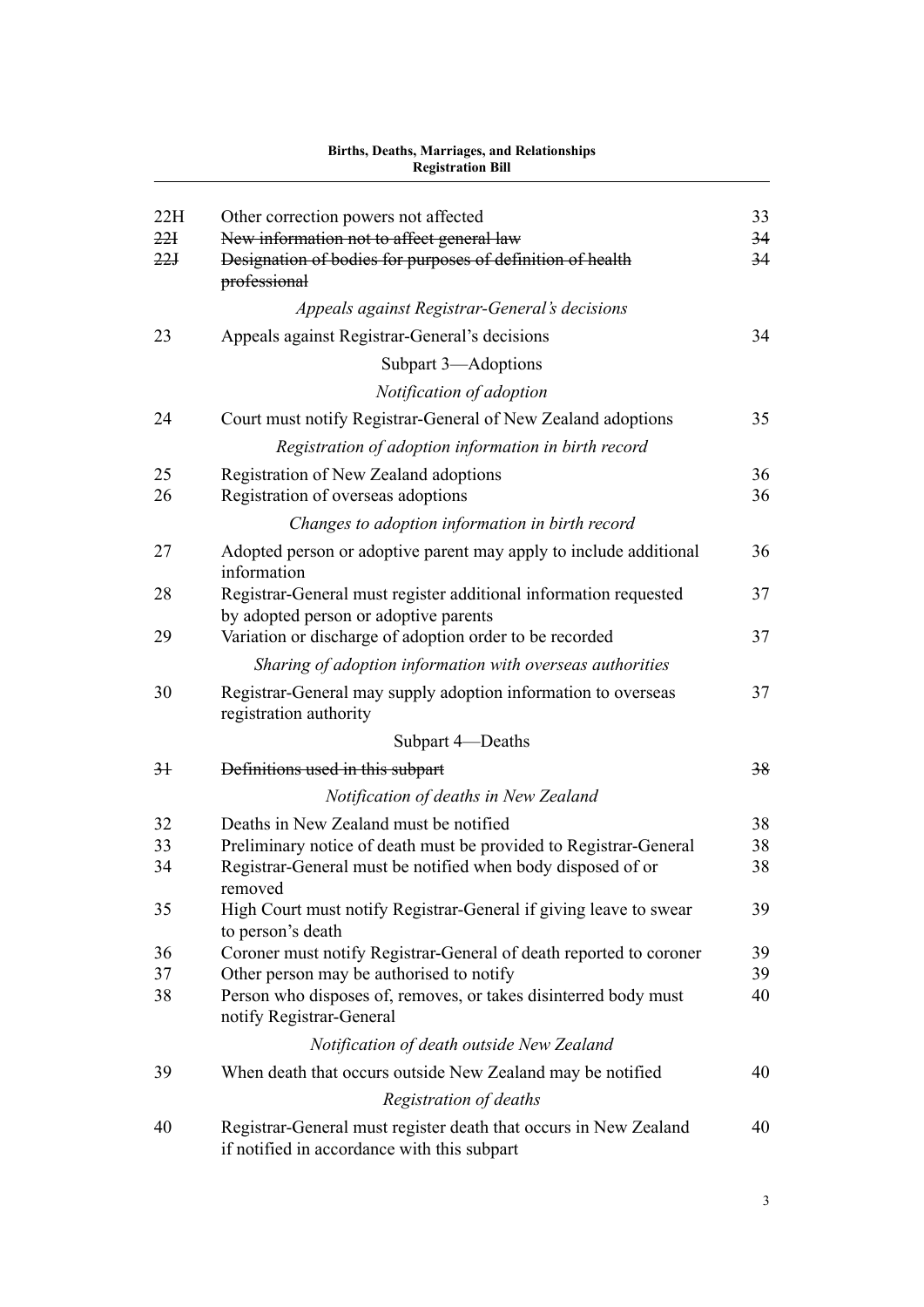| 41  | Registrar-General may register death that occurs outside New<br>Zealand only in limited circumstances                 | 41 |
|-----|-----------------------------------------------------------------------------------------------------------------------|----|
| 42  | Registrar-General must register deaths of certain service personnel                                                   | 41 |
|     | Overseas death certificates                                                                                           |    |
| 43  | Overseas death certificate may be provided to Registrar-General                                                       | 42 |
| 44  | Registrar-General may record receipt of overseas death<br>information                                                 | 42 |
| 44A | Registrar-General may issue written statement about overseas<br>death on request                                      | 43 |
|     | Subpart 5—Marriages and civil unions                                                                                  |    |
|     | Notification of marriage or civil union in New Zealand                                                                |    |
| 45  | Marriage or civil union in New Zealand must be notified                                                               | 43 |
| 46  | Celebrant must provide marriage or civil union form to Registrar-<br>General                                          | 43 |
| 47  | Registering officer of Society of Friends or exempt religious body<br>must provide marriage form to Registrar-General | 44 |
|     | Notification of marriage outside New Zealand                                                                          |    |
| 48  | Person who solemnises service marriage must provide copy of<br>marriage record notify marriage to Registrar-General   | 44 |
| 49  | Party to service marriage (or descendant) may notify service<br>marriage to Registrar-General                         | 45 |
| 50  | Overseas ceremony attended by New Zealand representative may<br>be notified                                           | 45 |
|     | Registration of marriage or civil union                                                                               |    |
| 51  | Registrar-General must register marriage or civil union if<br>requirements met                                        | 45 |
|     | Change of form of relationship                                                                                        |    |
| 52  | Registrar-General to note change of form of relationship                                                              | 46 |
|     | Dissolution of marriage or civil union                                                                                |    |
| 53  | Notification of dissolution of marriage or civil union in New<br>Zealand                                              | 46 |
| 54  | Registration of dissolution of marriage or civil union                                                                | 47 |
|     | Overseas divorce or dissolution certificate                                                                           |    |
| 55  | Overseas divorce or dissolution certificate may be provided to<br>Registrar-General                                   | 47 |
| 56  | Registrar-General may record receipt of overseas divorce or<br>dissolution information                                | 47 |
| 56A | Registrar-General may issue written statement about overseas<br>divorce or dissolution on request                     | 48 |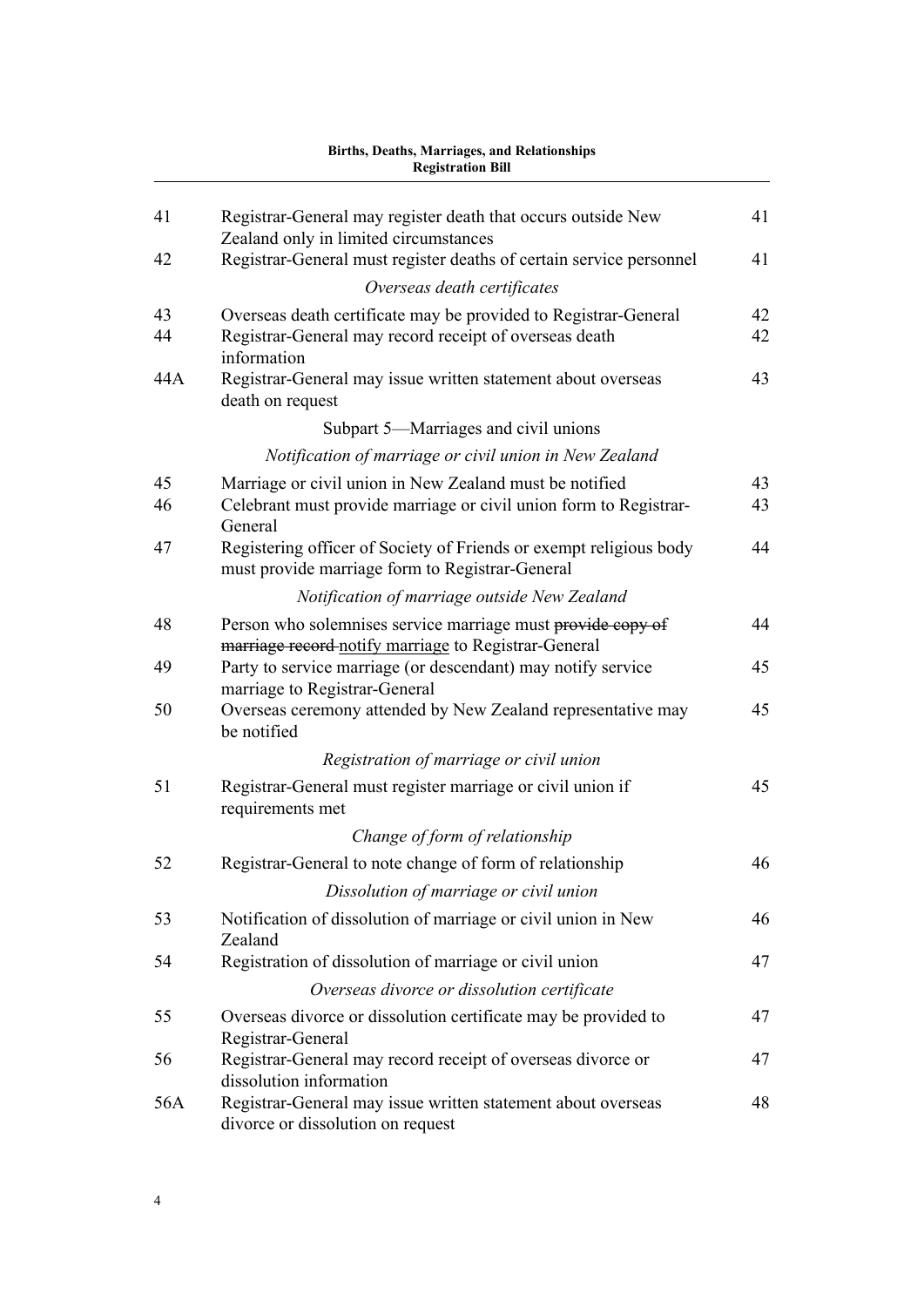|             | Convictions for bigamy                                                                                                          |                 |
|-------------|---------------------------------------------------------------------------------------------------------------------------------|-----------------|
| 57          | Notification of conviction for bigamy or coerced marriage or civil<br>union                                                     | 48              |
| 58          | Registrar-General must register conviction for bigamy or coerced<br>marriage or civil union                                     | 49              |
|             | Subpart 6-Name changes                                                                                                          |                 |
| 59          | Definitions used in this subpart                                                                                                | 49              |
|             | Request for name change: child 2 years old or younger name<br>change within 2 years of child's birth                            |                 |
| 60          | Guardian may request name change if child 2 years old or younger<br>within 2 years of child's birth                             | 50              |
|             | Application for name change                                                                                                     |                 |
| 60AA<br>60A | Eligibility to apply for name change<br>Application for name change by eligible-adult or eligible 16- or 17-<br>year-old person | <u>50</u><br>51 |
| 61          | Application for name change by guardian of eligible child                                                                       | 51              |
|             | Registration of name change in birth record or name change<br>record                                                            |                 |
| 62          | When Registrar-General may register name change                                                                                 | 52              |
|             | Guardianship disputes and refusal of consent                                                                                    |                 |
| 63          | Registrar-General must give effect to decisions under Care of<br>Children Act 2004                                              | 53              |
|             | Registration of name change in marriage and civil union record                                                                  |                 |
| 64          | Person may request name change be included in marriage or civil<br>union record                                                 | 53              |
| 65          | Registration of new names in marriage or civil union information                                                                | 54              |
|             | Subpart 8—Creation of records for security-related purposes                                                                     |                 |
|             | Requests for new identity information                                                                                           |                 |
| 75          | Minister of Police may request new identity information for certain<br>witnesses and undercover Police officers                 | 54              |
| 76          | Director-General of intelligence and security agency may request<br>new identity information for employee                       | 54              |
|             | Creation of new identity information                                                                                            |                 |
| 77          | Minister may direct that new identity information be created for<br>witness or undercover Police officer                        | 54              |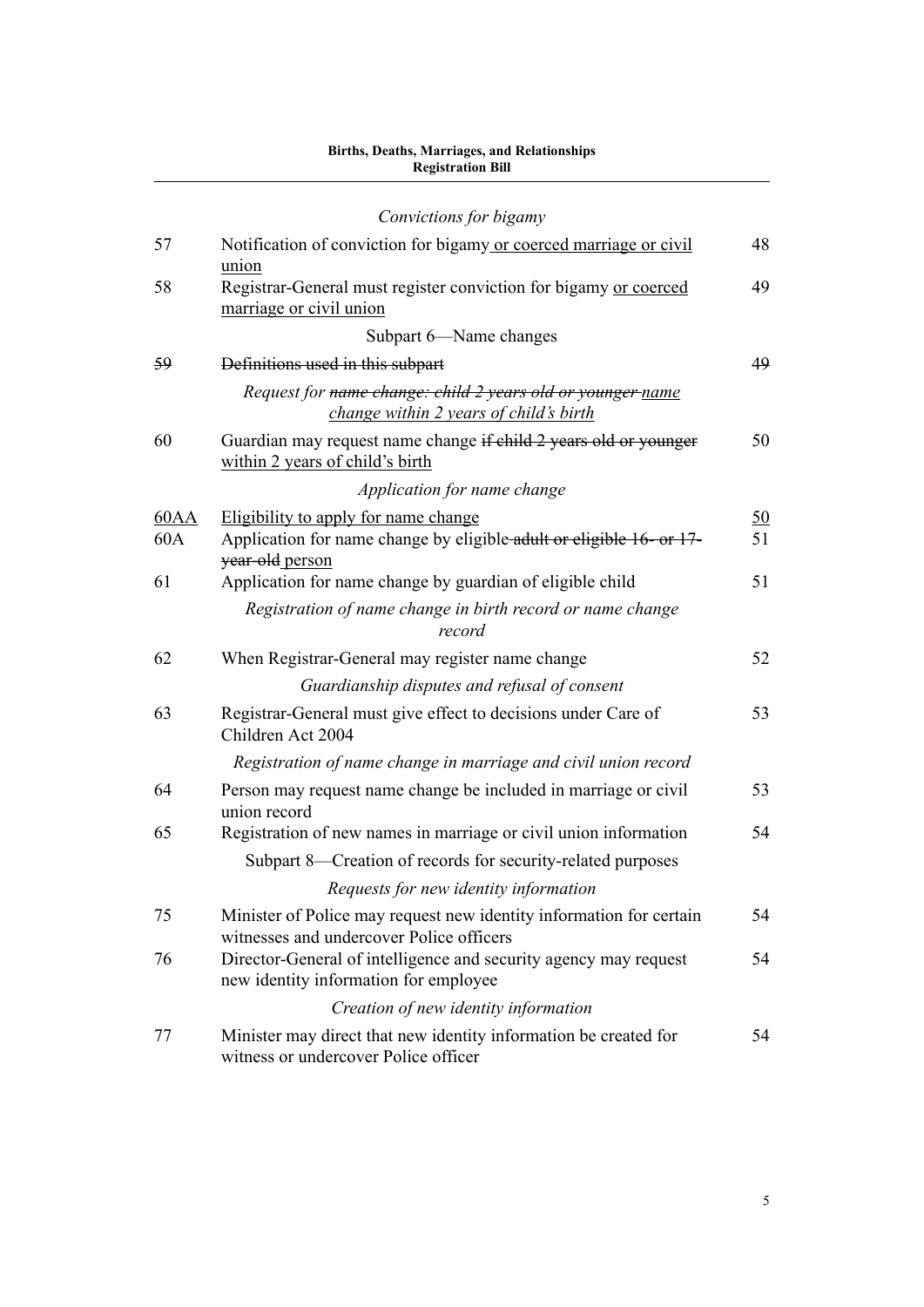### **[Part 3](#page-58-0) [Certificates](#page-58-0)**

### *[General provisions](#page-58-0)*

| 78  | Request for certificate                                                                       | 55        |
|-----|-----------------------------------------------------------------------------------------------|-----------|
| 80  | Certificates as evidence                                                                      | 55        |
| 80  | Certificates as evidence                                                                      | <u>56</u> |
|     | <b>Birth certificates</b>                                                                     |           |
| 81  | Contents of birth certificates generally                                                      | 56        |
| 81A | Contents of birth certificate issued after correction of information<br>in birth record       | 57        |
| 82  | Request for adopted person's birth certificate must specify most<br>recent names              | 58        |
| 83  | Contents of adopted person's birth certificate                                                | 58        |
| 84  | Contents of birth certificate after change to registered sex                                  | 59        |
|     | Other certificates                                                                            |           |
| 85  | Contents of death certificate                                                                 | 59        |
| 86  | Contents of marriage or civil union certificate                                               | 60        |
| 87  | Contents of name-change certificate                                                           | 60        |
|     | Part 4                                                                                        |           |
|     | Searches and disclosure of information                                                        |           |
| 88  | Definitions used in this Part                                                                 | 60        |
|     | Subpart 1—Public access to information                                                        |           |
| 89  | Definitions used in this subpart                                                              | 61        |
|     | Eligibility to access information                                                             |           |
| 90  | Person must confirm identity to access information under this<br>subpart                      | 62        |
|     | General searches                                                                              |           |
| 91  | Registrar-General may make certain limited information available<br>to search online          | 63        |
| 92  | Registrar-General may make historical information available<br>online                         | 63        |
|     | Named person searches                                                                         |           |
| 93  | Any person may request access to information in relation to named<br>person                   | 64        |
| 94  | Registrar-General may provide access to information or document<br>unless restriction applies | 65        |
| 95  | Only certain persons may access source documents                                              | 65        |
| 96  | Page of pre-1998 register accessed electronically may contain<br>additional information       | 66        |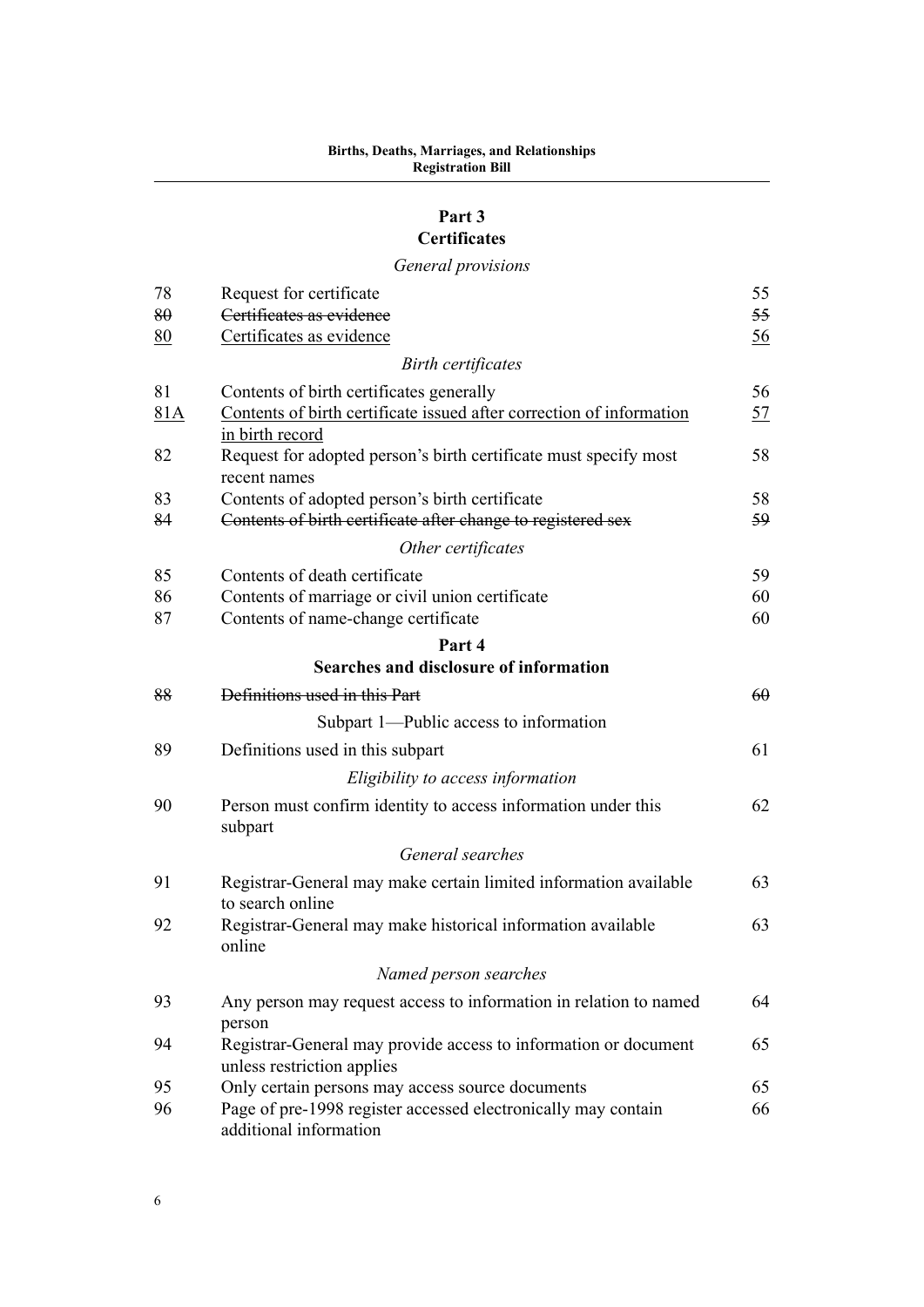|                | Special purpose searches                                                                                                                                    |           |
|----------------|-------------------------------------------------------------------------------------------------------------------------------------------------------------|-----------|
| 97             | Non-disclosure direction does not apply to searches for certain<br>authorised purposes                                                                      | 66        |
| 98             | Non-disclosure direction and access register requirements do not<br>apply to certain searches by public sector agencies                                     | 67        |
|                | Searches in public interest or named person's interest                                                                                                      |           |
| 99             | Certain public sector agencies may request searches in public<br>interest or named person's interest                                                        | 67        |
|                | Access register                                                                                                                                             |           |
| 100            | Registrar-General must keep access register                                                                                                                 | 68        |
| 101            | Individual or individual's representative may request copy of<br>access register                                                                            | 69        |
| 102            | Public sector agency may request copy of access register for<br>maintenance of law                                                                          | 69        |
| 103            | Registrar-General may comply with request if requirements met                                                                                               | 69        |
|                | Non-disclosure directions                                                                                                                                   |           |
| 104            | Subject of information may request non-disclosure direction                                                                                                 | 70        |
| 105            | Effect of non-disclosure direction                                                                                                                          | 70        |
| 106            | Duration of non-disclosure direction                                                                                                                        | 71        |
| 107            | Registrar-General may provide limited verification of certain<br>information subject to non-disclosure direction                                            | 72        |
|                | Restricted information                                                                                                                                      |           |
| 108            | Definitions used in sections 109 to 112                                                                                                                     | 72        |
| 109            | Access to restricted adoption information                                                                                                                   | 74        |
| 110            | Access to restricted information relating to change or correction of<br>registered sex restricted name-change information and restricted<br>sex information | 74        |
| 111            | Access to restricted identity information                                                                                                                   | 76        |
| 112            | Registrar-General may provide access to restricted information on<br>court order                                                                            | 77        |
| 113            | Any reference to "illegitimate" deemed to be deleted                                                                                                        | 77        |
|                | Subpart 2—Disclosure and sharing of information                                                                                                             |           |
|                | Disclosure to public sector agencies                                                                                                                        |           |
| 113A           | Registrar-General may disclose information under approved                                                                                                   | <u>78</u> |
|                | information sharing agreement                                                                                                                               |           |
| 114            | Registrar-General may disclose information in accordance with<br><b>Schedule 2-</b> to <b>Schedule 2</b> agencies under information matching                | 78        |
|                | agreement or approved information sharing agreement                                                                                                         |           |
| H <sub>5</sub> | Registrar-General may disclose information under information<br>sharing agreement                                                                           | 80        |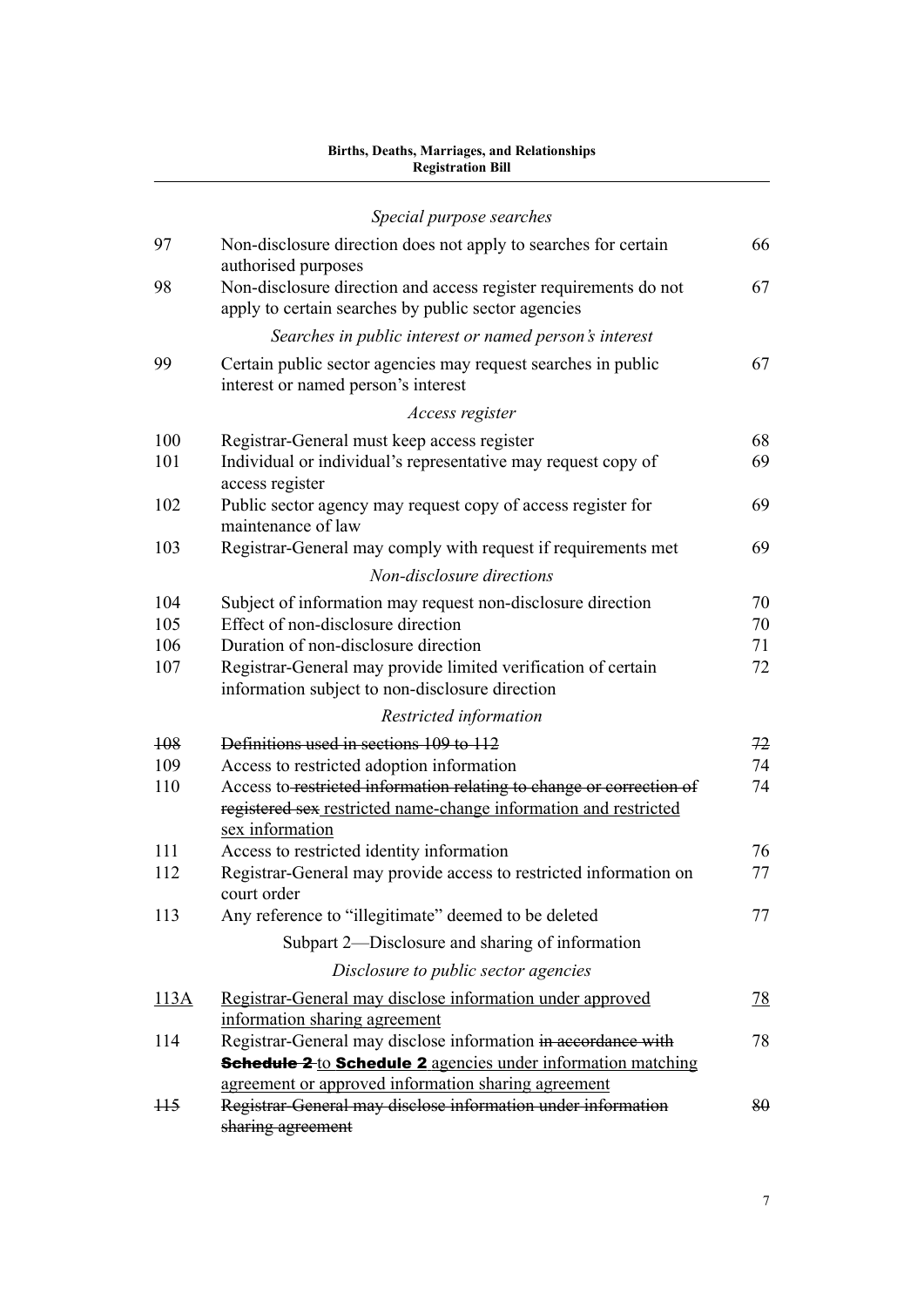|     | <b>Registration Bill</b>                                                                                                               |    |
|-----|----------------------------------------------------------------------------------------------------------------------------------------|----|
| 116 | Registrar-General may disclose information for law enforcement<br>purposes                                                             | 80 |
|     | Disclosure of information to overseas registration authorities                                                                         |    |
| 117 | Registrar-General may share certain personal information with<br>overseas registration authorities                                     | 81 |
| 118 | Supply of information to overseas registration authorities must be<br>in accordance with agreement                                     | 82 |
|     | Disclosure of information to non-government organisations                                                                              |    |
| 119 | Registrar-General may disclose death information to non-<br>government organisations for certain purposes                              | 82 |
|     | Disclosure of information under other Acts                                                                                             |    |
| 120 | Disclosure of certain information for purposes of Identity<br><b>Information Confirmation Act 2012</b>                                 | 83 |
| 121 | Access to information for purposes of Identity Information<br>Confirmation Act 2012                                                    | 84 |
| 122 | Information recorded under this Act may be used to update<br>information kept under Human Assisted Reproductive Technology<br>Act 2004 | 84 |
|     | Disclosure of statistical information                                                                                                  |    |
| 123 | Registrar-General may provide information for statistical purposes<br>or for health, historical, or demographic research               | 84 |
| 124 | Disclosure of statistical information                                                                                                  | 85 |
| 125 | Provision of information to Statistics New Zealand                                                                                     | 85 |
|     | Part 5                                                                                                                                 |    |
|     | <b>Registrar-General and registry</b>                                                                                                  |    |
|     | Subpart 1—Registry                                                                                                                     |    |
| 126 | Registry established                                                                                                                   | 86 |
|     | Subpart 2-Offices                                                                                                                      |    |
| 127 | Registrar-General                                                                                                                      | 86 |
| 128 | Deputy Registrar-General                                                                                                               | 86 |
| 129 | Registrar-General may delegate functions, duties, and powers to<br>Registrars                                                          | 87 |
|     | Subpart 3—Functions, duties, and powers                                                                                                |    |
|     | Registrar-General's powers of inquiry                                                                                                  |    |
| 130 | Registrar-General's powers of inquiry in relation to information<br>recorded in registry                                               | 88 |
| 131 | Registrar-General's powers of inquiry in relation to information<br>provided or verified electronically                                | 89 |
| 132 | Registrar-General's powers of inquiry in relation to statutory<br>declarations                                                         | 89 |

# **Births, Deaths, Marriages, and Relationships**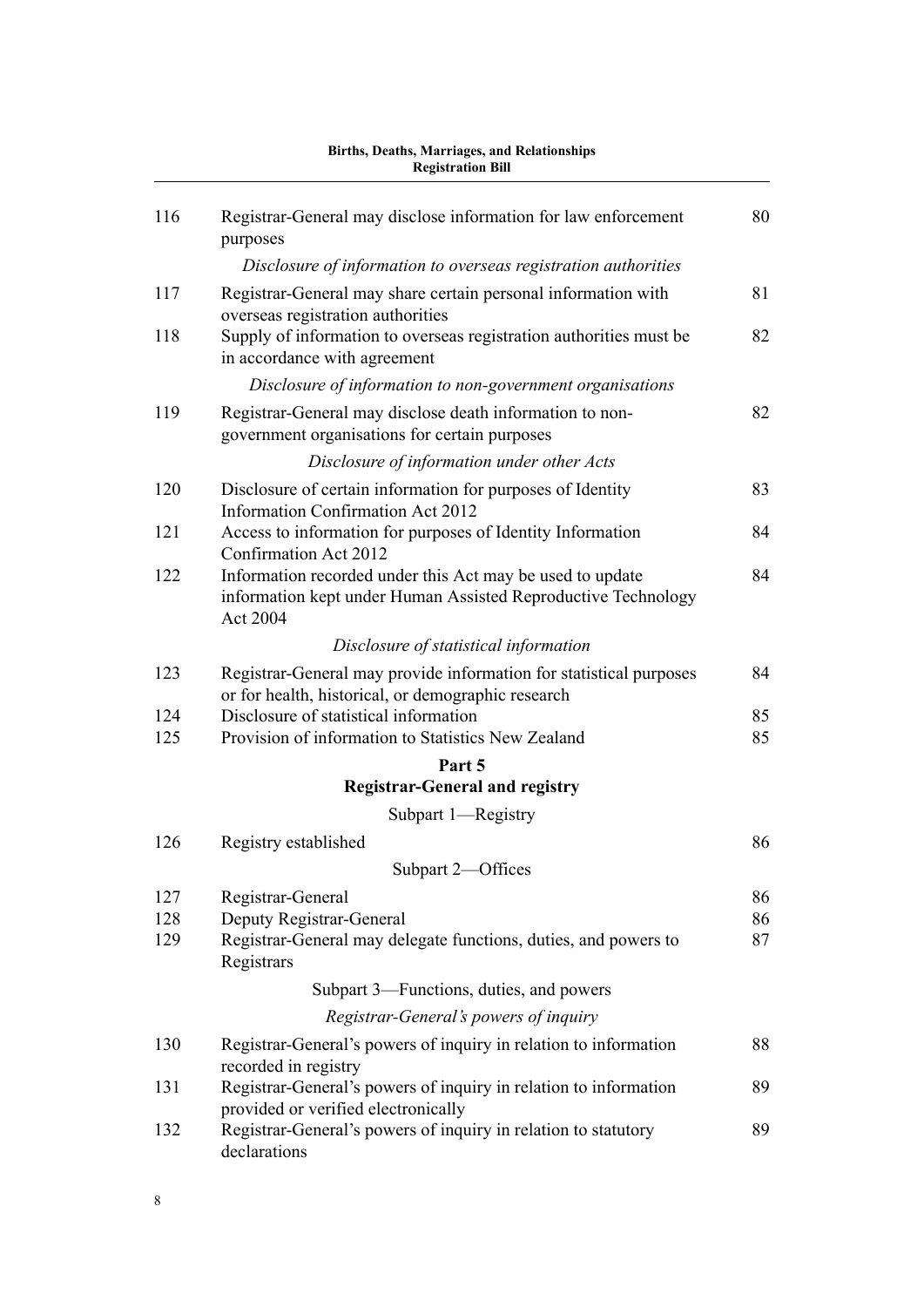| 133  | Registrar-General must decline to register certain information<br>Correction of errors | 90  |
|------|----------------------------------------------------------------------------------------|-----|
| 134  | Registrar-General must correct errors                                                  | 90  |
| 135  | Birth record of child conceived through assisted human                                 | 91  |
|      | reproduction procedure must specify parents as determined under                        |     |
|      | Status of Children Act 1969                                                            |     |
| 136  | Family Court may consider proposed corrections in cases of                             | 91  |
|      | difficulty or dispute                                                                  |     |
| 137  | Health information may be used to correct records                                      | 92  |
|      | Other powers                                                                           |     |
| 138  | Registrars authorised to take statutory declarations                                   | 92  |
| 139  | Registrar-General may specify how notifications, requests,                             | 92  |
|      | applications, and other documents must be provided                                     |     |
|      | Part 6                                                                                 |     |
|      | Fees, offences and penalties, regulations, and other<br>miscellaneous provisions       |     |
|      | Fees                                                                                   |     |
| 140  | Fees                                                                                   | 93  |
|      | <i><b>Offences</b></i>                                                                 |     |
| 141  | False statements                                                                       | 93  |
| 142  | Offences relating to registry                                                          | 94  |
| 143  | Other offences                                                                         | 95  |
| 144  | Consent of Registrar-General required for prosecution                                  | 95  |
| 145  | No liability for costs incurred in supplying information                               | 96  |
| 146  | Protection from liability for supply of information                                    | 96  |
|      | Regulations                                                                            |     |
| 147  | Regulations                                                                            | 96  |
|      | Review of certain provisions relating to-changes to registered sex                     |     |
|      | applications for registration of nominated sex                                         |     |
| 147A | Review of certain provisions relating to changes to registered sex                     | 98  |
|      | applications for registration of nominated sex                                         |     |
|      | Consequential amendments and repeals                                                   |     |
| 148  | Births, Deaths, Marriages, and Relationships Registration Act                          | 100 |
|      | 1995 repealed                                                                          |     |
| 149  | Consequential amendments                                                               | 100 |
|      | <b>Schedule 1</b>                                                                      | 101 |
|      | <b>Transitional, savings, and related provisions</b>                                   |     |
|      | <b>Schedule 2</b>                                                                      | 106 |
|      | Disclosure of information to-specified agencies                                        |     |
|      |                                                                                        |     |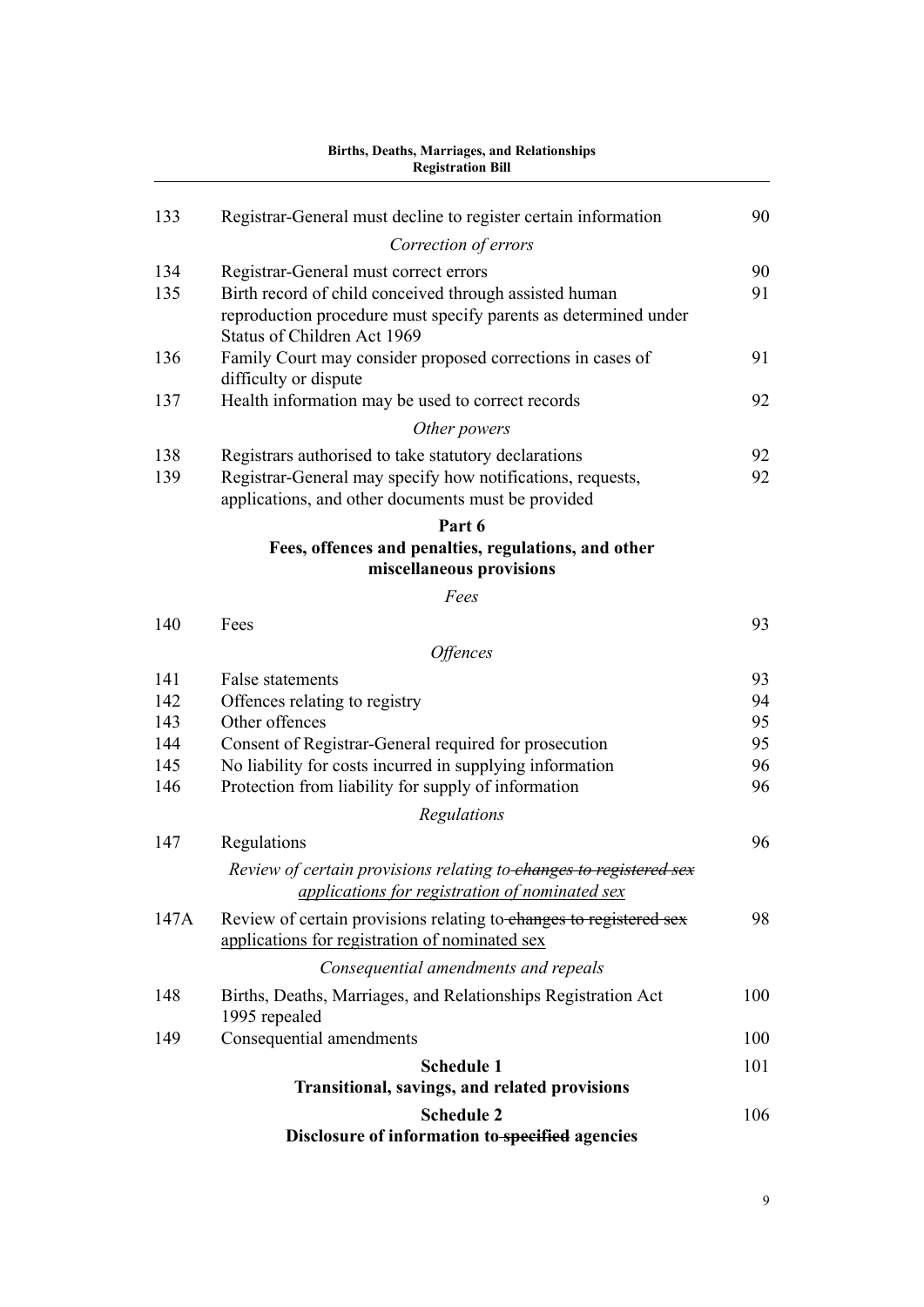#### **[Schedule 3](#page-111-0) [Consequential amendments](#page-111-0)**

[108](#page-111-0)

#### <span id="page-13-0"></span>**The Parliament of New Zealand enacts as follows:**

**1 Title**

This Act is the Births, Deaths, Marriages, and Relationships Registration Act 2017.

#### **2 Commencement** 5

#### This Act comes into force on the day after the date of Royal assent.

- (1) This Act comes into force as follows:
	- (a) section 147 (which contains regulation-making powers) comes into force on the day after the date of Royal assent:
	- (b) the following provisions come into force on the third anniversary of the 10 date of Royal assent:
		- $(i)$  section 12(2A) (which enables a parent notifying the birth of a child to specify whether they wish to appear as mother, father, or parent on the birth certificate):
		- $(i)$  section 33 (which requires a medical practitioner or nurse prac- 15 titioner to provide a preliminary notice of death to the Registrar-General):
		- (iii) **section 100(2)(b)(ia)** (which requires the Registrar-General to include, in the access register kept under that section, information about a person requesting access to information on behalf of 20 another person):
	- (c) the rest of this Act comes into force—
		- (i) on a date set by Order in Council; or
		- (ii) to the extent not brought into force earlier, 18 months after Royal assent. 25
- (2) An Order in Council made under this section is secondary legislation (*see* Part 3 of the Legislation Act 2019 for publication requirements).

### **Part 1 Preliminary provisions**

#### **3 Purpose of this Act** 30

The purpose of this Act is—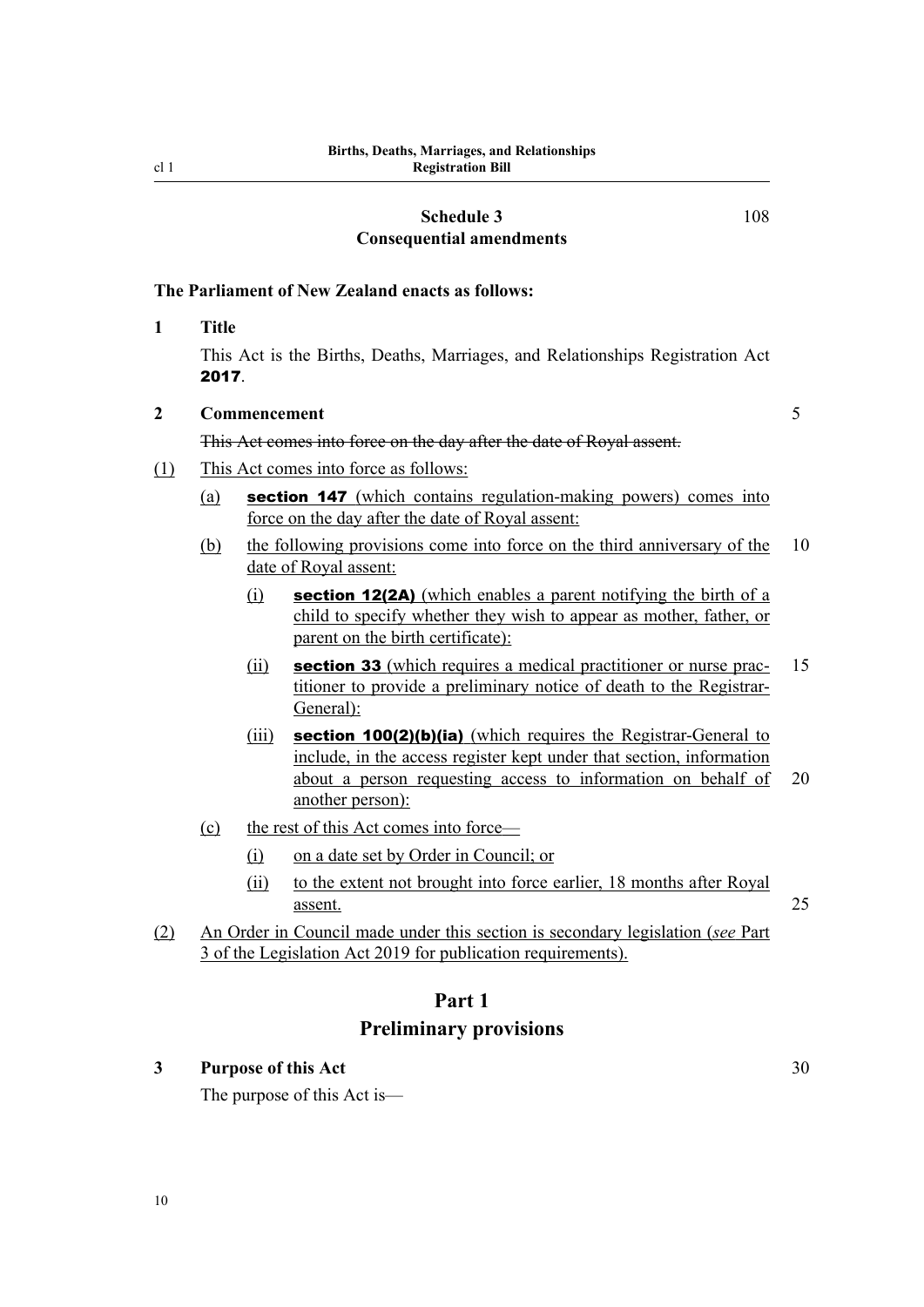- <span id="page-14-0"></span>(a) to require the notification, registration, and verification of information relating to births, deaths, marriages, civil unions, name changes, adoptions, and sex so as to provide—
	- (i) a source of demographic information and other important infor‐ mation for government about health, mortality, and other matters; 5 and
	- (ii) an official record of births, deaths, marriages, civil unions, and name changes that can be used as evidence of those events and of age, identity, descent, whakapapa, and New Zealand citizenship; and 10
- (b) to regulate access to, and disclosure of, information recorded under this Act; and
- (c) to regulate the provision and effect of birth certificates, death certifi‐ cates, marriage certificates, civil union certificates, and name-change certificates. 15

Compare: 1995 No 16 s 1A

#### **4 Interpretation**

In this Act, unless the context otherwise requires,—

**access register** has the meaning set out in section 89

**adopted person** means a person whose birth record contains information relating to an adoption that was registered under **section 25 or 26** (other than information relating to an adoption order that has been discharged)

**adoption order** means an adoption order under the Adoption Act 1955

**agency** has the meaning set out in section 7(1) of the Privacy Act 2020

#### **approved information sharing agreement** and **information sharing agree‐** 25 **ment** have the meanings set out in section 138 of the Privacy Act 2020

**birth** includes a stillbirth but does not include a miscarriage

**birth certificate** means, in relation to a person, a document—

- (a) issued by, and signed or sealed by or stamped with the seal of, the Registrar-General; and 30
- (b) containing the person's birth information information that is required by any of sections 22E, 81, 81A, and 83 (as applicable) to be contained in the certificate

**birth information** means, in relation to a person, the information that is required by **sections 81, 83, and 84** (as applicable) to be contained in a per- 35 son's birth certificate

#### **birth information**—

(a) means all information registered in relation to the birth of a person whose birth is registered under this Act; and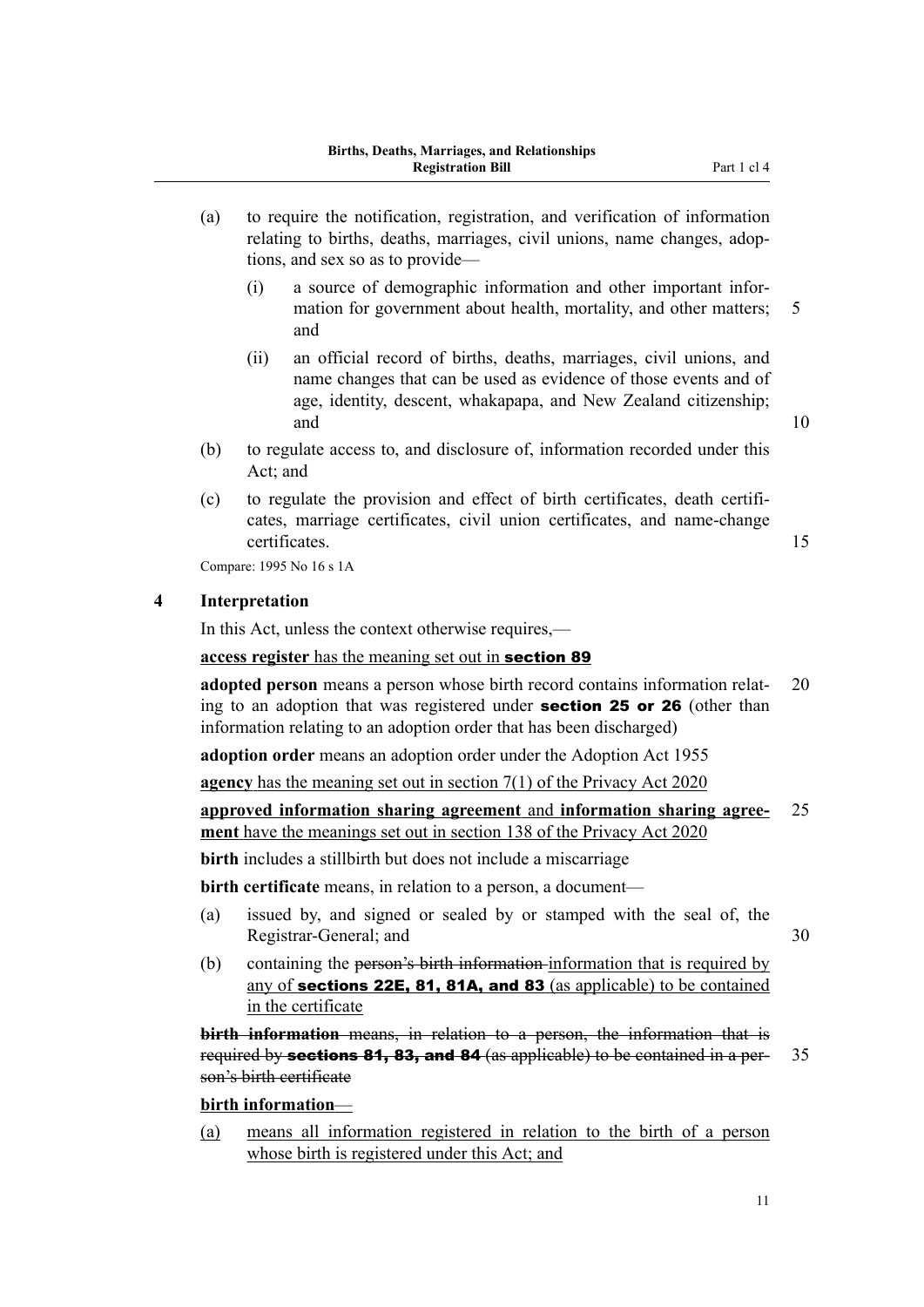| (b)                                                                                                                                                                                                       |       | includes all information registered in relation to any of the following:                                                                                          |    |  |  |  |  |
|-----------------------------------------------------------------------------------------------------------------------------------------------------------------------------------------------------------|-------|-------------------------------------------------------------------------------------------------------------------------------------------------------------------|----|--|--|--|--|
|                                                                                                                                                                                                           | (i)   | an adoption of the person:                                                                                                                                        |    |  |  |  |  |
|                                                                                                                                                                                                           | (ii)  | a name change of the person:                                                                                                                                      |    |  |  |  |  |
|                                                                                                                                                                                                           | (iii) | registration of a nominated sex for the person                                                                                                                    |    |  |  |  |  |
|                                                                                                                                                                                                           |       | birth record means, in relation to a person, all the information in the registry<br>about the person, including any information relating to any of the following: | 5  |  |  |  |  |
| (a)                                                                                                                                                                                                       |       | an adoption of the person:                                                                                                                                        |    |  |  |  |  |
| $\biguplus$                                                                                                                                                                                               |       | a name change of the person:                                                                                                                                      |    |  |  |  |  |
| (e)                                                                                                                                                                                                       |       | registration of a nominated sex                                                                                                                                   |    |  |  |  |  |
| $\left(\mathrm{e}\right)$                                                                                                                                                                                 |       | a change to the person's registered sex                                                                                                                           | 10 |  |  |  |  |
| mation                                                                                                                                                                                                    |       | <b>birth record</b> means the part of the registry that contains a person's birth infor-                                                                          |    |  |  |  |  |
|                                                                                                                                                                                                           |       | celebrant has the meaning set out in <b>section 7</b>                                                                                                             |    |  |  |  |  |
|                                                                                                                                                                                                           |       | <b>Chief Archivist</b> has the meaning set out in <b>section 89</b>                                                                                               |    |  |  |  |  |
|                                                                                                                                                                                                           |       | child includes a stillborn child                                                                                                                                  | 15 |  |  |  |  |
| child                                                                                                                                                                                                     |       |                                                                                                                                                                   |    |  |  |  |  |
| (a)                                                                                                                                                                                                       |       | means a person who is less than 16 years old; and                                                                                                                 |    |  |  |  |  |
| (b)                                                                                                                                                                                                       |       | for the purposes of <b>subpart 2 of Part 2</b> (notification of births),<br>includes a stillborn child                                                            |    |  |  |  |  |
|                                                                                                                                                                                                           |       | civil union means a civil union entered into under and in accordance with the<br>Civil Union Act 2004                                                             | 20 |  |  |  |  |
|                                                                                                                                                                                                           |       | civil union certificate means, in relation to a civil union, a document—                                                                                          |    |  |  |  |  |
| (a)                                                                                                                                                                                                       |       | issued by, and signed or sealed by or stamped with the seal of, the<br>Registrar-General; and                                                                     |    |  |  |  |  |
| (b)                                                                                                                                                                                                       | cate  | containing eivil union information relating to the civil union the infor-<br>mation that is required by <b>section 86(2)</b> to be contained in the certifi-      | 25 |  |  |  |  |
| <b>eivil union information</b> means, in relation to a civil union, the information<br>that is required by section 86 to be contained in a civil union certificate relat-<br>ing to the civil union<br>30 |       |                                                                                                                                                                   |    |  |  |  |  |
| union                                                                                                                                                                                                     |       | civil union information means all information registered in relation to a civil                                                                                   |    |  |  |  |  |
|                                                                                                                                                                                                           |       | <b>civil union record</b> means, in relation to a civil union, all the information in the<br>registry relating to the civil union                                 |    |  |  |  |  |
|                                                                                                                                                                                                           |       | dead foetus means a foetus that, whether or not the umbilical cord had been<br>severed or the placenta had detached, at no time after issuing completely from     | 35 |  |  |  |  |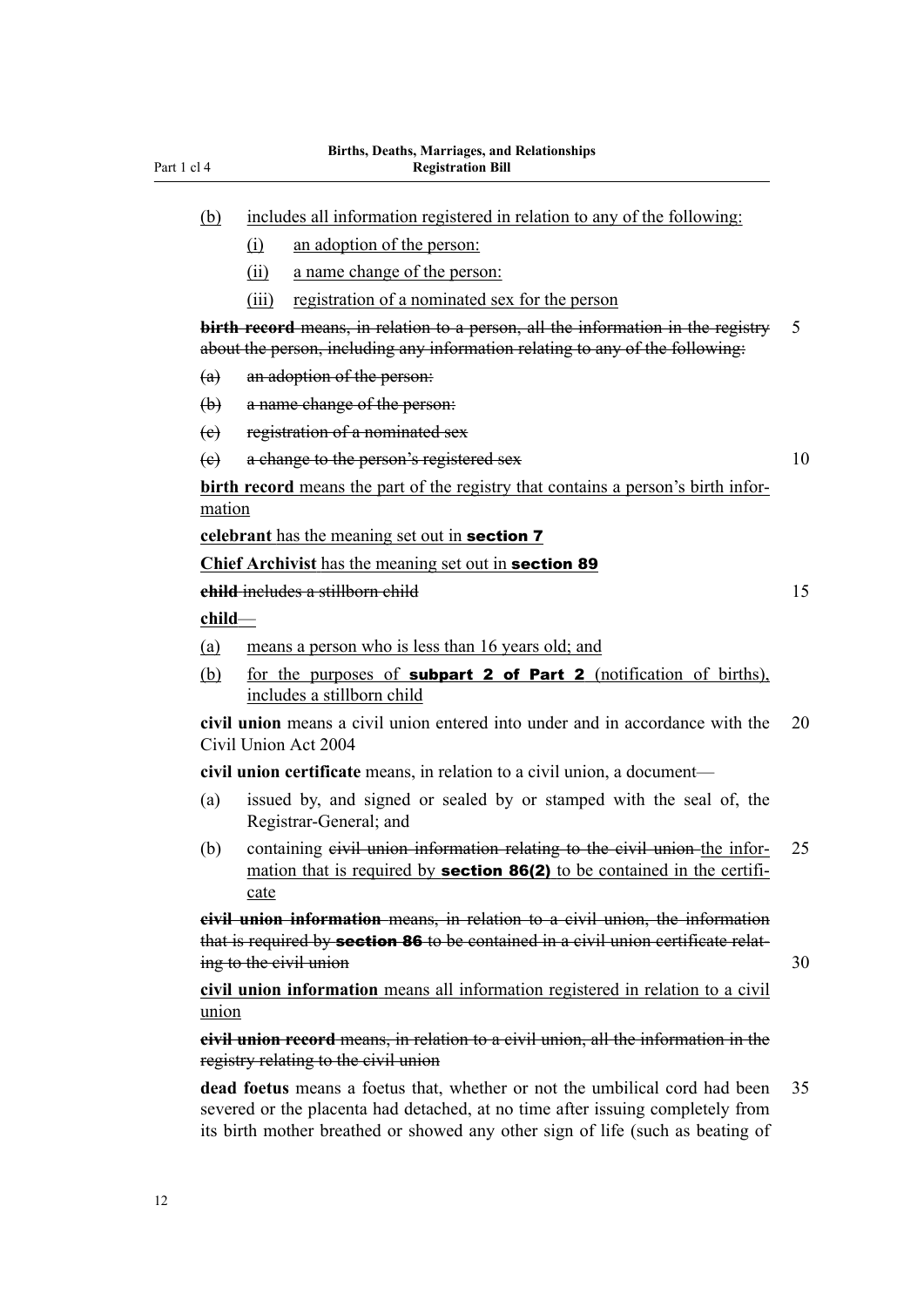the heart, pulsation of the umbilical cord, or definite movement of the voluntary muscles)

**death** does not include a miscarriage or a stillbirth

**death certificate** means, in relation to a person, a document—

- (a) issued by, and signed or sealed by or stamped with the seal of, the 5 Registrar-General; and
- (b) containing the person's death information information that is required by section 85 to be contained in the certificate

**death information** means, in relation to a person, the information that is required by **section 85** to be contained in the person's death certificate 10

**death information** means all information registered in relation to the death of a person

**death record** means, in relation to a person, all the information in the registry relating to the person's death

**death record** means the part of the registry that contains a person's death 15 information

**Deputy Registrar-General** means a Deputy Registrar-General appointed under section 128(1)

**Director-General of an intelligence and security agency** has the meaning set out in section 4 of the Intelligence and Security Act 2017 20

**disposal** and **to dispose of** have the meaning set out in section 34(5)

**document** includes—

- (a) a document in any form; and
- (b) any photograph, film, negative, tape, or any device in, on, or from which 1 or more visual images are capable of being stored or reproduced 25

**eligible 16- or 17-year-old** means an eligible person who is 16 or 17 years old and has never been in a marriage, civil union, or de facto relationship

#### **eligible child**—

- (a) means a child whose birth is registered under this Act; and
- (b) for the purposes of **section 61**, includes a child who is a New Zealand  $30$ citizen or is legally entitled to be in New Zealand indefinitely

**eligible person** means,—

- (a) for the purposes of **sections 22A to 22D**, a person who may apply to the Registrar-General for registration of the person's nominated sex under section  $22A(1)$ ; and  $35$
- (b) for the purposes of **subpart 6 of Part 2**, a person who may apply to the Registrar-General for registration of a name change under **section** 60AA(1)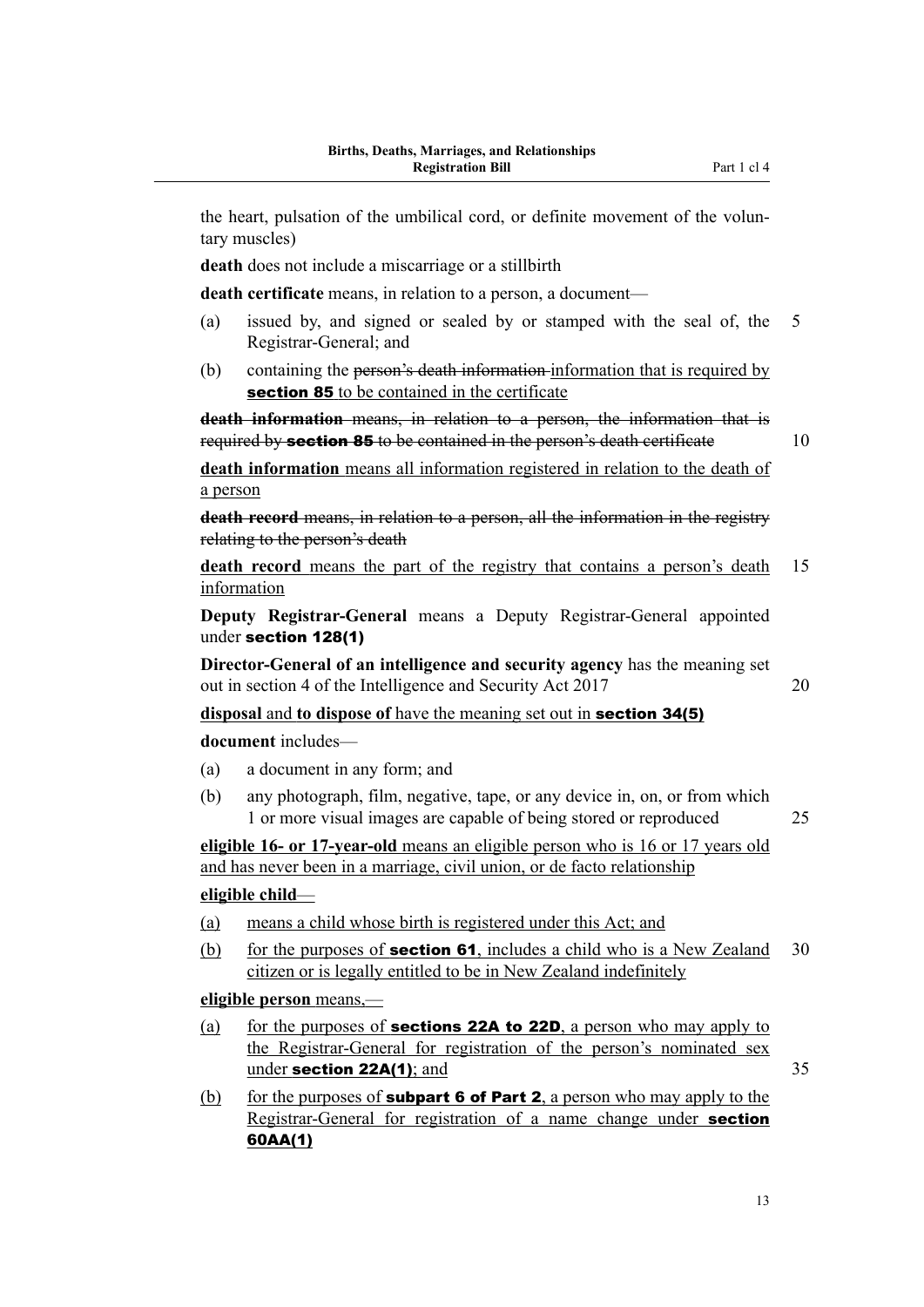**Family Court** means the division of the District Court known, in accordance with section 4 of the Family Court Act 1980, as the Family Court

**government agency** means a department or organisation listed in Part 1 or 2 of Schedule 1 of the Ombudsmen Act 1975

**guardian** means a guardian within the meaning of the Care of Children Act 5 2004

#### **guardian**—

- (a) means a guardian within the meaning of the Care of Children Act 2004; and
- (b) in relation to a person for the purposes of **sections 22A to 22D** (relat- 10) ing to registration of a nominated sex) and **subpart 6 of Part 2** (relating to name changes), means—
	- (i) all of the guardians of the person; or
	- (ii) if a guardian of the person is dead, unknown, missing, of unsound mind, or unable to act by virtue of a medical condition, the per-<br>15 son's other guardian or guardians; or
	- (iii) if, on the application of 1 guardian, the Family Court has made an order consenting to the registration of a nominated sex or a name change, that guardian

**historical information** has the meaning set out in **section 89** 20

**intelligence and security agency** has the meaning set out in section 4 of the Intelligence and Security Act 2017

**marriage** means a marriage solemnised under the Marriage Act 1955 and includes a service marriage

**marriage certificate** means, in relation to a marriage, a document— 25

- (a) issued by, and signed or sealed by or stamped with the seal of, the Registrar-General; and
- (b) containing marriage information relating to the marriage information that is required by **section 86(1)** to be contained in the certificate

**marriage information** means, in relation to a marriage, the information that is 30 required by section 86 to be contained in a marriage certificate relating to the marriage

**marriage information** means all information registered in relation to a marriage

**marriage or civil union record** means the part of the registry that relates to a 35 marriage or civil union registered under this Act

**marriage record** means, in relation to a marriage, all the information in the registry relating to the marriage

**medical practitioner** has the meaning set out in section 7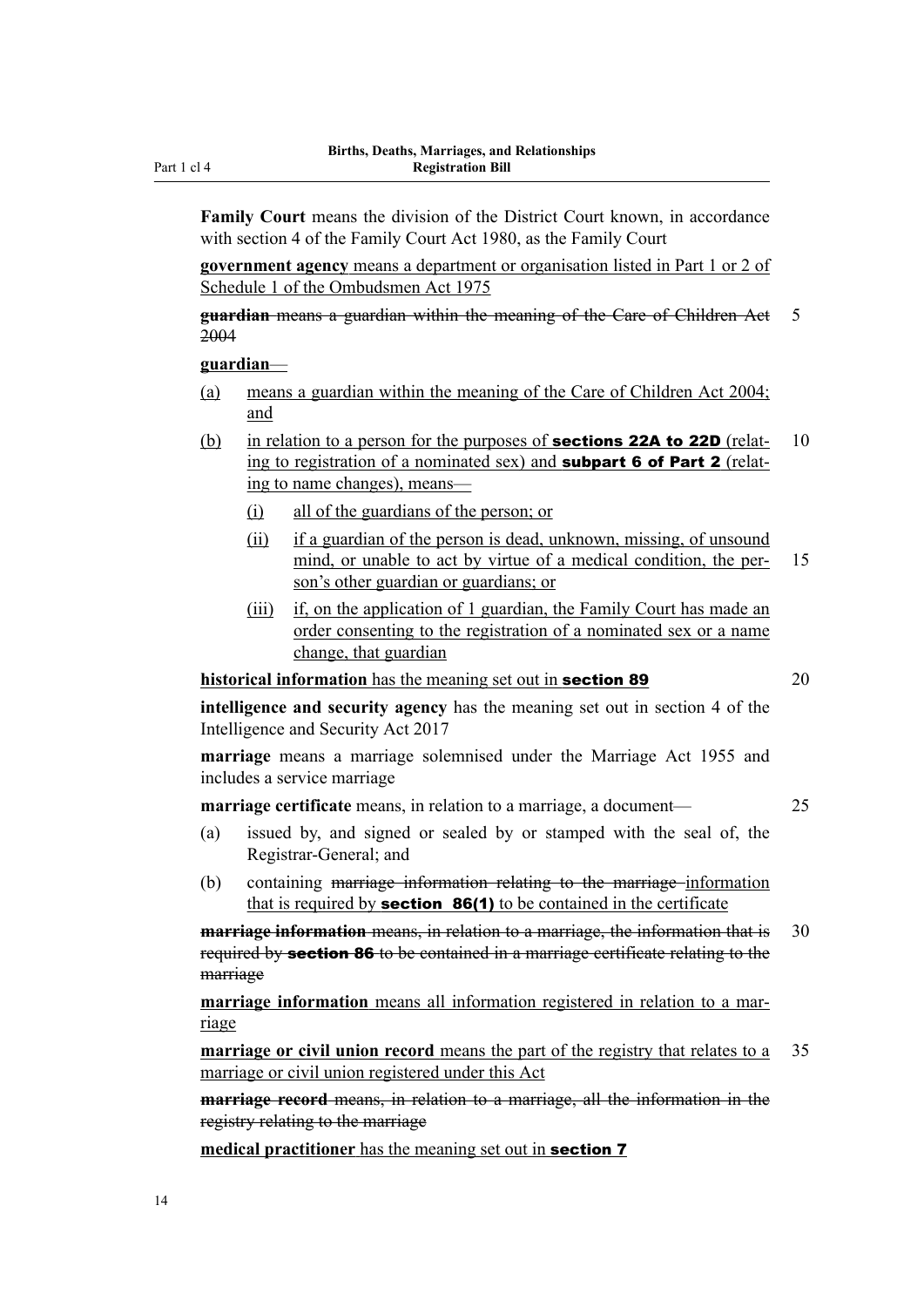**Minister** means the Minister of the Crown who, under the authority of any warrant or with the authority of the Prime Minister, is for the time being responsible for the administration of this Act **miscarriage** means the issue from its birth mother, before the 21st week of pregnancy, of a dead foetus weighing less than  $400 \text{ g}$  5 **name-change certificate** means, in relation to a person, a document— (a) issued by, and signed or sealed by, or stamped with the seal of, the Registrar-General; and (b) containing the person's name-change information information that is required by **section 87(1)** to be contained in the certificate  $10$ **name-change information** means, in relation to a person whose birth is not registered under this Act, information that is required by **section 87** to be contained in the person's name-change certificate **name-change information** means all information registered in relation to a name change of a person whose birth is not registered under this Act 15 **name-change record** means, in relation to a person, all the information in the registry relating to any changes to the person's name or names **name-change record** means the part of the registry that contains the namechange information of a person whose birth is not registered under this Act **New Zealand** includes the Ross Dependency 20 **New Zealand aircraft** has the meaning set out in section 7 New **Zealand ship** has the meaning set out in **section 7 nominated sex** means the sex or gender identity that is specified in an application made under section 22B or 22G **nominated sex** means, in relation to a person, the sex or gender specified as 25 the person's nominated sex in accordance with **section 22B(1)(a) or 22C(1)(a)** in an application for registration of the nominated sex **non-disclosure direction** means a direction by the Registrar-General under section 105 **notify** means notify in accordance with **section 8** 30 **original birth record** means, in relation to a person, the information first registered under **section 16 or 17** relating to the person's birth **overseas registration authority** means an authority constituted in a State out‐ side New Zealand that has the function of recording information relating to births, marriages, civil unions, name changes, or deaths for that State 35 **personal representative** has the meaning set out in **section 89 pre-1998 register** has the meaning set out in section 89

**Privacy Commissioner** means the person who holds that office under-section 12 of the Privacy Act 1993 section 13 of the Privacy Act 2020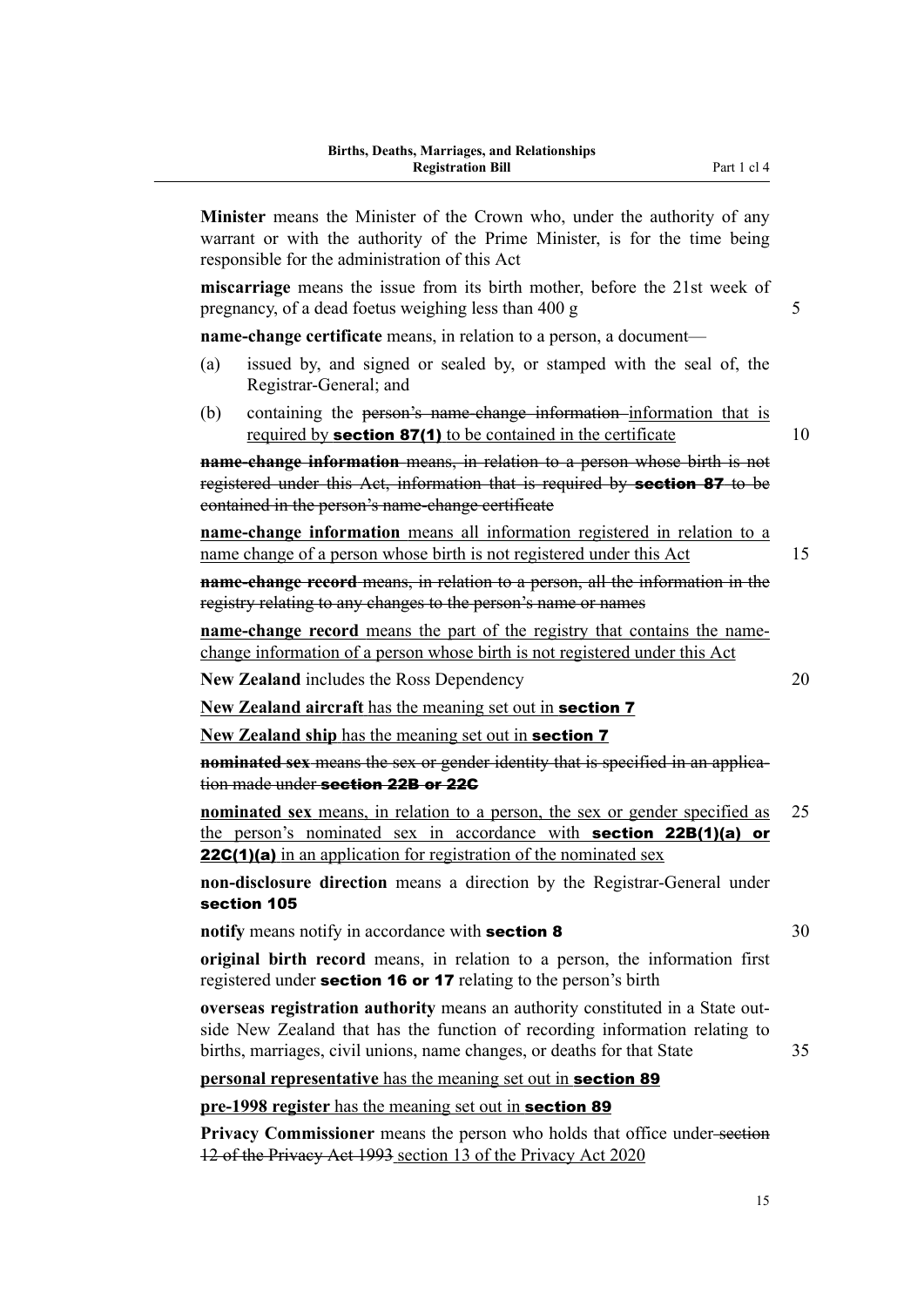**private sector agency** has the meaning set out in section 7(1) of the Privacy Act 2020

**proposed name** means, in relation to a person, the name or combination of names that is proposed as the name or combination of names for the person in a request under **section 60** or an application under **section 60A or 61** 5

**provide access**, in relation to information, includes—

- (a) to permit a person to inspect a document containing any or all of the information; or
- (b) to provide a person with a printout or copy of a document containing any or all of the information; or 10
- (c) to provide a person with a printout of the information

**public sector agency** has the meaning set out in section 7(1) of the Privacy Act 2020

**register**, in relation to a registrable event (or information relating to the regis‐ trable event),— 15

- (a) means to record information relating to the registrable event in the regis‐ try; and
- (b) includes to cause another person to register

**registered name** means, in relation to a person, the name or combination of names that was most recently registered in— 20

- (a) the person's birth record or name-change record; or
- (b) a registry kept by an overseas registration authority

**registered sex** means, in relation to a person, the sex that is required by section 81 or 84 (as applicable) to appear on the person's birth certificate

**registered sex** means, in relation to a person, the most recently registered of 25 the following:

- (a) any information relating to sex registered in the person's original birth record:
- (b) a nominated sex registered in respect of the person under **section 22D**:
- (c) any information relating to sex registered under **section 134(c)**  $30$

**registrable event** means an adoption, birth, death, marriage, civil union, or name change

**Registrar** means a person for the time being holding that office under section 129(1)

**Registrar-General** means the Registrar-General appointed under section 35 127(1)

**registry** means the registry established under section 126

**regulations** means regulations made under section 147 this Act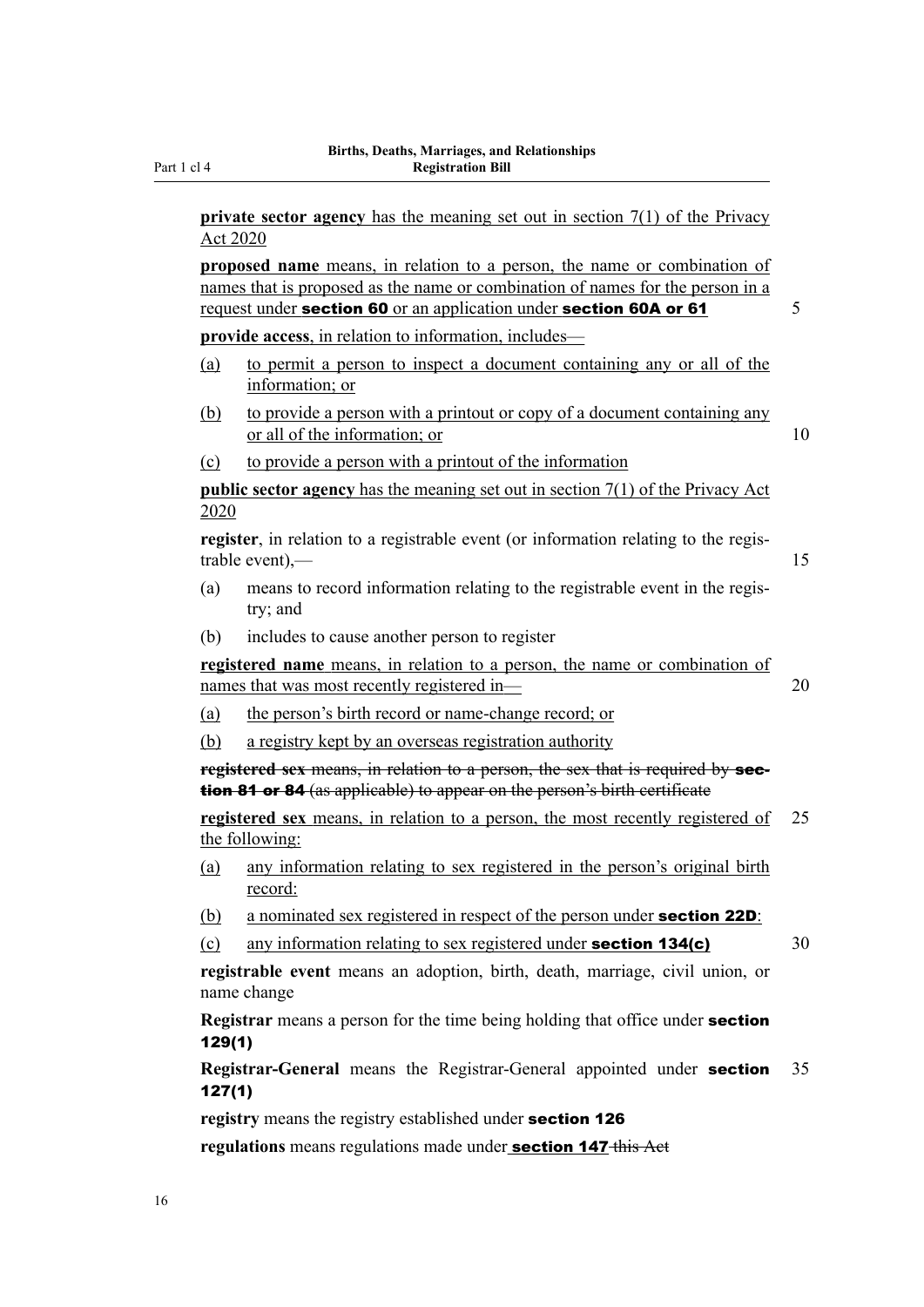**restricted adoption information** means, in relation to an adopted person, information registered under section 25, 26, or 28 **restricted information** has the meaning set out in **section 108 restricted identity information** means any information that— (a) is in the birth record, death record, marriage or civil union record, or 5 name-change record of a person who has had a new identity created under section 77; and (b) relates to the acquisition of new identity information by the person **restricted information** means— (a) restricted name-change information; and 10 (b) restricted sex information; and (c) restricted identity information **restricted name-change information** means,— (a) in relation to a person whose nominated sex has been registered under section 22D, information that— 15 (i) specifies a name that was registered for the person before the name that must appear on the person's birth certificate as the per‐ son's name since birth in accordance with **section 22E**; or (ii) otherwise relates to the registration of a name change of the per‐  $\frac{\text{son}}{\text{20}}$ (A) before the most recent registration of a nominated sex for the person; or (B) as a result of an application made at the same time as the application for registration of that nominated sex: (b) in relation to a person who has had information relating to their sex 25 registered, corrected, or deleted under **section 134**, information that-(i) specifies a name that was registered for the person before the name that must appear on the person's birth certificate as the per‐ son's name since birth in accordance with **section 81A**; or (ii) otherwise relates to the registration of a name change of the per-  $30$ son— (A) before the most recent deletion or registration of information relating to the person's sex under section 134(b) or (c); or (B) as a result of an application made at the same time as the 35 request for that deletion or registration of information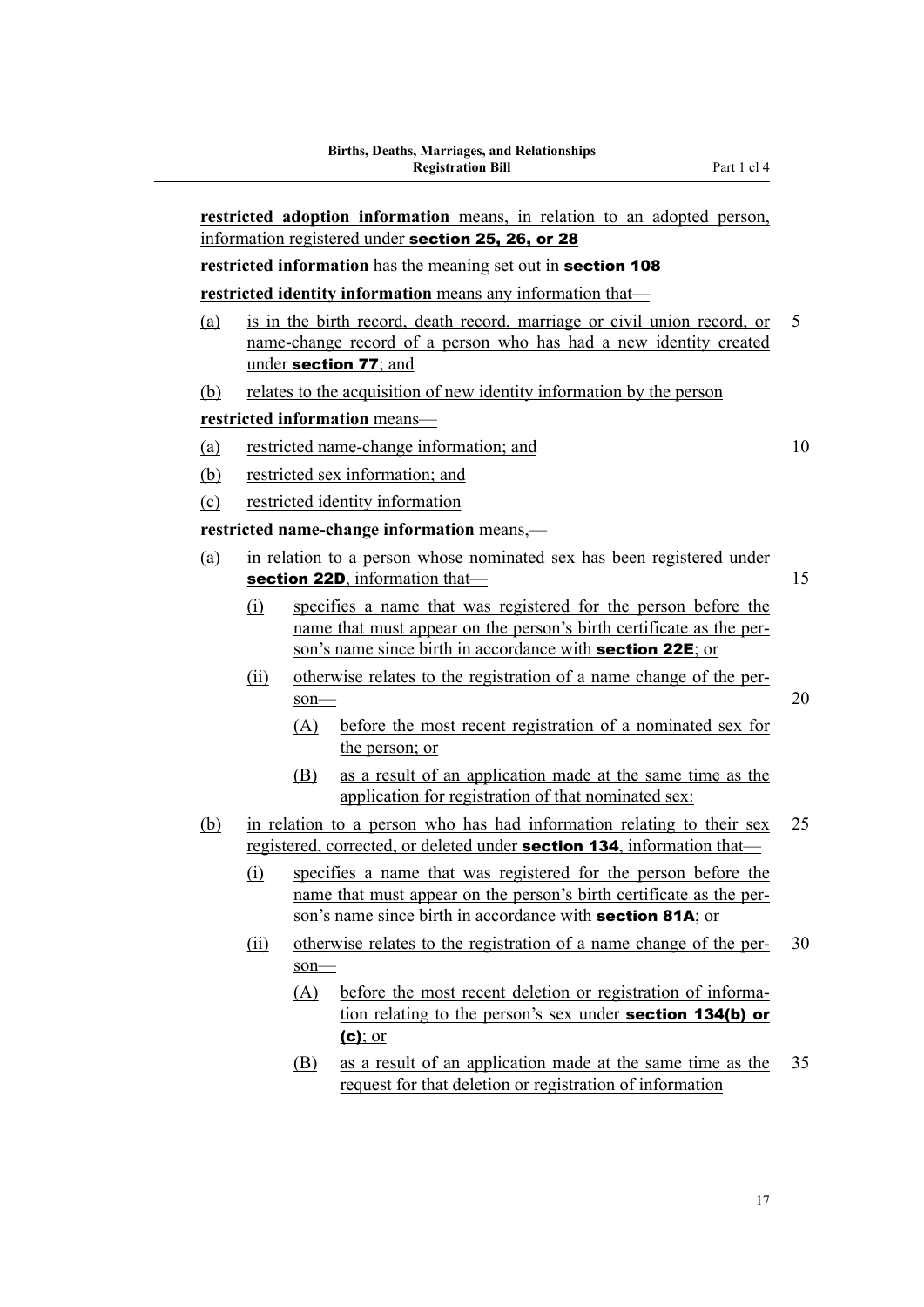<span id="page-21-0"></span>**restricted sex information** means, in relation to a person to whom **section** 22E or 81A applies, any of the following: (a) information that indicates that the person's birth record at one time did not include a registered sex: (b) information (other than the information that is required to appear on a 5 person's birth certificate in accordance with sections 22E and 81A) that indicates that the person is or was of a sex other than the person's registered sex: (c) information relating to a person's sex in the person's birth record that has been deleted under **section 134(b)**: 10 (d) information relating to the correction, deletion, or registration of information relating to a person's sex under section 134 **service marriage** has the meaning set out in section 7 **sex recorded at birth** means, in relation to a person, the sex recorded in the person's original birth record 15 **source document** has the meaning set out in section 89 **stillbirth** means the issue of a stillborn child from its birth mother **stillborn child** means a dead foetus that— (a) weighed 400 g or more when it issued from its birth mother; or (b) issued from its birth mother after the 20th week of pregnancy 20 **suitably qualified third party** means a person who is 18 years old or older and of a type specified in regulations for the purposes of this definition **undesirable in the public interest** has the meaning set out in section 18(4) **working day** means a day of the week other than— (a) a Saturday, a Sunday, Waitangi Day, Good Friday, Easter Monday, 25 Anzac Day, the Sovereign's birthday, and Labour Day; and (b) a day in the period commencing with 25 December in a year and ending with 2 January in the following year; and (c) if 1 January falls on a Friday, the following Monday; and (d) if 1 January falls on a Saturday or a Sunday, the following Monday and 30 Tuesday; and (e) if Waitangi Day or Anzac Day falls on a Saturday or a Sunday, the fol‐ lowing Monday. Compare: 1995 No 16 s 2 **5 Transitional, savings, and related provisions** 35 The transitional, savings, and related provisions set out in **Schedule 1** have

effect according to their terms.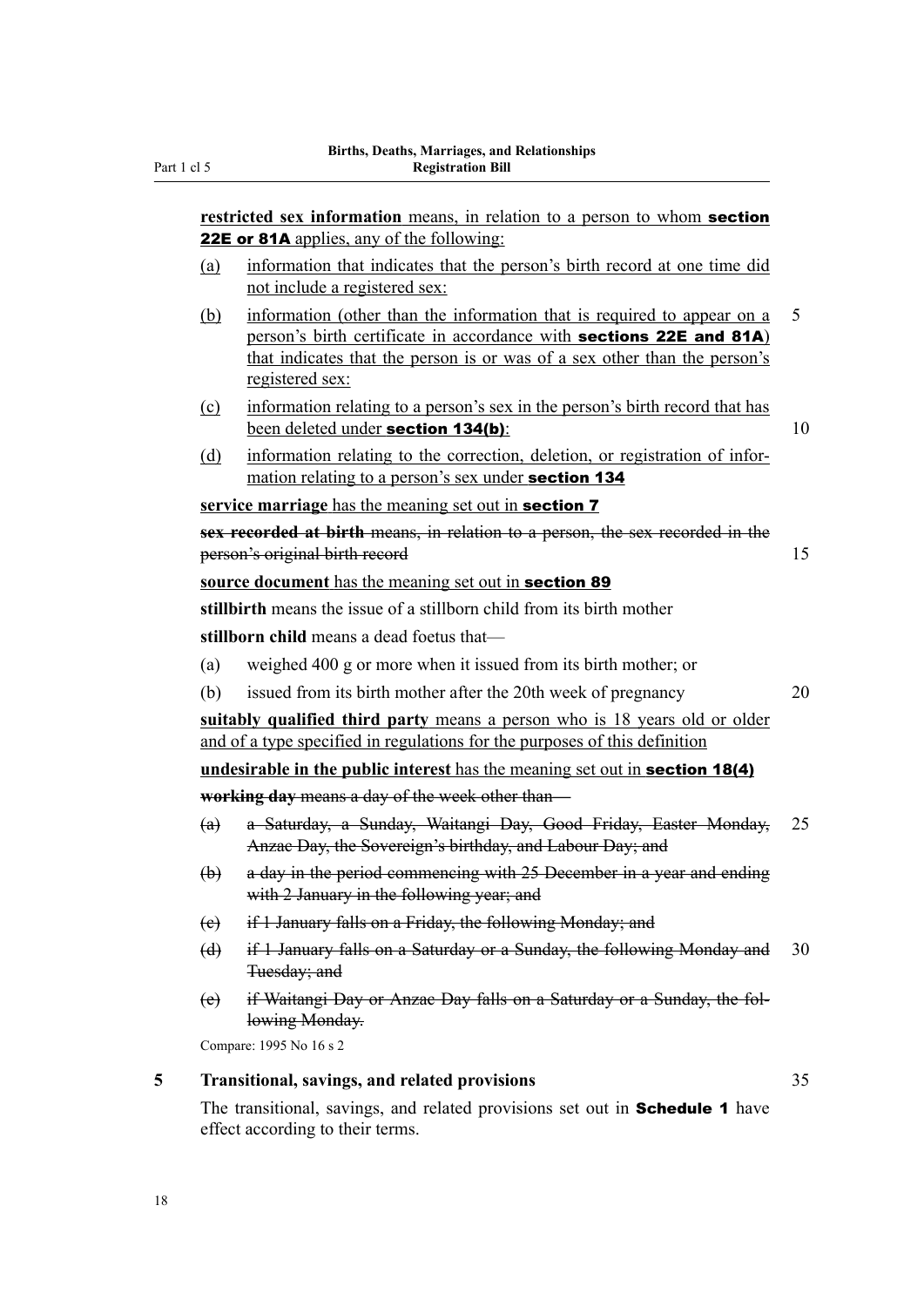#### <span id="page-22-0"></span>**6 Act binds the Crown**

This Act binds the Crown. Compare: 1995 No 16 s 3

### **Part 2 Registration of information** 5

#### Subpart 1—General provisions

#### **7 Definitions used in this Part**

In this Part,—

#### **celebrant** means,—

- (a) in relation to a marriage, a person who is a marriage celebrant under the 10 Marriage Act 1955 and who solemnised the marriage; and
- (b) in relation to a civil union, a person who is a civil union celebrant under the Civil Union Act 2004 and who solemnised the civil union

**medical practitioner** has the same meaning as in section 5 of the Health Prac‐ titioners Competence Assurance Act 2003 15

#### **New Zealand aircraft** means—

- (a) an aircraft registered in New Zealand under the Civil Aviation Act 1990; or
- (b) an aircraft of the armed forces (within the meaning of the Armed Forces Discipline Act 1971) 20

**New Zealand ship** means—

- (a) a New Zealand ship (as defined in section 2(1) of the Maritime Transport Act 1994); or
- (b) a ship of the armed forces (within the meaning of the Armed Forces Dis‐ cipline Act 1971) 25

**service marriage** has the meaning given to it by section 2(1) of the Marriage Act 1955.

**unavailable** means dead, unknown, missing, of unsound mind, or unable to act by virtue of a medical condition.

Compare: 1995 No  $16 s 2$  30

#### *Notification of information*

- **8 Notifications, applications, and requests must include information required by this Act and regulations**
- (1) A notification, application, request, or other notice required or permitted to be provided to the Registrar-General under this Part must— 35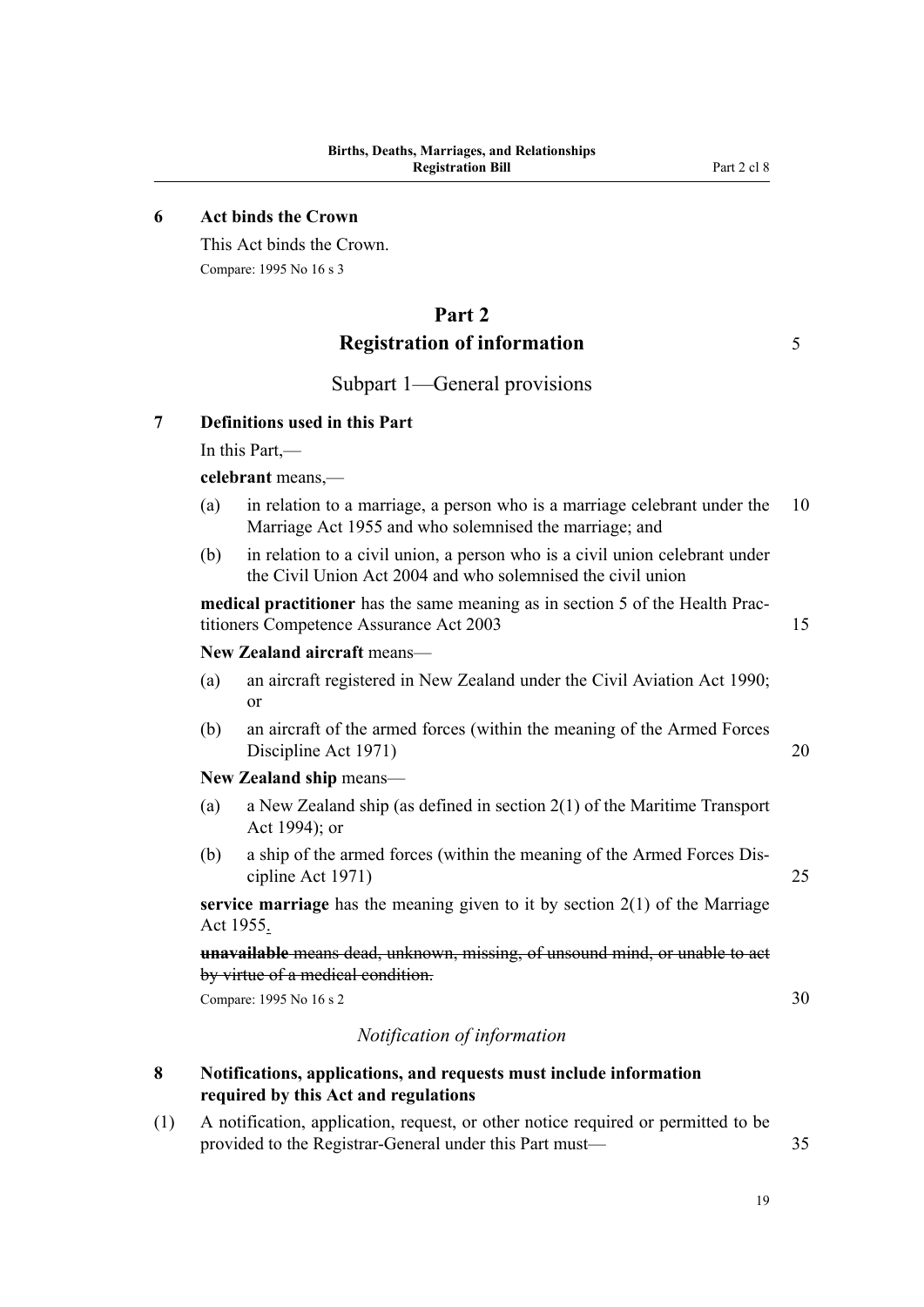- <span id="page-23-0"></span>(a) include the information required by this Act and regulations; and
- (b) be made in accordance with any directions issued by the Registrar-General under section 139.
- (2) A person may notify information under this Part only if expressly permitted to  $\frac{1}{5}$  do so. 5

Compare: 1995 No 16 ss 9(3), 11, 47, 89A(1), (2)

#### *Registration of information*

#### **9 Registrar-General may register information only if requirements met**

- (1) The Registrar-General may register a registrable event, or register, amend, or delete information relating to a registrable event, under this Act only if— 10
	- (a) expressly permitted or required to do so by this Act; and
	- (b) satisfied that the requirements of the Act and regulations in relation to the notification of the registrable event or the information are met.
- (2) This section is subject to sections 130 to 133 (which provide for the Registrar-General's powers of inquiry and requirements to decline to register 15 certain information).

Compare: 1995 No 16 s 4

#### Subpart 2—Births

#### *Notification of births*

#### **10 Birth in New Zealand must be notified** 20

- (1) A birth in New Zealand must be notified to the Registrar-General.
- (2) Subsection (1) does not apply to a birth on a New Zealand aircraft or a New Zealand ship that occurs outside New Zealand. Compare: 1995 No 16 s 5

#### **11 Preliminary notice of birth in New Zealand must be provided** 25

- (1) Preliminary notice of a birth in New Zealand must be provided to the Registrar-General within 5 working days after the birth.
- (2) If a birth takes place during or immediately before the birth mother's admission to a hospital, the occupier of the hospital must provide the preliminary notice.
- (3) In any other case, the preliminary notice of the birth must be provided to the 30 Registrar-General by—
	- (a) a medical practitioner who is present at the birth; or
	- (b) if no medical practitioner is present at the birth, a midwife who is present at the birth; or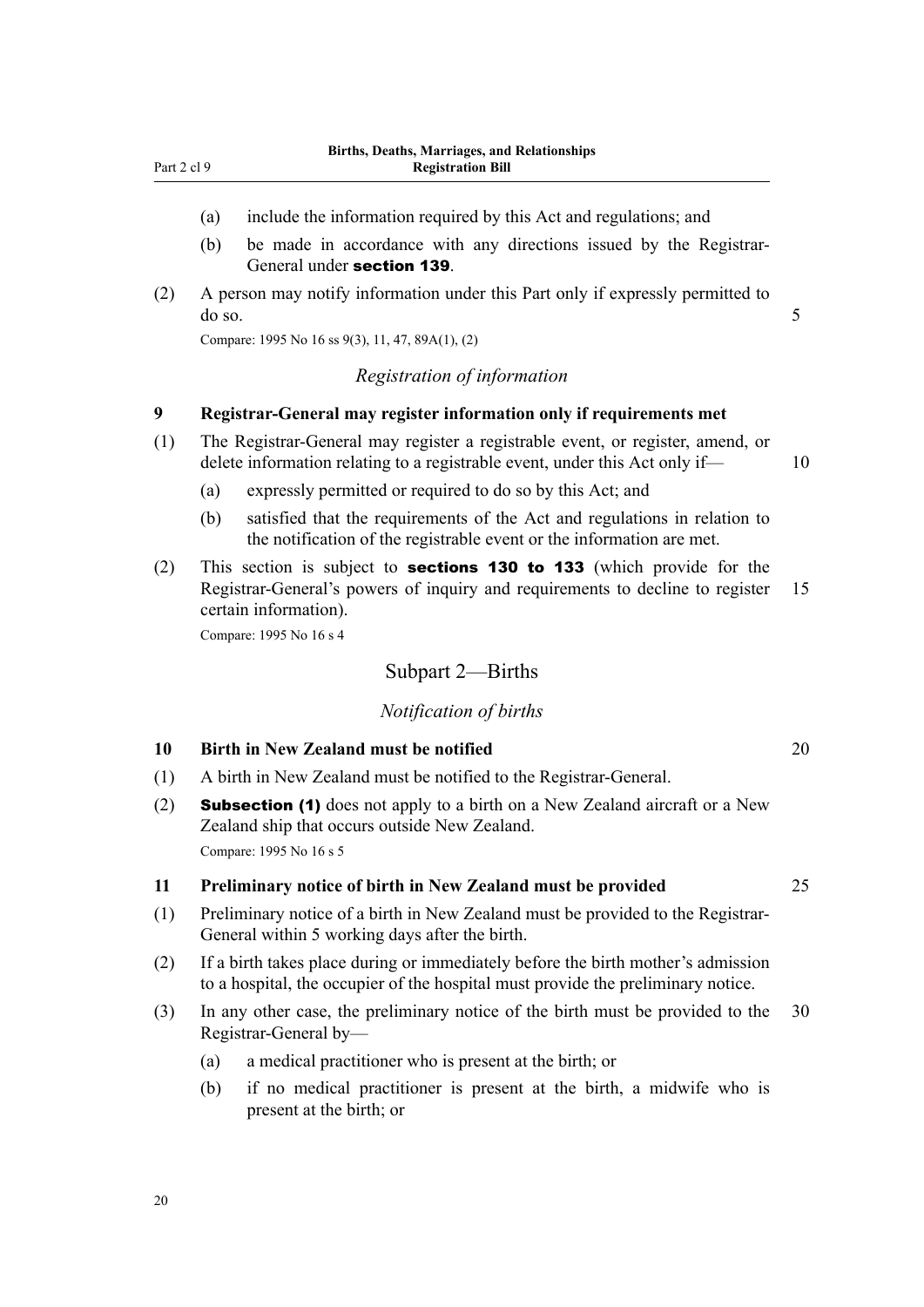- <span id="page-24-0"></span>(c) if neither a medical practitioner nor a midwife is present at the birth, the occupier of the premises in which the birth takes place or to which the birth mother is admitted immediately after the birth.
- (4) The Registrar-General must notify the Director-General of Health of all still‐ births for which a preliminary notice has been provided.  $\frac{5}{5}$
- (5) In this section,—

**hospital** means a hospital care institution as defined in section 58(4) of the Health and Disability Services (Safety) Act 2001

**midwife** means a health practitioner who is, or is deemed to be, registered with the Midwifery Council established by section 114(3) of the Health Practitioners 10 Competence Assurance Act 2003 as a practitioner of the profession of midwif‐ ery

**occupier**, in relation to any premises, means the person for the time being in charge of the premises.

Compare: 1995 No 16 s 5A 15

#### **12 Parents must notify birth in New Zealand**

- (1) Both parents of a child born in New Zealand must, as soon as is reasonably practicable after the birth,—
	- (a) jointly notify the Registrar-General of the birth; and
	- (b) inform the Registrar-General whether, to the best of their knowledge, 20 either or both of the child's parents are New Zealand citizens or persons legally entitled to be in New Zealand indefinitely.
- (2) However,—
	- (a) 1 parent may notify a birth if—
		- (i) the child has only 1 parent at law; or 25
		- (ii) the other parent is unavailable dead, unknown, missing, of unsound mind, or unable to act by virtue of a medical condition; or
		- (iii) it is not reasonably practicable for the other parent to jointly notify the birth because— 30
			- (A) the other parent is overseas; and
			- (B) the other parent cannot be contacted within a period of time that is reasonable in the circumstances; or
		- (iv) requiring the other parent to jointly notify the birth would cause unwarranted distress to either of the parents: 35
	- (b) if both parents fail or refuse to notify the birth, a guardian of the child (or another person authorised by the Registrar-General) may notify the birth.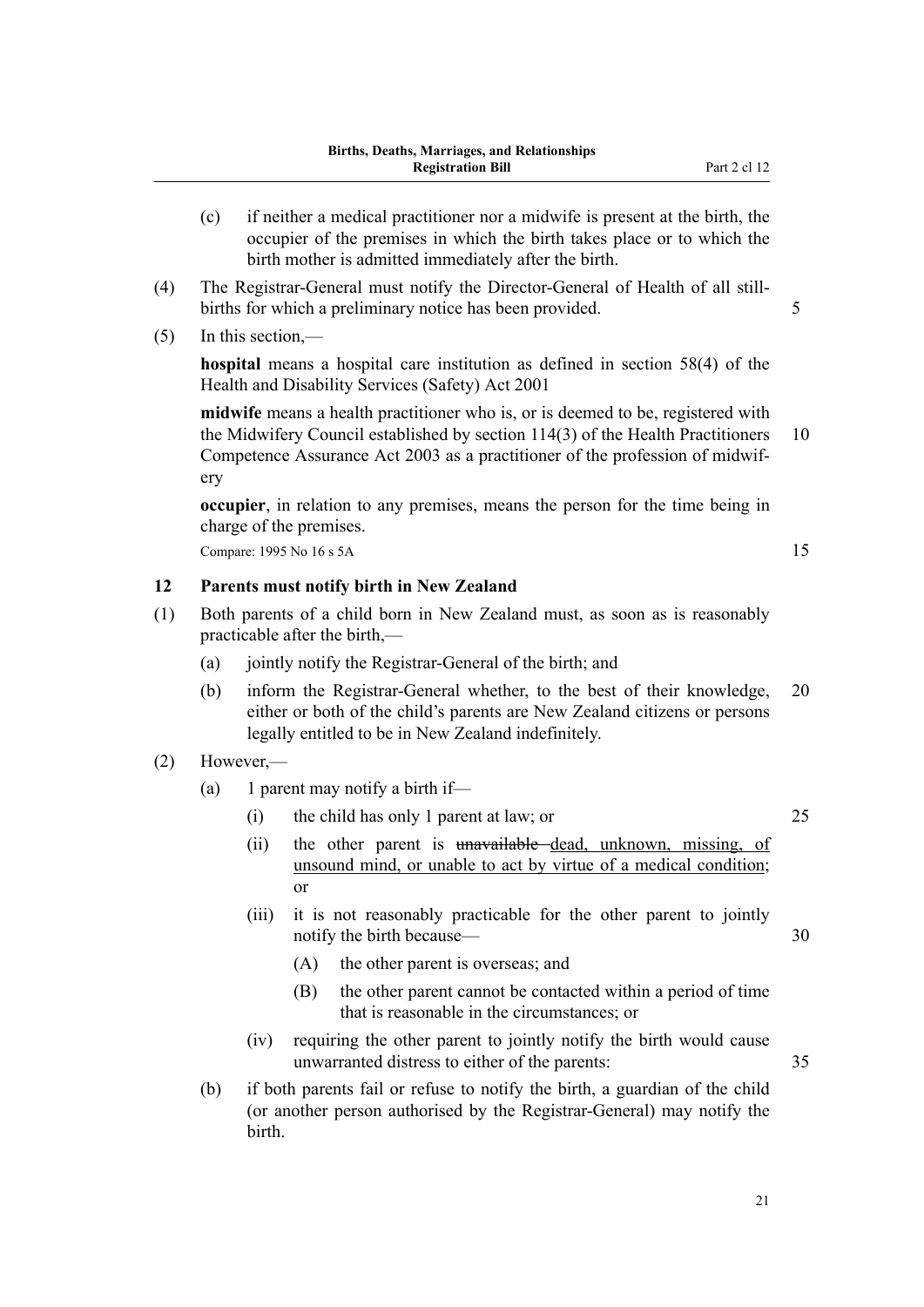| (2A) Each parent notifying the birth of a child under this section may specify |  |  |  |  |  |  |  |
|--------------------------------------------------------------------------------|--|--|--|--|--|--|--|
| whether they wish to appear on the child's birth certificate as the child's    |  |  |  |  |  |  |  |
| "mother", "father", or "parent".                                               |  |  |  |  |  |  |  |

- (3) For the purposes of this section, a child has **1 parent at law** if—
	- (a) the child is born as a result of a woman acting alone in a situation 5 described in section 20(1) or 22(1) of the Status of Children Act 1969; and
	- (b) the donor of the ovum, embryo, or semen (as the case may be) for the pregnancy does not become the partner of the woman after the time of conception but before the birth is notified for registration. 10 Compare: 1995 No 16 ss 9, 10

**13 Notification of birth in New Zealand must include name information**

- (1) A person notifying a birth under **section 12** must specify 1 name as the child's surname and 1 or more other names.
- (2) However, the notification may include only 1 name for the child if— 15
	- (a) the religious or philosophical beliefs or the cultural traditions of a parent (whether living or dead) or living guardian of the child require the child to have only 1 name; or
	- (b) the birth is a stillbirth and the name included is to be registered as the child's surname. 20
- (3) A name or combination of names must be treated as if it had not been notified for the purposes of **subsection (1)** if-
	- (a) the Registrar-General declines to include the name or combination of names under section 18; and
	- (b) the Family Court has not determined that the name or combination of 25 names should be included.

Compare: 1995 No 16 s 19

#### **14 Who must notify birth of child found abandoned in New Zealand**

- (1) A person who has charge of a child must tell a Police employee as soon as practicable if the person— 30
	- (a) believes that the child—
		- (i) is recently born; and
		- (ii) was found abandoned in New Zealand; and
	- (b) is not satisfied that the Registrar-General has been notified of the birth.
- (2) The Police employee must notify the Registrar-General if notified of the find‐ 35 ing of a child under subsection (1).

Compare: 1995 No 16 s 7

<span id="page-25-0"></span>Part 2 cl 13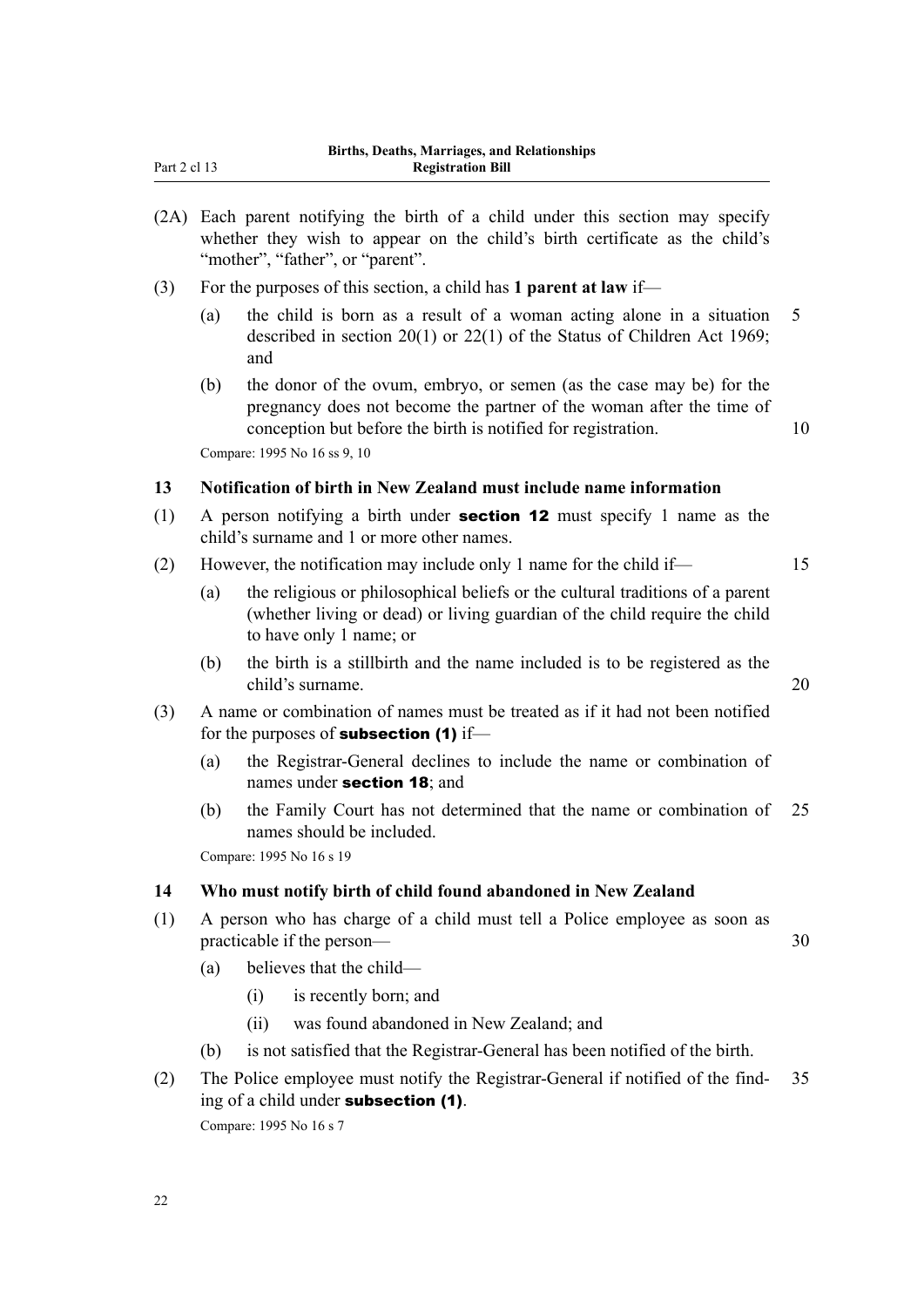#### <span id="page-26-0"></span>**15 Any person may notify birth that occurs outside New Zealand on New Zealand ship or New Zealand aircraft**

Any person may, at any time, notify the Registrar-General of a birth that occurs outside New Zealand on a New Zealand aircraft or New Zealand ship. Compare: 1995 No 16 s 8 5

#### *Registration of births*

### **16 Registrar-General must register birth in New Zealand if notified within 2 years**

- (1) The Registrar-General—
	- (a) must register a birth in New Zealand that was notified within 2 years 10 after the birth; and
	- (b) may register a birth in New Zealand that was notified more than 2 years after the birth if satisfied the birth has not been registered.
- (2) If the birth is a stillbirth, the Registrar-General must clearly identify the birth as a stillbirth in the birth record. 15 Compare: 1995 No 16 ss 5, 12, 16

#### **17 When Registrar-General may register birth that occurs outside New Zealand**

- (1) The Registrar-General may register a birth that occurs outside New Zealand only— 20
	- (a) if the birth is notified under **section 14 or 15**; or
	- (b) in accordance with **section 25(2)**.
- (2) If a birth registered under **subsection (1)** is a stillbirth, the Registrar-General must clearly identify the birth as a stillbirth in the birth record. Compare: 1995 No 16 s 6 25

#### **18 Registrar-General may decline to register certain names**

- (1) The Registrar-General may register a name or combination of names only if, after the name or combination of names is registered, the person's birth record will include—
	- (a) 1 name as the person's surname and 1 or more other names; or 30
	- (b) if the religious or philosophical beliefs, or cultural traditions, of the per‐ son or of a parent (whether living or dead) or living guardian of the per‐ son require the person to have only 1 name, 1 name; or
	- (c) if the birth is a stillbirth, 1 name as the child's surname.
- (2) The Registrar-General must, if the requirements of **subsection (1)** are met,  $35$ register the name or combination of names unless the Registrar-General con-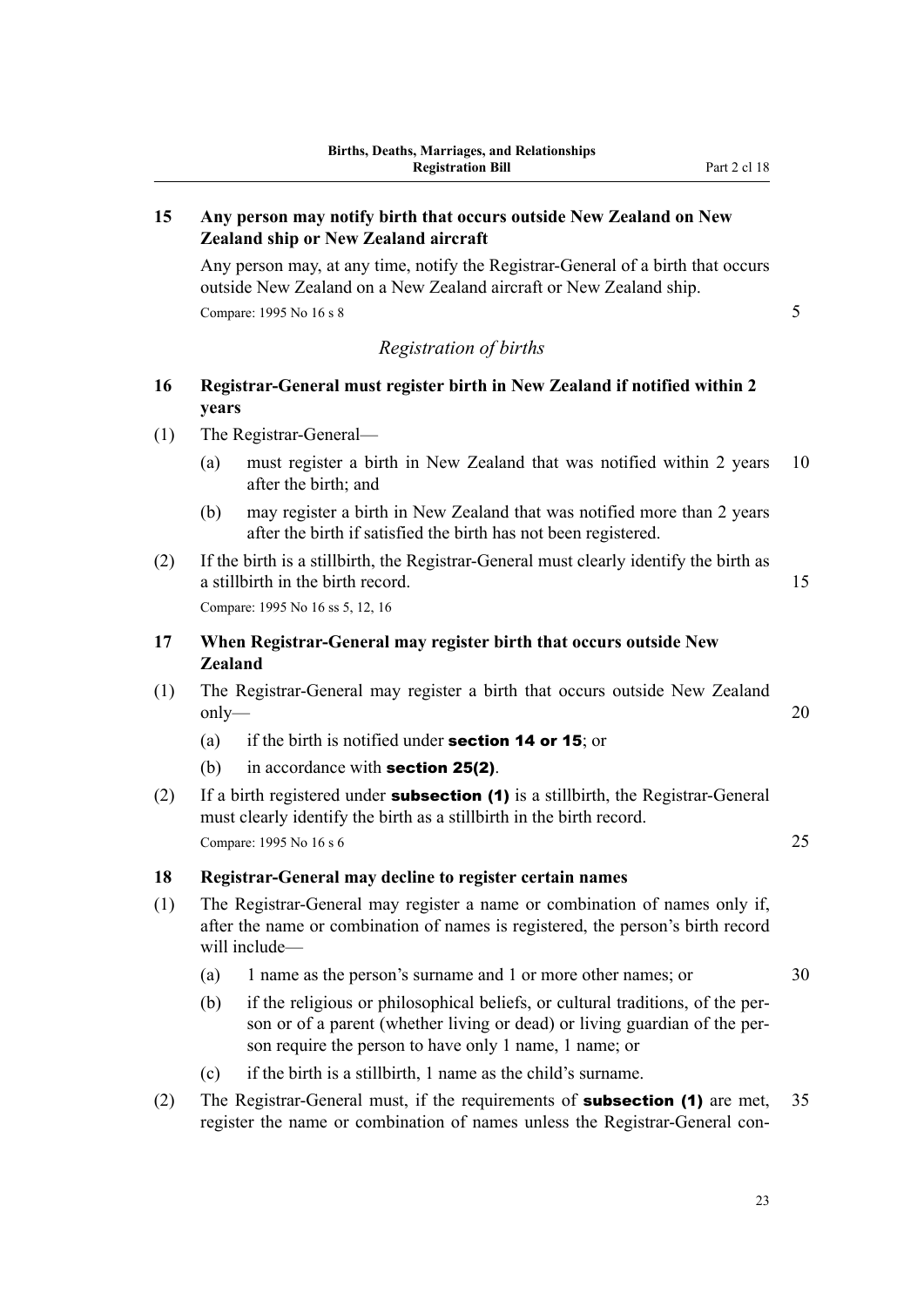<span id="page-27-0"></span>siders it is undesirable in the public interest for a person to have the name or combination of names.

- (3) A person affected by a decision of the Registrar-General to decline to register a name or combination of names under **subsection (2)** may appeal against the  $\alpha$  decision under **section 23**.  $\alpha$  5
- (4) For the purposes of this section and sections 23 and 62, it is **undesirable in the public interest** for a person to have a name or combination of names if the name or combination of names—
	- (a) might cause offence to a reasonable person; or
	- (b) is unreasonably long; or  $10$
	- (c) is, includes, or resembles an official title or rank (without adequate justi‐ fication).

Compare: 1995 No 16 s 18(1)–(5), (8)

#### **19 Birth record must indicate if person is New Zealand citizen by birth**

- (1) When the Registrar-General registers a birth, the Registrar-General must indi‐ 15 cate in the birth record that the person born is a New Zealand citizen by birth if—
	- (a) the Registrar-General is satisfied that the person is a New Zealand citizen by birth within the meaning of section 6 of the Citizenship Act 1977; or 20
	- (b) the chief executive or other appropriate officer of the department for the time being responsible for the administration of the Citizenship Act 1977 informs the Registrar-General that the person is a New Zealand citizen by birth.
- (2) In deciding for the purposes of **subsection (1)(a)** whether a person is a New 25 Zealand citizen by birth, the Registrar-General must have regard to all of the following information that is available:
	- (a) information provided by any guardian of the person:
	- (b) the birth record of the person's parent or parents:
	- (c) information about the citizenship status or immigration status of the per‐ 30 son or the person's parent or parents:
	- (d) whether the person's parent or parents have immunity from jurisdiction under the Diplomatic Privileges and Immunities Act 1968 or the Consular Privileges and Immunities Act 1971, or are enemy aliens (within the meaning of the Citizenship Act 1977). 35

Compare: 1995 No 16 s 12A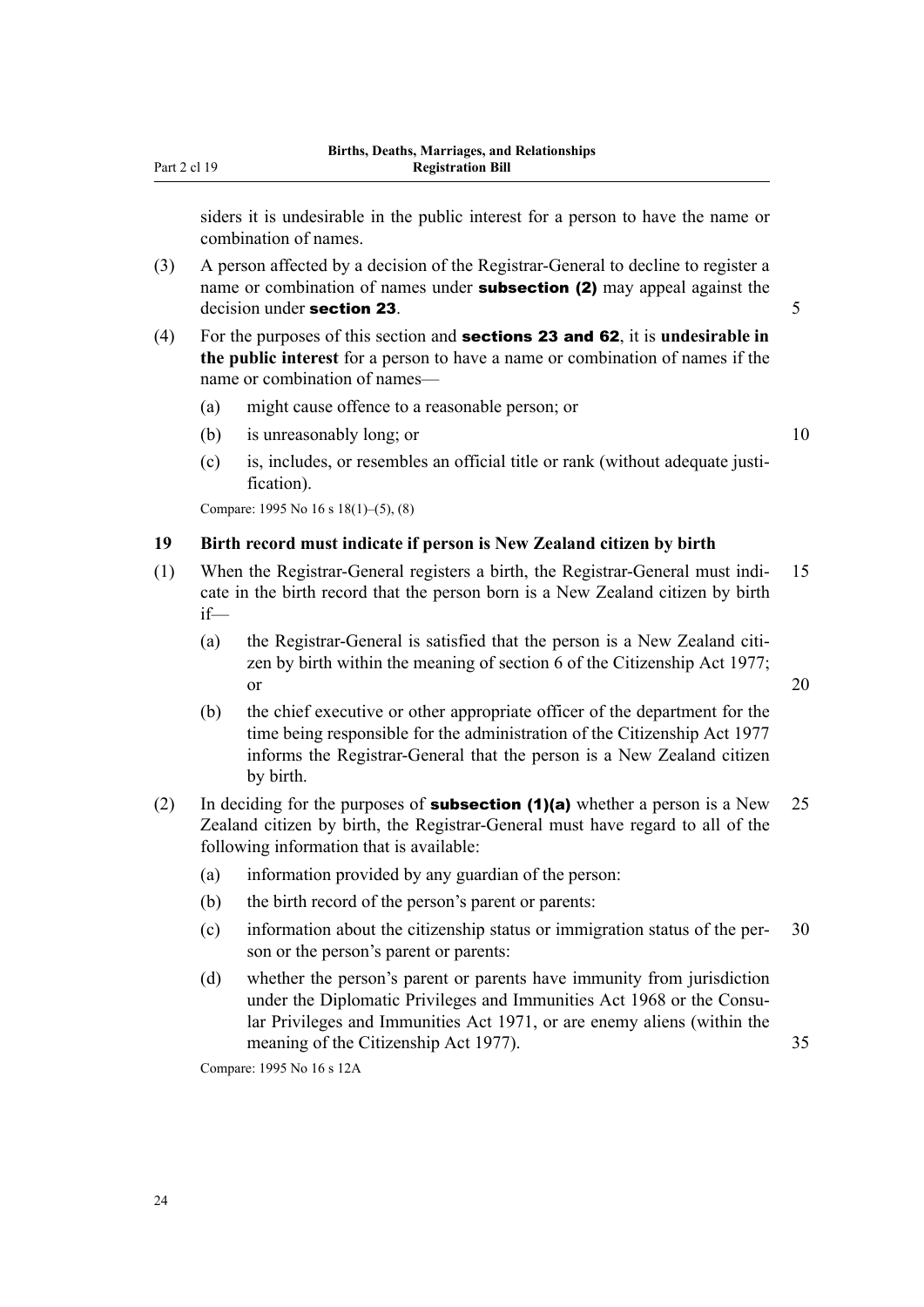#### <span id="page-28-0"></span>**20 Birth record must include parents' details**

- (1) The Registrar-General must register information about the identity of the parent or parents who notify a birth of a child under **section 12** in the child's birth record.
- (2) The Registrar-General must register information about the identity of a parent 5 of the child who has not notified the child's birth if—
	- (a) 1 parent notified the birth under **section 12(2)(a)(ii) to (iv)** and the Registrar-General is satisfied that the information relates to the other parent of the child; or
	- (b) the information relates to a man who is the child's father and— 10
		- (i) the Family Court or the High Court has declared the man to be the child's father; or
		- (ii) the Family Court has made a paternity order declaring the man to be the child's father; or
		- (iii) the man has been appointed or declared a guardian of the child 15 under section 19 or 20 of the Care of Children Act 2004; or
	- (c) the information relates to a person who requests, in accordance with any directions issued by the Registrar-General, that the information be included and the Registrar-General is satisfied that either or both of the fol‐ lowing apply: 20
		- (i) the person making the request is a parent of the child:
		- (ii) the other parent does not dispute the accuracy of the information.
- (3) A person affected by a decision of the Registrar-General to register, or to decline to register, information under **subsection (2)(a) or (c)** may appeal against the decision under **section 23**. 25
- (4) For the purposes of this section and **sections 21 and 22**, the only information recorded under this Act in respect of an adopted person is the information in the adopted person's original birth record. Compare: 1995 No 16 s 15

#### *Changes to birth record: parents' marriage or civil union information* 30

# *Registration of information relating to parents' subsequent marriage or civil*

#### *union*

#### **21 Parents may request that birth record include information relating to parents' marriage or civil union after child's birth**

- (1) A child's parents who marry or enter into a civil union with each other after the 35 child's birth may request that information relating to the marriage or civil union be registered in the child's birth record.
- (2) The request must be made—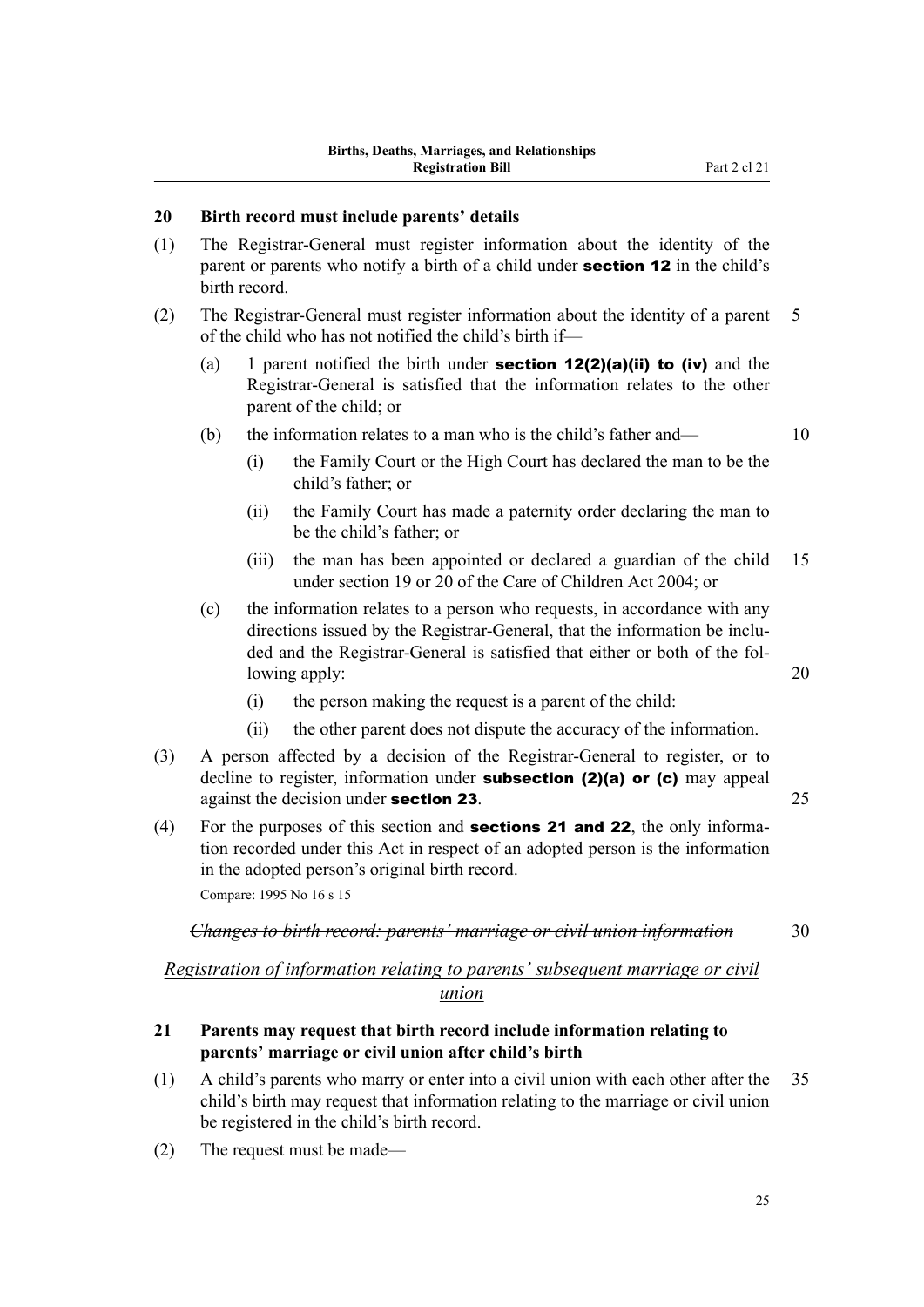- <span id="page-29-0"></span>(a) jointly by both parents; or
- (b) if 1 parent is unavailable dead, unknown, missing, of unsound mind, or unable to act by virtue of a medical condition, by 1 parent.

Compare: 1995 No 16 s 17(1)

#### **22 Registration of information relating to parents' marriage or civil union** 5 **after birth**

- (1) The Registrar-General must, if requested under **section 21**, register information relating to a marriage or civil union in a child's birth record if satisfied that the parents of the child entered the marriage or civil union after the child's birth. 10
- (2) A person affected by a decision of the Registrar-General to register, or to decline to register, information under **subsection (1)** may appeal against the decision under section 23.

Compare: 1995 No 16 s 17(1)

#### *Registration of nominated sex* 15

#### **22A Eligibility to apply for registration of nominated sex**

- (1) A person may apply to the Registrar-General for registration of the person's nominated sex only if—
	- (a) the person's birth is registered under this Act; and
	- (b) the person is 16 years old or older. 20
- (2) The guardian of a child may apply to the Registrar-General for registration of the child's nominated sex only if—
	- (a) the child's birth is registered under this Act; and
	- (b) the guardian has the child's consent.

#### **22B Application by eligible person for registration of their nominated sex** 25

- (1) An application by an eligible person for registration of the person's nominated sex must—
	- (a) specify male, female, or any other sex or gender specified in regulations for the purposes of this paragraph as the person's nominated sex; and
	- (b) include a statutory declaration by the eligible person verifying that  $\sim$  30
		- (i) the eligible person identifies as a person of the nominated sex; and
		- (iii) the eligible person understands the consequences of the application; and
	- (c) if the eligible person is 16 or 17 years old and has never been in a marriage, civil union, or de facto relationship, be accompanied by— 35
		- (i) the written consent of their guardian; or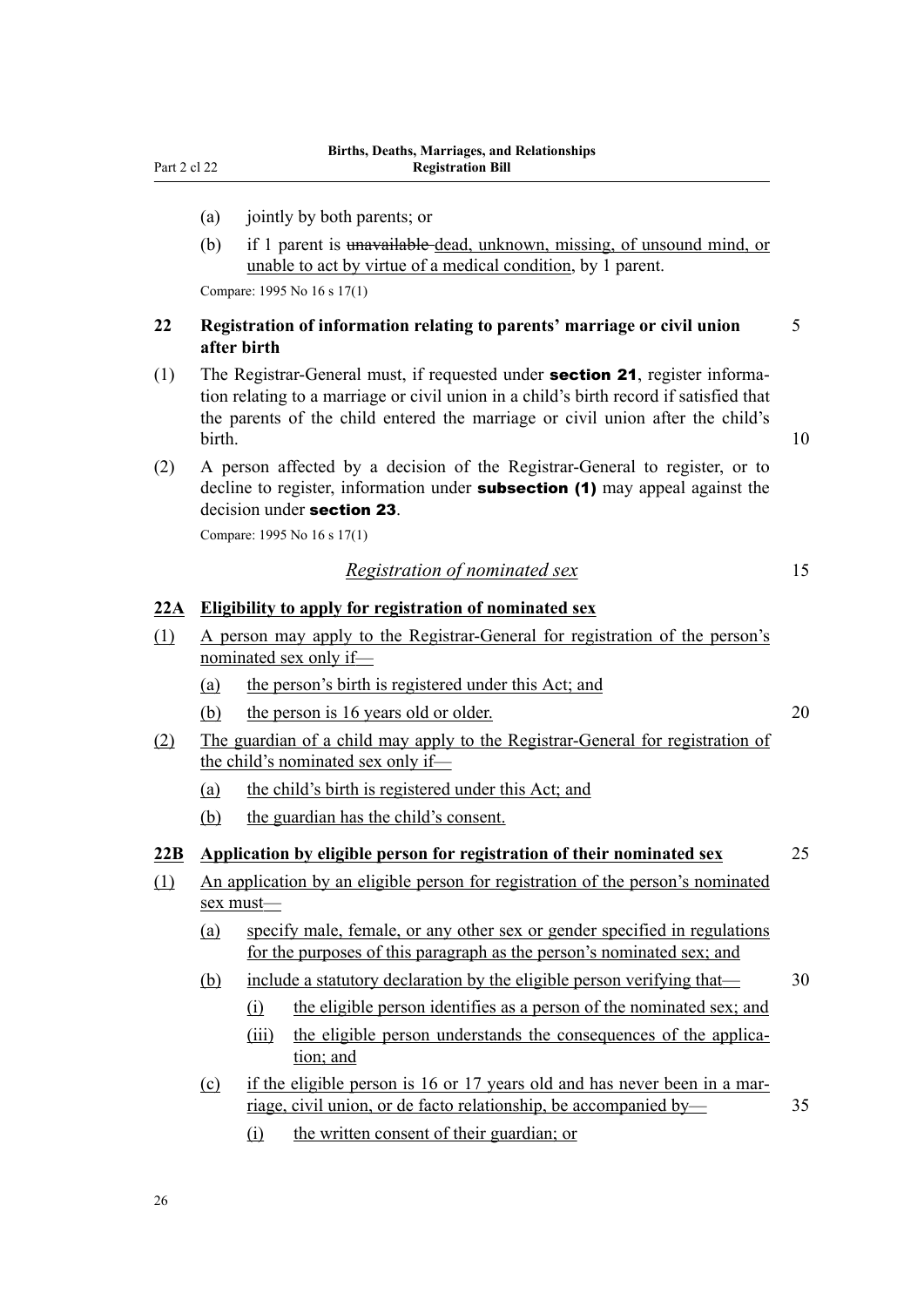- <span id="page-30-0"></span>(ii) a letter of support from a suitably qualified third party that con‐ firms that the third party believes that— (A) the eligible 16- or 17-year-old understands the consequences of the proposed registration of the nominated sex; and (B) the eligible 16- or 17-year-old's preference is for the nom
	- inated sex to appear as their registered sex on any birth certificate issued under this Act; and
- (d) if the Registrar-General has previously registered a nominated sex for the person under **section 22D**, meet any additional requirements set out in regulations; and 10

- (e) be accompanied by the prescribed fee.
- (3) An eligible person may apply for registration of a nominated sex at the same time as the person applies for a name change under **section 60A**.
- **22C Application by guardian of eligible child for registration of child's nominated sex** 15

- (1) An application by the guardian of an eligible child for registration of the child's nominated sex must—
	- (a) specify male, female, or any other sex or gender specified in regulations for the purposes of this paragraph as the child's nominated sex; and
	- (b) include a statutory declaration by the guardian of the eligible child veri‐ 20 fying that the guardian believes that the eligible child identifies as a per‐ son of the nominated sex; and
	- (c) be accompanied by a letter of support from a suitably qualified third party that confirms that the third party believes that—
		- (i) the eligible child understands the consequences of the proposed 25 registration of the nominated sex; and
		- (ii) the eligible child's preference is for the nominated sex to appear as their registered sex on any birth certificate issued under this Act; and
	- (d) if the Registrar-General has previously registered a nominated sex for 30 the eligible child under **section 22D**, meet any additional requirements set out in regulations; and
	- (e) be accompanied by the prescribed fee.
- (3) The guardian of an eligible child may apply for registration of a nominated sex for the child at the same time as they apply for registration of a name change 35 for the child under section 61.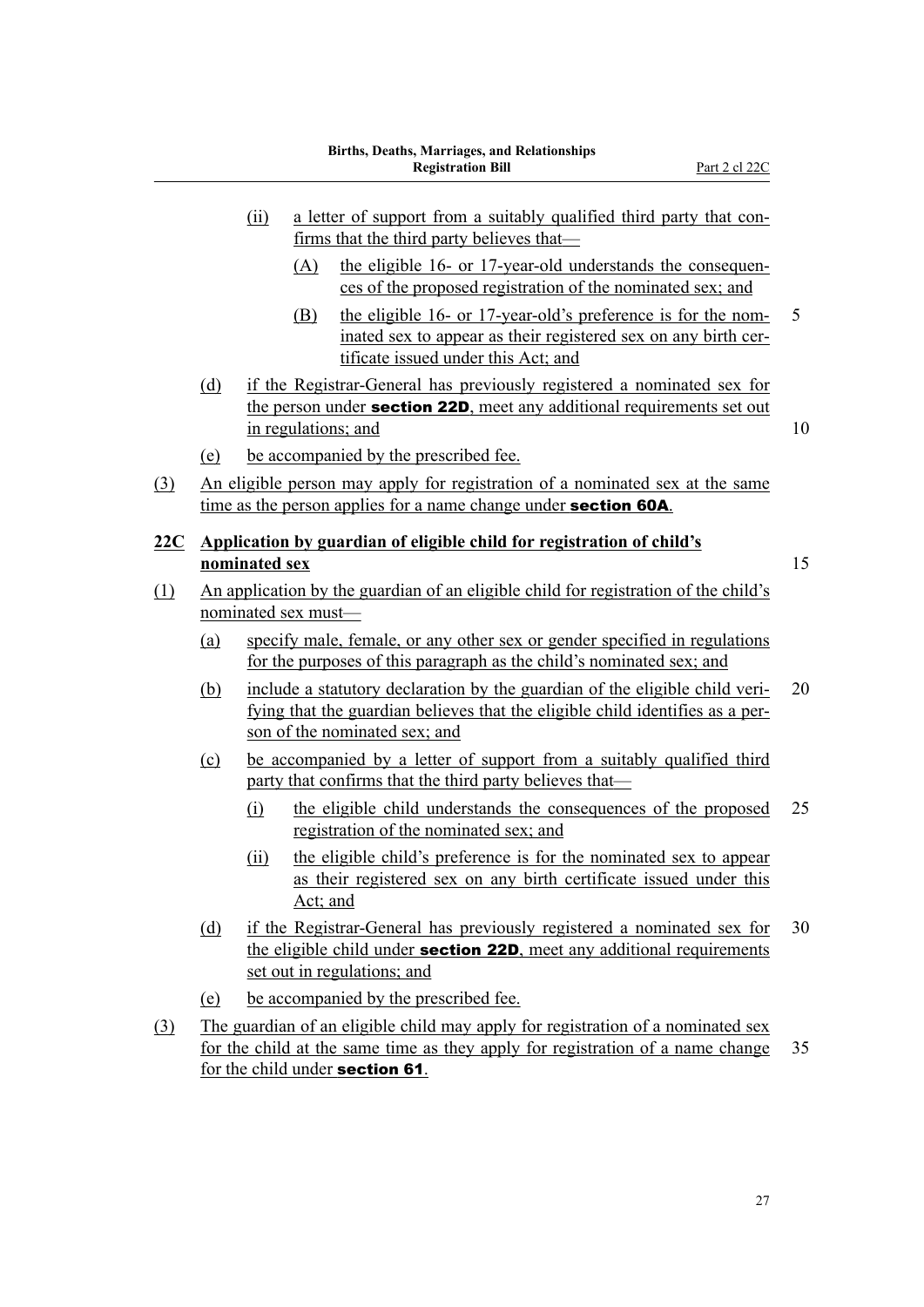#### <span id="page-31-0"></span>**22D Registrar-General must register nominated sex if requirements met**

- (1) The Registrar-General must register the nominated sex specified in an applica‐ tion by an eligible person if satisfied that the requirements of sections 22A(1) and 22B are met.
- (2) The Registrar-General must register the nominated sex specified in an applica‐ 5 tion by the guardian of an eligible child if satisfied that the requirements of sections 22A(2) and 22C are met.
- (3) A person affected by a decision of the Registrar-General to decline to register a person's nominated sex under **subsection (1) or (2)** may appeal against the decision under section 23. 10

#### **22E Effect of registration of nominated sex**

- (1) A person's birth certificate must, if it is issued after registration of the person's nominated sex, contain the information that it would have contained if, at the time of that registration,—
	- (a) the person's nominated sex had always been their registered sex; and 15
	- (b) the person's associated name had always been their registered name.

#### (2) A person's **associated name** is,—

- (a) in the case of a person who was an eligible child or eligible 16- or 17 year-old when the application to register their nominated sex was  $\frac{\text{made}}{\text{mode}}$  20
	- (i) the person's registered name as at the time of registration of their nominated sex; or
	- (ii) if the person's registered name has subsequently been changed, their registered name immediately following registration of the first name change after registration of their nominated sex: 25
- (b) in the case of any other person,—
	- (i) the person's registered name as at the time of registration of their nominated sex; or
	- (ii) if the person's registered name has subsequently been changed as a result of an application made at the same time as the application 30 to register their nominated sex, the person's registered name immediately following registration of that name change.
- (3) The birth certificate must not contain any information (other than the person's nominated sex) that may indicate that a nominated sex has been registered for the person under this Part. 35
- (4) For the purposes of subsections (1) to (3), a person's **nominated sex** is the nominated sex most recently registered for the person under this Part as at the date of issue of the birth certificate. Compare: 1995 No 16 s 64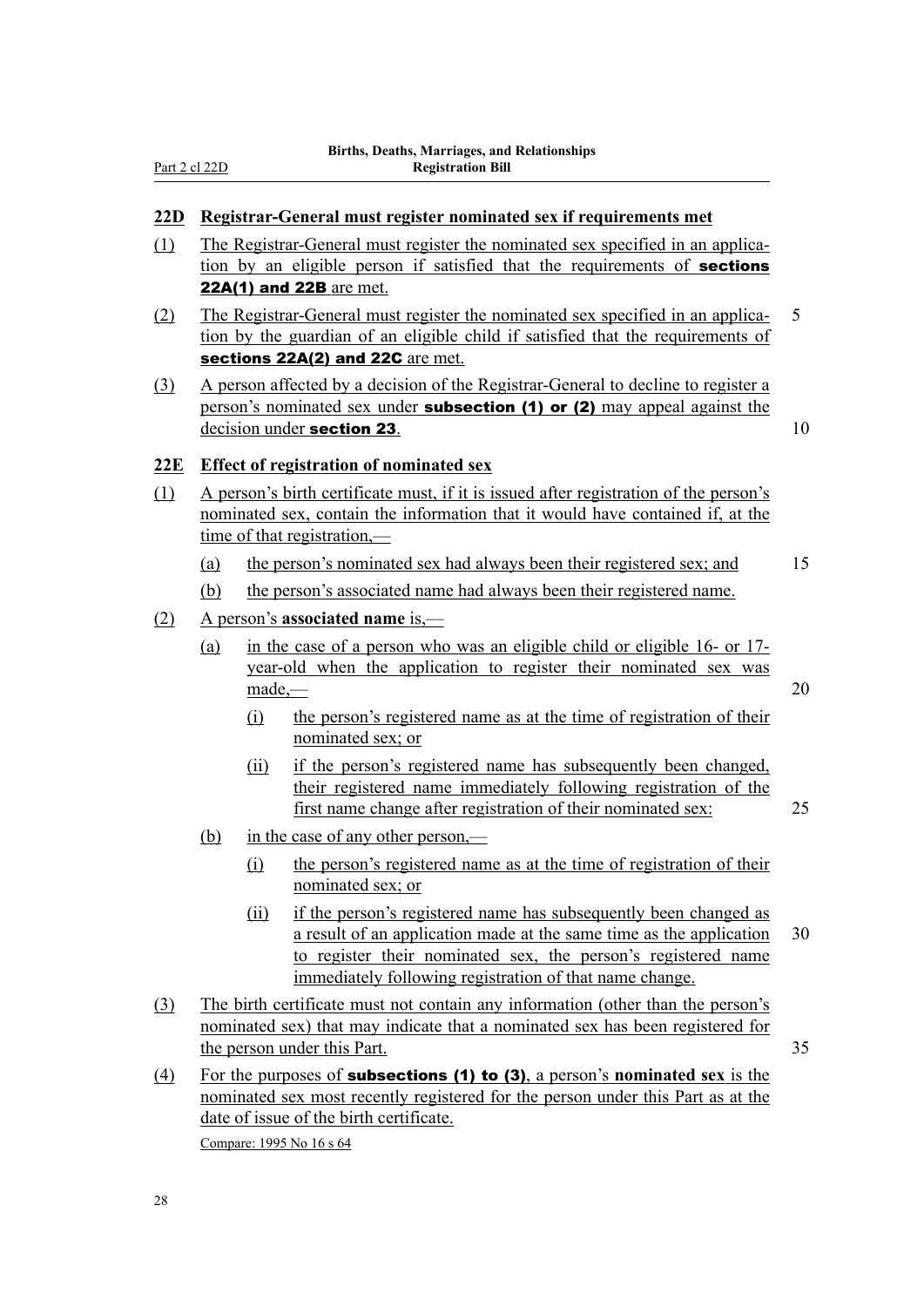<span id="page-32-0"></span>*Changes to birth record: registered sex* **22A Definitions used in this section and sections 22B to 23** For the purposes of this section and **sections 22B to 23. eligible 16- or 17-year-old** means an eligible person who is 16 or 17 years old and has never been in a marriage, civil union, or de facto relationship 5 **eligible adult** means an eligible person who— (a) is 18 years old or older; or (b) is less than 18 years old and is or has been in a marriage, civil union, or de facto relationship **eligible child** means an eligible person who is less than 16 years old 10 **eligible person** means a person whose birth is registered under this Act **guardian** means— (a) the guardians of a person; or (b) if a guardian is unavailable, the other guardian or guardians; or (c) if, on the application of 1 guardian, the Family Court has consented to a 15 change to the person's registered sex, that guardian; or (d) if all guardians are unavailable or, if the person only has 1 guardian, that guardian is unavailable, the chief executive of the department for the time being responsible for the administration of the Oranga Tamariki Act 1989 20 **health professional** means a person who is 1 or more of the following: (a) a medical practitioner: (b) a health practitioner who is, or is deemed to be, registered with the Psychologists Board continued by section 114(1)(a) of the Health Practi‐ tioners Competence Assurance Act 2003 as a practitioner of the profes- 25 sion of psychology: (c) a health practitioner who is, or is deemed to be, registered with the Nurs‐ ing Council of New Zealand continued by section 114(1)(a) of the Health Practitioners Competence Assurance Act 2003 as a practitioner of the profession of nursing: 30 (d) a counsellor who is a full member of, or is represented by, the New Zealand Association of Counsellors Incorporated, the New Zealand Association of Child and Adolescent Psychotherapists Incorporated, the New Zealand Association of Psychotherapists Incorporated, the New Zealand Christian Counsellors Association, the New Zealand Psychologists 35 Board, or a body corporate designated under section 22J: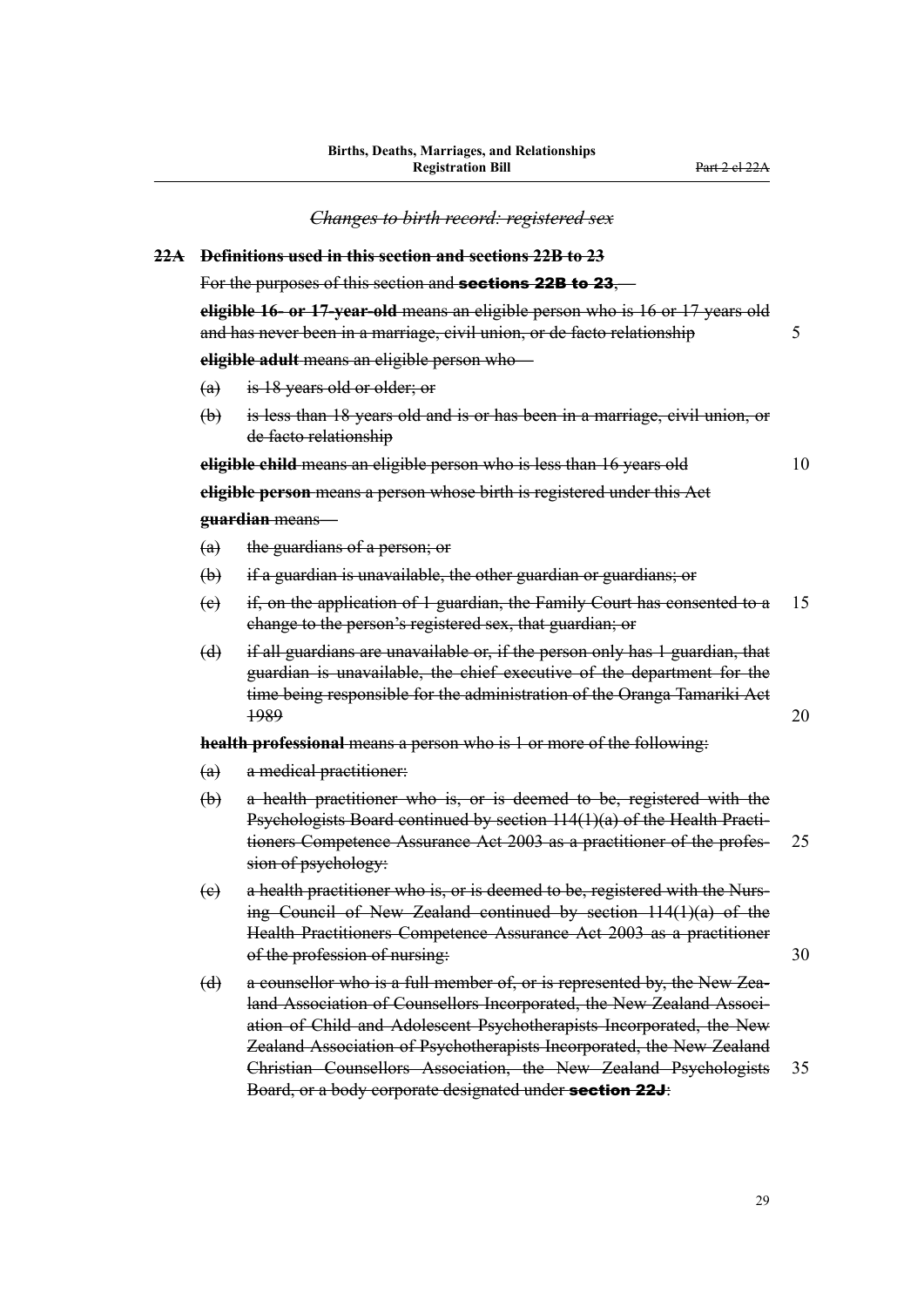<span id="page-33-0"></span>

| Part 2 el 22B    |                                                                                                                  |                                                                                                                                                | DITUIS, Deaths, Mai Hages, and Kelauonships<br><b>Registration Bill</b>                                                                                   |    |  |
|------------------|------------------------------------------------------------------------------------------------------------------|------------------------------------------------------------------------------------------------------------------------------------------------|-----------------------------------------------------------------------------------------------------------------------------------------------------------|----|--|
|                  | (e)                                                                                                              |                                                                                                                                                | a social worker who is registered with the Social Workers Registration<br>Board or who is a member of a body corporate designated under sec-<br>tion 22J. |    |  |
| 22B              |                                                                                                                  | Application by cligible adult or cligible 16- or 17-year-old to change<br>registered sex                                                       |                                                                                                                                                           |    |  |
| $\bigoplus$      |                                                                                                                  | An eligible adult or eligible 16- or 17-year-old may apply to the Registrar-<br>General for registration of their nominated sex.               |                                                                                                                                                           |    |  |
| (2)              | The application must-                                                                                            |                                                                                                                                                |                                                                                                                                                           |    |  |
|                  | specify "female", "male", "intersex", or "X (unspecified)" as the eligible<br>(a)<br>person's nominated sex; and |                                                                                                                                                |                                                                                                                                                           | 10 |  |
|                  | $\bigoplus$                                                                                                      | include a statutory declaration verifying that the eligible person—                                                                            |                                                                                                                                                           |    |  |
|                  |                                                                                                                  | $\Theta$                                                                                                                                       | identifies as a person of the nominated sex; and                                                                                                          |    |  |
|                  |                                                                                                                  | (ii)                                                                                                                                           | intends to continue to identify as a person of the nominated sex;<br>and                                                                                  |    |  |
|                  |                                                                                                                  | (iii)                                                                                                                                          | wishes the nominated sex to appear on birth certificates issued in<br>respect of the eligible person; and                                                 | 15 |  |
|                  |                                                                                                                  | (y)                                                                                                                                            | understands the consequences of the application; and                                                                                                      |    |  |
|                  | $\left(\mathrm{e}\right)$                                                                                        |                                                                                                                                                | be accompanied by the prescribed fee.                                                                                                                     |    |  |
| $\left(3\right)$ | An application by an eligible 16- or 17-year-old must also be accompanied<br>$by-$                               |                                                                                                                                                | 20                                                                                                                                                        |    |  |
|                  | (a)                                                                                                              | the written consent of the eligible 16- or 17-year-old's guardian; and                                                                         |                                                                                                                                                           |    |  |
|                  | $\biguplus$                                                                                                      |                                                                                                                                                | a recommendation by a health professional that states that the health pro-<br>fessional considers that-                                                   |    |  |
|                  |                                                                                                                  | $\Theta$                                                                                                                                       | the eligible 16- or 17-year-old understands the consequences of<br>the application; and                                                                   | 25 |  |
|                  |                                                                                                                  | (H)                                                                                                                                            | registration of the eligible 16- or 17-year-old's nominated sex is in<br>the eligible 16- or 17-year-old's best interests.                                |    |  |
| (4)              | The Registrar-General may accept an application under this section only if-                                      |                                                                                                                                                |                                                                                                                                                           |    |  |
|                  | (a)                                                                                                              | no information has previously been registered under section 22D in<br>respect of the person; or                                                |                                                                                                                                                           | 30 |  |
|                  | $\biguplus$                                                                                                      | the Registrar-General is satisfied that there are special reasons making it<br>appropriate to accept the application; or                       |                                                                                                                                                           |    |  |
|                  | $\left(e\right)$                                                                                                 | the application is made at the same time as a statutory declaration is pro-<br>vided by the eligible person in accordance with section 22E(2). |                                                                                                                                                           |    |  |
| $\left(5\right)$ | The application may be made at the same time as an application for a name<br>change is made under section 60A.   |                                                                                                                                                |                                                                                                                                                           | 35 |  |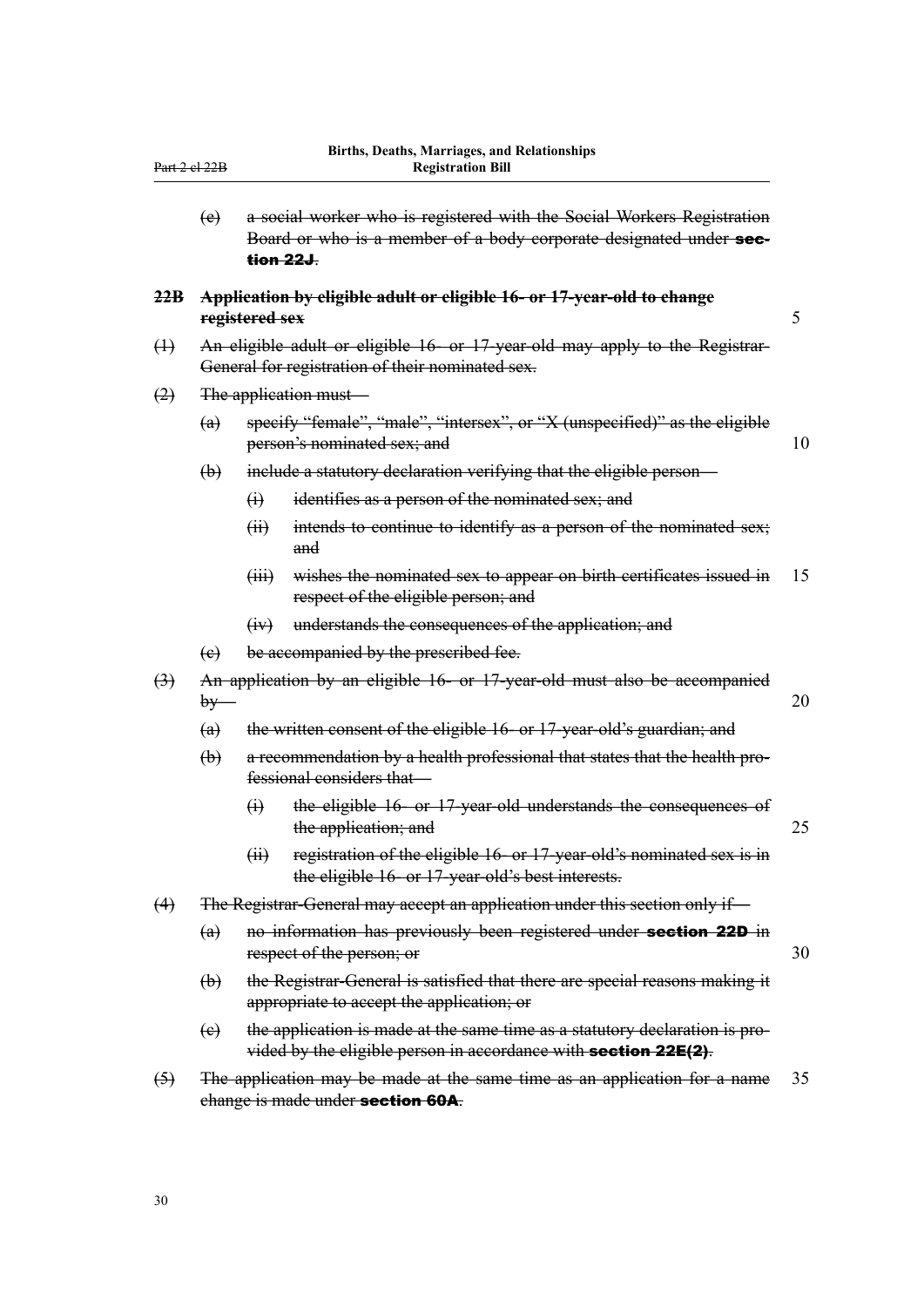#### <span id="page-34-0"></span>**22C Application by guardian of eligible child to change registered sex**

- (1) The guardian of an eligible child may apply to the Registrar-General for regis‐ tration of the eligible child's nominated sex.
- $(2)$  The application must
	- (a) specify "female", "male", or "intersex" as the eligible child's nominated 5 sex; and
	- (b) include a statutory declaration by the guardian of the eligible child veri‐ fying that—
		- (i) the child identifies as a person of the nominated sex; and
		- $(i)$  the guardian believes the child will continue to identify as a per- 10 son of the nominated sex; and
		- (iii) the guardian wishes the nominated sex to appear on birth certificates issued in respect of the child; and
		- (iv) the guardian believes it is in the child's best interests to register the child's nominated sex; and 15
		- (v) the guardian understands that the child must confirm the change of registered sex under **section 22E** on turning 18; and
	- (c) be accompanied by a recommendation of a health professional that—
		- (i) must state that the health professional considers that registration of the child's nominated sex is in the child's best interests; and 20
		- (ii) may include any other relevant information (including the age, views, and maturity of the child and the extent to which the child understands the consequences of the application); and
	- (d) be accompanied by the prescribed fee.
- (3) The Registrar-General may accept an application under this section in respect 25 of an eligible child only if—
	- (a) no information has previously been registered under section 22D in respect of the eligible child; or
	- (b) the Registrar-General is satisfied that there are special reasons making it appropriate to accept the application.  $30$
- (4) The application may be made at the same time as an application for a name change is made under section 61.

#### **22D Registrar-General must register nominated sex if requirements met**

(1) The Registrar-General must, on an application under **section 22B or 22G**, register an eligible person's nominated sex if satisfied that the requirements of 35 section 22B or 22C (as applicable) are met.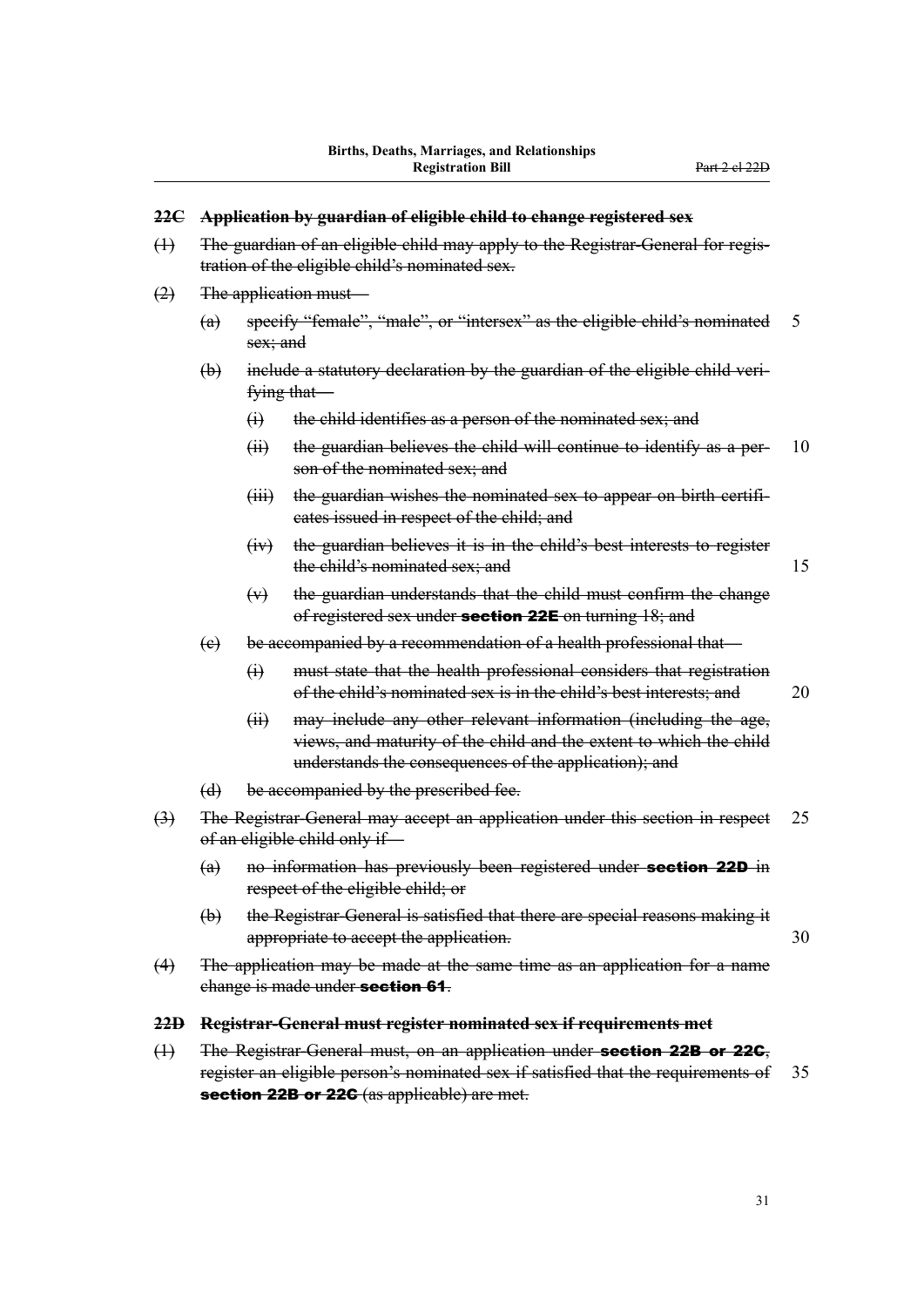<span id="page-35-0"></span>(2) A person affected by a decision of the Registrar-General to decline to register an eligible person's nominated sex under **subsection (1)** may appeal against the decision under section 23.

#### **22E Eligible child must confirm registered sex on turning 18 years old**

- (1) This section applies if a nominated sex specified in an application made on 5 behalf of an eligible person by the eligible person's guardian under **section** 22G is registered under section 22D.
- (2) The eligible person must, within 6 months after turning 18 years old, provide to the Registrar-General a statutory declaration declaring whether the eligible per- $\mathsf{son}$  10
	- $(a)$  identifies as and intends to continue to identify as a person of the nominated sex; and
	- (b) wishes the nominated sex to continue to appear on birth certificates issued in respect of the eligible person.
- (3) The eligible person may, at the same time as providing a statutory declaration 15 under subsection (2),—
	- (a) request that the Registrar-General delete the eligible person's nominated sex from the registry under **section 22F**; or
	- $(b)$  make an application under **section 22B** to change the eligible person's registered sex. 20
- (4) The Registrar-General may, after making any inquiries that the Registrar-General considers reasonably necessary for the purpose of this Act, delete the eligible person's nominated sex from the eligible person's birth record if the eligible person does not provide a statutory declaration in accordance with subsection (2). 25
- (5) A person affected by a decision of the Registrar-General to delete an eligible person's nominated sex under **subsection (4)** may appeal against the decision under section 23.

#### **22F Registrar-General must delete registered sex from birth record on request by eligible person** 30

- (1) An eligible person aged 16 or over or the guardian of an eligible person aged under 16 may, at any time, request that the Registrar-General delete any infor‐ mation registered under **section 22D** in the eligible person's birth record so that the eligible person's sex recorded at birth appears on the eligible person's birth certificate. 35
- (2) The request must be accompanied by—
	- (a) a statutory declaration that verifies that the eligible person—
		- (i) does not identify as a person of the eligible person's registered sex; and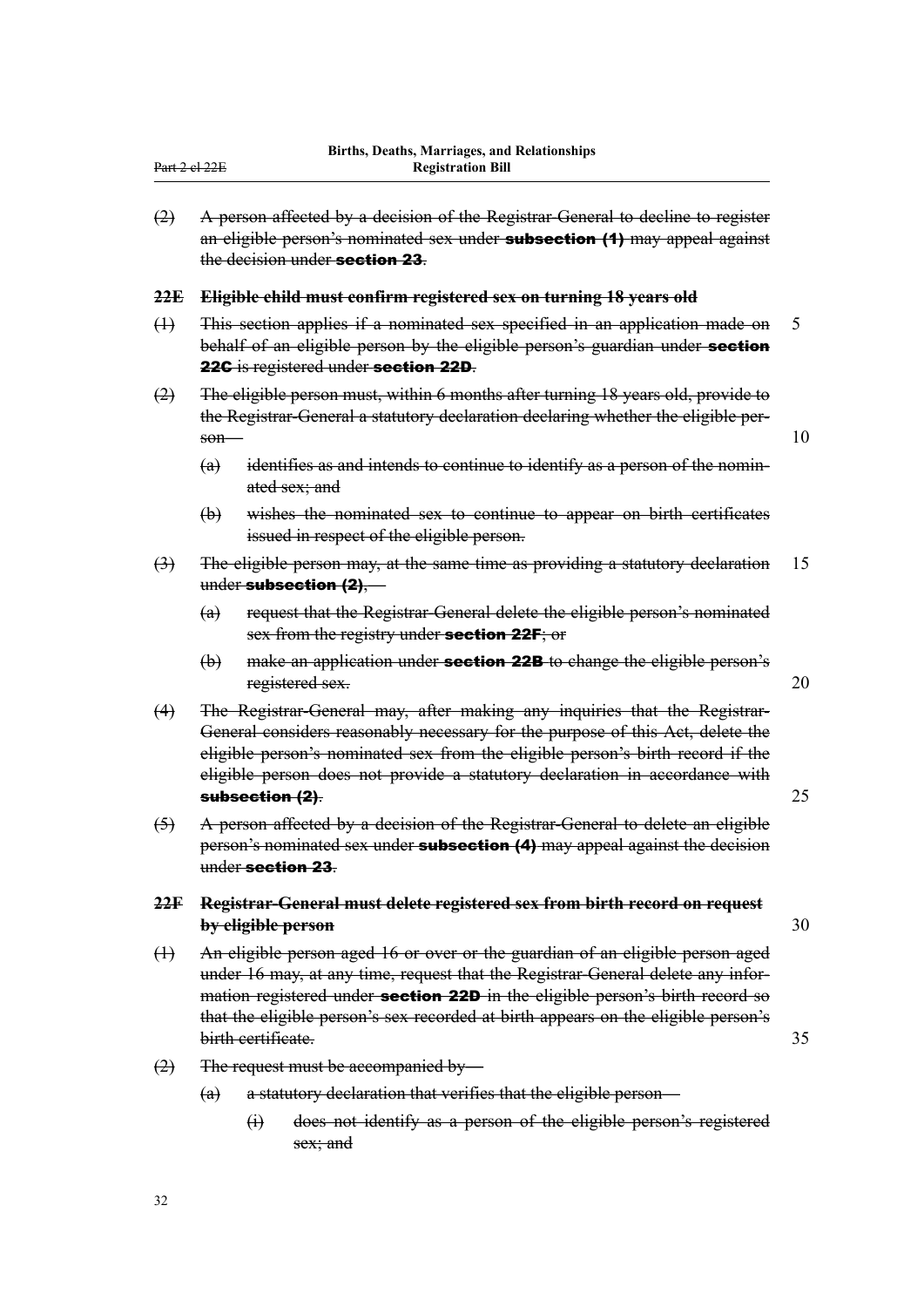- (ii) wishes the eligible person's sex as recorded at birth to appear on birth certificates issued in respect of the eligible person; and
- (b) the prescribed fee.
- (3) The Registrar-General must, on an application under **subsection (1)**, delete the information requested if satisfied that the requirements of **subsection (2)**  $\overline{\phantom{a}}$ are met.
- (4) A person affected by a decision of the Registrar-General to decline to delete an eligible person's nominated sex under this section may appeal against the deci‐ sion under section 23.

# **22G Registrar-General must give effect to decisions under Care of Children** 10 **Act 2004**

- (1) The Registrar-General must give effect to an order under—
	- (a) section 46C(1) of the Care of Children Act 2004 (which relates to reviews of a refusal by a guardian to give consent) that requires the Registrar-General to register an eligible 16- or 17-year-old's nominated 15 sex in the eligible 16- or 17-year-old's birth record; or
	- (b) section 46R(4) of the Care of Children Act 2004 (which relates to dis‐ putes between guardians) that requires the Registrar-General to register an eligible child's nominated sex in the eligible child's birth record.
- (2) This section is subject to **section 23** but overrides any other provision in this 20 Part.

## **22H Other correction powers not affected**

Nothing in sections 22B to 22G or section 23 limits or affects the power of the Registrar-General under **section 134** to-

- (a) correct or delete information in the person's original birth record relating 25 to a person's sex (or information that a person is of indeterminate sex) under section 134(a) or (b); or
- (b) register information relating to a person's sex under **section 134(c)** if no information relating to the person's sex is registered (including because information has been deleted under **section 134(b)**). 30
- (a) replace incorrect information in the registry relating to a person's sex (or information that a person is of indeterminate sex) with correct information relating to the person's sex; or
- (b) record correct information relating to a person's sex if no information is recorded about the person's sex in the person's birth record. 35

Compare: 1995 No 16 s 32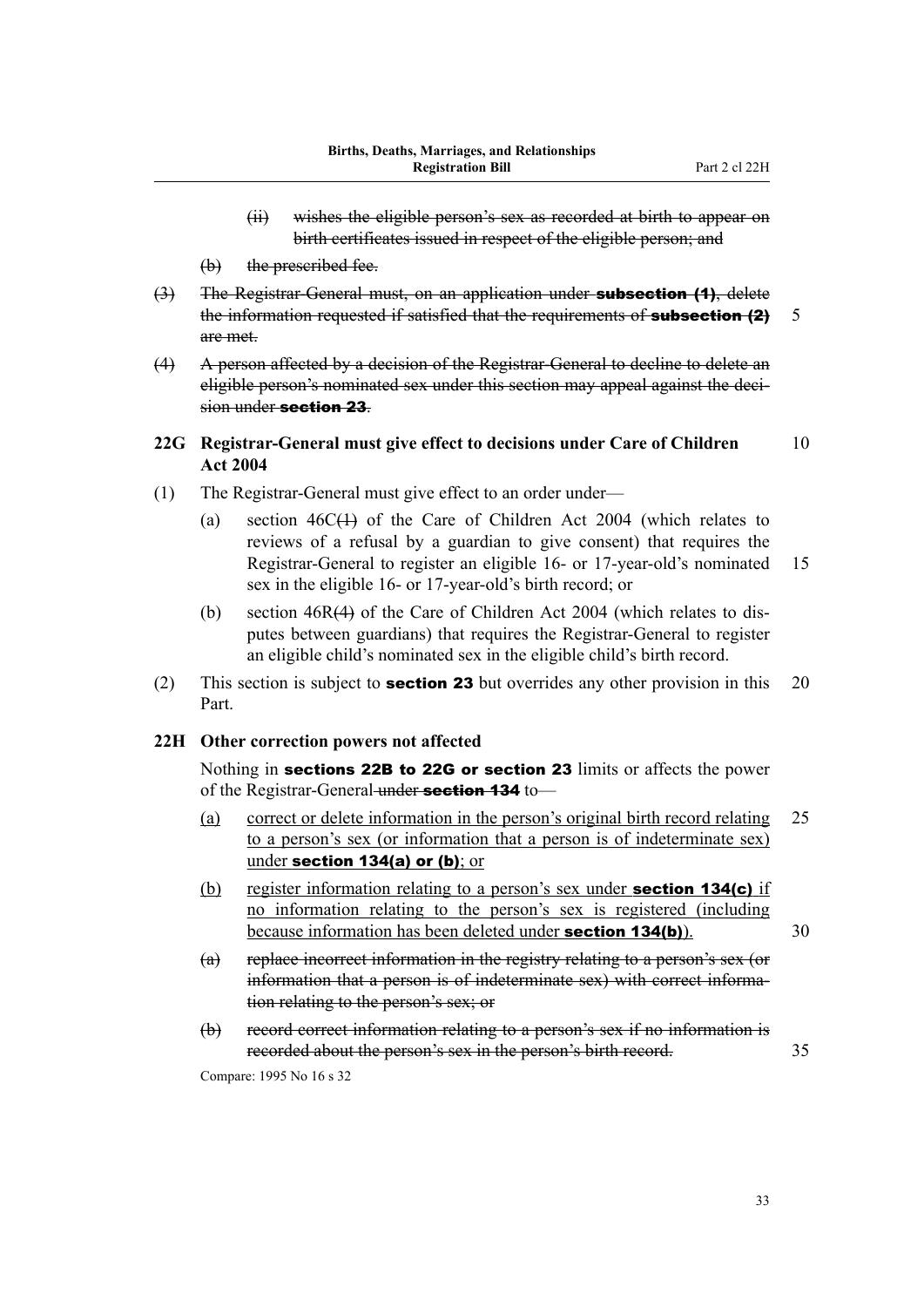#### **22I New information not to affect general law**

Despite sections 22B to 22G and section 23, the sex of every person must continue to be determined by reference to the general law of New Zealand. Compare: 1995 No 16 s 33

#### **22J Designation of bodies for purposes of definition of health professional** 5

- (1) The Minister may, by notice, designate a body corporate for the purposes of paragraph (d) of the definition of health professional in section 22A if the Minister is satisfied that the body—
	- (a) sets appropriate standards for counsellors; and
	- (b) has reliable systems for identifying social workers who meet the stand- 10 ards.
- (2) The Minister may, by notice, designate a body corporate for the purposes of paragraph (e) of the definition of health professional in section 22A if the Minister is satisfied that the body—
	- (a) sets appropriate standards for social workers; and 15
	- (b) has reliable systems for identifying social workers who meet the stand‐ ards.
- $(3)$  A notice under this section is a legislative instrument and a disallowable instrument for the purposes of the Legislation Act 2012 and must be presented to the House of Representatives under section 41 of that Act. 20

# *Appeals against Registrar-General's decisions*

#### **23 Appeals against Registrar-General's decisions**

- (1) A person who is affected by a decision of the Registrar-General under any of the following sections may appeal to the Family Court within 28 working days after the date on which the decision is notified: 25
	- (a) sections 18(2) and 62(2) (relating to decisions to decline to register names):
	- (b) section 20(2)(a) or (c) (relating to decisions to register, or decline to register, parents' details):
	- (c) section 22 (relating to decisions to register, or decline to register, infor‐ 30 mation about a child's parents' marriage or civil union after the child's birth):
	- (d) **section 22D** (relating to decisions to decline to register a person's nominated sex).
	- (d) sections 22B(4)(b) and 22C(3)(b) (relating to decisions to accept, or  $35$ to decline to accept, an application to register an eligible person's nominated sex):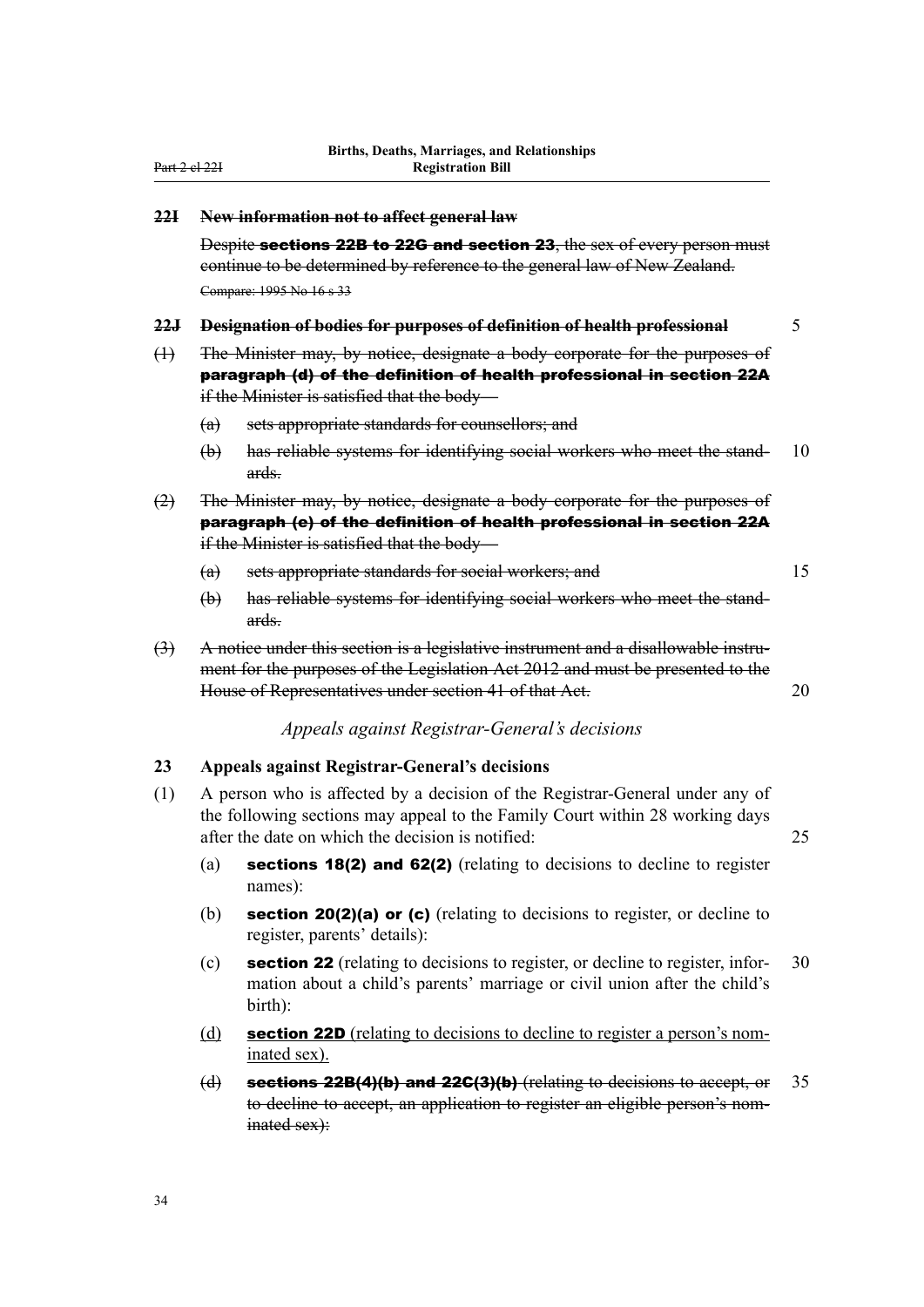- (e) section 22D (relating to decisions to decline to register an eligible per‐ son's nominated sex):
- (f) section 22E(4) (relating to decisions to delete an eligible person's nominated sex):
- $\left(\frac{\alpha}{2}\right)$  section 22F(3) (relating to decisions to decline to delete information 5 relating to sex).
- (2) The Family Court, when considering an appeal,—
	- (a) must give every person who the court thinks has an interest in the matter an opportunity to be heard; and
	- (b) may receive any evidence the court thinks fit. 10
- (3) On hearing an appeal against a decision under **subsection (1)(a)**, the Family Court must direct the Registrar-General to register the name or combination of names, unless satisfied that it is undesirable in the public interest for the person concerned to have the name or combination of names.
- (4) On hearing an appeal under **subsection (1)(b), (c), or (d)**, (e), (f), or (g), 15 the Family Court may approve the Registrar-General's decision or may give any directions or make any determination in relation to the matter that the court thinks fit.

Compare: 1995 No 16 ss 15A, 17(2), 18(5)–(7)

# Subpart 3—Adoptions 20

# *Notification of adoption*

## **24 Court must notify Registrar-General of New Zealand adoptions**

A Registrar of a court in which an adoption order is made must, as soon as practicable after the making of the order, notify the Registrar-General of the following information (so far as it is known to the court): 25

- (a) the names (if any) of the adopted person immediately before the making of the order:
- (b) the names conferred on the person by the order:
- (c) the names of the persons who were the person's parents immediately before the making of the order: 30
- (d) whether the adoptive parent or parents want the words "adoptive parent" or "adoptive parents" (as the case requires) to appear on the face of birth certificates relating to the person:
- (e) the date of the order:
- (f) the name of the court: 35
- (g) any information required by regulations under this Act in relation to the notification of births under **subpart 2** that would have been appropriate if the adopted person had been born to the adoptive parent or parents: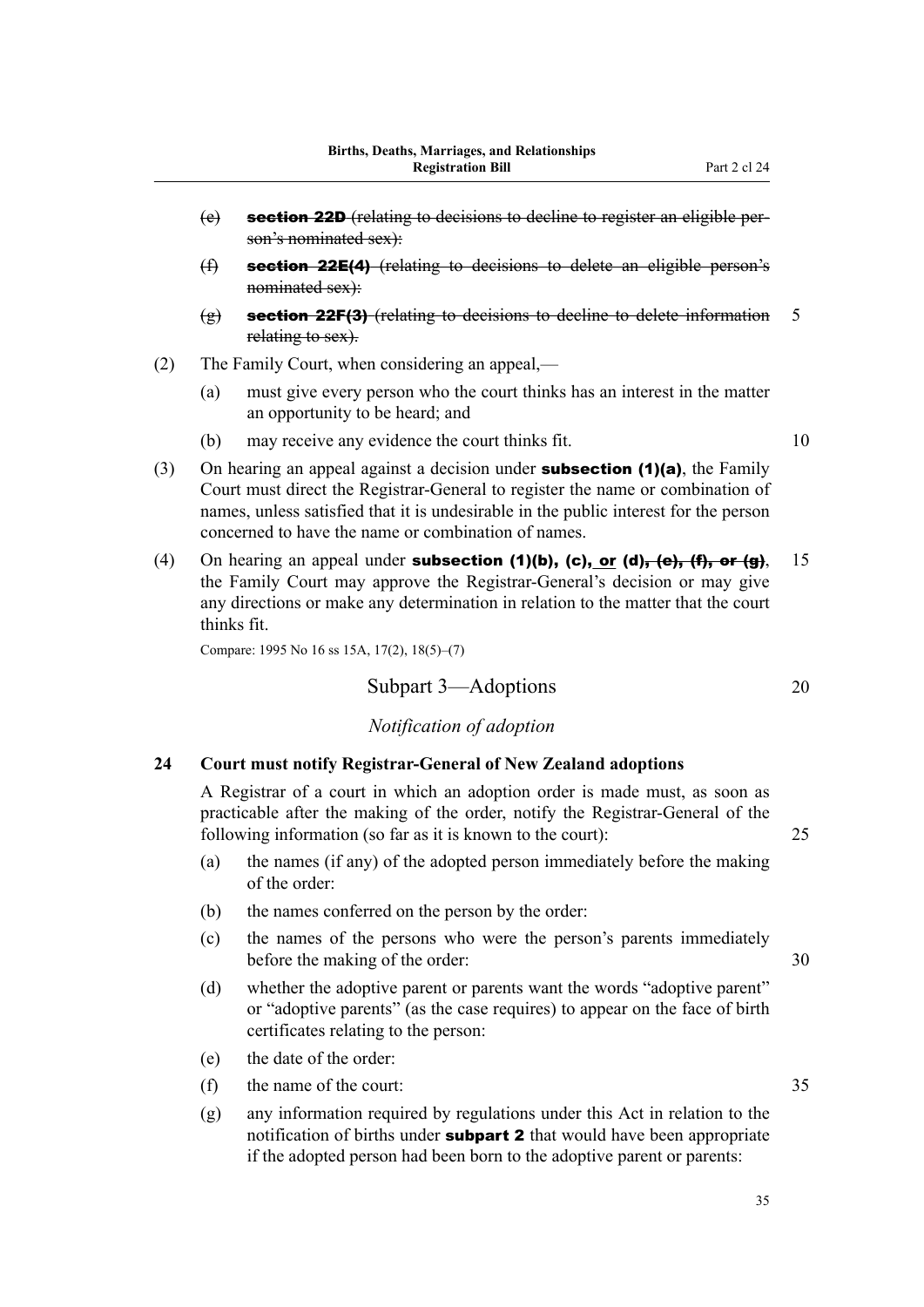(h) any other information required by regulations.

Compare: 1995 No 16 s 23

#### *Registration of adoption information in birth record*

# **25 Registration of New Zealand adoptions**

- (1) If an adoption is notified under **section 24** in respect of a person whose birth  $\overline{5}$ is registered under this Act, the Registrar-General must register the information in the person's birth record.
- (2) If an adoption is notified under **section 24** in respect of a person whose birth is not yet registered, the Registrar-General must register the person's birth if satisfied that the information relating to the date and place of the person's birth 10 is correct or likely to be correct.

Compare: 1995 No 16 s 24(1), (2)

## **26 Registration of overseas adoptions**

- (1) The Registrar-General may direct that **section 25** apply to an adoption outside New Zealand if the Registrar-General— 15
	- (a) is satisfied that section 17(1) of the Adoption Act 1955 or section 11 of the Adoption (Intercountry) Act 1997 applies to the adoption of a person whose birth is registered under this Act; and
	- (b) has received any particulars that the Registrar-General requires for the purpose, and is satisfied that they are or are likely to be correct. 20
- (2) Sections 25 and 29 apply, with any necessary modifications, to an adoption outside New Zealand that is subject to a direction under **subsection (1)** as if the adoption had been effected by an adoption order. Compare: 1995 No 19 s 25

*Changes to adoption information in birth record* 25

# **27 Adopted person or adoptive parent may apply to include additional information**

- (1) The following persons may apply to include the additional information referred to in **subsection (2)** in respect of an adoption registered under **section 25**:
	- (a) an adopted person who is 16 years old or older; or 30
	- (b) the adoptive parents (if the adopted person has 2 living adoptive parents) or parent (if the adopted person has only 1 living adoptive parent) if the adopted person is less than 16 years old.
- (2) The application may request that the following additional information be included in the adopted person's birth record: 35
	- (a) an indication that the words "adoptive parent" or "adoptive parents" should appear (or not appear) on the adopted person's birth certificate: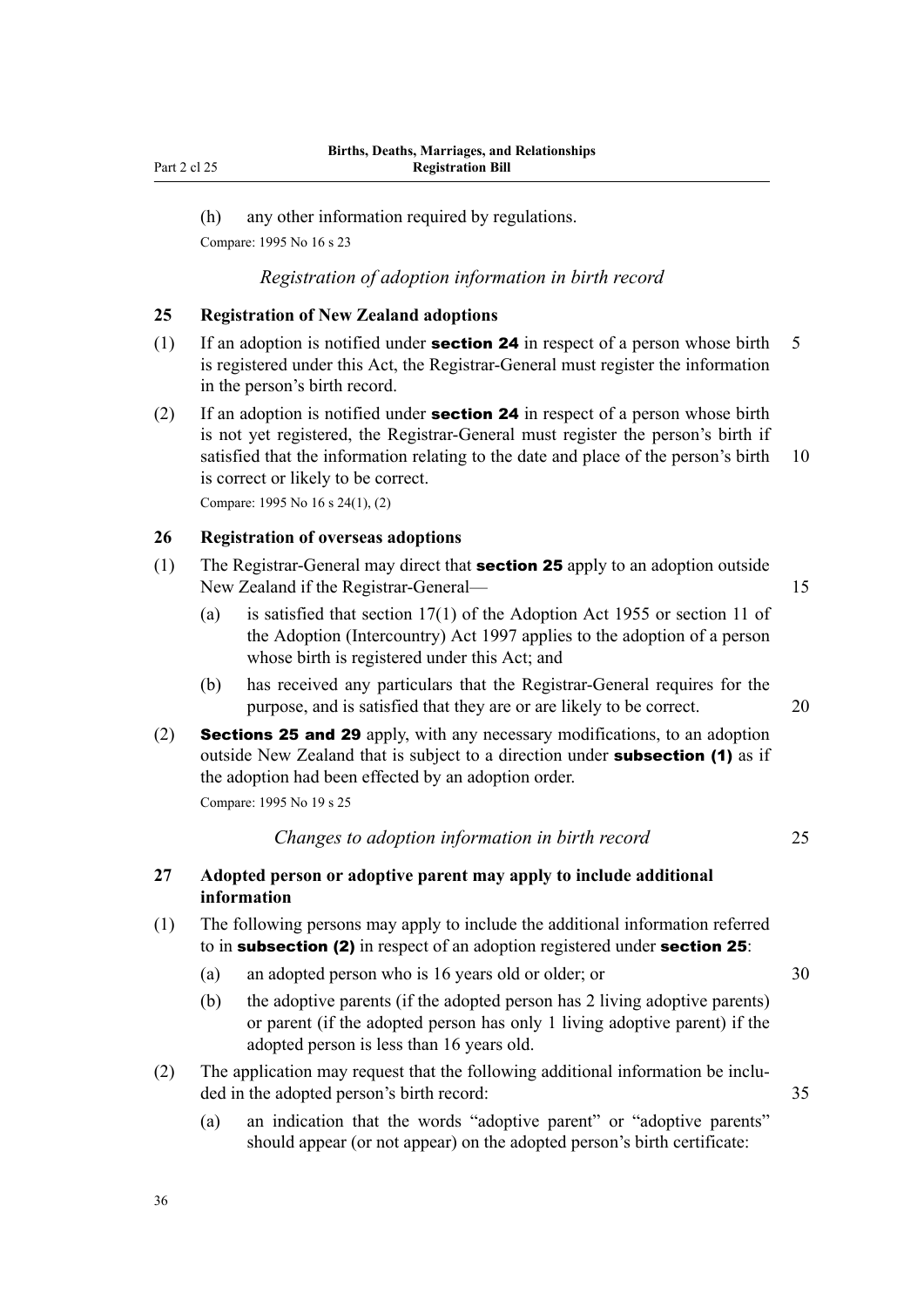- (b) any other information relating to the birth.
- (3) An application made by an adopted person who is 16 or 17 years old and has never been in a marriage, civil union, or de facto relationship must be accom‐ panied by the written consent of the person's adoptive parents (if the person has 2 living adoptive parents) or parent (if the person has only 1 living adoptive 5 parent).

Compare: 1995 No 16 s 24(4), (5)

# **28 Registrar-General must register additional information requested by adopted person or adoptive parents**

The Registrar-General must register any additional information requested in an 10 application under **section 27** in the person's birth record. Compare: 1995 No 16 s 24(3)

## **29 Variation or discharge of adoption order to be recorded**

- (1) The Registrar of a court in which an adoption order is varied or discharged must provide a copy of the order to the Registrar-General as soon as practicable 15 after the variation or discharge order is made.
- (2) The Registrar-General—
	- (a) must register the particulars of the variation or discharge, including (where appropriate) a name or names for the person in the person's birth record; and 20
	- (b) may treat any order varying any adoption order as a new adoption order.
- (3) **Section 25** applies to an order that the Registrar-General treats as a new adoption order under **subsection** (2)(b).

Compare: 1995 No 19 s 27

*Sharing of adoption information with overseas authorities* 25

# **30 Registrar-General may supply adoption information to overseas registration authority**

The Registrar-General may supply any information recorded in the registry in respect of an adoption to an overseas registration authority if satisfied that—

- (a) the authority has the function of recording information relating to births 30 in the State; and
- (b) a person who has been adopted in New Zealand was born in the State; and
- (c) the authority has requested the information.

Compare: 1995 No 16 s 26  $35$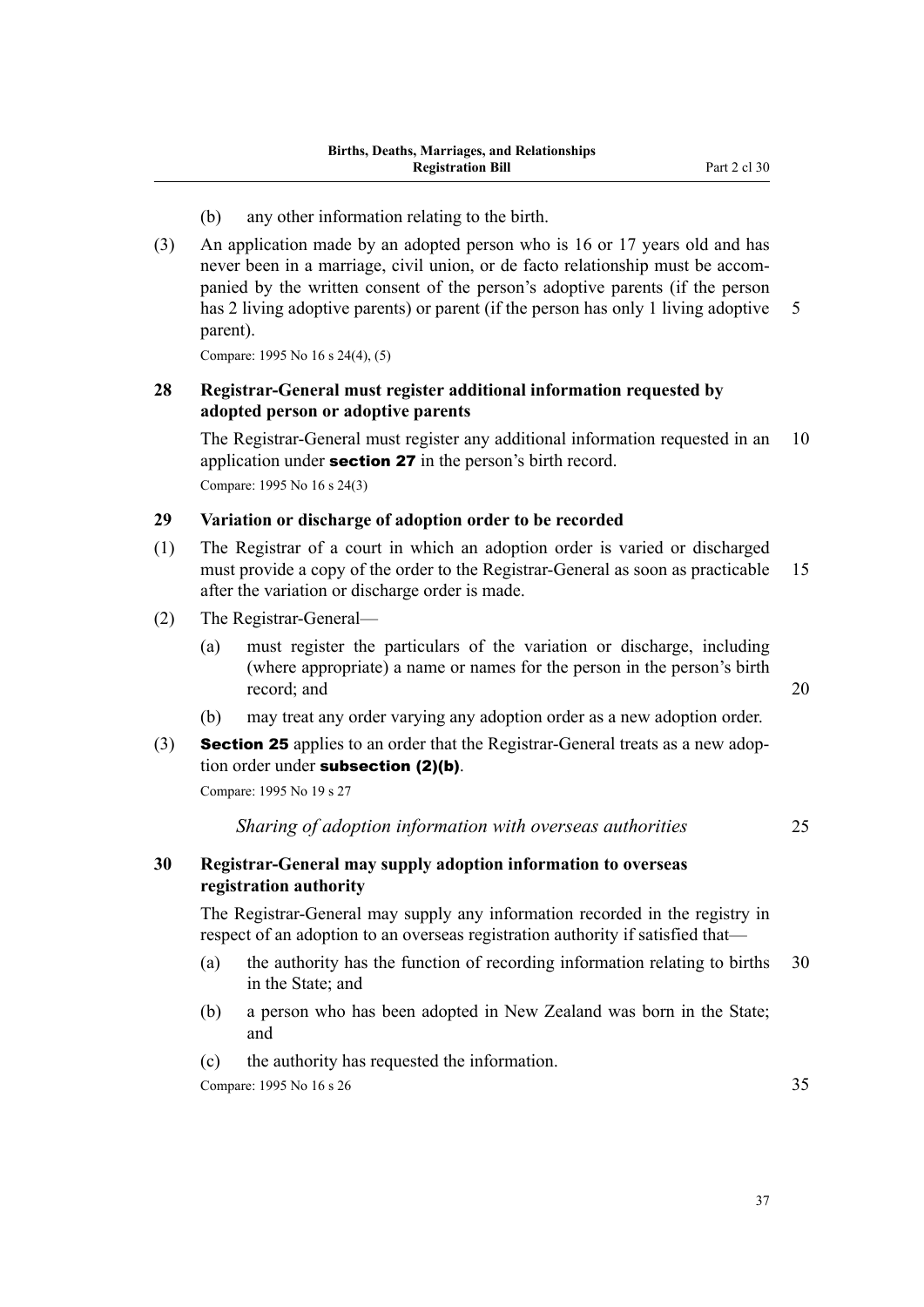# Subpart 4—Deaths

#### **31 Definitions used in this subpart**

In this subpart, **disposal** includes burial and cremation, and **to dispose of** has a corresponding meaning.

## *Notification of deaths in New Zealand* 5

# **32 Deaths in New Zealand must be notified**

- (1) A death must be notified to the Registrar-General if it occurs in New Zealand.
- (2) **Subsection (1)** does not apply to-
	- (a) a death to which section 19(1) of the Visiting Forces Act 2004 applies; or 10
	- (b) a death on a New Zealand aircraft or New Zealand ship that occurs out‐ side New Zealand.

Compare: 1995 No 16 s 34

#### **33 Preliminary notice of death must be provided to Registrar-General**

A medical practitioner or nurse practitioner who gives a certificate of cause of 15 death (as defined in section 2(1) of the Burial and Cremation Act 1964) in rela‐ tion to a death must provide a preliminary notice of the death to the Registrar-General within 3 working days after giving the certificate.

## **34 Registrar-General must be notified when body disposed of or removed**

- (1) A person must notify the Registrar-General of a death as soon as practicable 20 after it occurs if the person—
	- (a) is responsible for deciding how the body is disposed of (for example, an executor or a family member); or
	- (b) disposes of the body.
- (2) A death must be notified under **subsection (1)** no later than 3 working days 25 after the body is disposed of.
- (3) A death need not be notified under **subsection (1)** if the death has already been notified under subsection (4).
- (4) A person must notify the Registrar-General of the death of a deceased person before — 30

- (a) removing the deceased person's body from New Zealand; or
- (b) taking the body for anatomical examination under the Human Tissue Act 2008.
- (5) In this subpart, **disposal** includes burial and cremation, and **to dispose of** has a corresponding meaning. 35

Compare: 1995 No 16 ss 42, 48(1)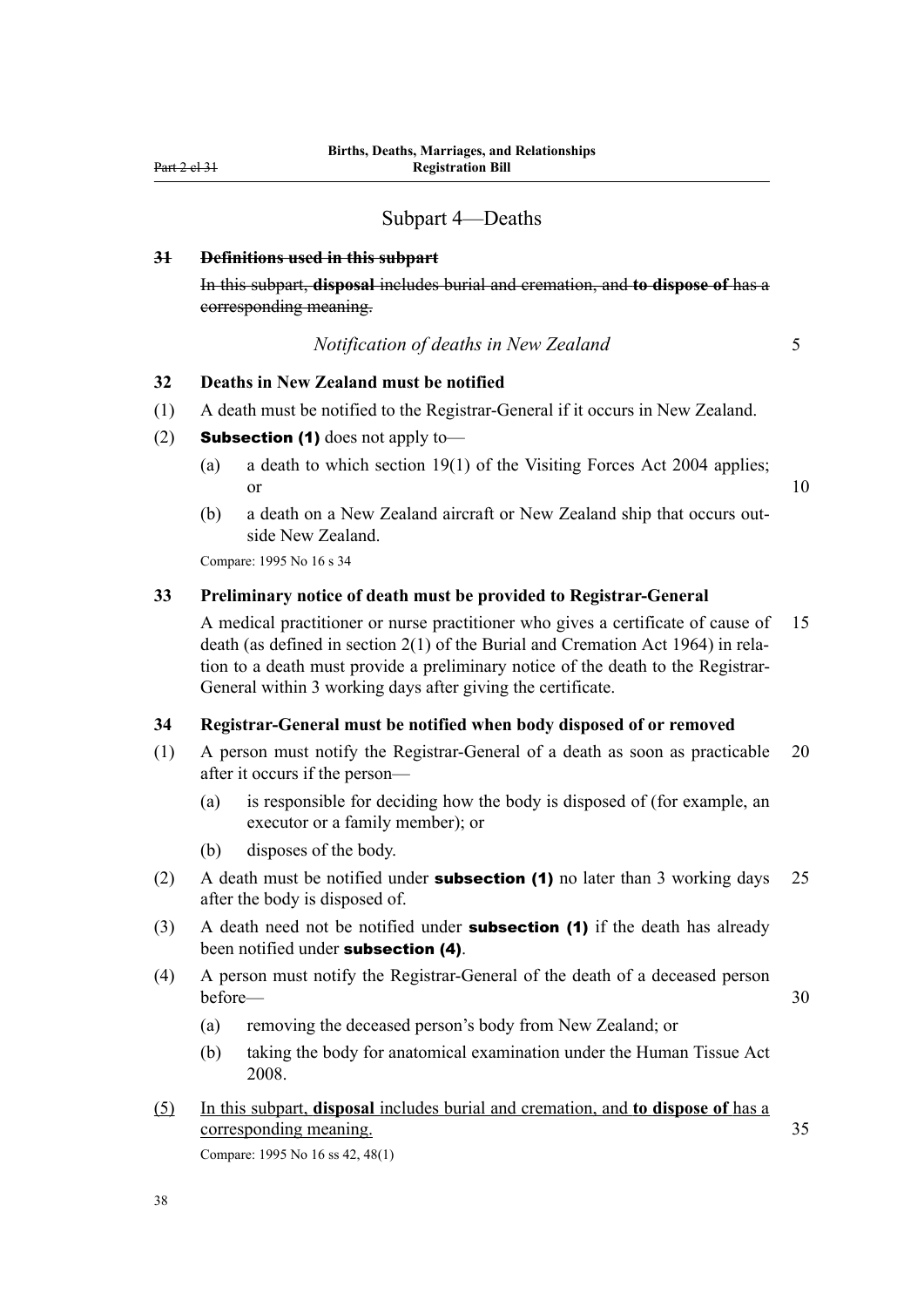# **35 High Court must notify Registrar-General if giving leave to swear to person's death**

- (1) A Registrar of the High Court must notify the Registrar-General as soon as practicable after the High Court gives leave to swear to the death of any person in a proceeding under the Administration Act 1969.
- (2) The Registrar-General may register the person's death (and must, as far as pos‐ sible, comply with this Act in doing so). Compare: 1995 No 16 s 43

## **36 Coroner must notify Registrar-General of death reported to coroner**

- (1) A coroner must notify the Registrar-General, within 3 working days after the 10 completion of an inquiry relating to the death of a person whose body is destroyed, lost, or impossible or impracticable to recover, if the coroner has established—
	- (a) that the person has died; and
	- (b) the person's identity. 15

(2) A coroner must notify the Registrar-General of a death that has been reported to the coroner in any other case as soon as practicable after the coroner authorises the release of the body under section 42 of the Coroners Act 2006.

- (3) The notification must include all information known to the coroner relating to the date, place, and cause of the death and the identity of the deceased person. 20
- (4) The coroner must notify the Registrar-General of any additional information relating to the date, place, or cause of the death or the identity of the deceased person as soon as practicable after becoming aware of it.
- (5) A coroner must not include in the information provided under subsections (2) to (4) any information that tends to incriminate any person of any offence. 25 Compare: 1995 No 16 ss 44, 45, 48(2)

## **37 Other person may be authorised to notify**

- (1) A person who is not required under **sections 34 to 36** to notify a death may notify the death only if the person is authorised to do so—
	- (a) by a person who is required under any of those sections to notify the 30 death; or
	- (b) by the Registrar-General (in a case where no one else has notified the death).
- (2) A person's obligation under any of **sections 34 to 36** to notify a death is satisfied if— 35
	- (a) the person has authorised another person to notify the death; and
	- (b) the other person has notified it.

Compare: 1995 No 16 s 46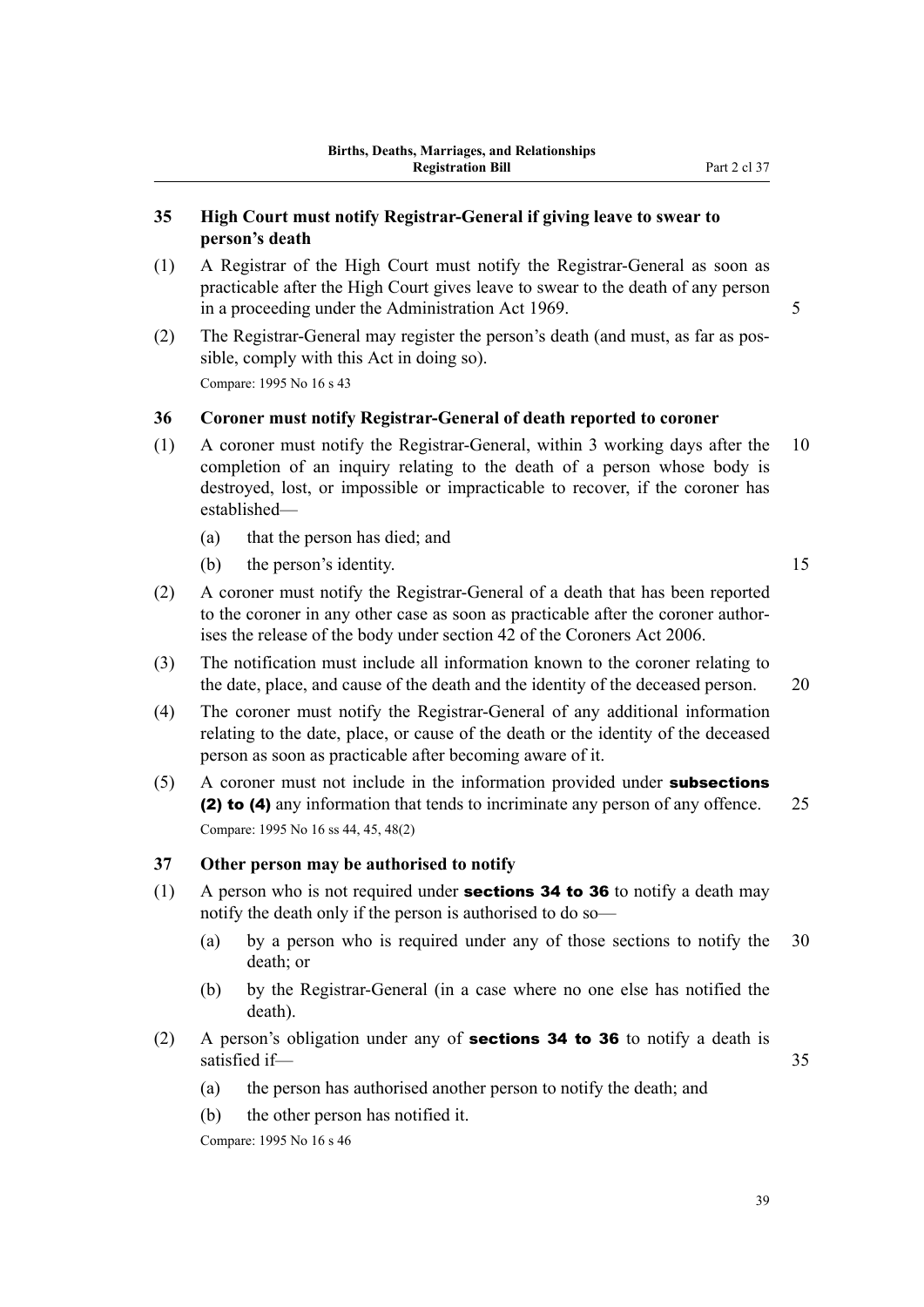# **38 Person who disposes of, removes, or takes disinterred body must notify Registrar-General**

- (1) A person who disposes of a disinterred body (otherwise than by returning it to the place where it was previously interred) must, within 5 working days after doing so, notify the Registrar-General of where and how it was disposed of.  $\frac{5}{5}$
- (2) A person who removes a disinterred body from New Zealand must, as soon as practicable after removing the body, notify the Registrar-General that the body has been removed from New Zealand.
- (3) A person who takes a disinterred body for anatomical examination under the Human Tissue Act 2008 must, as soon as practicable after taking the body, 10 notify the Registrar-General that the body has been taken for that purpose.

Compare: 1995 No 16 s 51(1), (2)

## *Notification of death outside New Zealand*

## **39 When death that occurs outside New Zealand may be notified**

Any person may, at any time, notify the Registrar-General of a death that 15 occurs outside New Zealand if—

- (a) the death occurred on a New Zealand aircraft or New Zealand ship; or
- (b) the deceased person was ordinarily resident in New Zealand and the death occurred in a place where—
	- (i) there was no system for recording information relating to deaths; 20 or
	- (ii) the system for recording information relating to deaths did not apply to the person.

Compare: 1995 No 16 ss 36, 48(3)(b)

*Registration of deaths* 25

## **40 Registrar-General must register death that occurs in New Zealand if notified in accordance with this subpart**

- (1) The Registrar-General—
	- (a) must register a death that occurs in New Zealand if the Registrar-General is notified of the death in accordance with this subpart; and 30
	- (b) may, if the Registrar-General considers registration appropriate, register a death that occurs in New Zealand and that has been notified at any time if satisfied the death has not previously been registered.
- (2) The Registrar-General must register any additional information notified under section 38 (which relates to the disposal, removal, or taking of disinterred 35 bodies) in the person's death record.

Compare: 1995 No 16 ss 48(3)(a), 49, 51(3)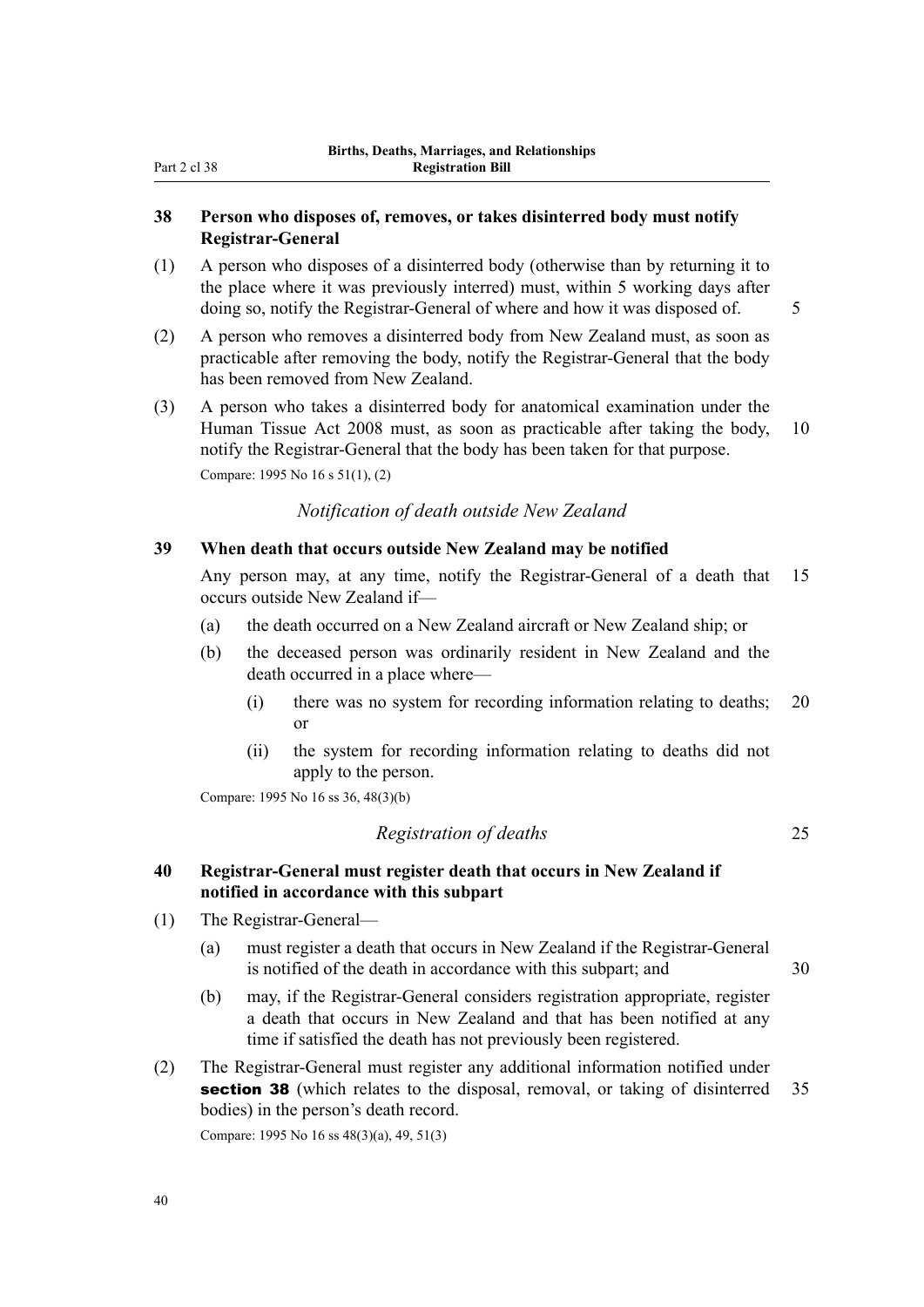- (1) The Registrar-General may register a death that occurs outside New Zealand only if—
	- (a) the Registrar-General is notified in accordance with **section 39**; or  $\overline{5}$
	- (b) **section 42** applies to the death.
- (2) The Registrar-General may (without limiting the generality of section 130) decline to register information notified under **section 39(b)** if not satisfied that its registration is appropriate.

Compare: 1995 No 16 s 35 10

## **42 Registrar-General must register deaths of certain service personnel**

- (1) The Registrar-General must register the information described in subsection (2) in respect of each person who, in the Registrar-General's opinion, died out‐ side New Zealand while—
	- (a) a member of, and on service with, a naval, military, or air force raised 15 in—

(iaa) New Zealand; or

- (i) any other State that was a Commonwealth country when the force was raised; or
- (ii) any State for whose international relations New Zealand or 20 another State that was a Commonwealth country was responsible when the force was raised; or
- (b) an employee for the purposes of a United Nations activity within the meaning of sections 91 to 95 of the Policing Act 2008.
- (2) The information that must be registered is (so far as it is known to the 25 Registrar-General)—
	- (a) the person's name and sex:
	- (b) the force or unit the person served in at the time of death, the person's rank or level of position at the time of death, and the person's official number: 30
	- (c) the person's last occupation and usual place of abode before departing from New Zealand:
	- (d) the person's birthplace and parentage:
	- (e) the person's date of birth, or age at the date of death:
	- (f) the person's relationship status at the date of death: 35
	- (g) the date and place of the person's death:
	- (h) the cause of the person's death:
	- (i) the place where the person's body was disposed of:

41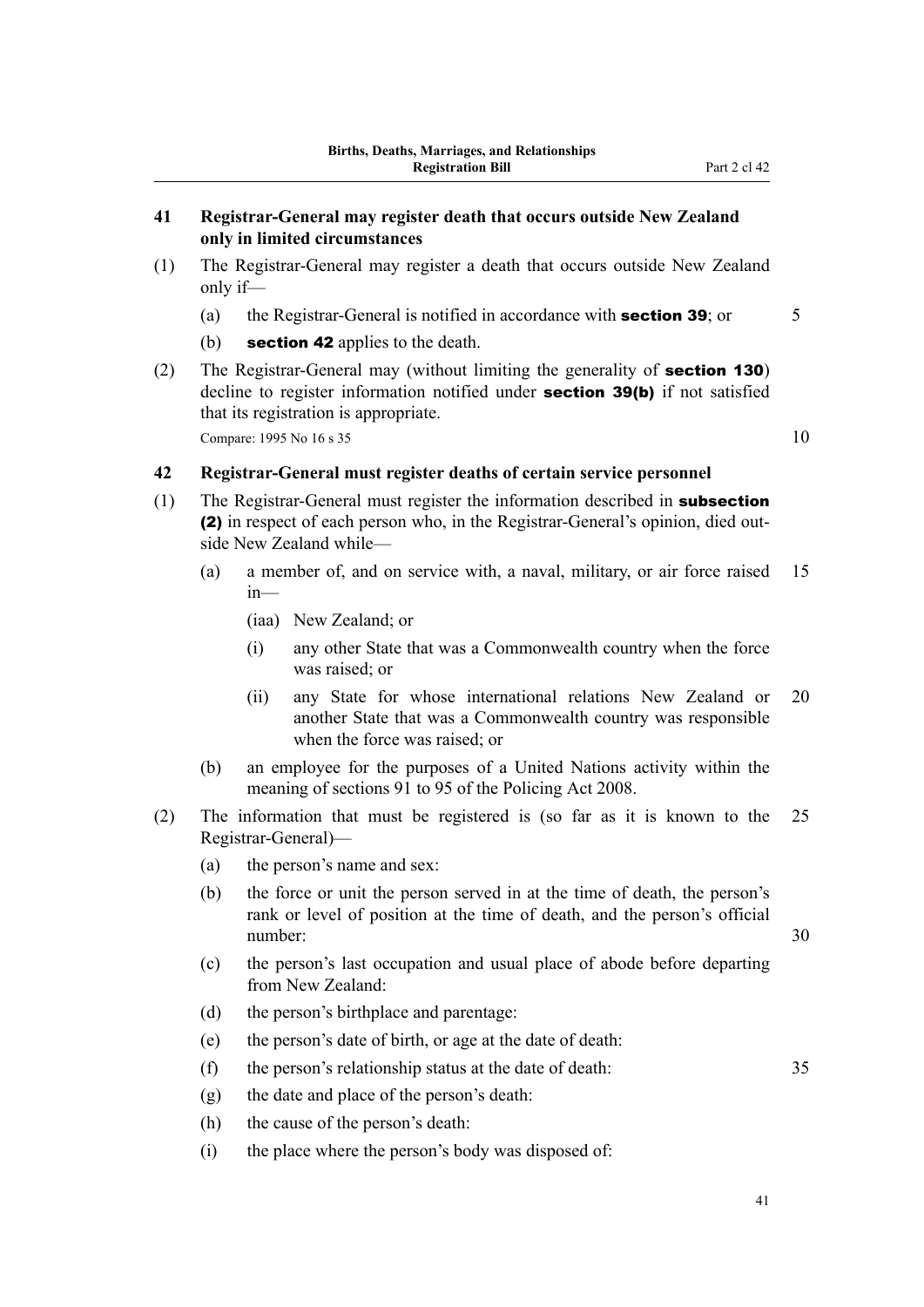- (j) the source of information from which the particulars were obtained.
- (3) For the purpose of registering information under this section, the Registrar-General may accept any evidence the Registrar-General thinks sufficient, including, in proof of the death of any person,—
	- (a) the fact that the High Court has granted probate or administration of the 5 person's estate; or
	- (b) the fact that the High Court has granted leave to swear to the death; or
	- (c) a certificate signed by an officer of the force in which the person served; or
	- (d) a certificate signed by an officer of a force (being a force of another 10 country or of the United Nations) acting in co-operation with the force in which the person served; or
	- (e) a certificate signed by any person approved for the purpose by the Min‐ ister of Defence or, as the case requires, the Minister of Police.

Compare:  $1995$  No  $16 \text{ s } 50$  15

## *Overseas death certificates*

## **43 Overseas death certificate may be provided to Registrar-General**

- (1) A person may provide a death certificate issued outside New Zealand to the Registrar-General in respect of a death that occurred outside New Zealand if the death certificate relates to a New Zealand citizen or a person ordinarily 20 resident in New Zealand.
- (2) The death certificate must—
	- (a) be in the English language or accompanied by a translation of the death certificate in the English language; and
	- (b) be accompanied by the prescribed fee.; and 25

(c) be provided in the manner prescribed by regulations.

Compare: 1995 No 16 s 52(1), (3)

## **44 Registrar-General may record receipt of overseas death information**

- (1AA) The Registrar-General must, on receiving an overseas death certificate provi‐ ded in accordance with **section 43**, record in the registry— 30
	- (a) that the Registrar-General has received a death certificate that was issued outside New Zealand; and
	- (b) the information contained in the death certificate.
- (1) However, the Registrar-General is not responsible for the authenticity of the overseas death certificate or for the accuracy of any information contained in it. 35
- (2) The Registrar-General may also record in the registry that the Registrar-General has received information from an overseas registration authority in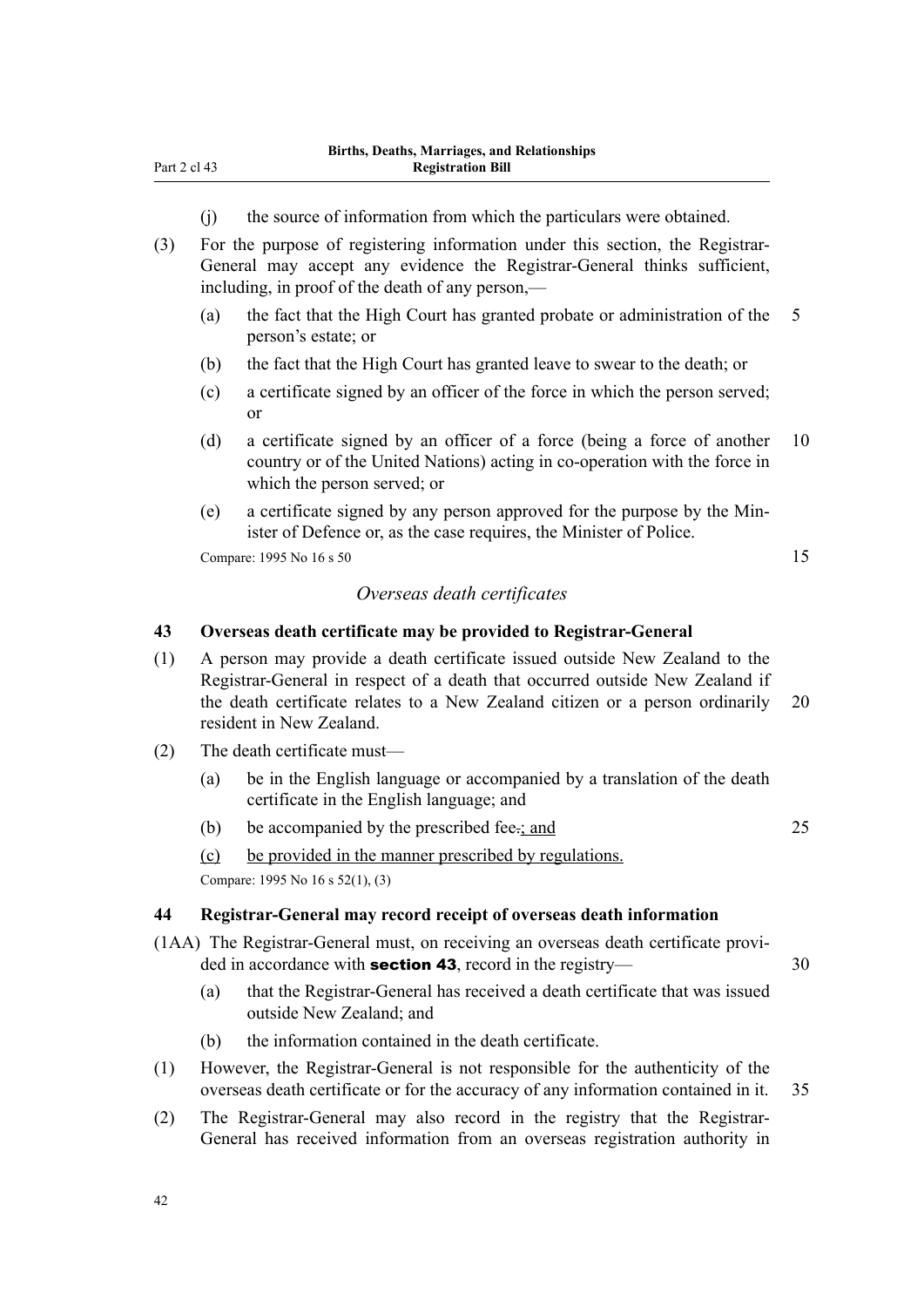respect of a death that occurred outside New Zealand, but is not responsible for the accuracy of the information.

(5) Nothing in this section limits or affects sections 39 and 42. Compare: 1995 No 16 s 52(2), (4), (6), (7)

# **44A Registrar-General may issue written statement about overseas death on** 5 **request**

- (1) A person may request a written statement from the Registrar-General that states whether the Registrar-General has received a certificate or information in relation to a death that occurred overseas.
- (2) The request must be accompanied by the prescribed fee. 10
- (3) The Registrar-General may issue a written statement that—
	- (a) states whether the Registrar-General has received—
		- (i) a certificate under **section 43** in relation to the death; or
		- (ii) information from an overseas registration authority in relation to the death; and 15
	- (b) provides the information contained in the certificate or received from an overseas registration authority in relation to the death; and
	- (c) states that the Registrar-General is not responsible for—
		- (i) the accuracy of the information; or
	- (ii) in the case of a certificate, the authenticity of the certificate. 20 Compare: 1995 No 16 s 52(5)

## Subpart 5—Marriages and civil unions

## *Notification of marriage or civil union in New Zealand*

## **45 Marriage or civil union in New Zealand must be notified**

The following relationships must be notified to the Registrar-General under 25 this subpart:

- (a) a marriage solemnised in New Zealand:
- (b) a civil union entered into under the Civil Union Act 2004.

#### **46 Celebrant must provide marriage or civil union form to Registrar-General**

A celebrant who solemnises a marriage or civil union must,—

- (a) immediately after solemnising the marriage or civil union,—
	- (i) enter the information required by regulations on both forms provi‐ ded under section 12 of the Civil Union Act 2004 or section 24 of the Marriage Act 1955; and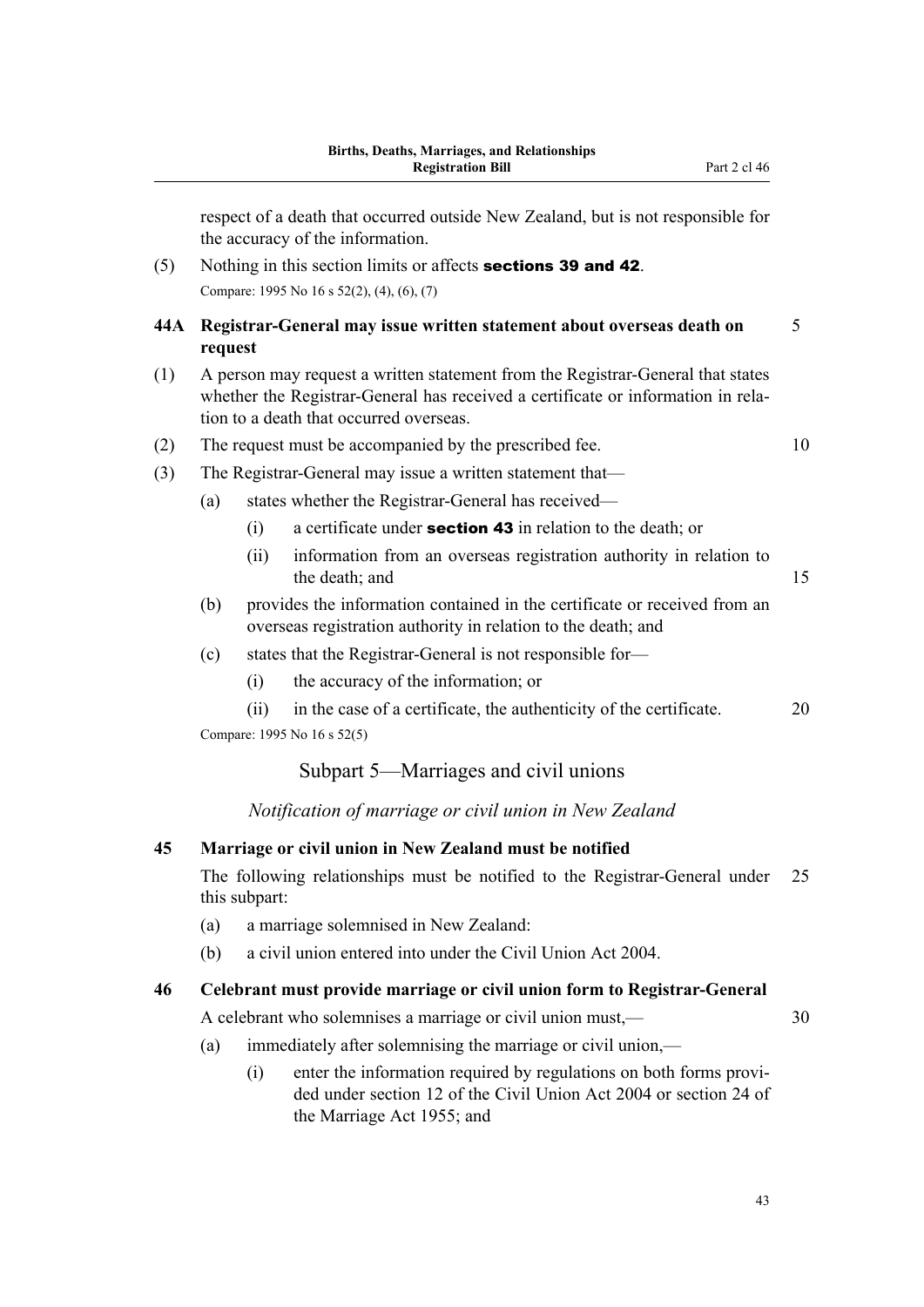- (ii) ensure that both forms are signed by the parties to the marriage or civil union, the celebrant, and 2 witnesses to the solemnisation; and
- (iii) provide 1 form to the parties; and
- (b) within 10 days of solemnising the marriage or civil union, provide the 5 other form to the Registrar-General.

Compare: 1995 No 16 ss 55(1), 62B

# **47 Registering officer of Society of Friends or exempt religious body must provide marriage form to Registrar-General**

- (1) This section applies to a marriage solemnised in accordance with— 10
	- (a) the marriage regulations of the religious Society of Friends (commonly called Quakers); or
	- (b) the rules and procedures of an exempt religious body (as defined in section 32A(5) of the Marriage Act 1955).
- (2) Each party to the marriage must, immediately after the solemnisation,— 15
	- (a) enter on both forms provided with the licence for the marriage under section 24 of the Marriage Act 1955 the information required by regulations; and
	- (b) ensure that both forms are signed by each party to the marriage and 2 witnesses to the solemnisation; and 20
	- (c) ensure that 1 form is provided to the registering officer of the Society of Friends or, as the case may require, the registering officer of the exempt religious body.
- (3) A registering officer of the Society of Friends or of an exempt religious body who receives a form under **subsection (2)(c)** must provide the form to the 25 Registrar-General as soon as practicable after receiving it.

Compare: 1995 No 16 s 55(2), (2A)

## *Notification of marriage outside New Zealand*

# **48 Person who solemnises service marriage must provide copy of marriage record notify marriage to Registrar-General** 30

A person who solemnises a service marriage (other than a service marriage sol‐ emnised in a Commonwealth country in which information about the marriage has been recorded in accordance with that country's laws) must,—

- (a) immediately after the solemnisation,—
	- (i) make and keep a record of information relating to the marriage in 35 a form that as nearly as possible accords with the form that the Registrar-General provides under section 24(1)(b) of the Marriage Act 1955 to a person who gives notice of marriage; and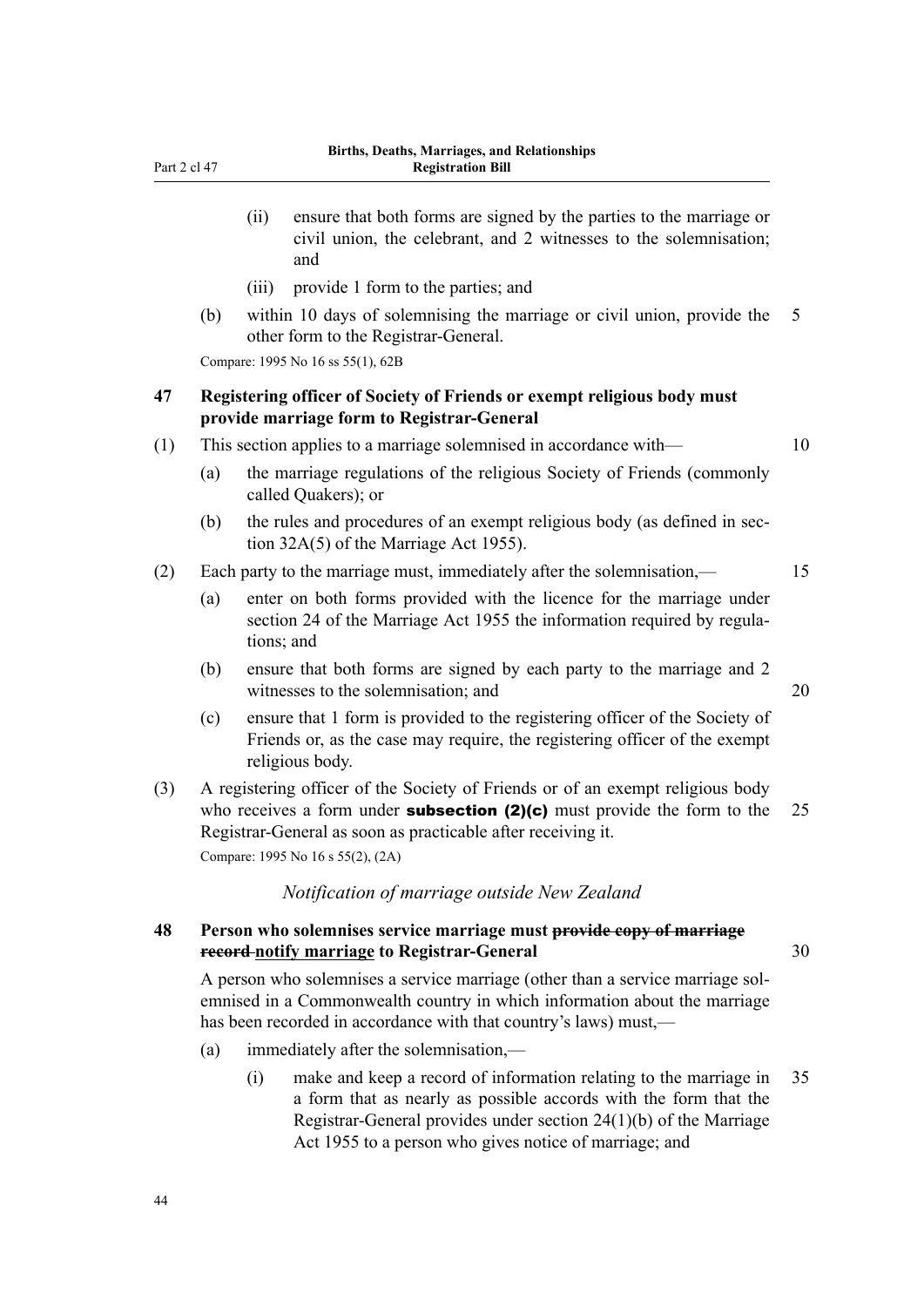- (ii) ensure that the record and 2 copies of it are signed by each party to the marriage, the person, and 2 witnesses to the solemnisation; and
- (iii) give 1 copy of the record to the parties; and
- (b) as soon as practicable after the solemnisation, provide the other copy of 5 the record to the Registrar-General.

Compare: 1995 No 16 s 55(3)

# **49 Party to service marriage (or descendant) may notify service marriage to Registrar-General**

- (1) Any of the following persons may notify a service marriage that occurs outside 10 New Zealand:
	- (a) a party to the service marriage:
	- (b) a descendant of the parties to the service marriage:
	- (c) a person notifying on behalf of a party or descendant.

## (2) The notification must include—

- (a) an original record of information recorded under section 48 that relates to the service marriage and is signed by the person who solemnised it; or
- (b) any other information relating to the marriage.

Compare: 1995 No 16 s 57(2)

# **50 Overseas ceremony attended by New Zealand representative may be** 20 **notified**

A New Zealand representative (as defined in section 2(1) of the Marriage Act 1955) may notify the Registrar-General of a marriage that occurs outside New Zealand and that the New Zealand representative attends by forwarding a duplicate copy of the certificate under section 43(1) of that Act. 25 Compare: 1995 No 16 s 58

## *Registration of marriage or civil union*

# **51 Registrar-General must register marriage or civil union if requirements met**

- (1) The Registrar-General must register a marriage or civil union if— 30
	- (a) a Registrar solemnises the marriage or civil union; or
	- (b) the Registrar-General is provided with—
		- $(i)$  a form relating to the marriage or civil union under **section 46** or 47; or
		- (ii) a copy of a record relating to a service marriage under **section**  $35$ 48.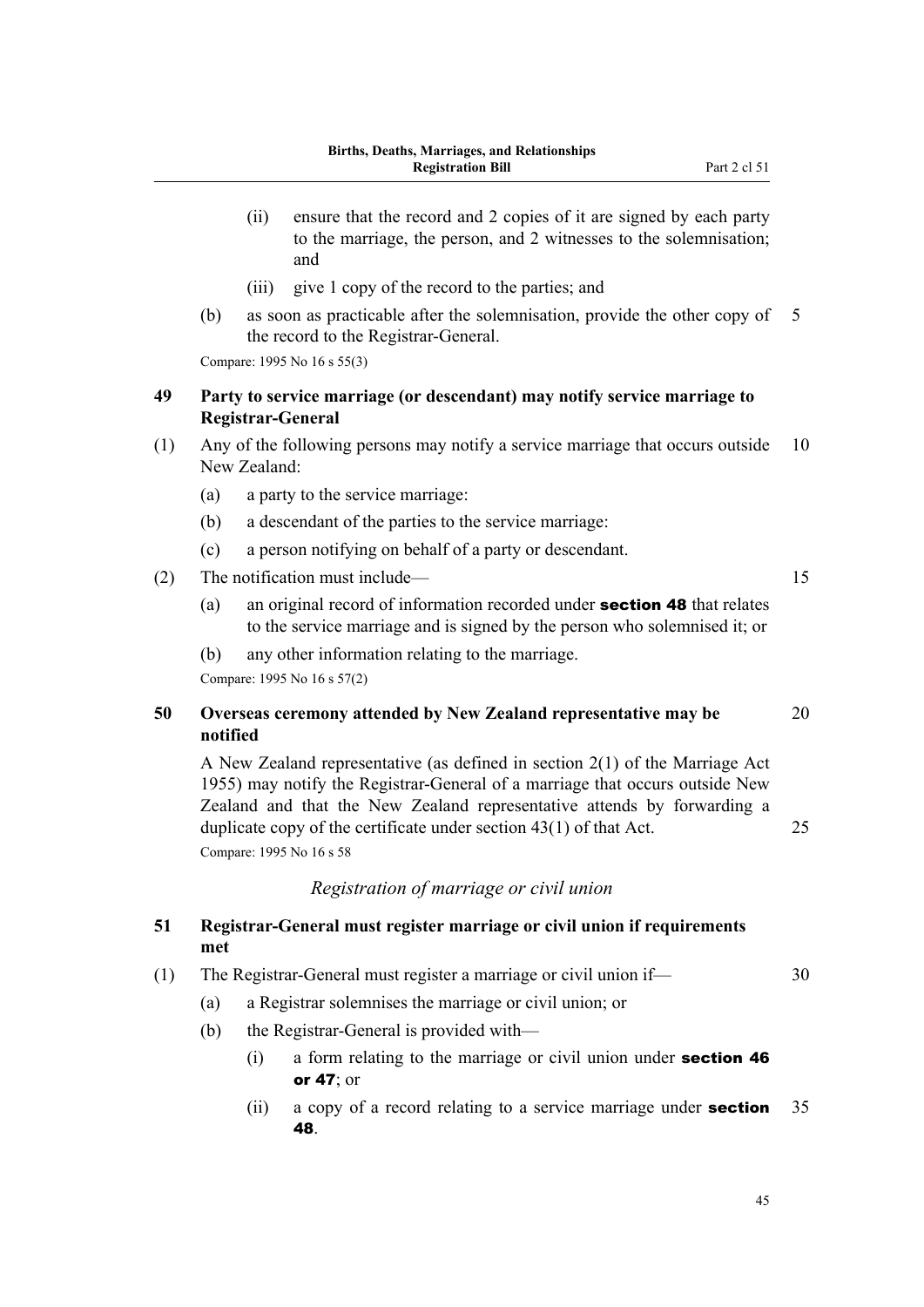- riage if the Registrar-General is satisfied—
	- (a) that the record provided under **section 49** in respect of the marriage is authentic; or
	- (b) if no copy of a record is provided under **section 49**, that the informa-  $5$ tion is accurate and it is impracticable to produce a copy of the record.
- (3) The Registrar-General may also register a marriage attended by a New Zealand representative (as defined in section 2(1) of the Marriage Act 1955) if the New Zealand representative forwards a duplicate copy of a certificate under section  $43(1)$  of that Act. 10
- (4) The Registrar-General may register any information relating to a marriage in the registry if satisfied that the information has not yet been registered under this Act,—
	- (a) whether or not a form has been prepared in respect of the marriage under section 46 or 47; and 15
	- (b) whether or not information to the same effect, or conflicting information, is contained in any form referred to in **paragraph (a)**.

Compare: 1995 No 16 ss 56, 57, 58, 62C

# *Change of form of relationship*

# **52 Registrar-General to note change of form of relationship** 20

If the Registrar-General is informed that the parties to a marriage or civil union have, under section 18 of the Civil Union Act 2004, changed the form of their relationship, the Registrar-General must—

- (a) register, in the record relating to the earlier marriage or civil union, an indication that the form of relationship has been changed and when and 25 where the change occurred; and
- (b) register, in the record relating to the later marriage or civil union, that, on the date and at the place in which the solemnisation of the later marriage or civil union took place, the parties changed their earlier marriage or civil union into a marriage or civil union; and 30
- (c) ensure that a link is created between the record relating to the earlier marriage or civil union and the record relating to the later marriage or civil union.

Compare: 1995 No 16 s 62D

46

*Dissolution of marriage or civil union* 35

# **53 Notification of dissolution of marriage or civil union in New Zealand**

(1) This section applies if the Family Court makes any of the following orders under the Family Proceedings Act 1980: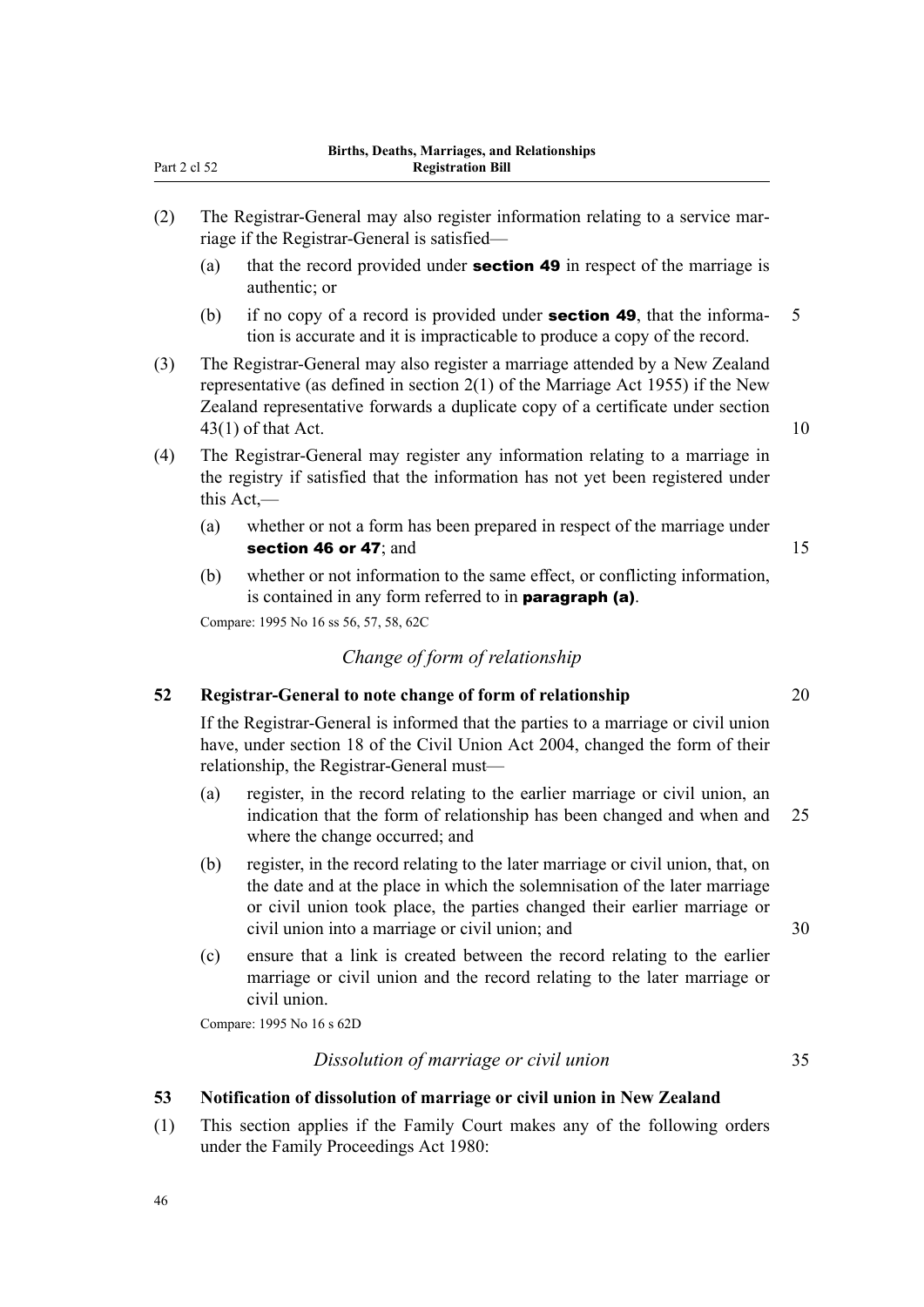- (a) an order dissolving a marriage or civil union:
- (b) an order declaring that a party to a marriage or civil union is presumed to be dead and that the marriage or civil union is dissolved:
- (c) an order declaring that a marriage or civil union is void from the start.
- (2) A Registrar of the Family Court must notify the Registrar-General of the order 5 as soon as practicable after the order is made.
- (3) The notification may be made by—
	- (a) the Registrar providing a certificate of the order; or
	- (b) the Ministry of Justice providing the information required in the certificate by electronic means. 10

Compare: 1995 No 16 ss 59(1), 62E(1), 89A(2A), (2B)

# **54 Registration of dissolution of marriage or civil union**

The Registrar-General may register the information provided under **section** 53 in relation to a marriage or civil union in the record for that marriage or civil union. 15

Compare: 1995 No 16 ss 59(2), 62E(2)

# *Overseas divorce or dissolution certificate*

# **55 Overseas divorce or dissolution certificate may be provided to Registrar-General**

- (1) A person may provide a certificate issued outside New Zealand in respect of a 20 divorce or dissolution of a marriage or civil union that occurred outside New Zealand to the Registrar-General if the certificate relates to a New Zealand citizen or a person ordinarily resident in New Zealand.
- (2) The certificate must—
	- (a) be in the English language or accompanied by a translation of the 25 divorce or dissolution certificate in the English language; and
	- (b) be accompanied by the prescribed fee.

## **56 Registrar-General may record receipt of overseas divorce or dissolution information**

- (1AA) The Registrar-General must, on receiving an overseas divorce or dissolution 30 certificate provided in accordance with section 55, record in the registry—
	- (a) that the Registrar-General has received a divorce or dissolution certifi‐ cate that was issued outside New Zealand; and
	- (b) the information contained in the divorce or dissolution certificate.
- (1) However, the Registrar-General is not responsible for the authenticity of a cer- 35 tificate provided under **section 55** in relation to the dissolution of a marriage outside New Zealand or for the accuracy of any information contained in it.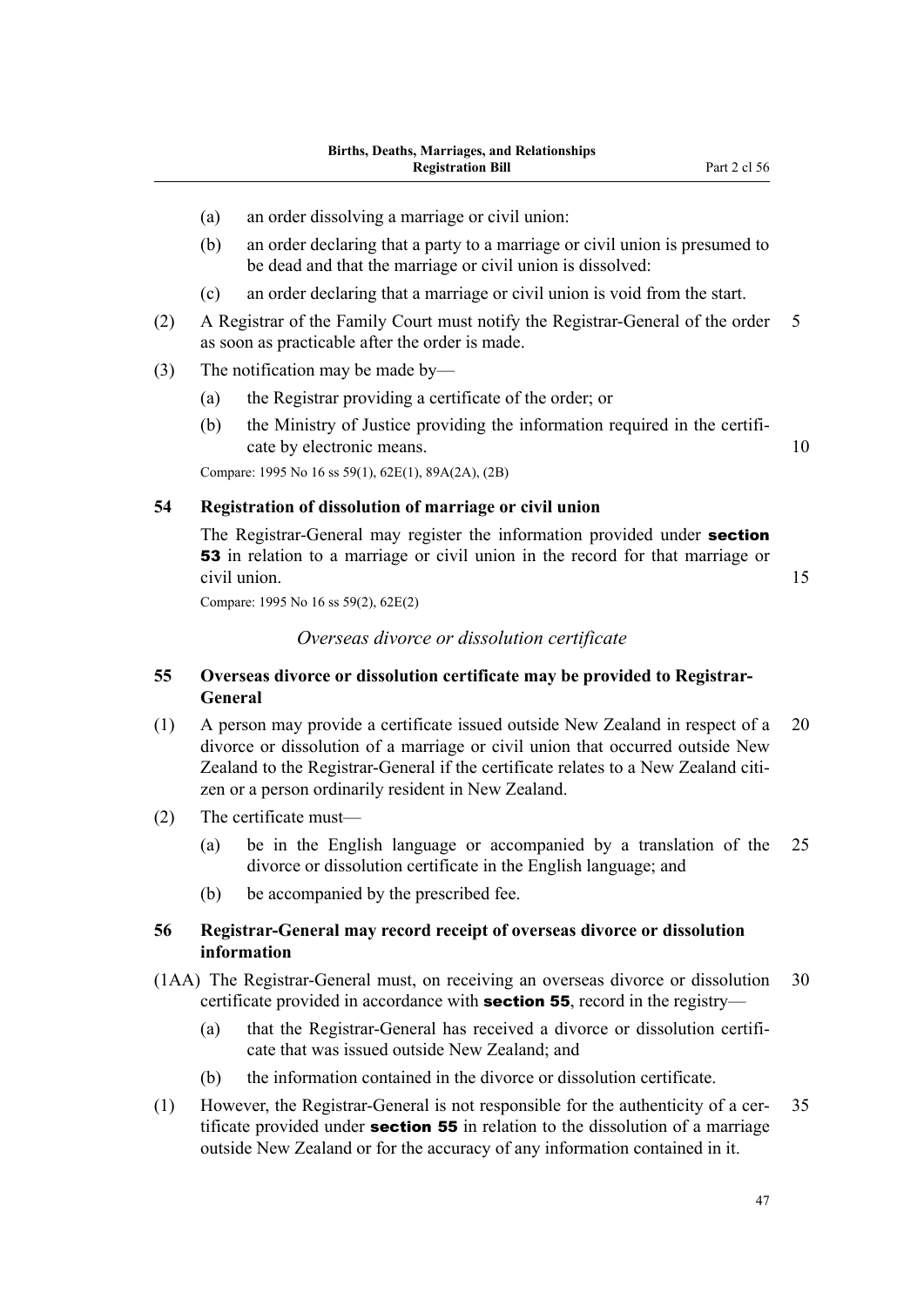(2) The Registrar-General may also record in the registry that the Registrar-General has received information from an overseas registration authority in respect of a divorce or dissolution that occurred outside New Zealand, but is not responsible for the accuracy of the information.

# **56A Registrar-General may issue written statement about overseas divorce or** 5 **dissolution on request**

- (1) A person may request a written statement from the Registrar-General that states whether the Registrar-General has received a certificate or information in relation to a divorce or dissolution that occurred overseas.
- (2) The request must be accompanied by the prescribed fee.  $10$
- (3) The Registrar-General may issue a written statement that—
	- (a) states whether the Registrar-General has received—
		- (i) a certificate under **section 55** in relation to the divorce or dissolution; or
		- (ii) information from an overseas registration authority in relation to 15 the divorce or dissolution; and
	- (b) provides the information contained in the certificate or received from an overseas registration authority; and
	- (c) states that the Registrar-General is not responsible for—
		- (i) the accuracy of the information; or 20
		- (ii) in the case of a certificate, the authenticity of the certificate.

# *Convictions for bigamy*

# **57 Notification of conviction for bigamy or coerced marriage or civil union**

- (1) This section applies if a person who is a party to a marriage or civil union is convicted of bigamy or coerced marriage or civil union because the marriage or 25 civil union is a bigamous or coerced marriage or civil union.
- (2) The Registrar of the court in which the conviction was entered must notify the Registrar-General of the conviction as soon as practicable after the person is convicted.
- (3) The notification may be made by— $30$ 
	- (a) the Registrar of the Court providing a certificate of the conviction that specifies, in relation to each bigamous marriage or civil union,—
		- (i) the names of the parties to the marriage or civil union; and
		- (ii) the date and place of the marriage or civil union; and
		- (iii) the date of the conviction; or 35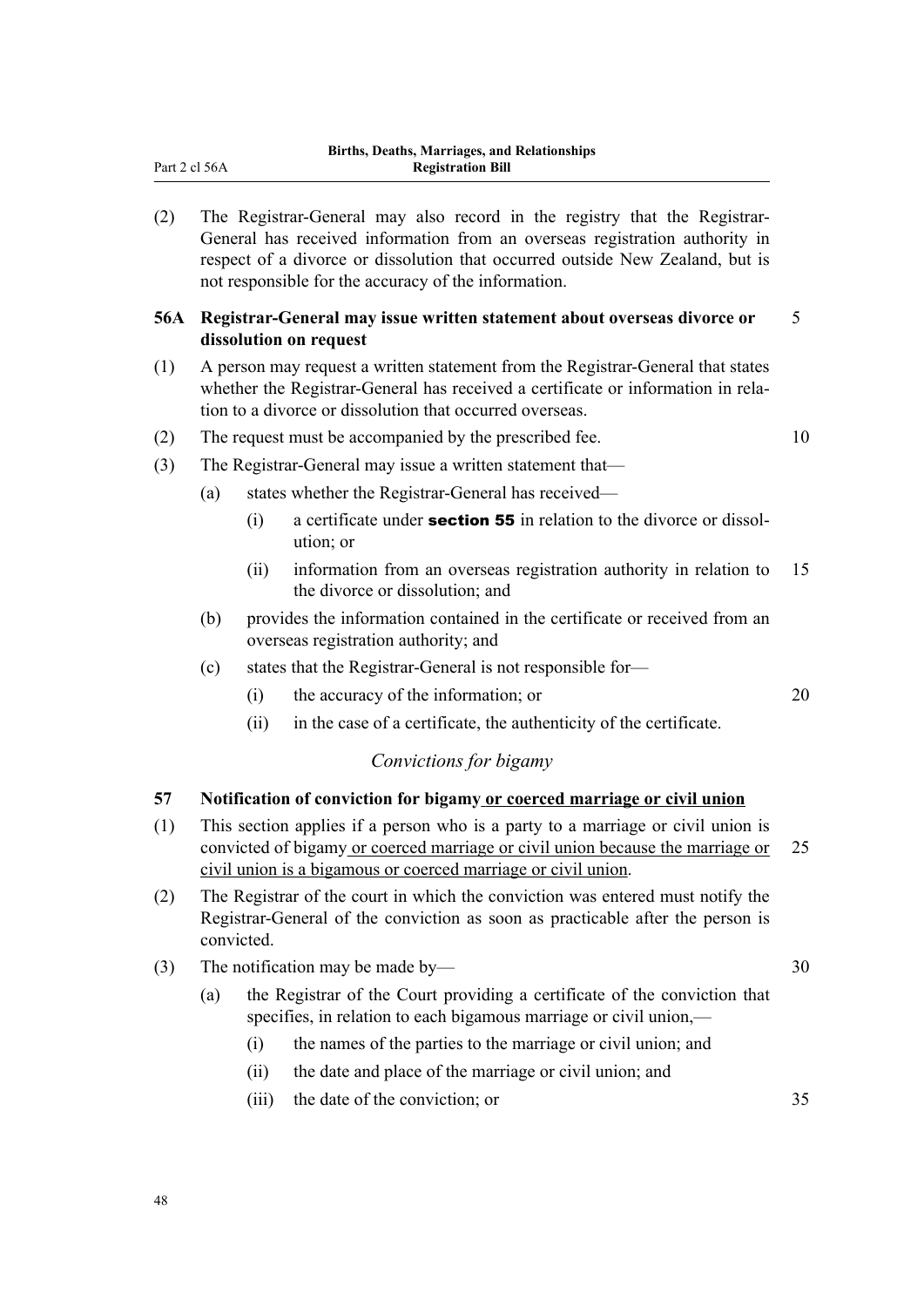(b) the Ministry of Justice providing, by electronic means, the information described in paragraph (a).

Compare: 1995 No 16 ss 60, 62F(1), 89A(2A), (2B)

# **58 Registrar-General must register conviction for bigamy or coerced marriage or civil union** 5

The Registrar-General must register any information received under **section** 57 in relation to a registered marriage or civil union in the record for that mar‐ riage or civil union.

Compare: 1995 No 16 ss 60, 62F(2)

Subpart 6—Name changes 10

#### **59 Definitions used in this subpart**

In this subpart,—

**eligible 16- or 17-year-old** means an eligible person who is 16 or 17 years old and has never been in a marriage, civil union, or de facto relationship

## **eligible adult** means an eligible person who— 15

(a) is 18 years old or older; or

(b) is less than 18 years old and is or has been in a marriage, civil union, or de facto relationship

**eligible child** means an eligible person who is less than 16 years old

**eligible person** means a person—

- (a) whose birth is registered under this Act; or
- (b) who is a New Zealand citizen or is legally entitled to be in New Zealand indefinitely

#### **guardian** means—

- (a) the guardians of a person; or 25
- (b) if any guardians are unavailable, the other guardian or guardians; or
- (c) if, on the application of 1 guardian, the Family Court has consented to a change in the person's name or names, that guardian; or
- (d) if all guardians are unavailable or, if the person only has 1 guardian, that guardian is unavailable, the chief executive of the department for the 30 time being responsible for the administration of the Oranga Tamariki Act 1989

**present registered name** means, in relation to an eligible person under this subpart, the name or combination of names that was most recently registered  $\lim$  35

- (a) the person's birth record or name change record; or
- (b) a registry kept by an overseas registration authority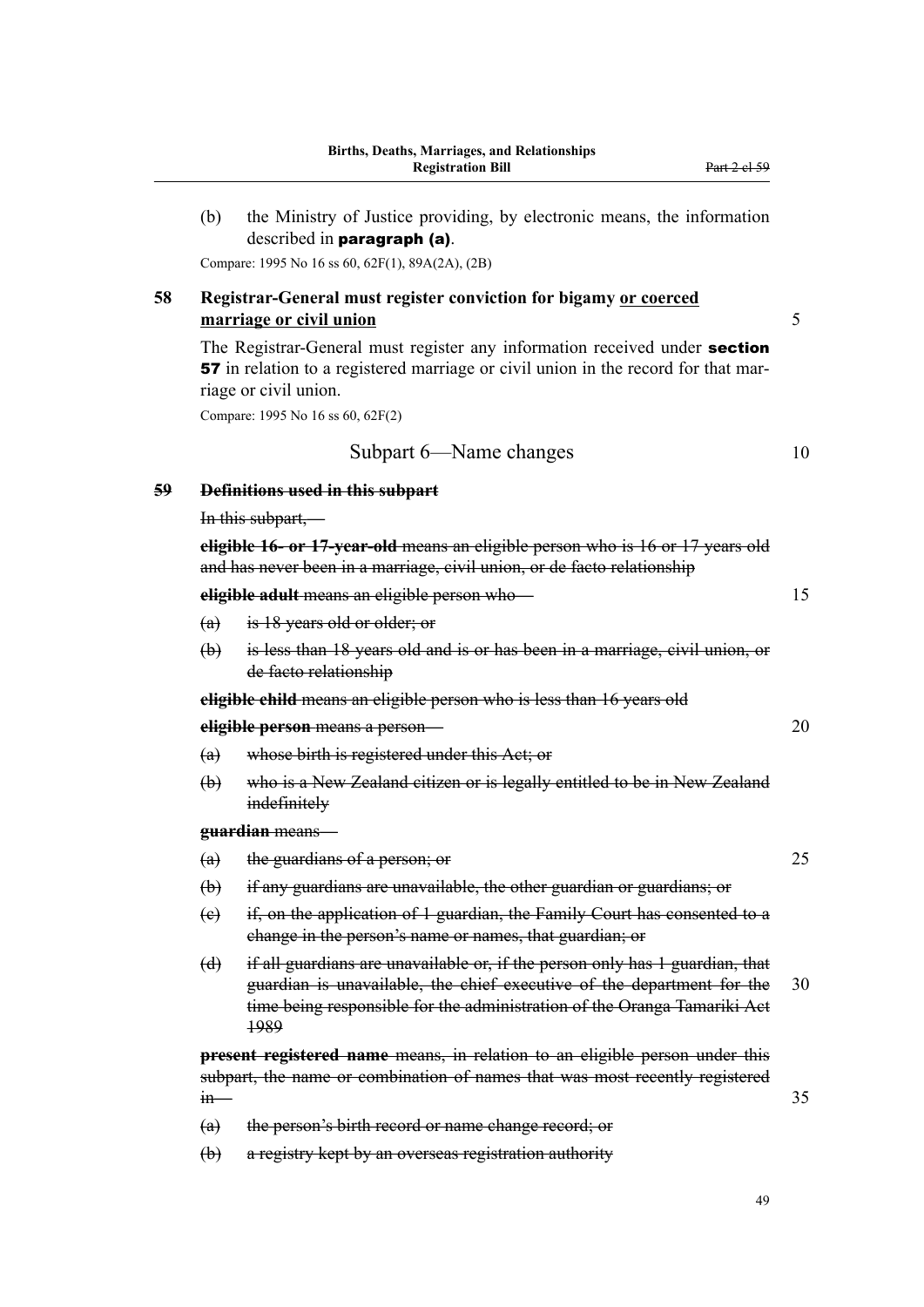Part 2 cl 60

**proposed name** means the name or combination of names that is proposed, in a request under **section 60** or an application under **section 60A or 61** in relation to an eligible person, as the name or combination of names for the eligible person.

Compare: 1995 No 16 s 21 5

# *Request for name change: child 2 years old or younger name change within 2 years of child's birth*

# **60 Guardian may request name change if child 2 years old or younger within 2 years of child's birth**

- (1) A guardian of an eligible child may request that the Registrar-General— 10
	- (a) delete, amend, or replace any name recorded in the eligible child's birth record; or
	- (b) add a name or names to the eligible child's birth record.
- (2) The request must be made—
	- (a) within 2 years of the eligible child's birth; and 15
	- (b) if the request is made under an order of the Family Court, in accordance with the conditions of that order.
- (3) Only 1 request may be made under this section in respect of an eligible child unless the Registrar-General is satisfied that there are special reasons making it appropriate for more than 1 request to be made under this section in respect of 20 the eligible child.

Compare: 1995 No 16 s 20

# *Application for name change*

# **60AA Eligibility to apply for name change**

- (1) A person who is 16 years old or older may apply to the Registrar-General for 25 registration of a name change only if—
	- (a) the person's birth is registered under this Act; or
	- (b) the person is a New Zealand citizen or is legally entitled to be in New Zealand indefinitely.
- (2) The guardian of a child may apply to the Registrar-General for registration of a 30 name change for the child only if—
	- (a) the child's birth is registered under this Act; or
	- (b) the child is a New Zealand citizen or is legally entitled to be in New Zealand indefinitely.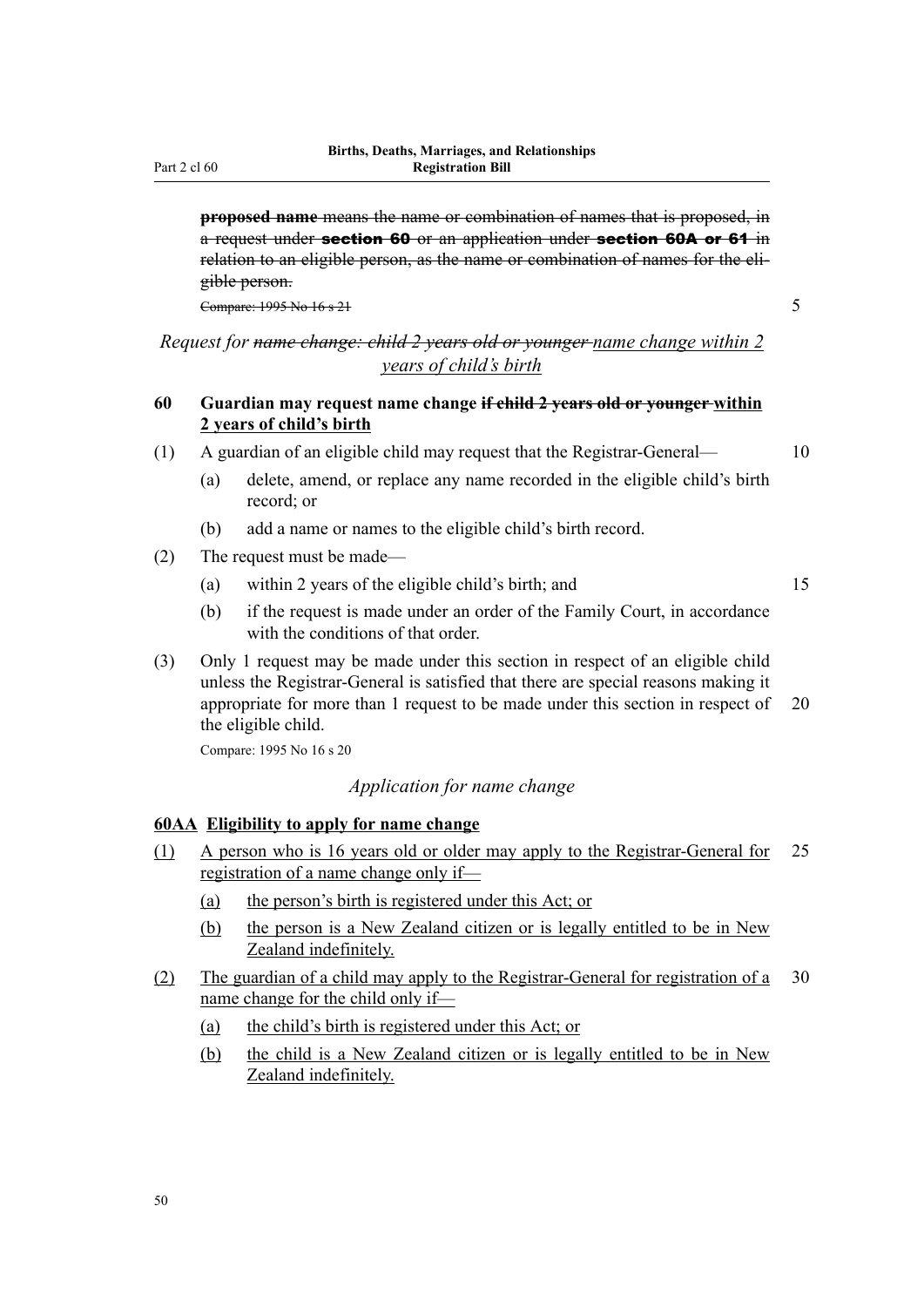- (1) An eligible adult or eligible 16- or 17-year-old may apply to the Registrar-General for registration of a name change.
- (2) The application An application by an eligible person must—
	- (a) include a statement made in accordance with **subsection (3)** and verified—
		- (i) electronically in a prescribed manner (*see also* section 131); or
		- (ii) by statutory declaration (*see also* section 132); and
	- (b) be accompanied by— $10$ 
		- (i) the prescribed fee; and
		- (ii) if the application is made by an eligible 16- or 17-year-old a 16 or 17-year-old who has never been in a marriage, civil union, or de facto relationship, the written consent of the 16- or 17-yearold's guardian. 15
- (3) The eligible person—
	- (a) must declare in the statement provided under **subsection (2)(a)** that, if the application is approved, the eligible person intends to adopt the pro‐ posed name and to abandon the eligible person's-present registered name; and 20
	- (b) may declare, if applicable, that the eligible person has already used the proposed name instead of the eligible person's present registered name.
- (4) An eligible person whose birth is not registered under this Act must also pro‐ vide—
	- (a) the eligible person's birth certificate; or 25
	- (b) another certificate or other evidence that satisfies the Registrar-General of the date and place of the eligible person's birth.
- (5) The Registrar-General may require the eligible person to provide any means of identification that the Registrar-General reasonably requires to confirm the identity of the eligible person. 30
- (6) The Registrar-General must, at the request of the eligible person, return or destroy the certificate or evidence provided under **subsection** (4) or (5). Compare: 1995 No 16 s 21A(1)–(3), (4)–(5)

### **61 Application for name change by guardian of eligible child**

- (1) The guardian of an eligible child may apply for registration of a name change. 35
- (2) The application An application by the guardian of an eligible child must—
	- (a) include a statement made in accordance with **subsection (4)** and verified—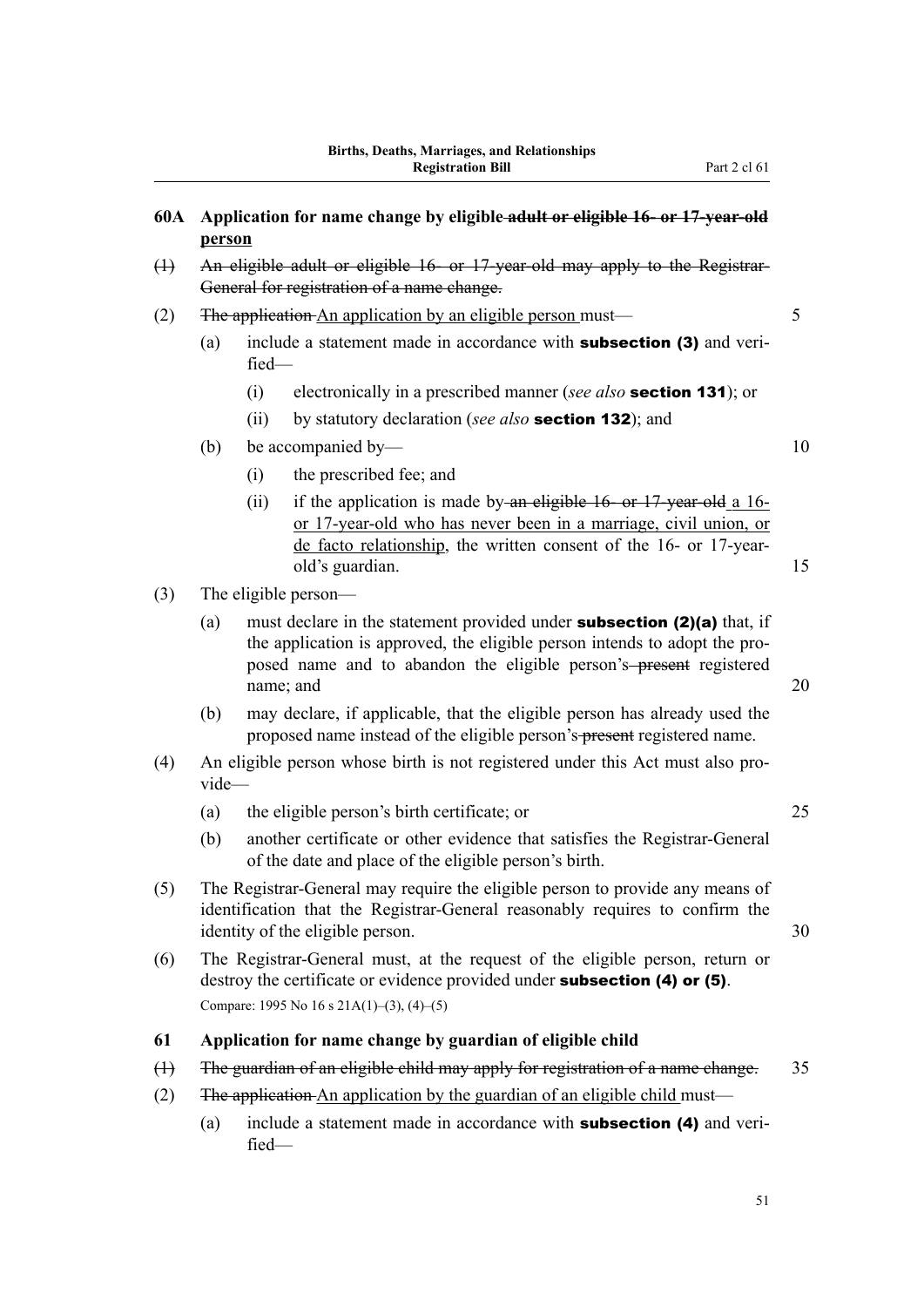- (i) electronically in a prescribed manner (*see also* section 131); or
- (ii) by statutory declaration (*see also* section 132); and
- (b) be accompanied by the prescribed fee.
- (4) The guardian of an eligible child—
	- (a) must declare in the statement provided under **subsection (2)(a)** that, if  $\overline{5}$ the application is approved, the guardian intends to adopt the proposed name, and to abandon the present registered name, for the eligible child for the eligible child and to abandon the child's registered name; and
	- (b) may declare, if applicable, that the eligible child has already used the proposed name instead of the eligible child's-present registered name. 10
- (5) The guardian must also provide—
	- (a) the eligible child's birth certificate; or
	- (b) any other certificate or other evidence that satisfies the Registrar-General of—
		- (i) the date and place of the eligible child's birth; and 15
		- (ii) the status of the guardian.
- (6) The Registrar-General may require the guardian to provide any means of iden‐ tification that the Registrar-General reasonably requires to confirm the identity of the guardian or the eligible child (or both).
- (7) The Registrar-General must, at the request of the guardian of the eligible child, 20 return or destroy the certificate or evidence provided under **subsection (5) or** (6).

Compare: 1995 No 16 s 21A(1)–(3), (4)–(5)

#### *Registration of name change in birth record or name change record*

## **62 When Registrar-General may register name change** 25

- (1) The Registrar-General may register a name change only if, after the name change is registered, the person's birth record or name change record will include—
	- (a) 1 name as the person's surname and 1 or more other names; or
	- (b) if the religious or philosophical beliefs, or cultural traditions, of the per‐ 30 son or of a parent (whether living or dead) or living guardian of the person require the person to have only 1 name, 1 name.
- (2) The Registrar-General must, if the requirements of **subsection (1)** are met, register a name change as soon as practicable after an application or request is made in accordance with **section 60, 60A, or 61** unless the Registrar- 35 General considers that it is undesirable in the public interest for the person to have the proposed name.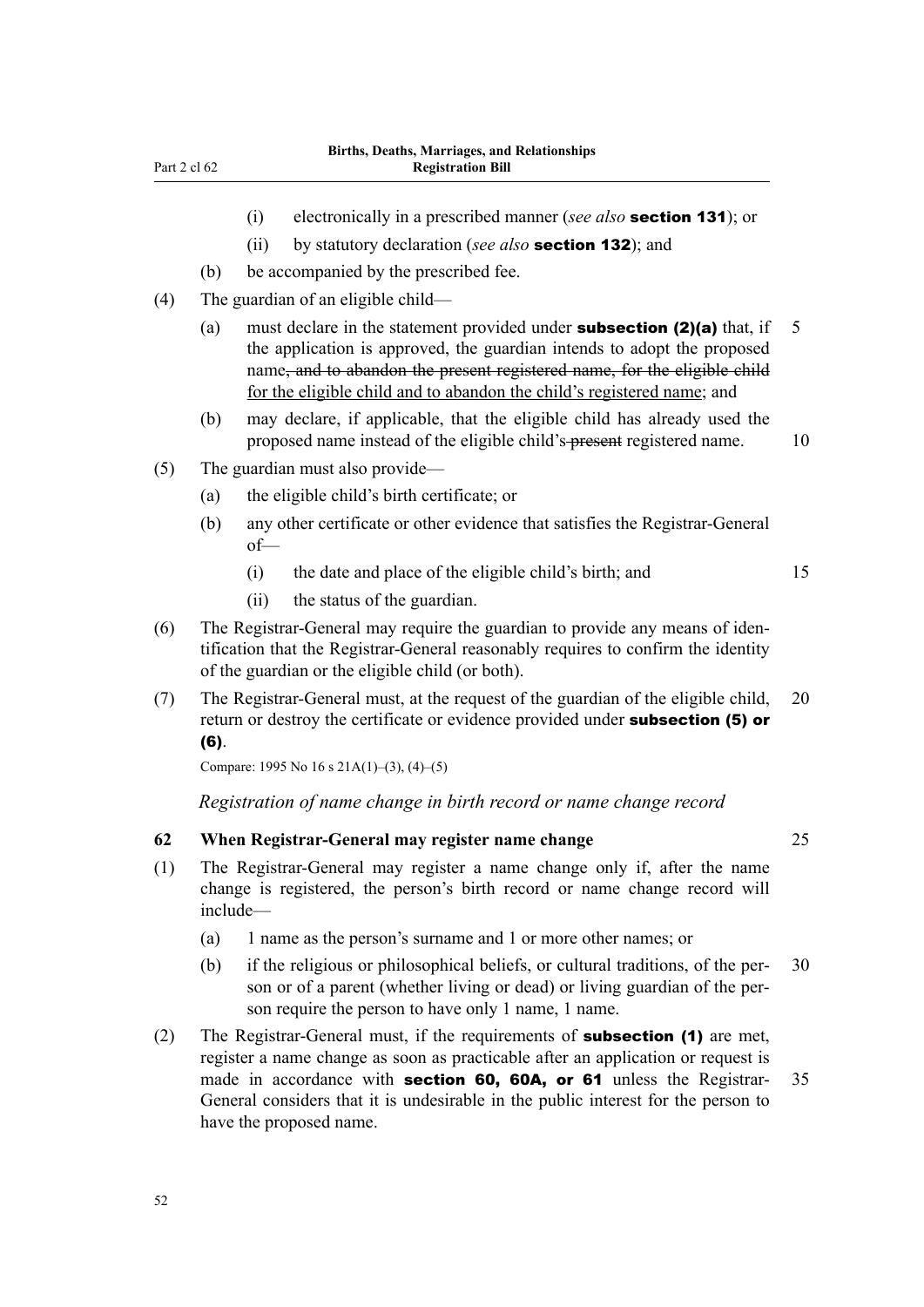- (3) A person affected by a decision of the Registrar-General to decline to register a name change under **subsection (2)** may appeal against the decision under section 23.
- (4) However, the Registrar-General must not register a name change in respect of an eligible adult person who is abandoning a surname assumed on marriage or 5 entry into a civil union (without a registered name change) and reverting to the person's-present registered name.

Compare: 1995 No 16 s 21B

*Guardianship disputes and refusal of consent*

- **63 Registrar-General must give effect to decisions under Care of Children** 10 **Act 2004**
- (1) The Registrar-General must give effect to an order under section 46R(4) or 46C(1) of the Care of Children Act 2004 that requires the Registrar-General to record any names in a child's birth record.
- (2) This section is subject to **sections 18 and 23** but overrides any other provi- 15 sion in this Part.

Compare: 1995 No 16 s 22

*Registration of name change in marriage and civil union record*

# **64 Person may request name change be included in marriage or civil union record** 20

(1) **Subsection (2)** applies if, during the course of a marriage or civil union,—

- (a) the name of a person who is a party to the marriage or civil union changes; and
- (b) the change is registered in the person's birth record or name change record. 25

- (2) The person whose name has changed (or, if the person has died, the other party to the marriage or civil union) may request the Registrar-General to register the name change in the record relating to the marriage or civil union.
- (3) The request—
	- (a) may be made at the same time as an application for a name change is 30 made under section 60A; and
	- (b) must be accompanied by the prescribed fee (if any).

Compare: 1995 No 16 ss 62(1)–(3), 62G(1)–(3)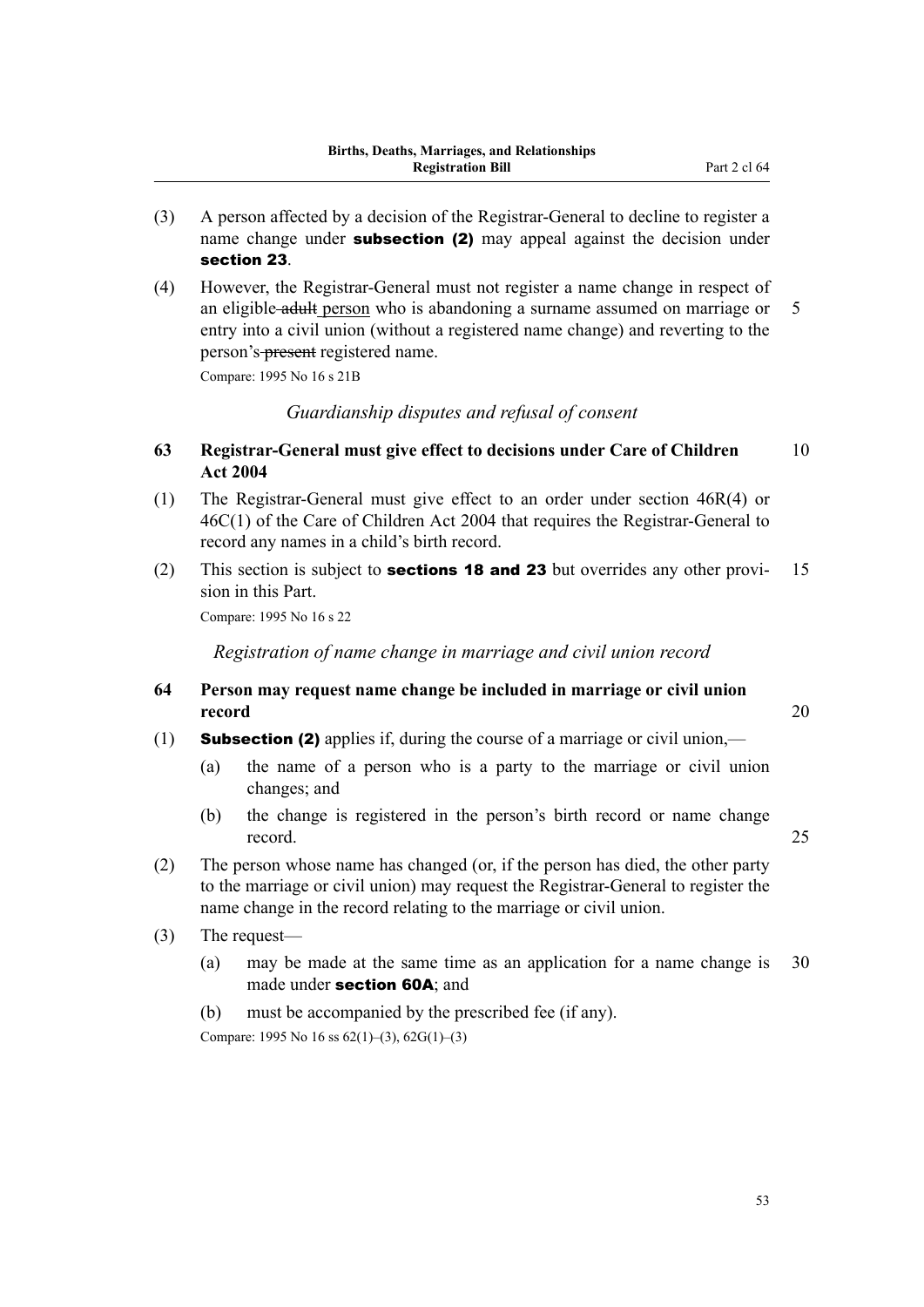# **65 Registration of new names in marriage or civil union information**

The Registrar-General must, if a request is made to register a name change in a record relating to a marriage or civil union in accordance with **section 64**. register the name change in the record.

Compare: 1995 No 16 ss 62(4), 62G(4) 5

Subpart 8—Creation of records for security-related purposes

## *Requests for new identity information*

# **75 Minister of Police may request new identity information for certain witnesses and undercover Police officers**

- (1) The Minister of Police may make a written request to the Minister to create 10 new identity information for the purpose of protecting a person who—
	- (a) is, has been, or will be a witness in any proceeding; or
	- (b) is, has been, or will be an undercover Police officer; or
	- (c) needs protection because of the person's relationship to someone who is, has been, or will be a witness in any proceeding. 15
- (2) In this section, **undercover Police officer** means a person who is a Police employee or a member of a corresponding overseas law enforcement agency and whose identity is concealed for the purpose of an undercover investigation approved by the Commissioner of Police.

Compare: 1995 No 16 s  $65(1)(a)$ ,  $(5)$  20

# **76 Director-General of intelligence and security agency may request new identity information for employee**

- (1) The Director-General of an intelligence and security agency may make a writ‐ ten request to the Minister to create new identity information for the purpose of protecting the identity of a person who is, has been, or will be an employee. 25
- (2) In subsection (1), **employee** has the meaning set out in section 22 of the Intelligence and Security Act 2017. Compare: 1995 No 16 s 65(1)(b), (5)

*Creation of new identity information*

# **77 Minister may direct that new identity information be created for witness** 30 **or undercover Police officer**

- (1) The Minister may direct the Registrar-General to create new identity informa‐ tion for a person if the Minister is satisfied,—
	- (a) on receiving a request under **section 75**, that it is in the interests of justice that the new identity information be created: 35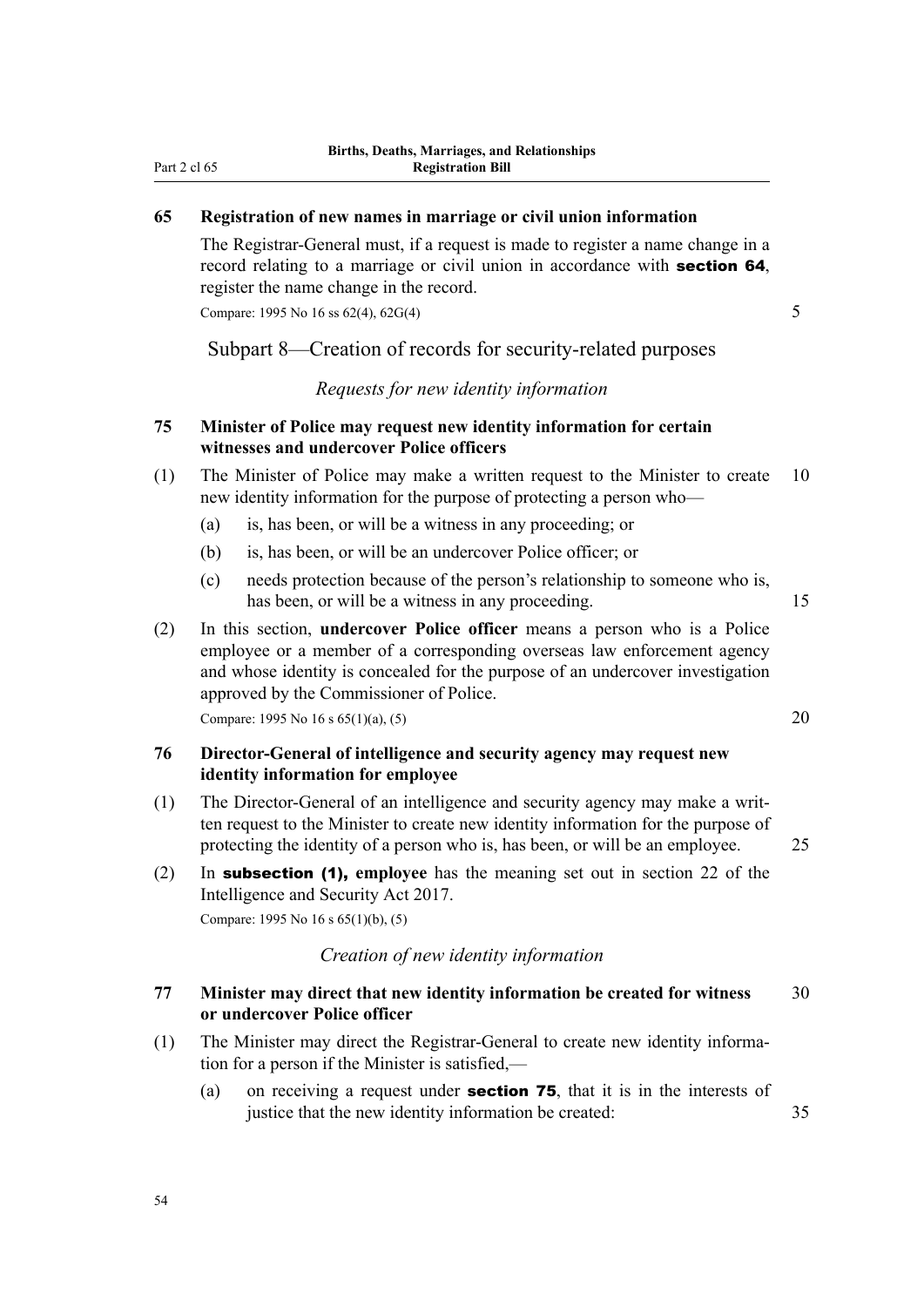- (b) on receiving a request under **section 76** and having regard to the matters set out in section 26(3) of the Intelligence and Security Act 2017 (which applies with any necessary modifications), that—
	- (i) the person will use the new identity information appropriately; and 5
	- (ii) it is otherwise appropriate to grant the request.
- (2) The Registrar-General may create new identity information by—
	- (a) recording, amending, or deleting information in the registry (including, if necessary, to create other identities to support the person's new iden‐ tity information); and 10
	- (b) creating, deleting, or amending operational or administrative information as necessary, so that it supports the information described in paragraph (a).
- (3) The Registrar-General may delete, amend, or insert information recorded in the registry under **subsection (2)** if the Registrar-General receives notification 15 from any of the following persons that the new identity is no longer needed or has been compromised:
	- (a) the Commissioner of Police in relation to new identity information created as a result of a request under section 75(1):
	- (b) the Director-General of an intelligence and security agency in relation to 20 new identity information created as the result of a request under section 76(1).

Compare: 1995 No 16 s 65(2)–(4)

# **Part 3 Certificates** 25

## *General provisions*

## **78 Request for certificate**

- (1) Any person may request that the Registrar-General provide the person with a birth certificate, death certificate, marriage certificate, civil union certificate, or name-change certificate that relates to — 30
	- (a) that person; or
	- (b) any other person.
- (2) The request must be made in accordance with section 93.

# **80 Certificates as evidence**

A certificate issued under this Act is admissible as evidence in any legal pro- 35 ceedings, and the information contained in it is presumed to be true in the absence of evidence to the contrary.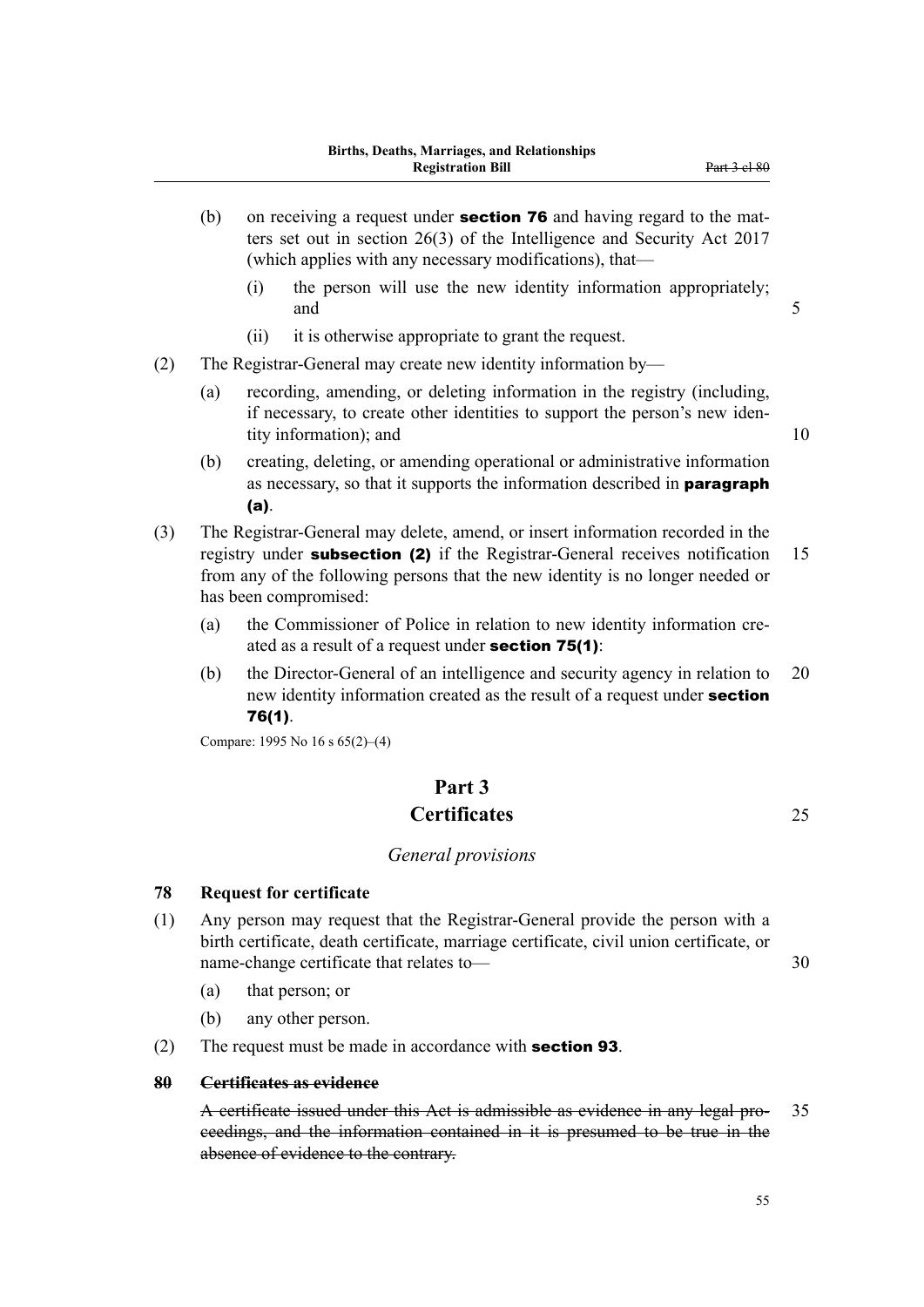Part 3 cl 80

# **80 Certificates as evidence**

- (1) A certificate issued under this Act is admissible as evidence in any legal pro‐ ceedings and is presumed, in the absence of evidence to the contrary, to be an accurate record of the information recorded in the registry as at the date of <u>issue.</u> 5
- (2) Any individual, private sector agency, or public sector agency authorised or required to ascertain an individual's sex or gender for a particular purpose may take into account either or both of the following:
	- (a) the information contained in a certificate issued under this Act:
	- (b) any other relevant information. 10

# *Birth certificates*

## **81 Contents of birth certificates generally**

- (1) A birth certificate in respect of a person must contain all of the information that—
	- (a) is recorded in the registry in relation to the person; and 15
	- (b) is required by regulations to be contained in a birth certificate.
- (2) The Registrar-General must also indicate on the birth certificate—
	- (a) that the person was stillborn (if the Registrar-General is satisfied that the person was stillborn); or
	- (b) that the person is deceased (if the Registrar-General is satisfied that the 20 person is dead); or
	- (c) that the Registrar-General has received a certificate or information relat‐ ing to the death of the person outside New Zealand (if the Registrar-General has recorded the receipt of a certificate or information in rela‐ tion to the death under **section 44**). 25
- (2A) If a clerical error in the information recorded in the registry in respect of a per‐ son has been corrected under **section 134(a)**, a certificate issued in respect of the person after the correction is made must—
	- (a) contain the information that the certificate would contain if the error had never been made; and 30
	- (b) not contain any information that indicates that a correction has been made.
- $(3)$  This section is subject to **sections 83 and 84**.
- (3) This section is subject to the following sections:
	- (a) **section 22E** (which relates to the contents of a person's birth certificate  $35$ after registration of the person's nominated sex):
	- (b) section 81A (which relates to the contents of a person's birth certificate issued after a correction of information in the person's birth record):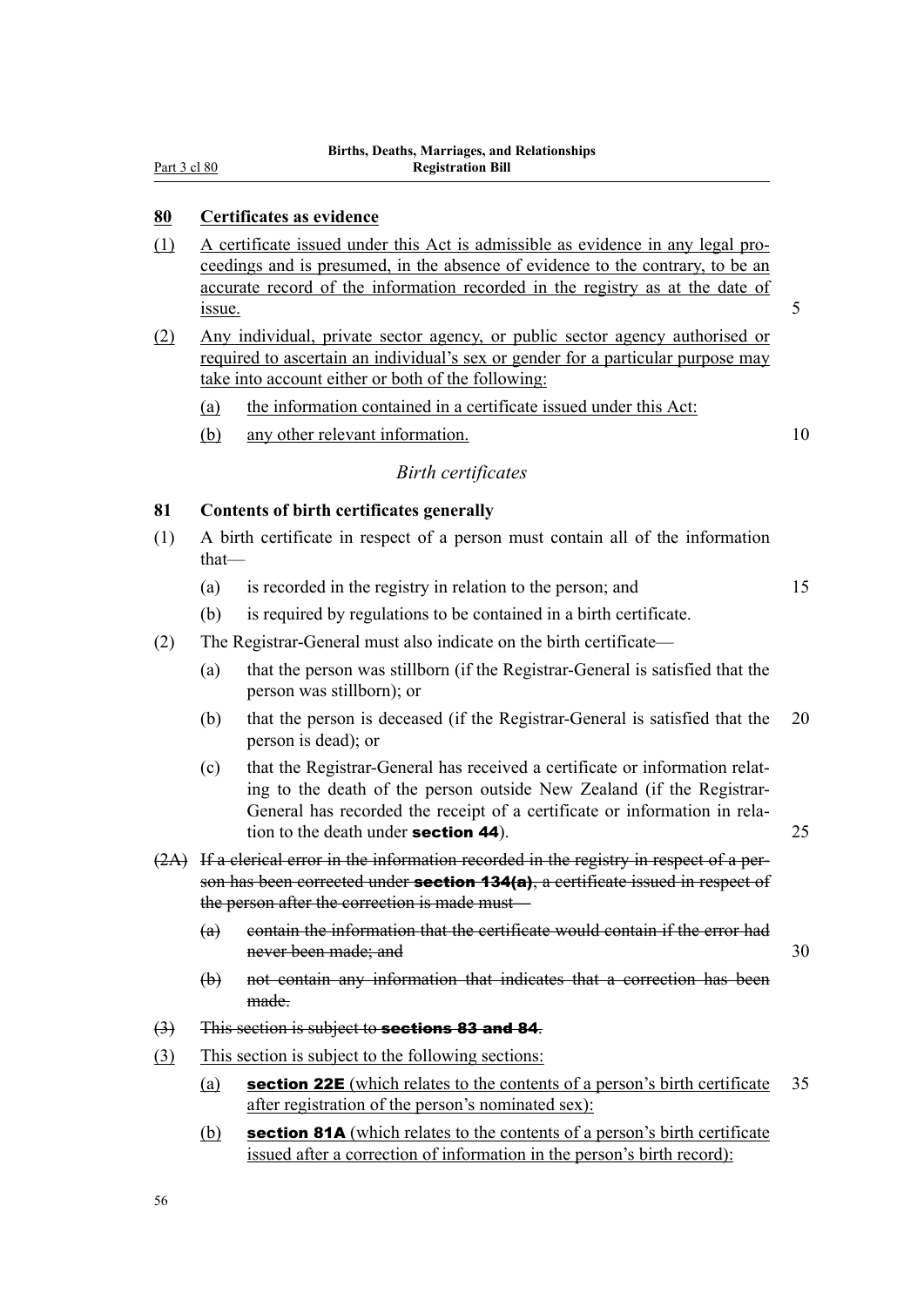(c) section 83 (which relates to the contents of an adopted person's birth certificate).

Compare: 1995 No 16-ss 66(1), s 67

# **81A Contents of birth certificate issued after correction of information in birth record** 5

- (1) A birth certificate issued in respect of a person after a clerical error in the regis‐ try has been corrected under **section 134(a)** must contain—
	- (a) the information that the certificate would contain if the error had never been made; and
	- (b) no other information that may indicate that a correction has been made. 10
- (2) A birth certificate issued in respect of a person after information in the registry relating to the person's sex has been deleted under **section 134(b)** must contain—
	- (a) the information that it would contain if the deleted information had never been registered; and 15
	- (b) no other information that may indicate that information relating to the person's sex has been deleted under section 134.
- (3) A birth certificate issued in respect of a person after information in the registry relating to the person's sex has been registered under **section 134(c)** must contain— 20
	- (a) the information that it would contain if the person's registered sex fol‐ lowing registration of the information had always been the person's registered sex; and
	- (b) no other information that may indicate that information relating to the person's sex has been registered under **section 134(c)**. 25
- (4) A birth certificate issued in respect of a person after information in the registry relating to the person's sex has been deleted or registered under **section** 134(b) or (c) must also contain the information that it would contain if the person's name since birth had been—
	- (a) the person's registered name at the time of the most recent registration or 30 deletion of information relating to the person's sex; or
	- (b) if an application for a name change was made by or on behalf of the per‐ son at the same time as a request for the registration or deletion of information relating to the person's sex, the person's name following registration of that name change. 35
- (5) Despite subsection (4), any information relating to a name change after the most recent registration, correction, or deletion of information relating to the person's sex (other than a name change described in **subsection (4)(b)**) must appear on a birth certificate issued after the name change in accordance with section 81(1).  $40$

57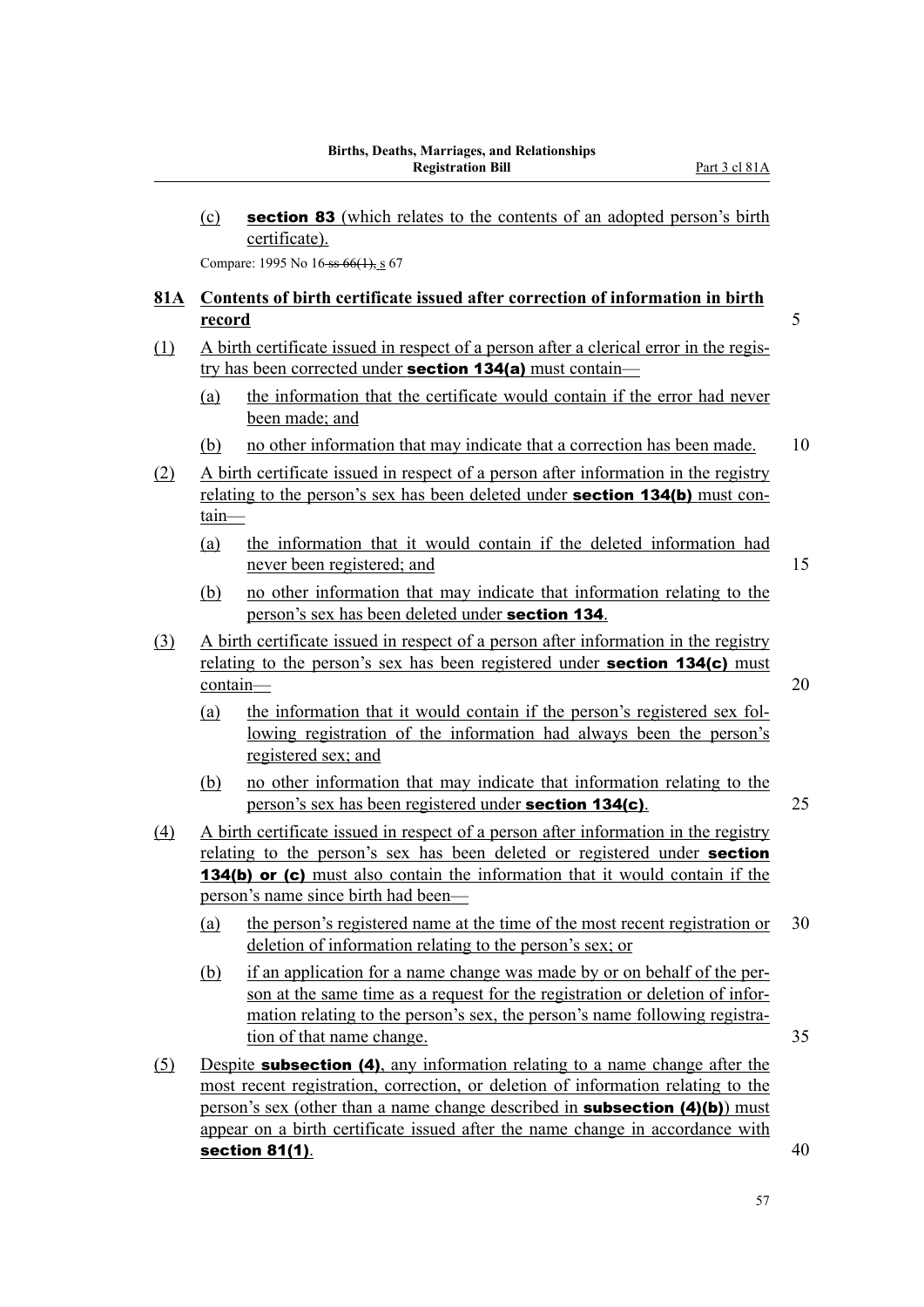## Part 3 cl 82

# (6) Section 22E applies instead of subsections (3) to (5) if the person's registered sex at the time the birth certificate is issued is a nominated sex registered under section 22D.

Compare: 1995 No 16 s 66

# **82 Request for adopted person's birth certificate must specify most recent** 5 **names**

A request made under section 78 for an adopted person's birth certificate must be made by reference to—

- (a) the name most recently registered for the adopted person under **section 25** or **26** (other than a name or names derived from an adoption that has 10 been discharged); or
- (b) a name or names later registered for the adopted person under **section** 62.

Compare: 1995 No 16 s 63(1)

# **83 Contents of adopted person's birth certificate** 15

- (1) The Registrar-General may issue an adopted person's birth certificate only to a person who requests the certificate in accordance with section 82.
- (2) The Registrar-General may issue an adopted person's original birth certificate only if section 11(4)(a) of the Adult Adoption Information Act 1985 applies (which relates to access to an original birth certificate by a social worker). 20
- (3) A birth certificate issued to a person who requested the certificate in accord‐ ance with section 82 must—
	- (a) contain the information that the certificate would contain if—
		- (i) the adoptive parents were the adopted person's biological parents; and 25
		- (ii) the name or combination of names first registered for the adopted person after the adoption had been the adopted person's registered name or names since birth; and
	- (b) include (or, as the case may be, not include) an indication that the adoptive parents are adoptive parents, in accordance with the most recently 30 registered of the following:
		- (i) the wishes of the adoptive parents referred to in **section 24(d)**:
		- (ii) an indication requested by the adopted person or the adoptive parents in an application under section 27.
- (4) The certificate must not contain any other information (other than any indica‐ 35 tion required by section 81(2)(b) or (c)).
- (5) In this section, **adoptive parents** means the adoptive parents who most recently adopted the adopted person (other than under an adoption order that has been discharged).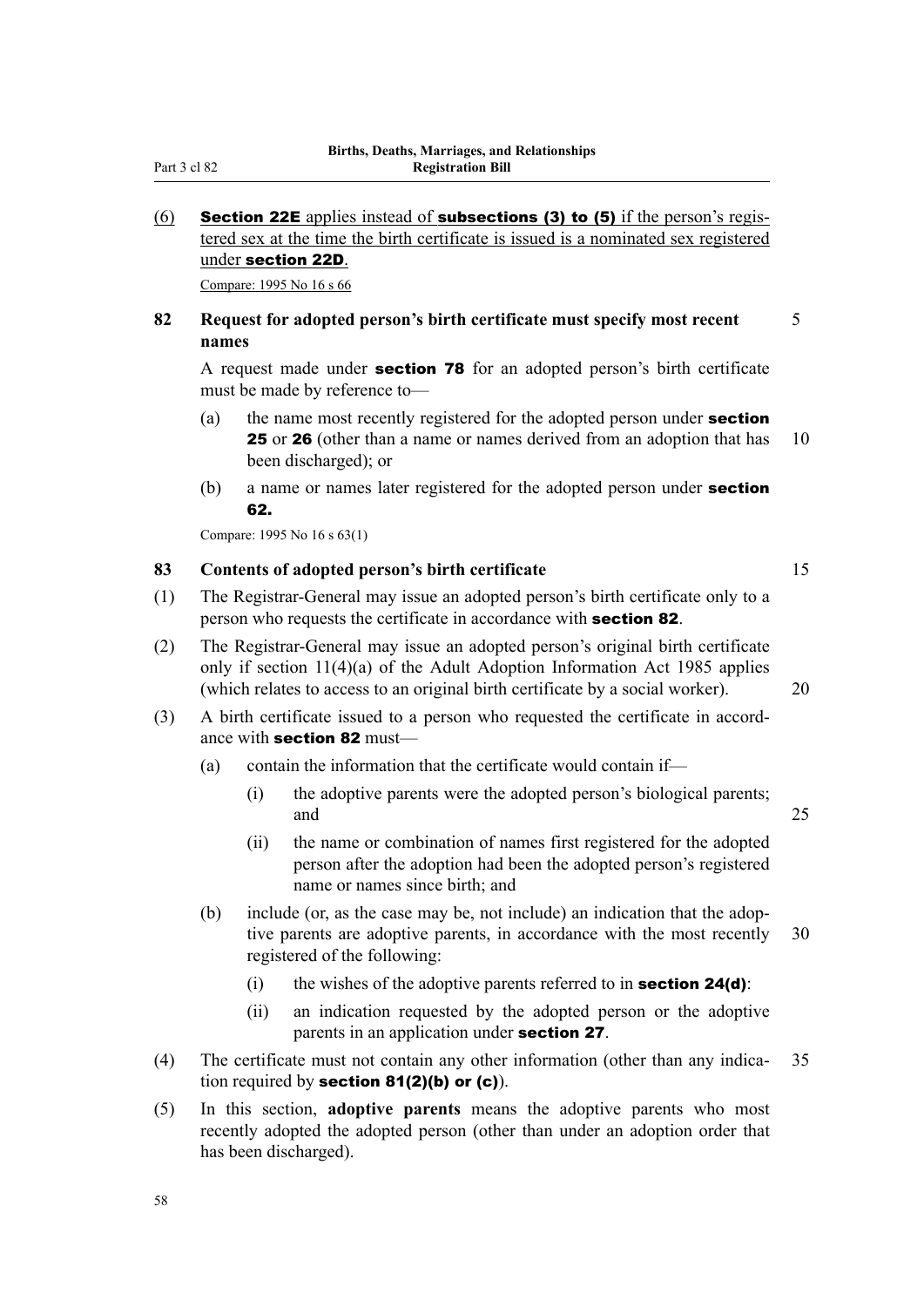(6) This section is subject to the Adult Adoption Information Act 1985. Compare: 1995 No 16 s 63(2)

#### **84 Contents of birth certificate after change to registered sex**

- (1) This section applies to a birth certificate in respect of a person—
	- (a) whose nominated sex has been registered under **section 22D**; or  $\overline{5}$
	- (b) whose sex information has been corrected under **section 134**.
- (2) The birth certificate must contain the information that it would contain if the person had always been of—
	- $(a)$  the nominated sex most recently registered under **section 22D**; or
	- (b) if the nominated sex referred to in **paragraph (a)** has been deleted  $10$ under section 22E or 22F, the person's sex recorded at birth; or
	- $(e)$  if the person's sex has been corrected under **section 134** since the most recent registration or deletion of sex information, the sex as corrected.
- $(3)$  However,-
	- (a) if the person's name or names changed together with, or after, the most 15 recent registration, correction, or deletion of sex information in respect of the person, the name first registered for the person together with, or after, the most recent registration, correction, or deletion of sex information in respect of the person must appear on the certificate as if it had been the person's name since birth: 20
	- (b) if a name that accords with the sex required to be contained in the per‐ son's birth certificate under **subsection (2)** was registered for the person under subpart 6 of Part 2 before the most recent registration, deletion, or correction of the person's sex information, the person may nominate a name (including any name, or part of a name, that is already 25 registered) to appear on all future birth certificates in respect of the per‐ son.
- (4) The certificate must not contain any information that may indicate that—
	- $(a)$  a nominated sex has been registered in respect of the person under **sec**tion 22D; or  $30$
	- (b) information relating to sex has been corrected under **section 134**; or

(e) information relating to sex has been deleted under **section 22E or 22F**. Compare: 1995 No 16 ss 64, 66(2)

# *Other certificates*

## **85 Contents of death certificate** 35

A death certificate in respect of a person must contain all of the information that—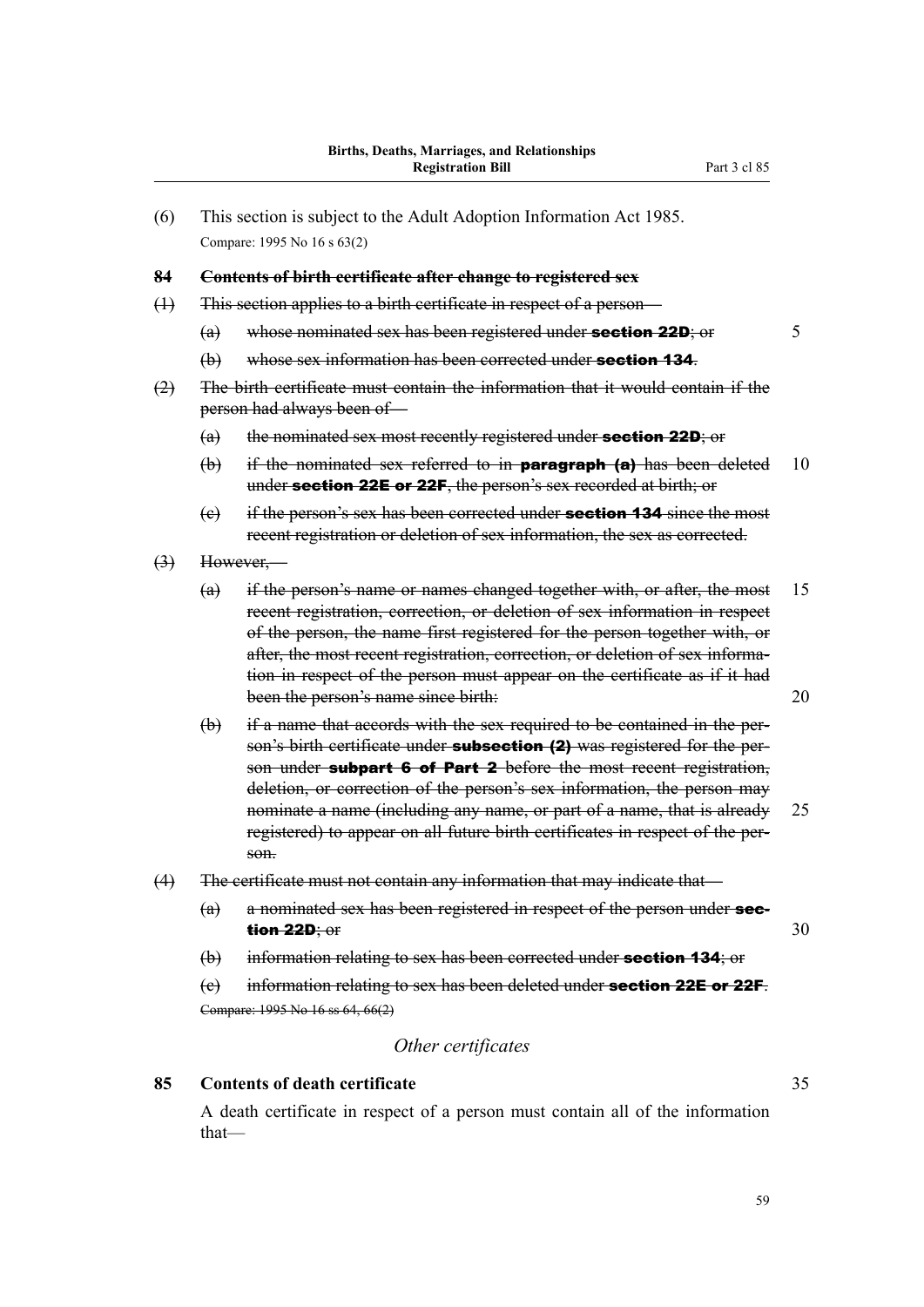- (a) is recorded in the registry in relation to the person; and
- (b) is required by regulations to be contained in a death certificate.

Compare: 1995 No 16 s 69

#### **86 Contents of marriage or civil union certificate**

- $(1)$  A marriage certificate in respect of a marriage must contain all of the informa- 5 tion—
	- (a) that is recorded in the registry in relation to the marriage; and
	- (b) that is required by regulations to be contained in a marriage certificate.
- (2) A civil union certificate in respect of a civil union must contain all of the infor‐ mation— 10

- (a) that is recorded in the registry in relation to the civil union; and
- (b) that is required by regulations to be contained in a civil union certificate.
- (3) If the Registrar-General has recorded the receipt of a certificate or information relating to a divorce or dissolution of the marriage or civil union outside New Zealand under **section 56**, the Registrar-General must also indicate on the 15 marriage certificate or civil union certificate that the Registrar-General has received a certificate or information relating to the divorce or dissolution. Compare: 1995 No 16 ss 70, 70A

## **87 Contents of name-change certificate**

- (1) A name-change certificate in respect of a person must contain the informa‐ 20 tion—
	- (a) that is recorded in the registry in relation to the person; and
	- (b) that is required by regulations to be contained in a name-change certificate.
- (2) A name-change certificate may be issued in respect of a person only if the per‐ 25 son's birth is not registered under this Act. Compare: 1995 No 16 s 70B

# **Part 4**

# **Searches and disclosure of information**

#### **88 Definitions used in this Part** 30

In this Part,—

**provide access to information** includes—

- (a) to permit a person to inspect a document containing any or all of the information; or
- (b) to provide a person with a printout or copy of a document containing any 35 or all of the information; or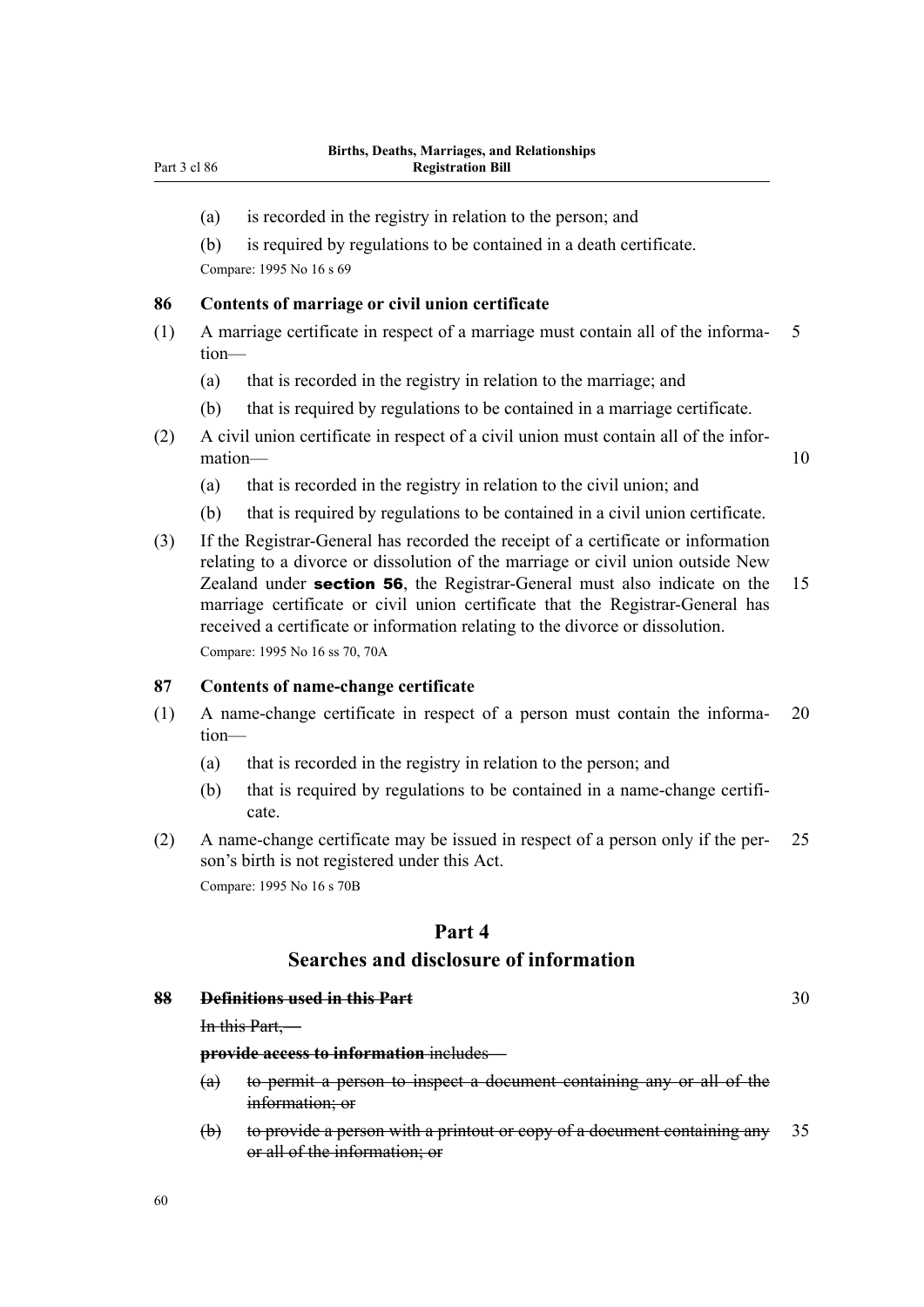|    | (e)                                                                                          |                                                                                                                                                                                             | to provide a person with a printout of the information                                                                                                                                                            |    |  |  |  |
|----|----------------------------------------------------------------------------------------------|---------------------------------------------------------------------------------------------------------------------------------------------------------------------------------------------|-------------------------------------------------------------------------------------------------------------------------------------------------------------------------------------------------------------------|----|--|--|--|
|    | <b>public sector agency</b> has the meaning set out in section 2 of the Privacy Act<br>1993. |                                                                                                                                                                                             |                                                                                                                                                                                                                   |    |  |  |  |
|    |                                                                                              |                                                                                                                                                                                             | Subpart 1—Public access to information                                                                                                                                                                            |    |  |  |  |
| 89 | Definitions used in this subpart                                                             |                                                                                                                                                                                             |                                                                                                                                                                                                                   |    |  |  |  |
|    | In this subpart,—                                                                            |                                                                                                                                                                                             |                                                                                                                                                                                                                   |    |  |  |  |
|    | 100                                                                                          | access register means the access register required to be kept under section                                                                                                                 |                                                                                                                                                                                                                   |    |  |  |  |
|    |                                                                                              | approved information sharing agreement and information sharing agree-<br>ment have the meanings given to them by section 96C of the Privacy Act 1993<br>section 138 of the Privacy Act 2020 |                                                                                                                                                                                                                   |    |  |  |  |
|    |                                                                                              | <b>Chief Archivist</b> means the person holding that office under the Public Records<br>Act 2005                                                                                            |                                                                                                                                                                                                                   |    |  |  |  |
|    |                                                                                              |                                                                                                                                                                                             | historical information means information relating to-                                                                                                                                                             |    |  |  |  |
|    | (a)                                                                                          | the birth (excluding a stillbirth) of—                                                                                                                                                      |                                                                                                                                                                                                                   |    |  |  |  |
|    |                                                                                              | (i)                                                                                                                                                                                         | a deceased person who died 50 years ago or more or who was<br>born 80 years ago or more; or                                                                                                                       |    |  |  |  |
|    |                                                                                              | (ii)                                                                                                                                                                                        | a living person who was born 100 years ago or more:                                                                                                                                                               |    |  |  |  |
|    | (b)                                                                                          |                                                                                                                                                                                             | a stillbirth that occurred 50 years ago or more:                                                                                                                                                                  |    |  |  |  |
|    | (c)                                                                                          |                                                                                                                                                                                             | a marriage or civil union that occurred 75 years ago or more:                                                                                                                                                     | 20 |  |  |  |
|    | (d)                                                                                          | an intended marriage for which a notice of intention to marry was recor-<br>ded 75 years ago or more:                                                                                       |                                                                                                                                                                                                                   |    |  |  |  |
|    | (e)                                                                                          |                                                                                                                                                                                             | a name change for a person whose birth is registered outside New Zea-<br>land and who was born 100 years ago or more:                                                                                             |    |  |  |  |
|    | (f)                                                                                          |                                                                                                                                                                                             | the death of a person who-                                                                                                                                                                                        | 25 |  |  |  |
|    |                                                                                              | (i)                                                                                                                                                                                         | died 50 years ago or more; or                                                                                                                                                                                     |    |  |  |  |
|    |                                                                                              | (ii)                                                                                                                                                                                        | was born 80 years ago or more                                                                                                                                                                                     |    |  |  |  |
|    | <b>personal representative</b> , in relation to a person, means,—                            |                                                                                                                                                                                             |                                                                                                                                                                                                                   |    |  |  |  |
|    | (a)                                                                                          | if the person is less than 18 years old and has not married or entered into<br>a civil union or de facto relationship, a guardian of the person:<br>30                                      |                                                                                                                                                                                                                   |    |  |  |  |
|    | (b)                                                                                          |                                                                                                                                                                                             | if the person is 18 years old or older or has married or entered into a civil<br>union or de facto relationship, a person acting on behalf of the person<br>under a power of attorney or other written authority: |    |  |  |  |
|    | (c)                                                                                          |                                                                                                                                                                                             | if the person has died, the executor, administrator, or trustee of the<br>deceased person's estate                                                                                                                | 35 |  |  |  |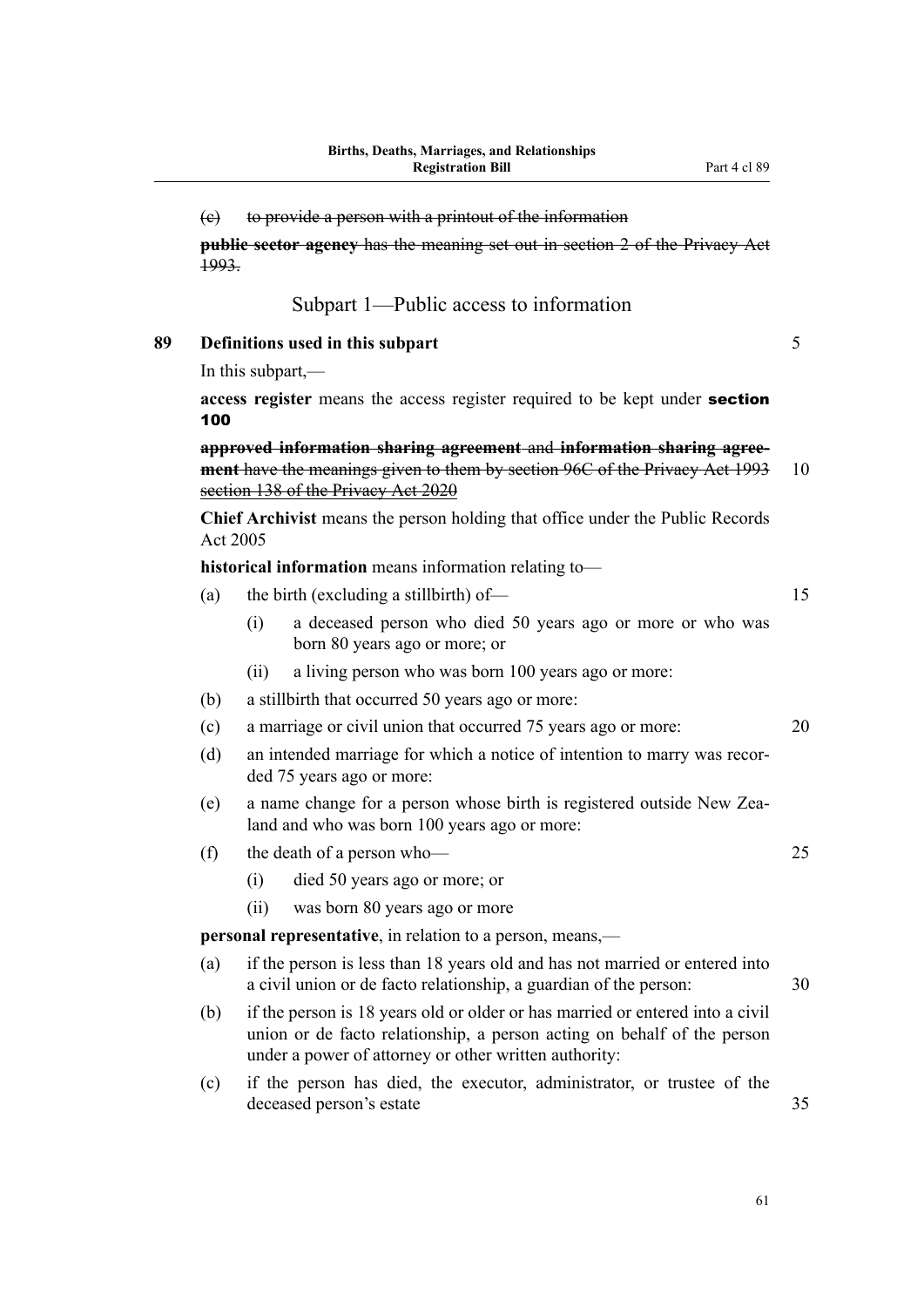# **pre-1998 register**—

| (a) | means a register maintained in documentary form and created before<br>1 January 1998 that- |                                                  |                                                                                                                                                         |    |  |
|-----|--------------------------------------------------------------------------------------------|--------------------------------------------------|---------------------------------------------------------------------------------------------------------------------------------------------------------|----|--|
|     | (i)                                                                                        |                                                  | contains information recorded in the registry; and                                                                                                      |    |  |
|     | (ii)                                                                                       |                                                  | is accessible by the Registrar-General; and                                                                                                             | 5  |  |
|     | (iii)                                                                                      | is under the control of-                         |                                                                                                                                                         |    |  |
|     |                                                                                            | (A)                                              | the Registrar-General; or                                                                                                                               |    |  |
|     |                                                                                            | (B)                                              | a person (other than the Registrar-General) who has the<br>function of managing, on behalf of the Registrar-General,<br>information in the registry; or | 10 |  |
|     |                                                                                            | (C)                                              | the Chief Archivist; and                                                                                                                                |    |  |
| (b) | includes-                                                                                  |                                                  |                                                                                                                                                         |    |  |
|     | (i)                                                                                        | a register of notices of intention to marry; and |                                                                                                                                                         |    |  |
|     | (ii)                                                                                       | an index to a register                           |                                                                                                                                                         |    |  |
|     | source document-                                                                           |                                                  |                                                                                                                                                         | 15 |  |

- (a) means a document—
	- (i) from which information recorded in the registry is sourced; and
	- (ii) that is accessible by the Registrar-General; and
	- (iii) that is under the control of—
		- (A) the Registrar-General; or 20
		- (B) a person (other than the Registrar-General) who has the function of managing, on behalf of the Registrar-General, information in the registry; or
		- (C) the Chief Archivist; and
- (b) includes a pre-1998 register. 25

Compare: 1995 No 16 ss 2, 73, 78G

## *Eligibility to access information*

## **90 Person must confirm identity to access information under this subpart**

- (1) Only a person who confirms the person's identity in accordance with **subsec**tion (2)  $\text{may}$   $\longrightarrow$  30
	- (a) search information made available by the Registrar-General under section 91 or 92; or
	- (b) request access to information and source documents under section 93.
- (2) The person must—
	- (a) satisfy any evidence of identity requirements prescribed by regulations; 35 and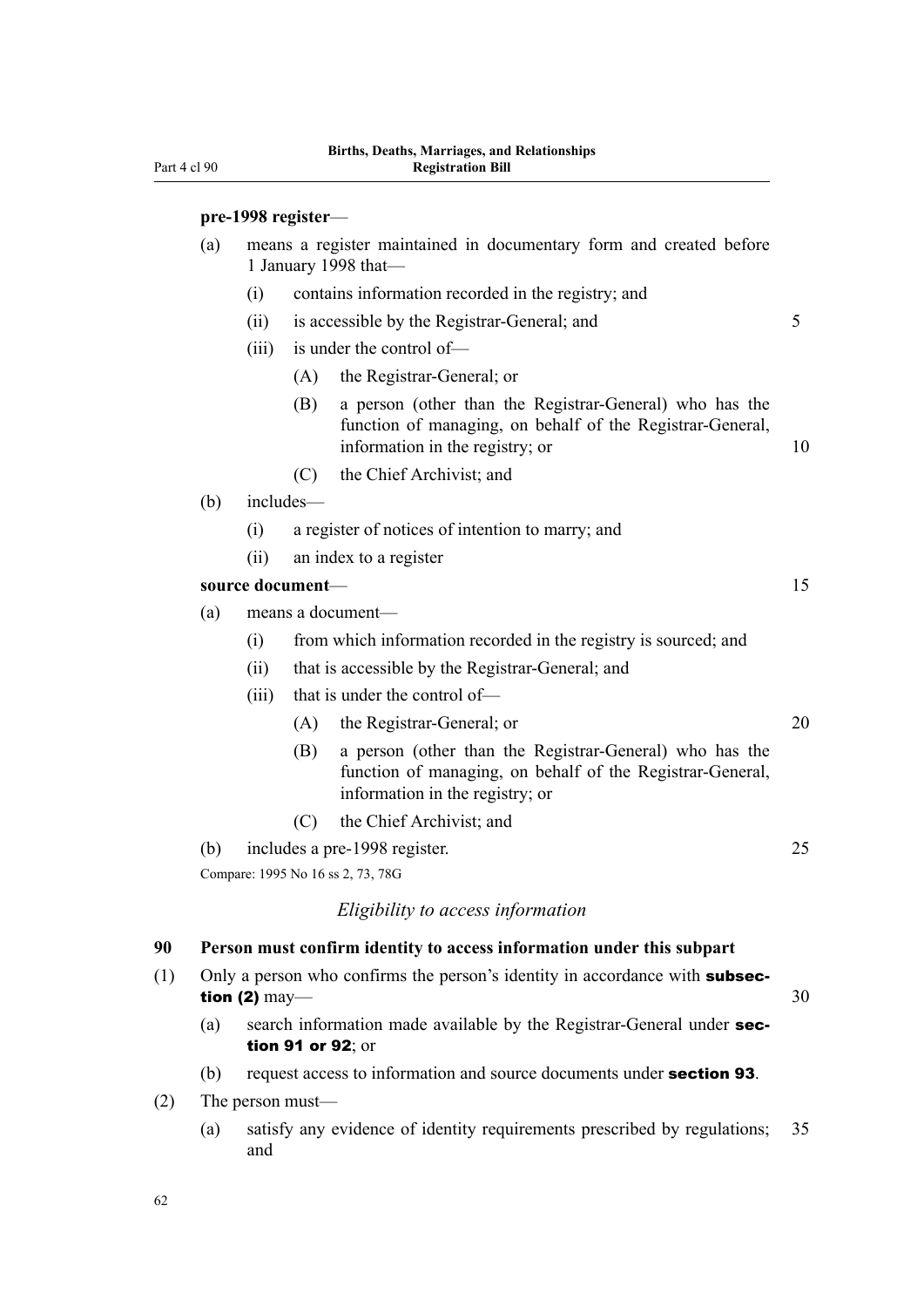(b) in respect of a request under **section 93**, provide any means of identification that the Registrar-General reasonably requires to confirm the identity of the person making the request.

# *General searches*

# **91 Registrar-General may make certain limited information available to** 5 **search online**

- (1) The Registrar-General may make the following information available to search on an Internet site maintained by, or on behalf of, the Registrar-General:
	- (a) in respect of a birth (including a stillbirth), the year the birth was registered and the name of the person born: 10
	- (b) in respect of a marriage or civil union, the year the marriage or civil union was registered and the name of the parties to the marriage or civil union:
	- (c) in respect of a death, the year the death was registered and the name at death of the person who died. 15
- (2) The Registrar-General may also make available, in respect of a birth, marriage, or death recorded in a pre-1998 register, the folio number for the information.
- (3) Information that is subject to a non-disclosure direction under section 105 may not be made available under this section.

# **92 Registrar-General may make historical information available online** 20

The Registrar-General may make any or all of the following historical information (in addition to the limited information available under **section 91**) available to search on an Internet site maintained by, or on behalf of, the Registrar-General:

- (a) in respect of a birth (excluding a stillbirth),— 25
	- (i) the name, all registered name changes, and sex of the person born:
	- (ii) the date of the birth:
	- (iii) the place of the birth or the place where it was registered, or both:
	- (iv) the name or names of the parent or parents:
	- (v) the registration number: 30
- (b) in respect of a stillbirth,—
	- (i) the name and sex of the person who was stillborn:
	- (ii) the date of the stillbirth:
	- (iii) the place of the stillbirth or the place where it was registered, or both: 35
	- (iv) the name or names of the parent or parents:
	- (v) the registration number: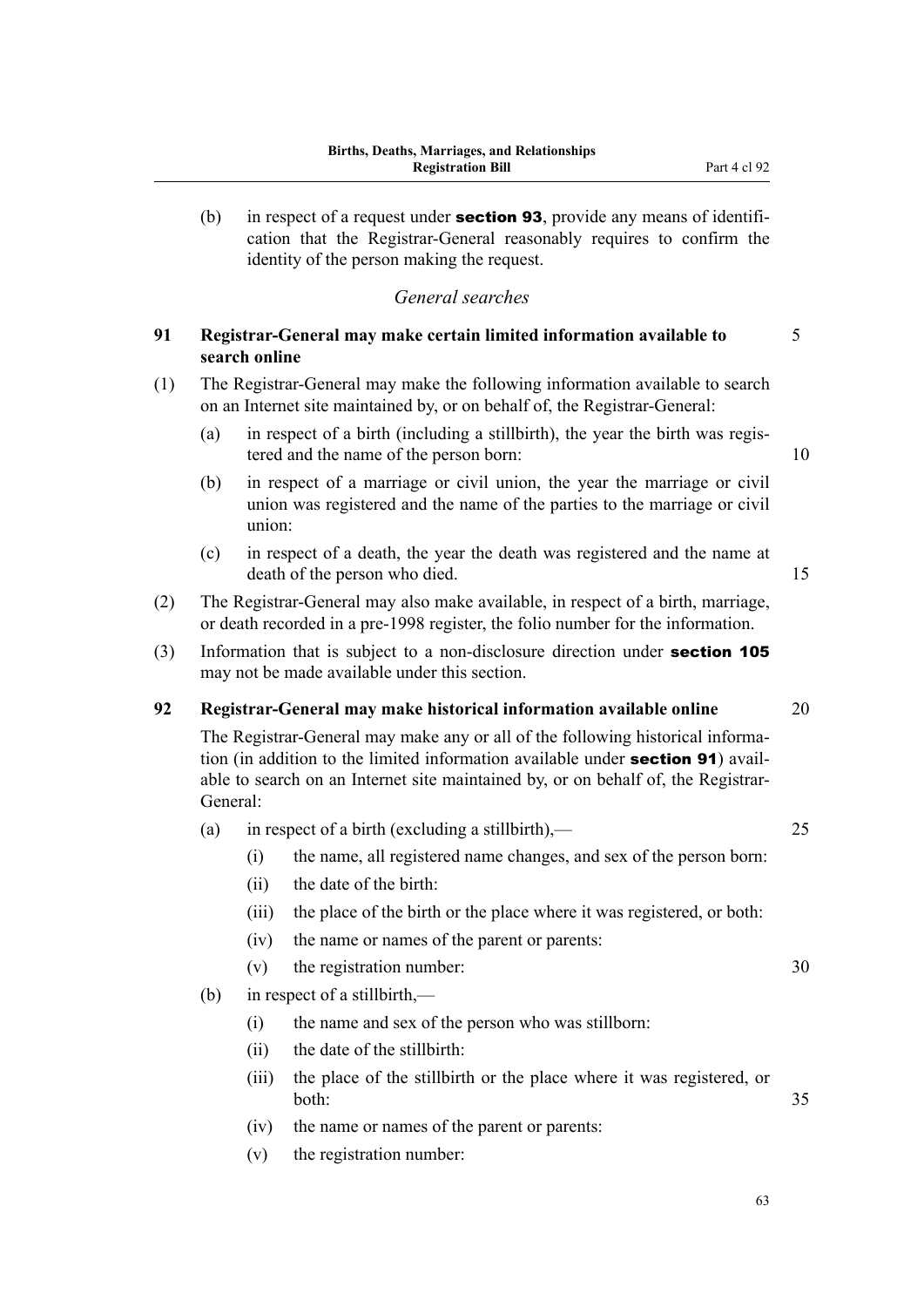| Part 4 cl 93 |                                                                                                       |                                                                                                                                         | DII (IIS, Deaths, Mai Hages, and Kelauonships<br><b>Registration Bill</b>                        |    |  |  |
|--------------|-------------------------------------------------------------------------------------------------------|-----------------------------------------------------------------------------------------------------------------------------------------|--------------------------------------------------------------------------------------------------|----|--|--|
|              | (c)                                                                                                   | in respect of a marriage or civil union,—                                                                                               |                                                                                                  |    |  |  |
|              |                                                                                                       | (i)                                                                                                                                     | the names of the people who married or entered into a civil union:                               |    |  |  |
|              |                                                                                                       | (ii)                                                                                                                                    | the date of the marriage or civil union:                                                         |    |  |  |
|              |                                                                                                       | (iii)                                                                                                                                   | the place of the marriage or civil union or the place where it was<br>registered, or both:       | 5  |  |  |
|              |                                                                                                       | (iv)                                                                                                                                    | the registration number:                                                                         |    |  |  |
|              | (d)                                                                                                   |                                                                                                                                         | in respect of an intended marriage (whether or not it was solemnised),—                          |    |  |  |
|              |                                                                                                       | (i)                                                                                                                                     | the names of the people who intended to marry:                                                   |    |  |  |
|              |                                                                                                       | (ii)                                                                                                                                    | the date the notice of intention was registered:                                                 |    |  |  |
|              |                                                                                                       | (iii)                                                                                                                                   | the intended place of the marriage:                                                              | 10 |  |  |
|              | (e)                                                                                                   |                                                                                                                                         | in respect of a name change,—                                                                    |    |  |  |
|              |                                                                                                       | (i)                                                                                                                                     | the person's full name before the first registered name change:                                  |    |  |  |
|              |                                                                                                       | (ii)                                                                                                                                    | in relation to each time the person has registered a name change,<br>the person's new full name: |    |  |  |
|              |                                                                                                       | (iii)                                                                                                                                   | the date of birth of the person:                                                                 | 15 |  |  |
|              |                                                                                                       | (iv)                                                                                                                                    | the place of birth of the person:                                                                |    |  |  |
|              |                                                                                                       | (v)                                                                                                                                     | the registration number:                                                                         |    |  |  |
|              | (f)                                                                                                   |                                                                                                                                         | in respect of a death,—                                                                          |    |  |  |
|              |                                                                                                       | (i)                                                                                                                                     | the name at birth, name at death, and sex of the person who died:                                |    |  |  |
|              |                                                                                                       | (ii)                                                                                                                                    | the date of the death:                                                                           | 20 |  |  |
|              |                                                                                                       | (iii)                                                                                                                                   | the place where the person died or the place where the death was<br>registered, or both:         |    |  |  |
|              |                                                                                                       | (iv)                                                                                                                                    | the date of birth of the person who died or the age of the person at<br>death, or both:          |    |  |  |
|              |                                                                                                       | (v)                                                                                                                                     | the registration number.<br>Compare: 1995 No 16 s 78H                                            | 25 |  |  |
|              |                                                                                                       |                                                                                                                                         |                                                                                                  |    |  |  |
|              |                                                                                                       |                                                                                                                                         | Named person searches                                                                            |    |  |  |
| 93           |                                                                                                       |                                                                                                                                         | Any person may request access to information in relation to named person                         |    |  |  |
| (1)          | A person whose identity is confirmed under <b>section 90</b> may request the<br>Registrar-General to- |                                                                                                                                         |                                                                                                  |    |  |  |
|              | (a)                                                                                                   | search for information relating to a named person's birth, death, mar-<br>riage (or intended marriage), civil union, or name change; or |                                                                                                  |    |  |  |

- (b) provide a printout or certificate of the information; or
- (c) permit the inspection of, or provide a copy of, a source document relat‐ ing to a named person's birth, death, marriage (or intended marriage), 35 civil union, or name change; or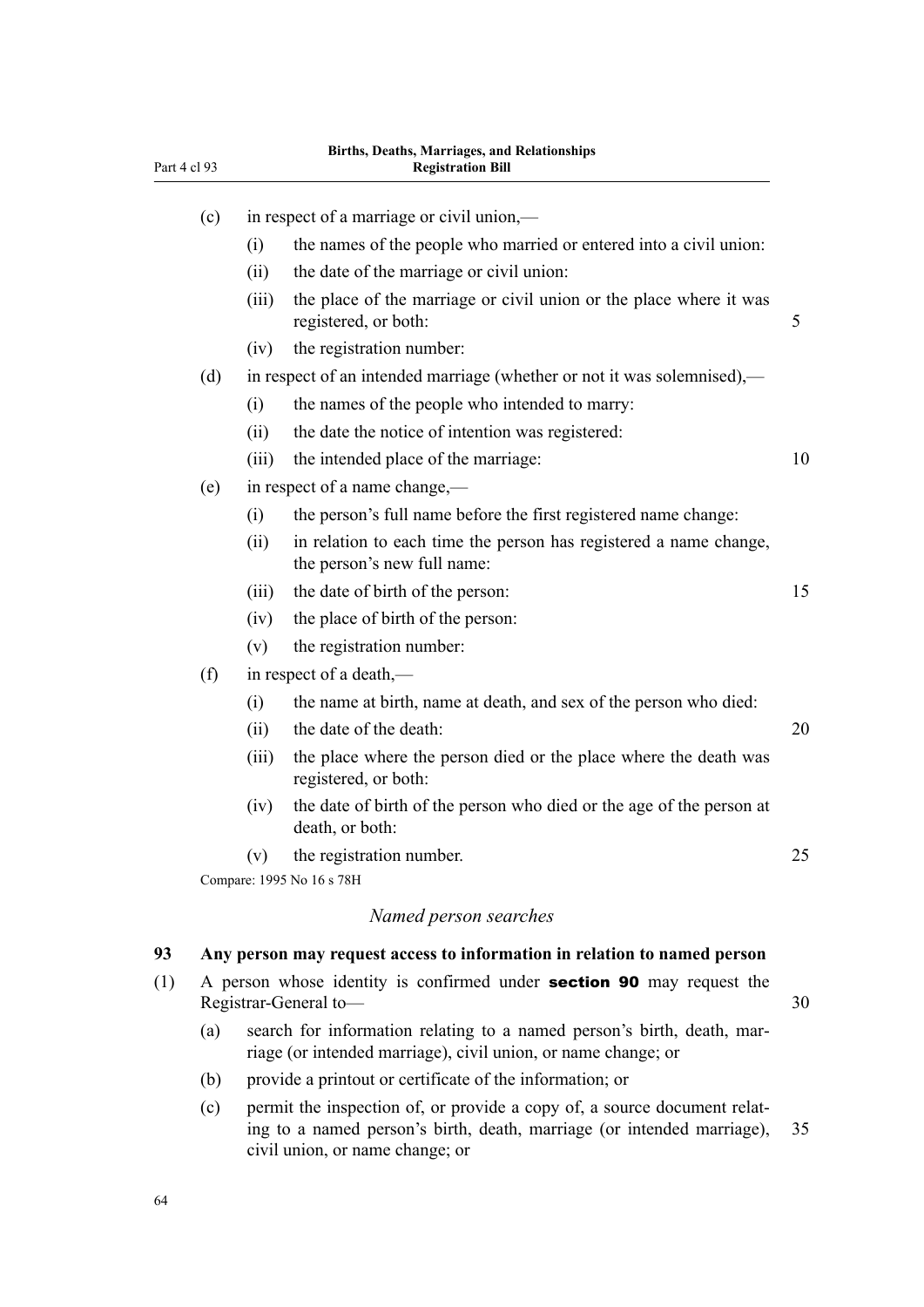- (d) provide electronic access to a page of a pre-1998 register that contains historical information in respect of a named person.
- (2) The request must—
	- (a) specify the named person to whom the information or document relates; and 5
	- (b) be made in accordance with any directions issued by the Registrar-General; and
	- (c) be accompanied by the prescribed fee.
- (3) A person making a request on behalf of another person must—
	- (a) identify the person on whose behalf the request is made; and 10
		-
	- (b) specify whether the person making the request is making the request in their capacity as the personal representative of the person on whose behalf the request is made; and
	- (c) provide any means of identification that the Registrar-General reason‐ ably requires to confirm the identity of the person on whose behalf the 15 request is made.

Compare: 1995 No 16 s 74

# **94 Registrar-General may provide access to information or document unless restriction applies**

- (1) The Registrar-General may, if satisfied that the requirements of this subpart are 20 met, provide access to the information or document requested under section 93.
- (2) This section is subject to—
	- (a) section 95 (which restricts who may access source documents); and
	- (b) sections 104 to 113 (which provide for other restrictions on access to 25 information under this subpart).

## **95 Only certain persons may access source documents**

- (1) Only the following persons may inspect or obtain a copy of a source document:
	- (a) the individual who is the subject of the information contained in a source document (or the individual's personal representative): 30
	- (b) a person who requires access for—
		- (i) the maintenance of the accuracy of information recorded in the registry; or
		- (ii) a purpose consistent with the purpose of recording information under this Act that cannot be met by obtaining a certificate or 35 printout.
- (2) However, a person described in **subsection (1)(a)** may not inspect or obtain a copy of a pre-1998 register under section 94 (*but see* section 96).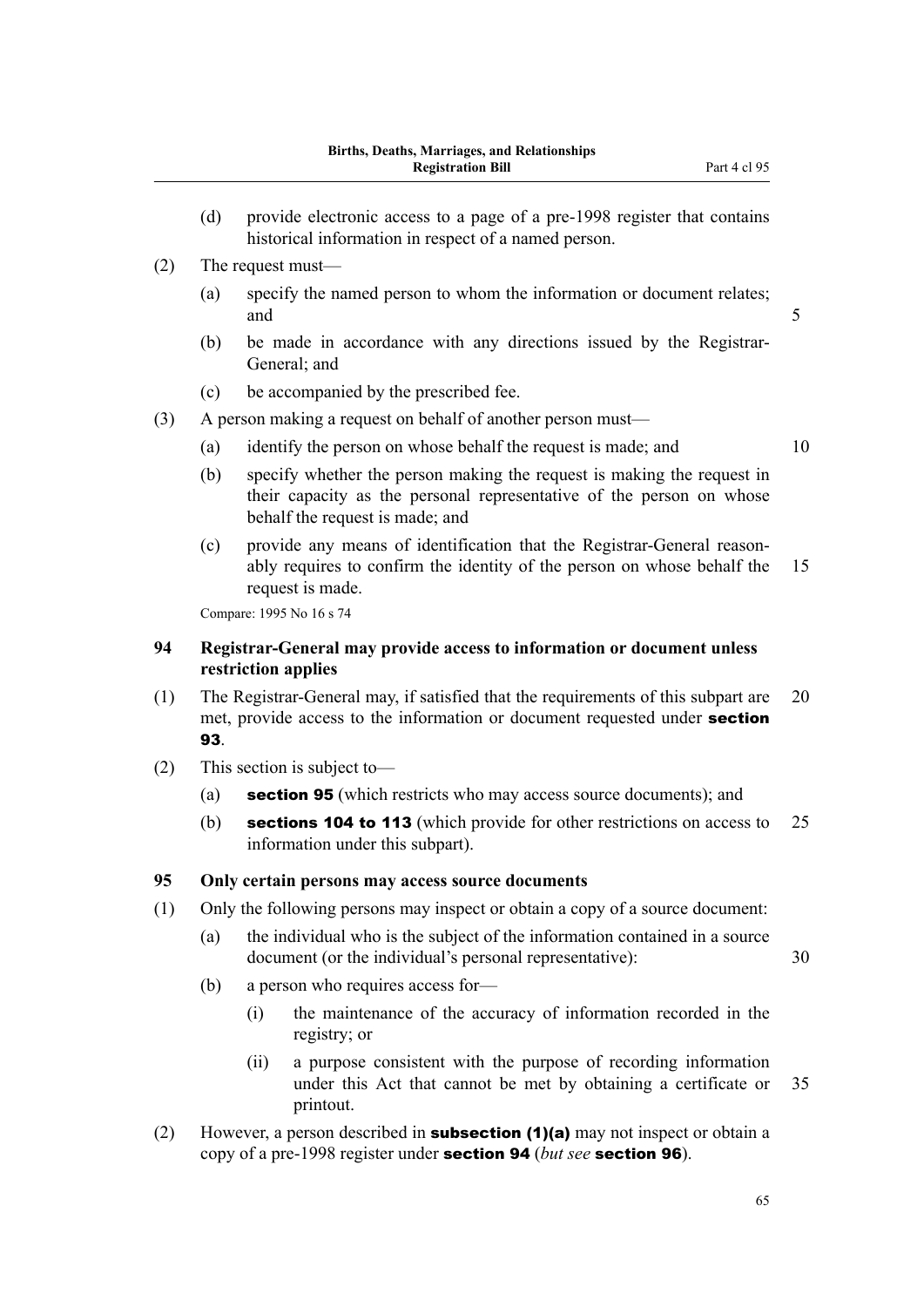(3) Despite **subsections (1) and (2)**, the Registrar-General (or other person who has control over notices of intention to marry) may make a notice of intention to marry containing historical information available for inspection by the pub‐ lic for a prescribed fee (if any).

Compare: 1995 No 16 s  $75$  5

# **96 Page of pre-1998 register accessed electronically may contain additional information**

- (1) The Registrar-General may provide electronic access to a page of a pre-1998 register requested under **section 93** only if the page contains historical information relating to the birth, death, marriage (or intended marriage), civil union, 10 or name change of the named person specified in the request.
- (2) The page may also contain other information relating to that person or another person, including either or both of the following:
	- (a) restricted information:
	- (b) a notation that is deemed to be deleted or expunged under **section 113**. 15

# *Special purpose searches*

# **97 Non-disclosure direction does not apply to searches for certain authorised purposes**

The Registrar-General may comply with a request for access to information under **section 93** by any of the following persons even if the information is 20 subject to a non-disclosure direction:

- (a) a person who requires the information for use in proceedings in a court or tribunal:
- (b) an adopted person who is searching for information about the adopted person's birth family: 25
- (c) an executor, an administrator, or a trustee of an estate or a trust who requires the information for the administration of the estate or trust:
- (d) a person who satisfies the Registrar-General that access to the information or a source document is required for the maintenance of the accuracy of the information: 30
- (e) a person who satisfies the Registrar-General that access to a source document is required for a purpose consistent with the purpose of recording information under this Act that cannot be met by obtaining a certificate or printout.

Compare: 1995 No 16 s 75F(1) 35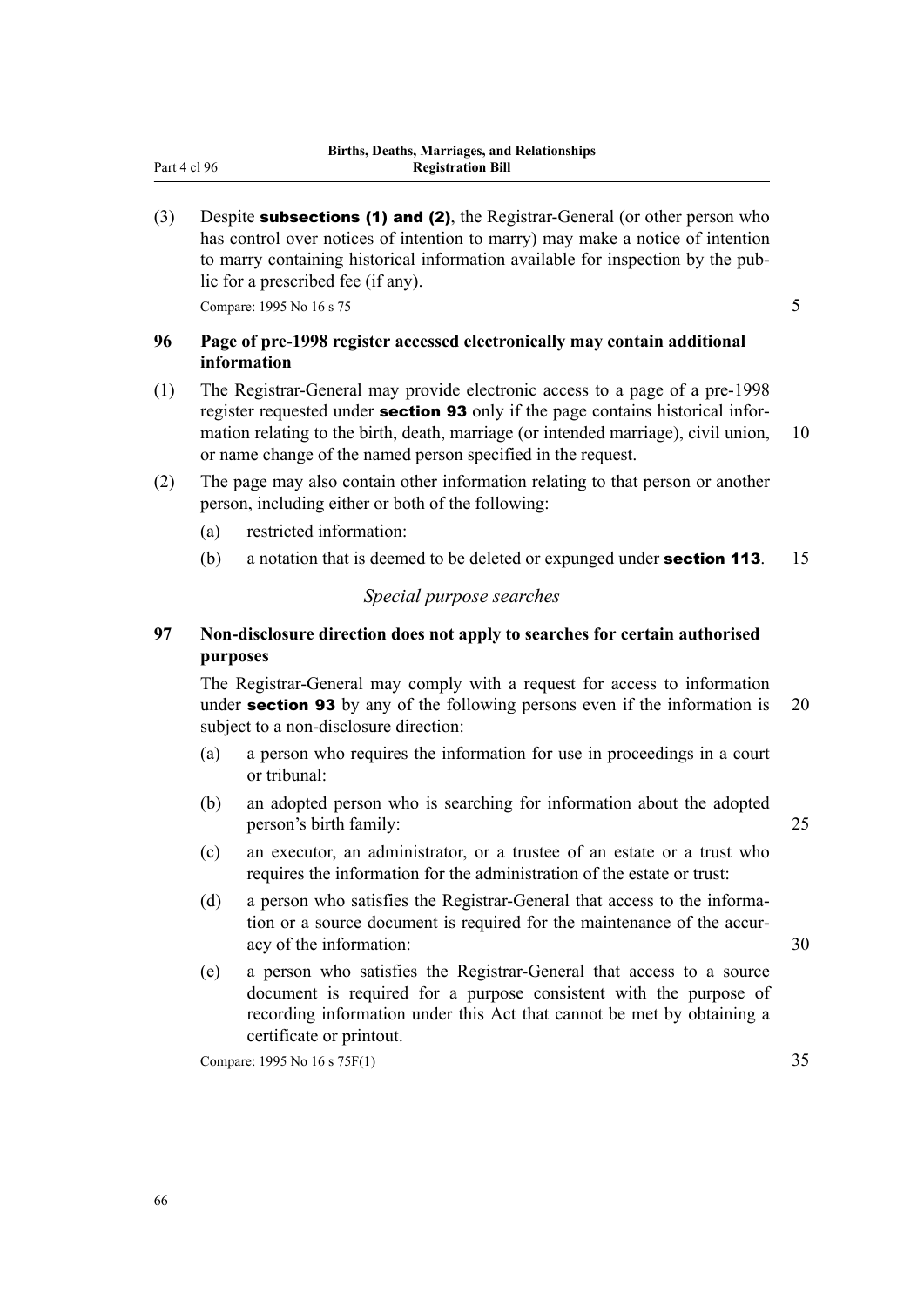| Non-disclosure direction and access register requirements do not apply to<br>98<br>certain searches by public sector agencies |                                                                                       |                                                                                                                                                                                                                                                             |    |  |  |  |
|-------------------------------------------------------------------------------------------------------------------------------|---------------------------------------------------------------------------------------|-------------------------------------------------------------------------------------------------------------------------------------------------------------------------------------------------------------------------------------------------------------|----|--|--|--|
| (1)                                                                                                                           | This section applies to a request for access to information under section 93<br>$by-$ |                                                                                                                                                                                                                                                             |    |  |  |  |
|                                                                                                                               | (a)                                                                                   | a public sector agency, if access to the information by the public sector<br>agency is necessary to avoid prejudice to the maintenance of the law<br>(including the prevention, detection, investigation, prosecution, and pun-<br>ishment of offences); or | 5  |  |  |  |
|                                                                                                                               | (b)                                                                                   | a public sector agency, if disclosure of the information to the public sec-<br>tor agency is contemplated or authorised by any other enactment; or                                                                                                          | 10 |  |  |  |
|                                                                                                                               | (c)                                                                                   | an intelligence and security agency, if it requires the information for the<br>performance of its functions; or                                                                                                                                             |    |  |  |  |
|                                                                                                                               | (d)                                                                                   | the New Zealand Police, for the purpose of notifying next of kin in the<br>case of a person's death.                                                                                                                                                        |    |  |  |  |
| (2)                                                                                                                           | If this section applies, the Registrar-General—                                       |                                                                                                                                                                                                                                                             |    |  |  |  |
|                                                                                                                               | (a)                                                                                   | is not required to record the request in the access register under section<br>100(2); and                                                                                                                                                                   |    |  |  |  |
|                                                                                                                               | (b)                                                                                   | may comply with the request even if the information is subject to a non-<br>disclosure direction.                                                                                                                                                           |    |  |  |  |
|                                                                                                                               |                                                                                       | 20<br>Compare: 1995 No 16 s 75F(2)                                                                                                                                                                                                                          |    |  |  |  |
|                                                                                                                               |                                                                                       | Searches in public interest or named person's interest                                                                                                                                                                                                      |    |  |  |  |
| 99                                                                                                                            |                                                                                       | Certain public sector agencies may request searches in public interest or<br>named person's interest                                                                                                                                                        |    |  |  |  |
| (1)                                                                                                                           |                                                                                       | A department or an organisation may request the Registrar-General to search<br>for, or provide, information in the registry for a purpose-                                                                                                                  | 25 |  |  |  |
|                                                                                                                               | (a)                                                                                   | in the public interest; or                                                                                                                                                                                                                                  |    |  |  |  |
|                                                                                                                               | (b)                                                                                   | in a named person's interest.                                                                                                                                                                                                                               |    |  |  |  |
| (2)                                                                                                                           | The request must—                                                                     |                                                                                                                                                                                                                                                             |    |  |  |  |
|                                                                                                                               | (a)                                                                                   | specify the reasons for the request (including why it is necessary or<br>desirable in the public interest or a named person's interest); and                                                                                                                | 30 |  |  |  |
|                                                                                                                               | (b)                                                                                   | in the case of a search in a named person's interest, name the person in<br>whose interest the search is requested; and                                                                                                                                     |    |  |  |  |
|                                                                                                                               | (c)                                                                                   | be made in accordance with any directions issued by the Registrar-<br>General.                                                                                                                                                                              |    |  |  |  |
| (3)                                                                                                                           |                                                                                       | The Registrar-General may authorise a search for, or provide access to, the<br>information requested only if the department or organisation satisfies the<br>Registrar-General that searching for, or providing access to, the information-                 | 35 |  |  |  |
|                                                                                                                               | (a)                                                                                   | is required for a purpose consistent with this Act's purposes; and                                                                                                                                                                                          |    |  |  |  |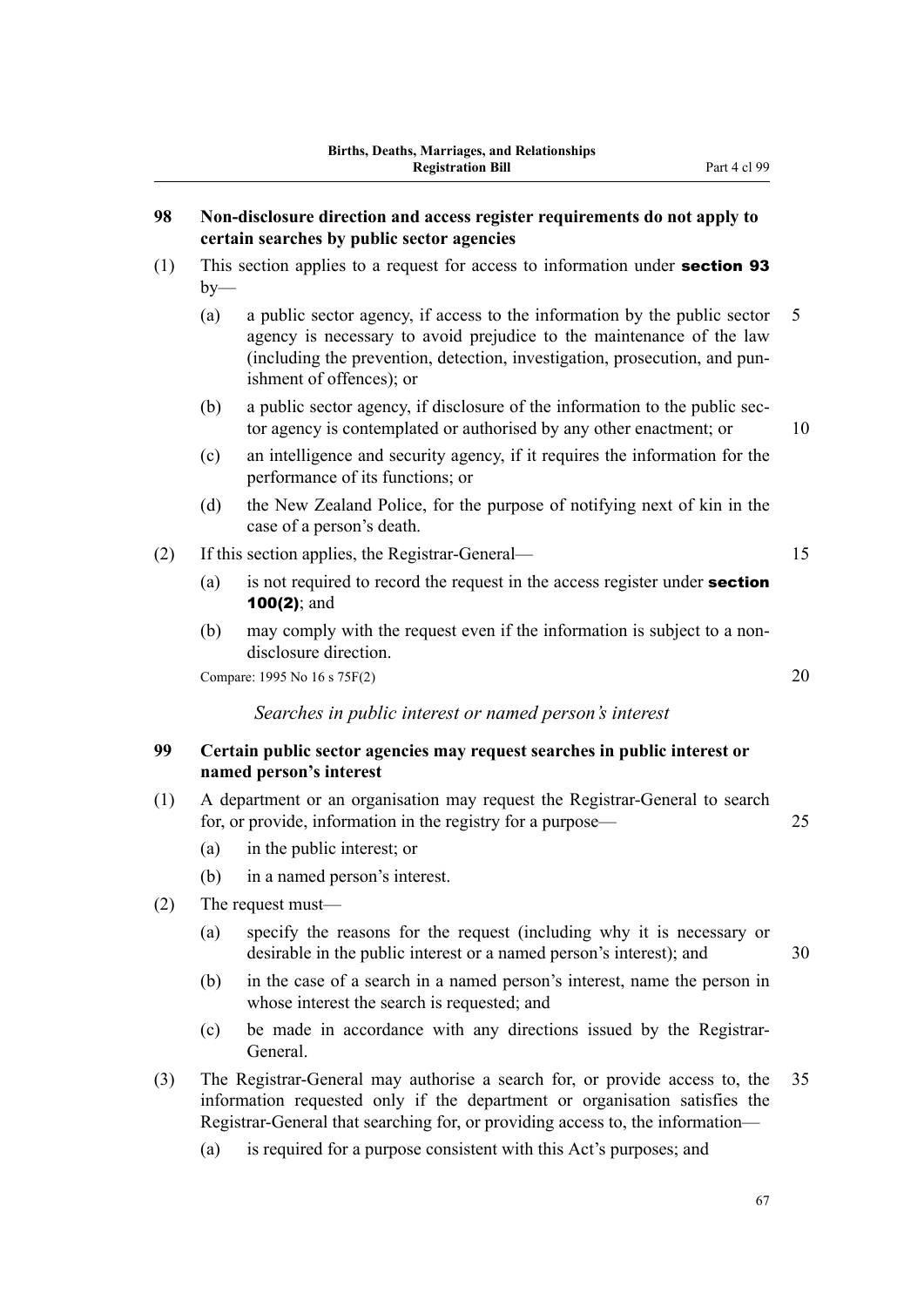- (b) is necessary or desirable in—
	- (i) the public interest; or
	- (ii) the interest of the person named under **subsection (2)(b)**.
- (4) The Registrar-General may provide access to information under **subsection** (3) even if the information is subject to a non-disclosure direction. 5

## (5) In this section,—

**department** means a government department named in Part 1 of Schedule 1 of the Ombudsmen Act 1975

#### **organisation** means—

- (a) an organisation named in Part 2 of Schedule 1 of the Ombudsmen Act 10 1975; or
- (b) an organisation named in Schedule 1 of the Official Information Act 1982.

#### *Access register*

# **100 Registrar-General must keep access register** 15

- (1) The Registrar-General must ensure that an access register is kept for the pur‐ poses of this Act.
- (2) The access register must—
	- (a) record, as a separate entry, every request under **section 93(1)(b) or (c)** or 99(1) for access to information or source documents relating to the 20 registration of a person's birth, marriage (or intended marriage), civil union, name change, or death; and
	- (b) set out the following information under each entry:
		- (i) the name of the person who made the request and, if applicable, the person on whose behalf the request was made; and 25
		- (ia) any information provided under **section 93(3)(a) or (b)** by the person who made the request; and
		- (ii) the date on which the request was made; and
		- (iii) whether the Registrar-General complied with the request.

## (3) **Subsection (2)(a)** does not apply to—  $30$

- (a) a request to which **section 98** (which relates to searches by certain public sector agencies for certain authorised purposes) applies; or
- (b) a request for access to historical information or a source document con‐ taining historical information.

Compare: 1995 No 16 s 75D 35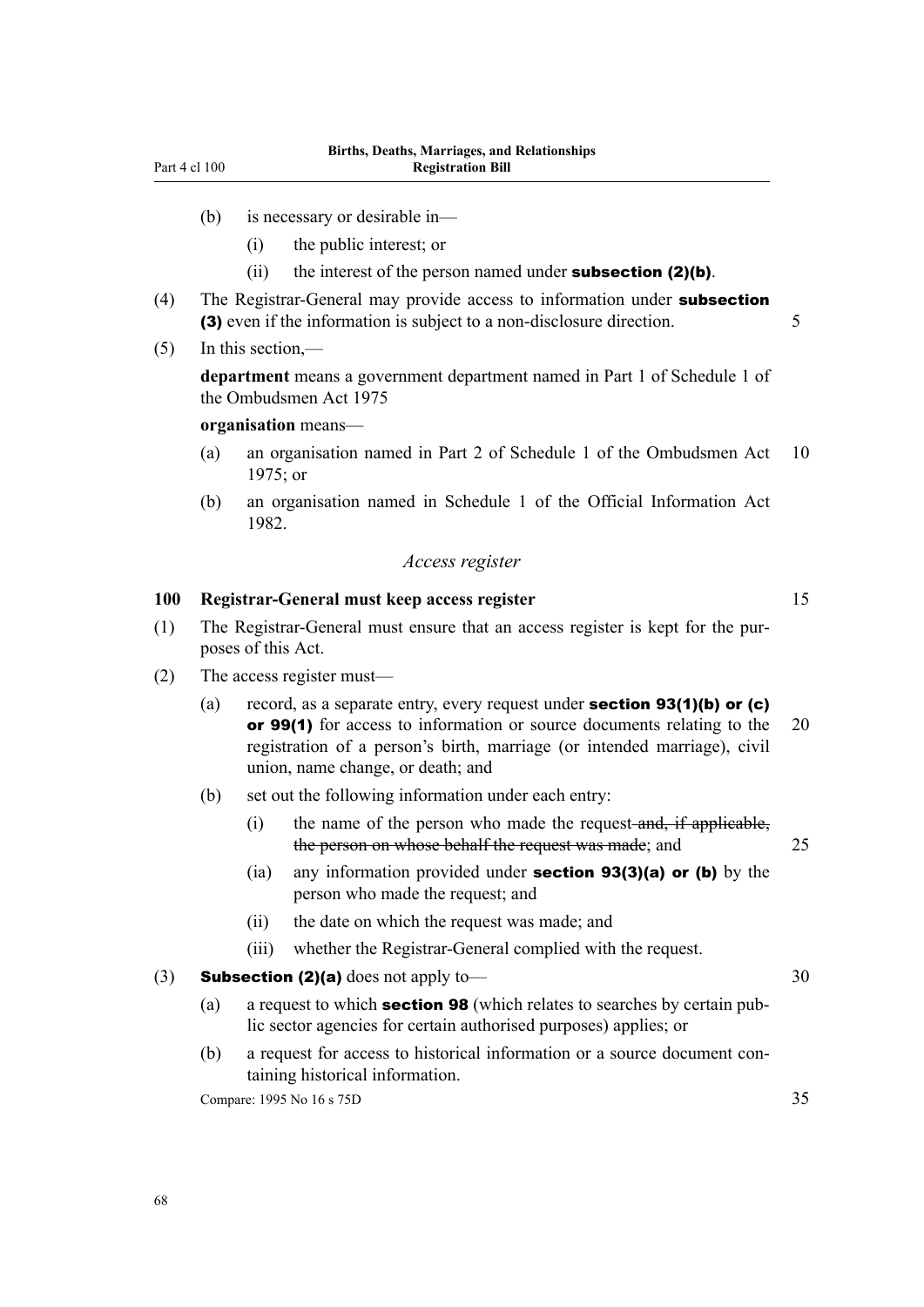- (1) The following persons may request the Registrar-General to provide a copy of all entries made in the access register in relation to information in the registry about an individual's birth, death, marriage (or intended marriage), civil union, 5 or name change:
	- (a) the individual who is the subject of the information:
	- (b) the individual's personal representative.
- (2) The request must—
	- (a) be made in accordance with any directions issued by the Registrar- 10 General; and
	- (b) be accompanied by—
		- (i) the prescribed fee (if any); and
		- (ii) any means of identification that the Registrar-General reasonably requires to confirm the identity of the person making the request. 15
			-
- (3) An individual's personal representative who makes an application on behalf of the individual under **subsection (1)(b)** must have the written authority of, or be otherwise properly authorised by, the individual to make the request. Compare: 1995 No 16 s 75A(1), (2)(a), (3), (4)

# **102 Public sector agency may request copy of access register for maintenance** 20 **of law**

A public sector agency may request the Registrar-General to provide a copy of all entries made in the access register in relation to any person if it is necessary to avoid prejudice to the maintenance of the law (including for the prevention, detection, investigation, prosecution, and punishment of offences). 25 Compare: 1995 No 16 s 75E

**103 Registrar-General may comply with request if requirements met**

- (1) The Registrar-General may provide a copy of entries in an access register to a person only if satisfied that the requirements of **section 101 or 102** are met.
- (2) The Registrar-General must adopt appropriate procedures to ensure that **sec-** 30 tion 101(3) is complied with.
- (3) The Registrar-General must comply with a request by a public sector agency in accordance with section 102 as soon as practicable after the request is made. Compare: 1995 No 16 ss 75A(5), 75E(2)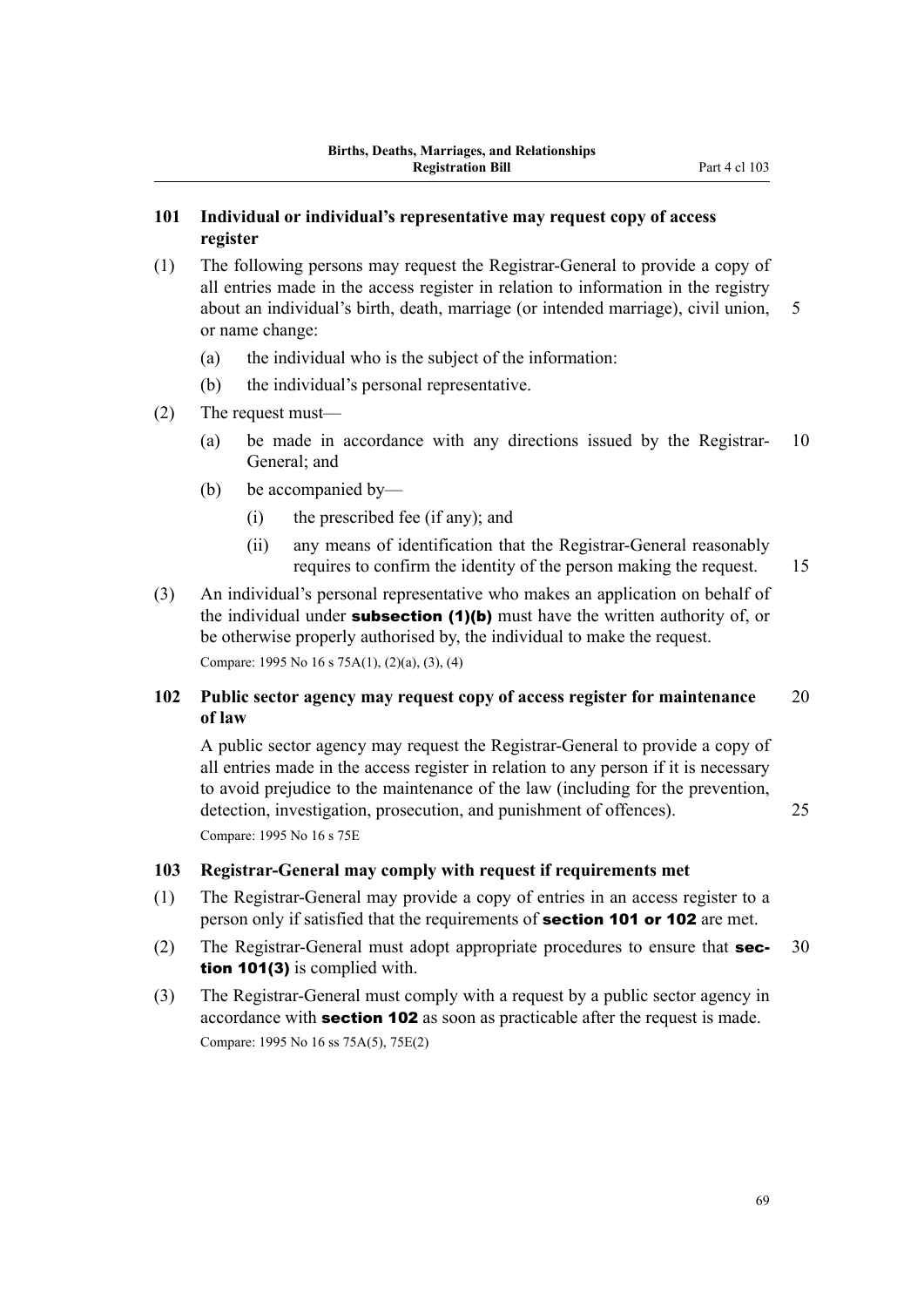#### *Non-disclosure directions*

#### **104 Subject of information may request non-disclosure direction**

(1) An individual, or an individual's personal representative, may request the Registrar-General to direct that information in the individual's birth record, marriage record, civil union record, or name-change record not be disclosed to 5 the public.

#### (1) The following persons may request that the Registrar-General direct that an individual's registered information not be disclosed to the public:

- (a) in the case of an individual's birth information, marriage information, civil union information, or name-change information, the individual or 10 the individual's personal representative:
- (b) in the case of an individual's death information, the individual's personal representative.
- (2) The request must be—
	- $(a)$  made— 15
		- (i) on 1 or more prescribed grounds; and
		- (ii) in accordance with any directions issued by the Registrar-General; and
	- (b) accompanied by—
		- (i) the prescribed fee (if any); and 20

(ii) any means of identification that the Registrar-General reasonably requires to confirm the identity of the person making the request.

Compare: 1995 No 16 s 75A(1), (2)(b), (3), (4)

#### **105 Effect of non-disclosure direction**

- (1) The Registrar-General must, if satisfied that the requirements of **section 104** 25 are met,—
	- (a) direct that the requested information not be disclosed to a person under section 91 or 94: and
	- (b) record the non-disclosure direction in the registry.
- (2) The Registrar-General may comply with a request under **section 93** to access  $30$ an individual's information that is subject to a non-disclosure direction only if—
	- (a) the request is made—
		- (i) by the individual who is the subject of that information; or
		- (ii) by that individual's personal representative; or 35
		- (iii) by a person described in **section 97 or 98**; or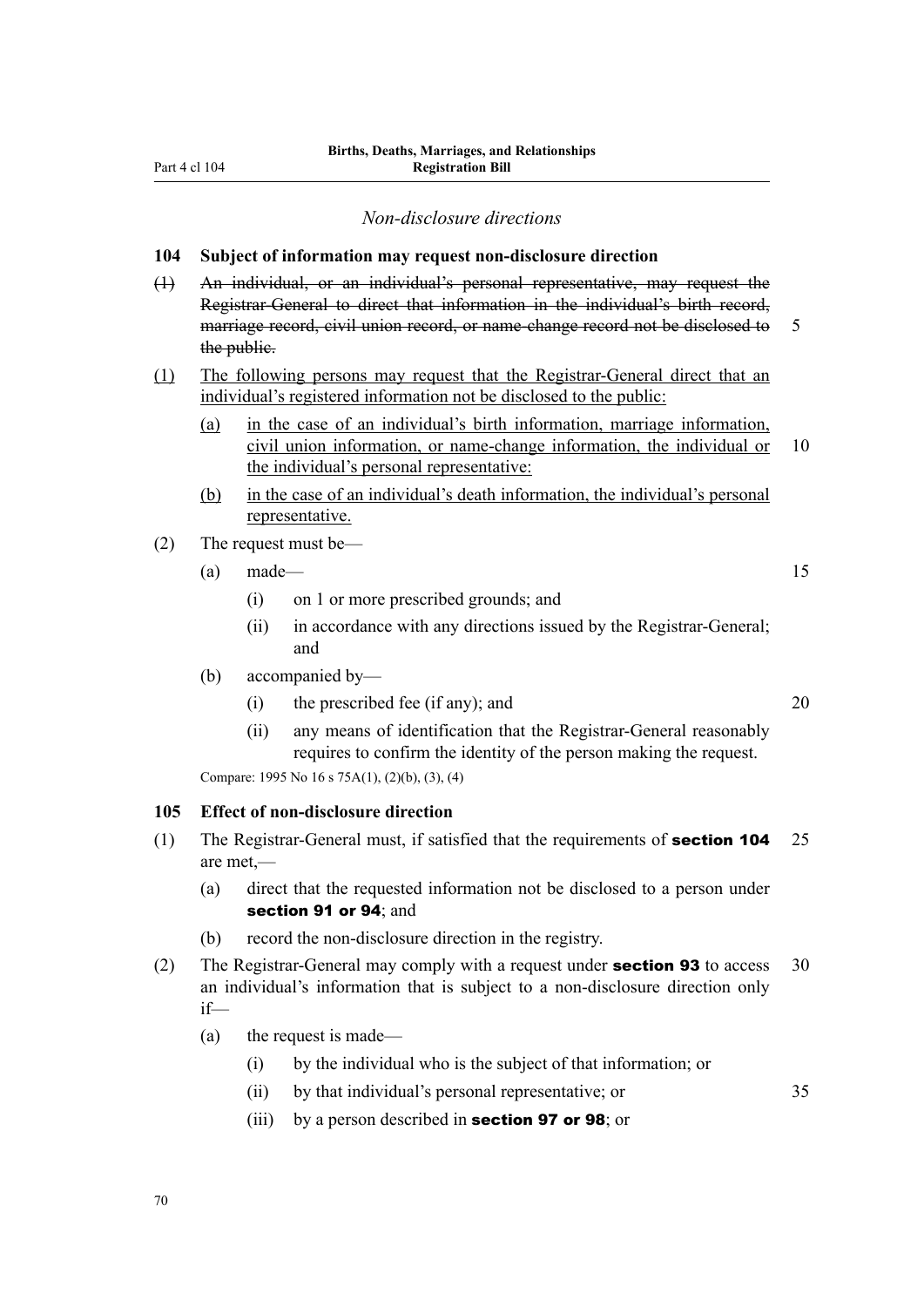- (3) The Registrar-General must withhold any information that is subject to a nondisclosure direction from information provided or made available to any other person under section 91 or 94. 5
- (4) The Registrar-General must inform a person who makes a request for informa‐ tion that is withheld under this section—
	- (a) that the information exists; but
	- (b) that the information cannot be disclosed because of a non-disclosure direction. 10

Compare: 1995 No 16 s 75B(1), (2), (6)

#### **106 Duration of non-disclosure direction**

- (1) A non-disclosure direction is in force from the date on which the Registrar-General gives the direction and continues in force until the earlier of—
	- (a) the expiry of the prescribed period; and 15
	- (b) the date on which the Registrar-General directs that the direction be withdrawn—
		- (i) in accordance with a request under **subsection (2)**; or
		- $(ii)$  in accordance with **subsection (2A)**.
- (2) An individual who is the subject of the information to which a non-disclosure 20 direction relates or the individual's personal representative may, at any time, request the Registrar-General—
	- (a) to withdraw the direction; or
	- (b) on 1 or more prescribed grounds, to reinstate the direction after it has been withdrawn or after the prescribed period referred to in **subsection** 25 (1)(a) has expired.
- (2A) The Registrar-General must withdraw a non-disclosure direction if—
	- (a) the person who requested the direction is convicted of an offence under section 141(ca); or
	- (b) the Registrar-General, after making any inquiries that the Registrar- 30 General considers reasonably necessary for the purpose of this Act, is satisfied that the request was not made on any grounds referred to in section 104(2)(a)(i).
- (3) Section 104(2) applies with any necessary modifications to a request under subsection (2).  $35$

Compare: 1995 No 16 s 75B(3)–(5)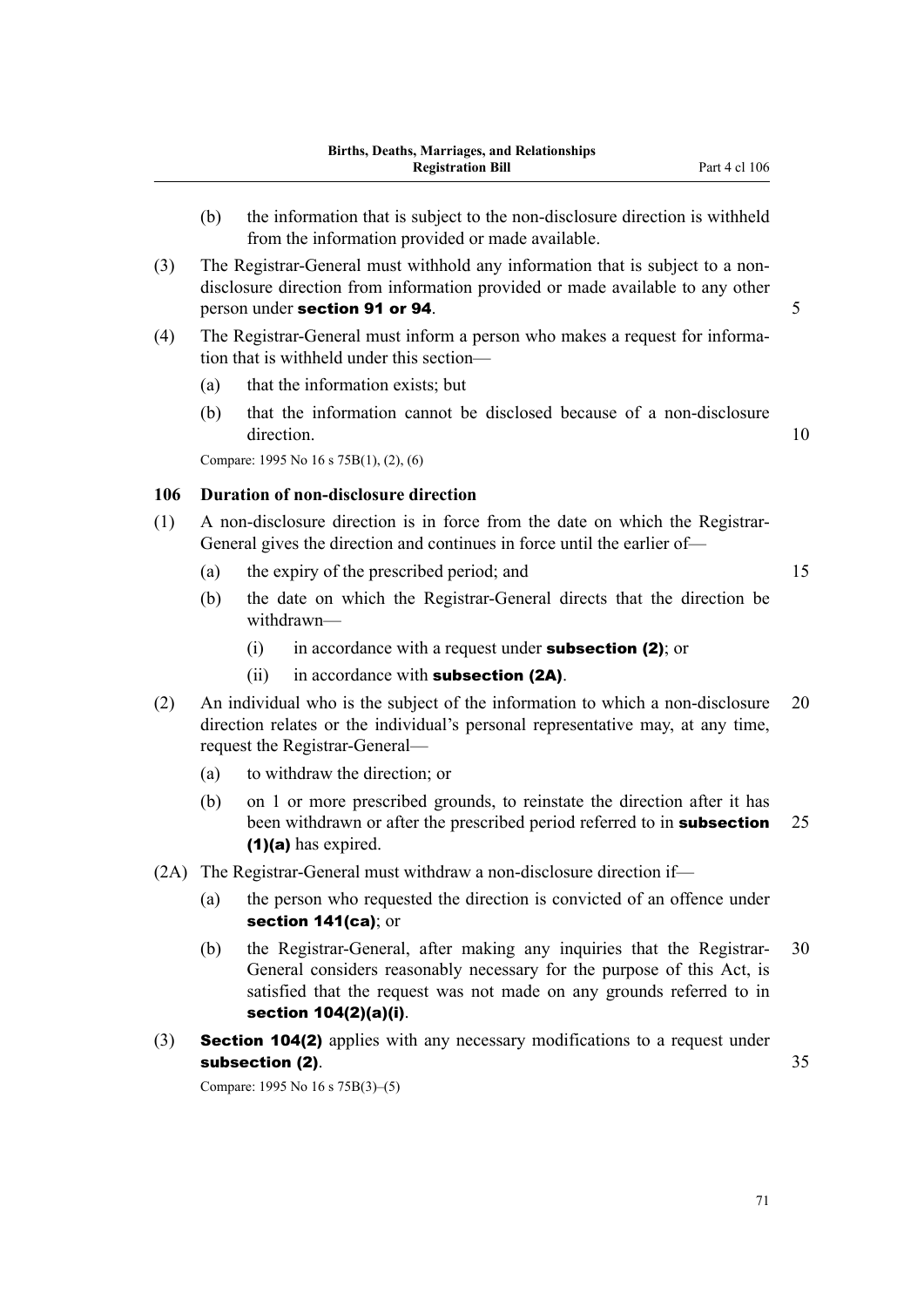#### **107 Registrar-General may provide limited verification of certain information subject to non-disclosure direction**

- (1) This section applies if a person who is the subject of information that is subject to a non-disclosure direction makes publicly available—
	- (a) any part of the information that is subject to the non-disclosure direction; 5 or
	- (b) any information corresponding to any part of the information that is sub‐ ject to the non-disclosure direction.
- (2) Any person may request the Registrar-General to verify whether the informa‐ tion that has become publicly available matches, or is consistent with, the 10 information that is subject to a non-disclosure direction.
- (3) The request must be—
	- (a) made in accordance with any directions issued by the Registrar-General; and
	- (b) accompanied by— 15

(i) a copy of the information that has become publicly available or any other details that are sufficient, in the Registrar's opinion, to confirm that the information is publicly available; and

- (ii) the prescribed fee (if any); and
- (iii) any means of identification that the Registrar-General reasonably 20 requires to confirm the identity of the person making the request (and if applicable, the identity of the person on whose behalf the request is made).

Compare: 1995 no 16 s 75C

*Restricted information* 25

**108 Definitions used in sections 109 to 112**

#### In sections 109 to 112,—

**restricted adoption information** means, in respect of an adopted person, information registered under section 25, 26, or 28

**restricted correction information** means— 30

- (a) information in a person's birth record that relates to the person's sex and that has been deleted or replaced under **section 134**; and
- (b) information relating to the correction under **section 134** of information in a person's birth record relating to the person's sex

**restricted identity information** means any information that— 35

(a) is in the birth record, death record, marriage or civil union record, or name change record of a person who has had a new identity created under section 77; and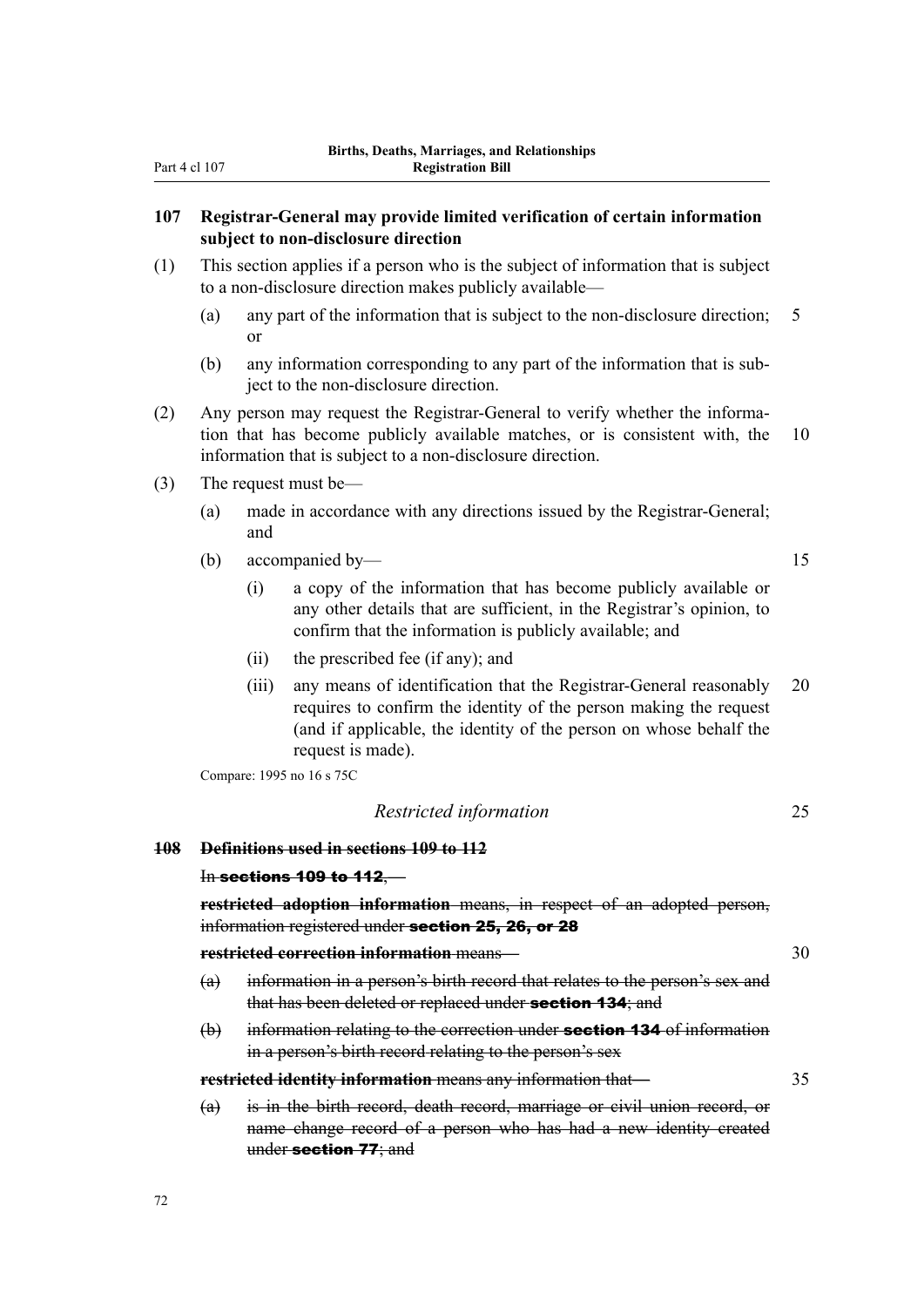(b) relates to the acquisition of new identity information by the person

**restricted information** means— (a) restricted correction information; and (b) restricted name-change information; and (e) restricted sex information; and 5 (d) restricted identity information **restricted name-change information** means,— (a) in respect of a person whose sex information has been corrected under section 134, information that-(i) specifies the name recorded in the person's birth record before the 10 information relating to the person's sex was corrected (if a name change was registered in respect of the person after the correction of the person's sex information); or (ii) otherwise relates to the registration of the first name change for the person after the correction of the person's sex information: 15 (b) in respect of a person whose nominated sex has been registered under section 22D, information that-(i) specifies the name or names that were registered for the person before registration of the person's nominated sex (if a name change was registered after the person's nominated sex was regis- 20 tered); or (ii) otherwise relates to the registration of the first name change for the person after the person's nominated sex was registered: (e) in respect of a person whose nominated sex has been deleted under **sec**tion 22E or 22F, information that— (i) specifies the name or names that were registered for the person before the person's nominated sex was deleted (if a name change was registered after the person's nominated sex was deleted); or (ii) otherwise relates to the registration of the first name change for the person after the person's nominated sex was deleted 30 **restricted sex information** means information in respect of a person whose nominated sex has been registered under **section 22D** that-(a) indicates that— (ii) the person's birth record at one time did not include any information relating to the person's sex; or 35 (iii) the person is or was of a sex other than the person's registered

sex; or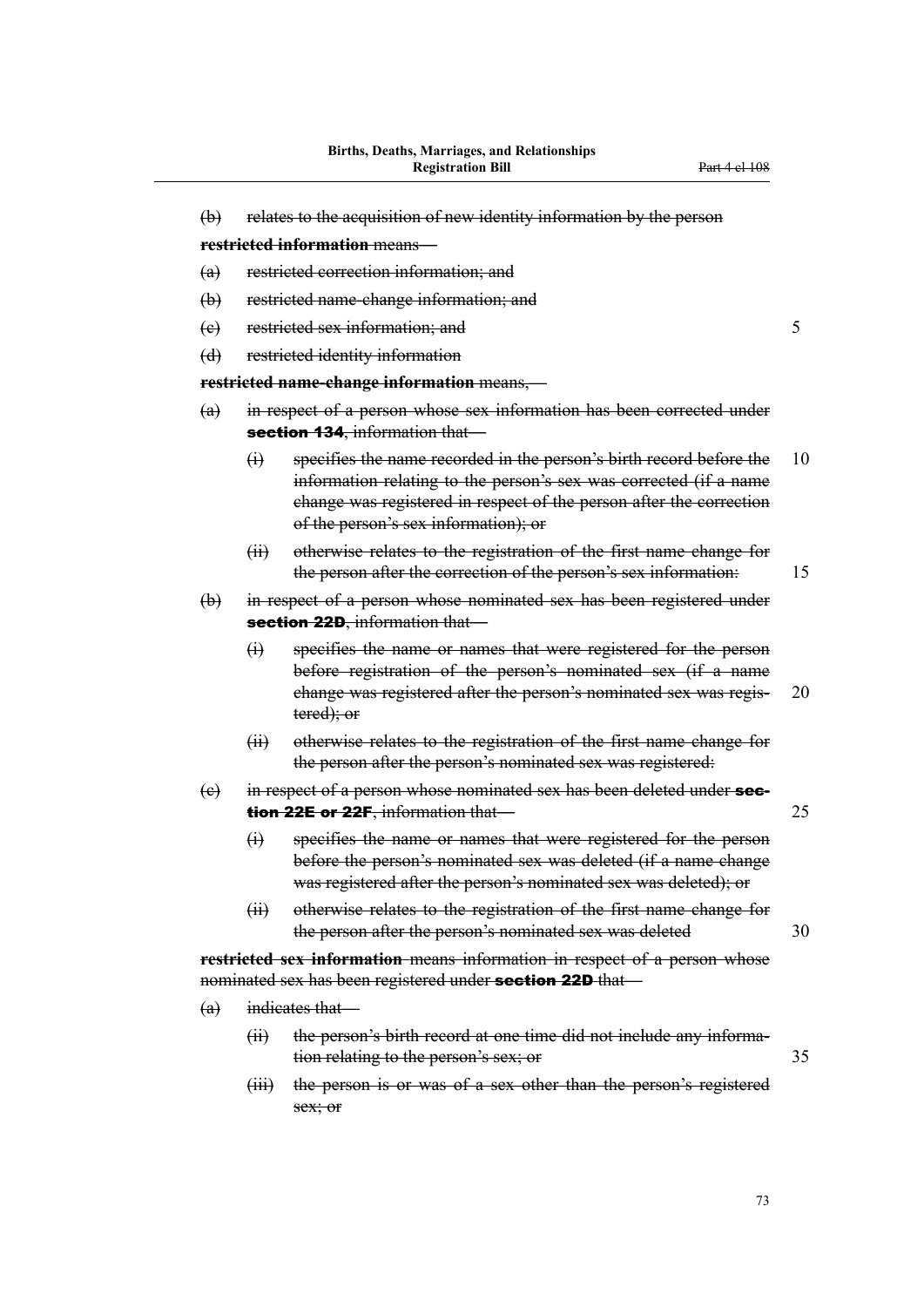(b) otherwise relates to the registration of the person's nominated sex or the deletion of the person's nominated sex under section 22E or 22F. Compare: 1995 No 16 ss 76(1), 77(2)–(4)

#### **109 Access to restricted adoption information**

The Registrar-General may provide a person with access to restricted adoption 5 information only—

- (a) if satisfied that the person is—
	- (i) an executor, an administrator, or a trustee of an estate or a trust who wishes to access the information for a purpose in connection with the administration of the estate or trust (and the information 10 is material to that purpose); or
	- (ii) a celebrant who wishes to access the information for the purpose of investigating forbidden degrees of relationship under the Mar‐ riage Act 1955 or Civil Union Act 2004; or
- (b) if satisfied that section 11(4)(a) of the Adult Adoption Information Act 15 1985 authorises access to the information (but in that case the Registrar-General may permit access only to the extent authorised by that section); or
- (c) if satisfied that all of the following persons are dead:
	- (i) the adopted person who is the subject of the information; and 20
	- (ii) the adoptive parent or parents of the adopted person; and
	- (iii) the biological parent or parents of the adopted person (if information in respect of the biological parents is registered in the adopted person's birth record); or
- (d) if satisfied that 120 years has passed since the birth of the adopted per‐ 25 son; or
- (e) in accordance with section 112 or 116.

Compare: 1995 No 16 s 76

# **110 Access to restricted information relating to change or correction of registered sex restricted name-change information and restricted sex** 30 **information**

- (1) The Registrar-General may provide access to restricted correction information, restricted name-change information, or restricted sex information only in accordance with this section or **section 112 or 116**.
- (2) The Registrar-General may provide access to restricted name-change informa- 35 tion in respect of a person whose registered sex has been corrected under **sec**tion 134 only if satisfied that—
	- (a) the person requesting the information is the subject of the information;  $\theta$ <sup>r</sup>

74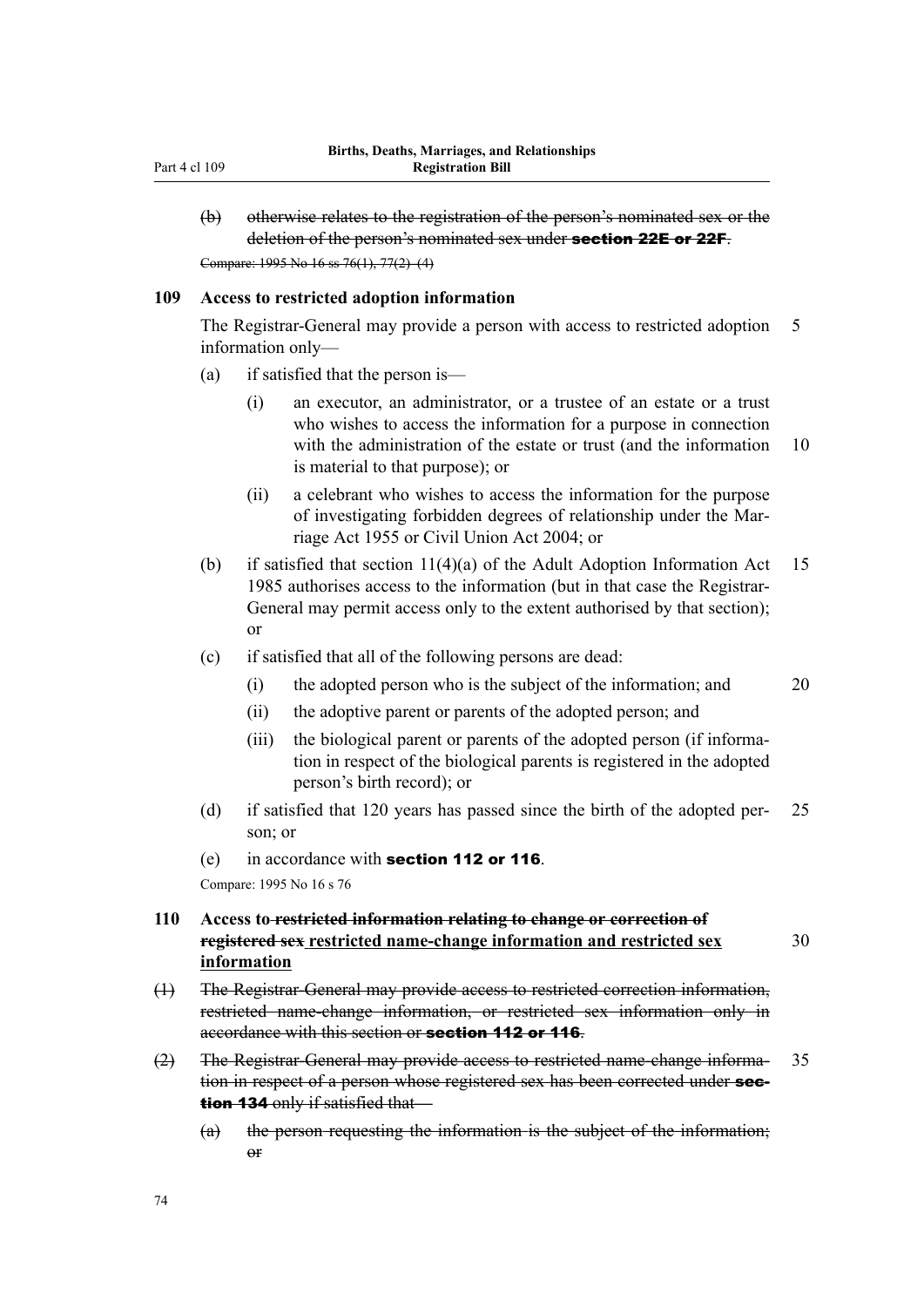- (b) 120 years has passed since the birth of the person who is the subject of the information.
- (3) The Registrar-General may provide access to restricted sex information or restricted name-change information in respect of a person whose nominated sex has been registered under **section 22D** to a person only if satisfied that  $\overline{\phantom{0}}$  5
	- (a) the person is the subject of the information; or
	- (b) the person is an executor, an administrator, or a trustee of an estate or a trust who wishes to access the information for a purpose in connection with the estate or trust (and the information is material to that purpose);  $\sigma$  10
	- (c) 120 years has passed since the birth of the person who is the subject of the information.
- (1) The Registrar-General may provide access to restricted name-change informa‐ tion in respect of a person whose nominated sex has been registered under **sec**tion 22D only  $\qquad \qquad$  15
	- (a) if satisfied that the person requesting access is—
		- (i) the subject of the information; or
		- (ii) an executor, an administrator, or a trustee of an estate or a trust who seeks to access the information for a purpose in connection with the estate or trust (and the information is material to that pur- 20 pose); or
	- (b) if satisfied that the person who is the subject of the information was born more than 120 years ago; or
	- (c) in accordance with subsection (4) or section 112 or 116.
- (2) The Registrar-General may provide access to restricted name-change informa‐ 25 tion in respect of a person who has had information relating to their sex registered, corrected, or deleted under section 134 only-
	- (a) if satisfied that the person requesting access is the subject of the infor‐ mation; or
	- (b) if satisfied that the person who is the subject of the information was born 30 more than 120 years ago; or
	- (c) in accordance with subsection (4) or section 112 or 116.
- (4) However, the The Registrar-General may notify a government agency that has an interest in ensuring that people do not have more than 1 identity of—
	- (a) the fact that a correction or change to a person's birth information relat‐ 35 ing to sex has been registered; and
	- (b) the person's names at the time of the correction or change; and
	- (c) any new names later adopted by the person.

Compare: 1995 No 16 s 77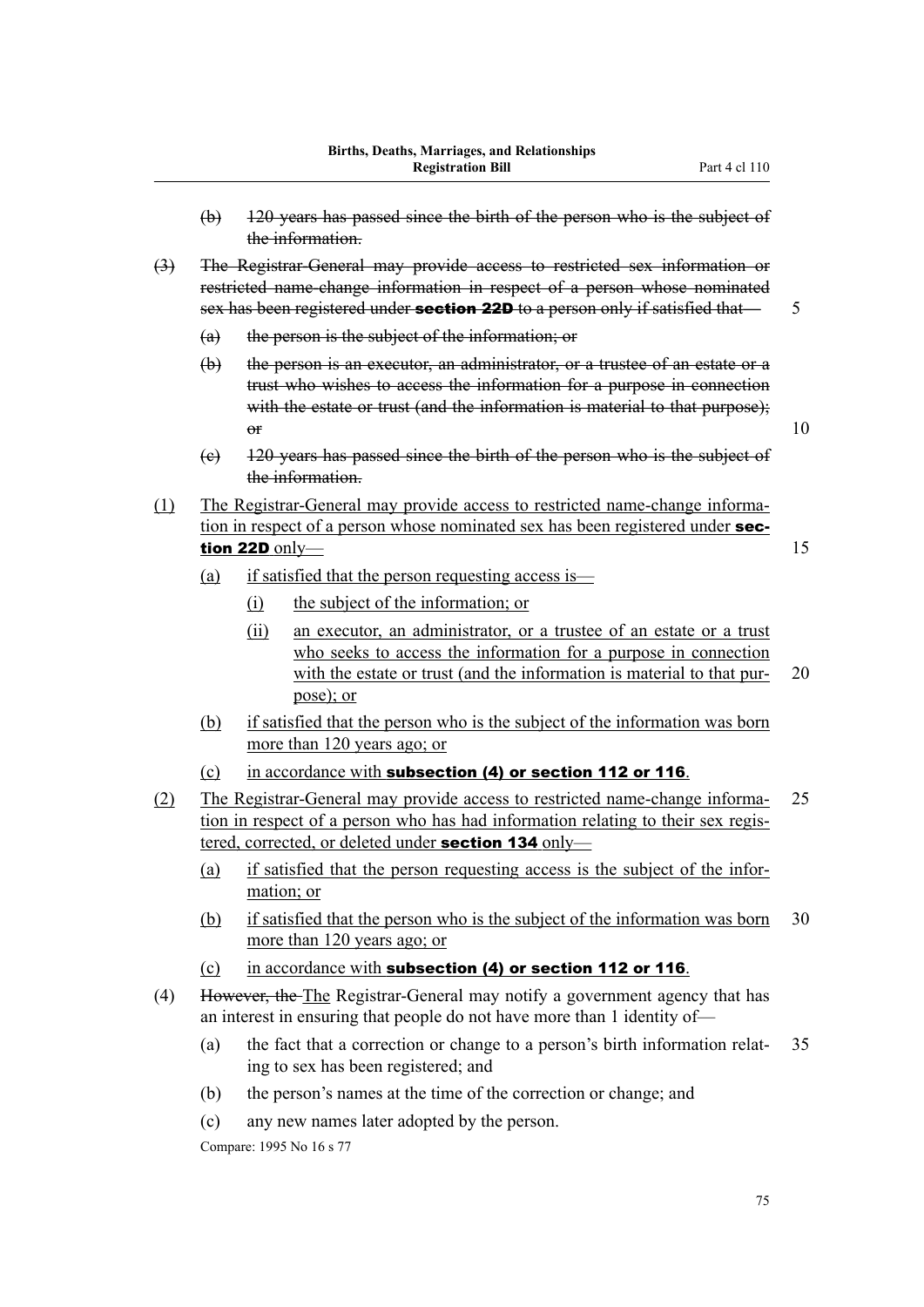#### **111 Access to restricted identity information**

- (1) The Registrar-General may provide access to restricted identity information only—
	- (a) if satisfied that the person requesting access is the subject of the infor‐ mation; or 5
	- (b) if satisfied that the person who is the subject of the information—
		- (i) has given the Registrar-General written consent to provide access to the person requesting the information; or
		- (ii) is dead; or
		- (iii) was born more than 120 years ago; or 10

- $(c)$  in accordance with subsection (4) or section 112 or 116.
- (2) The Registrar-General must, as soon as practicable after a person requests access to information in the registry in respect of a person for whom a new identity has been created,—
	- (a) notify the person who has the new identity that the information has been 15 requested (if the Registrar-General has the person's latest contact details); and
	- (b) notify—
		- (i) the Commissioner of Police (if the new identity was created as a result of a request by the Minister of Police); or 20
		- (ii) the Director-General of an intelligence and security agency (if the new identity was created as a result of a request by the Director-General of an intelligence and security agency).
- (3) The Registrar-General may also inform the person who has the new identity and the Commissioner of Police or the Director-General of an intelligence and 25 security agency (whichever is notified under **subsection (2)**) of the following information:
	- (a) the date and time of the request:
	- (b) the name, address, and contact details (if known) of the person who made the request: 30
	- (c) the information requested:
	- (d) the information (if any) provided to the person as a result of the request.
- (4) The Registrar-General may—
	- (a) notify a government agency that has an interest in ensuring that people do not have more than 1 identity that a new identity has been created for 35 the person under **section 77**; and
	- (b) provide details about the person (such as the person's date of birth, for‐ mer name, and new name) to that agency.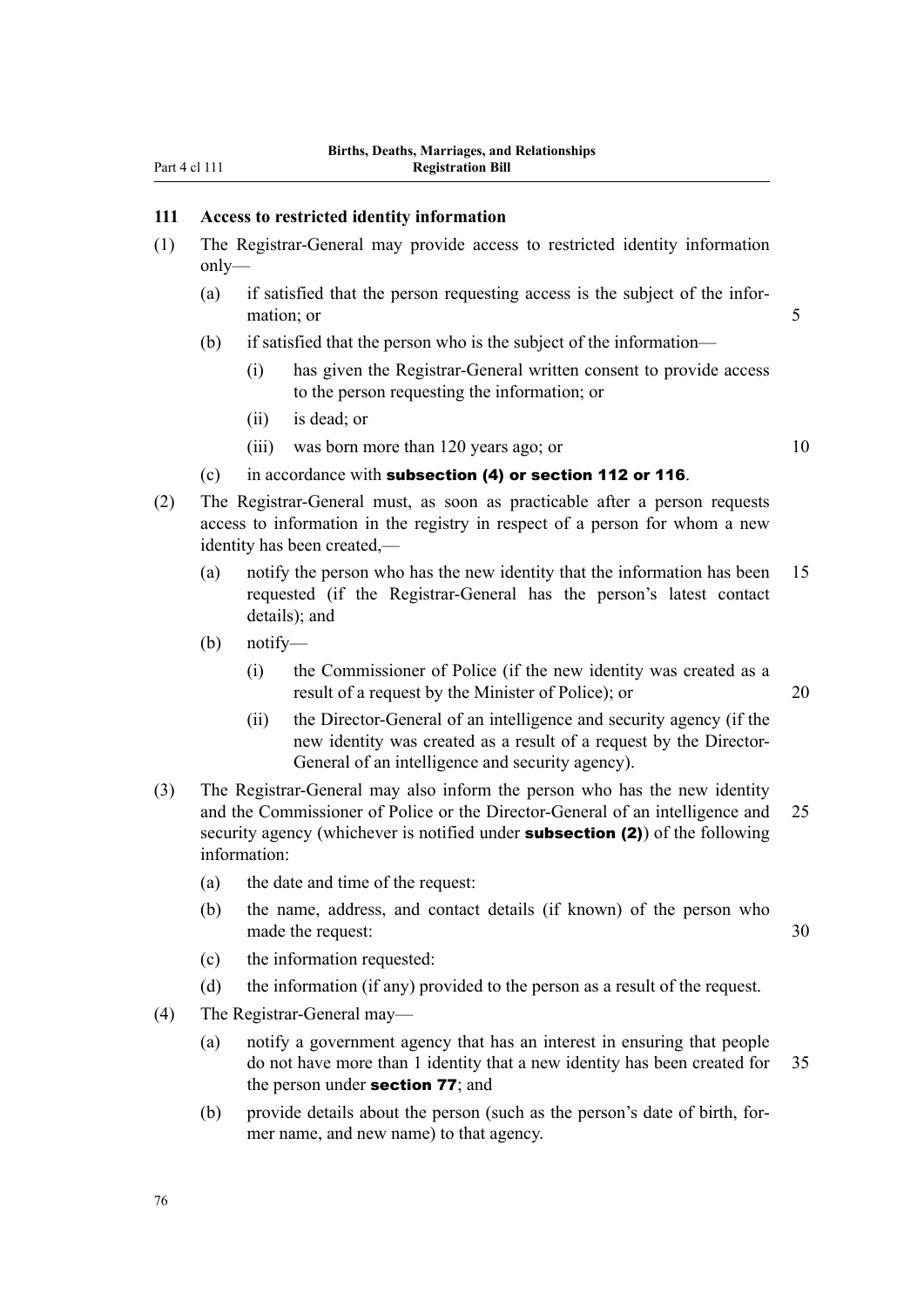- (5) However, the Registrar-General may do so only with the written approval of—
	- (a) the Commissioner of Police (if the new identity was created as a result of a request by the Minister of Police); or
	- (b) the Director-General of an intelligence and security agency (if the new identity was created as a result of a request by the Director-General of an 5 intelligence and security agency).

Compare: 1995 No 16 s 78

# **112 Registrar-General may provide access to restricted information on court order**

The Registrar-General may provide access to restricted information on the 10 order of the Family Court, the District Court, or the High Court—

- (a) for the purposes of a prosecution for making a false statement; or
- (b) in the event of any question as to the validity of—
	- (i) any interim order or adoption order (if the order relates to adoption information); or 15

- (ii) a marriage or civil union (if the order relates to new identity infor‐ mation); or
- (iii) any information recorded under **section 22D** (if the order relates to restricted correction information, restricted name-change infor‐ mation, restricted name-change information or restricted sex 20 information); or
- (c) on any other special ground.

Compare: 1995 No 16 ss 76(4), 77(8)

### **113 Any reference to** "**illegitimate**" **deemed to be deleted**

- (1) All entries in any register made under section 25 of the Births and Deaths 25 Registration Act 1924 or the corresponding provision of a former Act are deemed to be expunged and deleted.
- (2) The Registrar-General must ensure that any reference to the word "illegiti‐ mate" (or any equivalent expression) is deleted from any information or printout provided or made available under **section 94 or 99(3)**. 30
- (3) This section is subject to section 96 (which permits electronic access to pre-1998 registers containing original historical information). Compare: 1995 No 16 s 86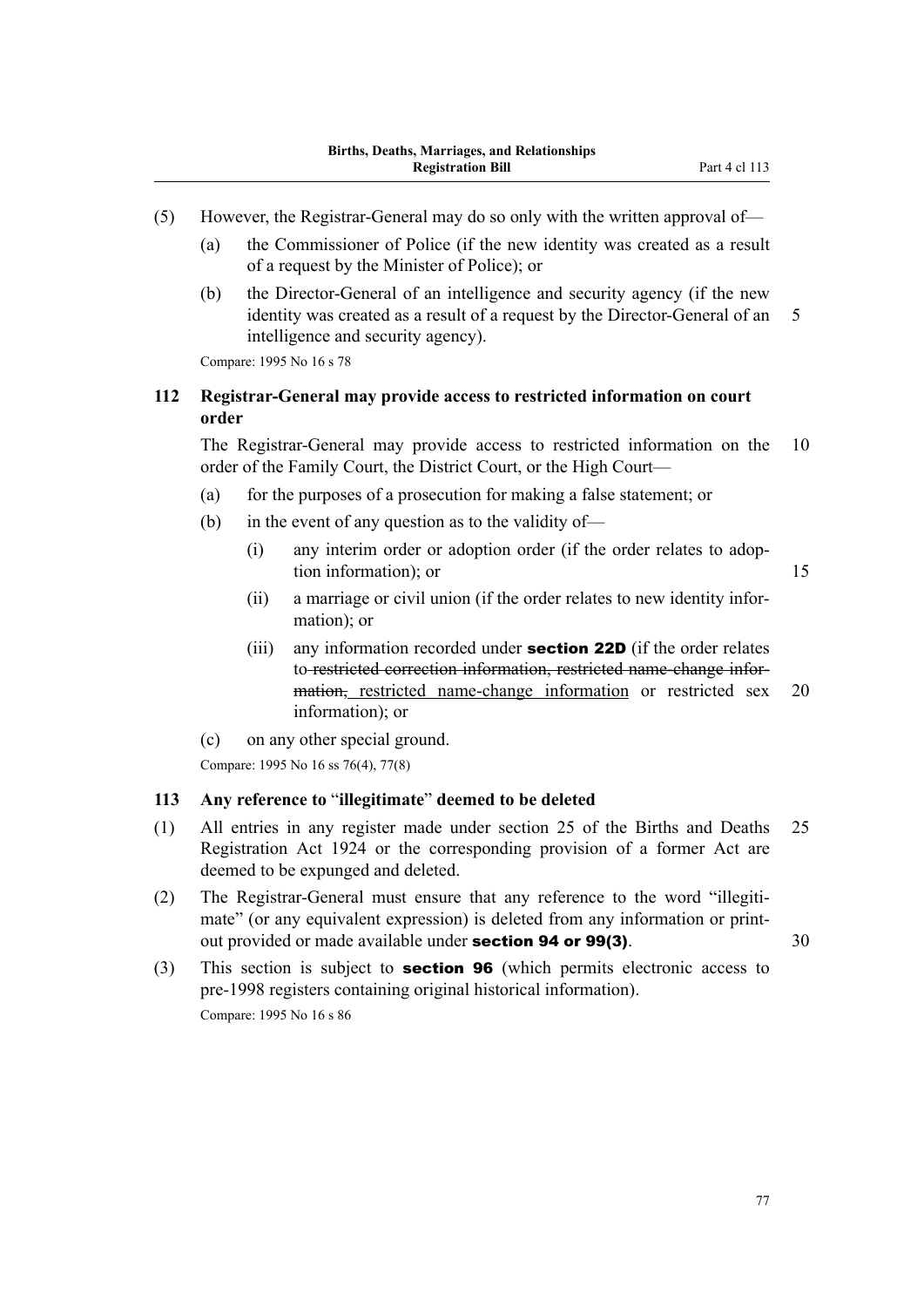# Subpart 2—Disclosure and sharing of information

*Disclosure to public sector agencies*

# **113A Registrar-General may disclose information under approved information sharing agreement**

- (1) The Registrar-General may share any of the following personal information 5 about an identifiable individual under an approved information sharing agree‐ ment:
	- (a) personal information recorded in the registry:
	- (b) personal information received from an overseas registration authority.
- (2) Despite **subsection (1)**, the Registrar-General may share restricted informa- 10 tion under an approved information sharing agreement only in accordance with section 110(4), 111(4) and (5), or 116 (as applicable). Compare: 1995 No 16 s 78AA
- **114 Registrar-General may disclose information in accordance with** Schedule 2 **to** Schedule 2 **agencies under information matching** 15 **agreement or approved information sharing agreement**
- (1) The purpose of this section is to authorise the disclosure of the following infor‐ mation to certain specified agencies for certain purposes:
	- (a) birth information, death information (including information recorded under **section 44**), marriage information and civil union information 20 (including information recorded under **section 56**), and name-change information:
	- (b) information received from an overseas registration authority under section 117.
- (2) The Registrar-General and the chief executive of a specified an agency listed in 25 the first column of **Schedule 2** may enter into an agreement for the disclosure by the Registrar-General to the chief executive of any information described in the second column of that schedule in relation to the specified agency only for the purpose described in the third column of that schedule in relation to the information. 30
- $(3)$  An agreement entered into under **subsection (2)** may be varied by the Registrar-General and the chief executive.
- (4) The Registrar-General may disclose birth information, death information, mar‐ riage information, civil union information, and name-change information to the chief executive under this section only in accordance with **Schedule 2** and an  $35$ agreement entered into under subsection (2).
- (5) In this section, **specified agency** has the meaning set out in section 97 of the Privacy Act 1993.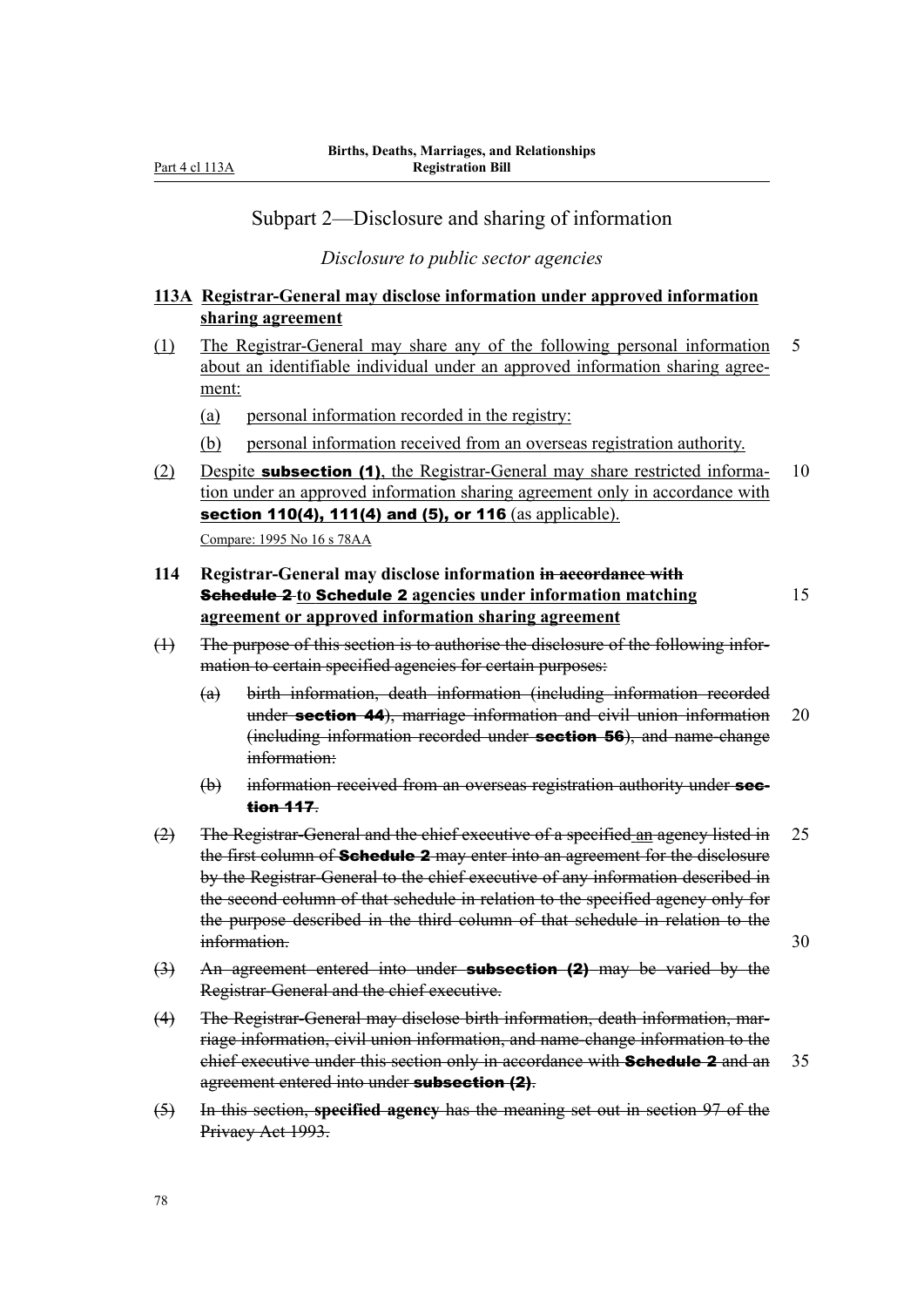- (5) No information may be disclosed under this section except under—
	- (a) an information matching agreement entered into under Part 10 of the Pri‐ vacy Act 1993 and continued by clause 11 of Schedule 1 of the Privacy Act 2020; or
	- (b) an information matching agreement entered into under subpart 4 of 5 Part 7 of the Privacy Act 2020; or
	- (c) an approved information sharing agreement entered into under subpart 1 of Part 7 of the Privacy Act 2020.
- (1) The purpose of this section is to authorise the disclosure of certain specified personal information to the agencies listed in Schedule 2 (the **Schedule 2** 10 **agencies**) for the purposes specified in that schedule.
- (2) The Registrar-General may disclose personal information to the chief executive of a Schedule 2 agency for the purposes of this section only if—
	- (a) the information is of a type specified in the second column of Schedule 2 in relation to the Schedule 2 agency; and 15

- (b) the disclosure is for a purpose specified in the third column of that Schedule for that type of information in relation to the Schedule 2 agency; and
- (c) the disclosure is in accordance with—
	- (i) an information matching agreement entered into under Part 10 of 20 the Privacy Act 1993 and continued by clause 11 of Schedule 1 of the Privacy Act 2020; or
	- (ii) an information matching agreement entered into under subpart 4 of Part 7 of the Privacy Act 2020; or
	- (iii) an approved information sharing agreement entered into under 25 subpart 1 of Part 7 of the Privacy Act 2020; and
- (d) in the case of any personal information that is restricted information, the disclosure is in accordance with section 110(4), 111(4) and (5), or 116 (as applicable).
- (3) Nothing in this section limits **section 113A** or prevents the Registrar-General  $30$ from entering into an information sharing agreement to share information in accordance with that section.
- (6) In this section, a reference to the **chief executive of a specified an agency** means, in the case of the Government Superannuation Fund Authority or the National Provident Fund, a reference to the board of the Government Super‐ 35 annuation Fund Authority or, as the context requires, the Board of Trustees of the National Provident Fund.

Compare: 1995 No 16 s 78A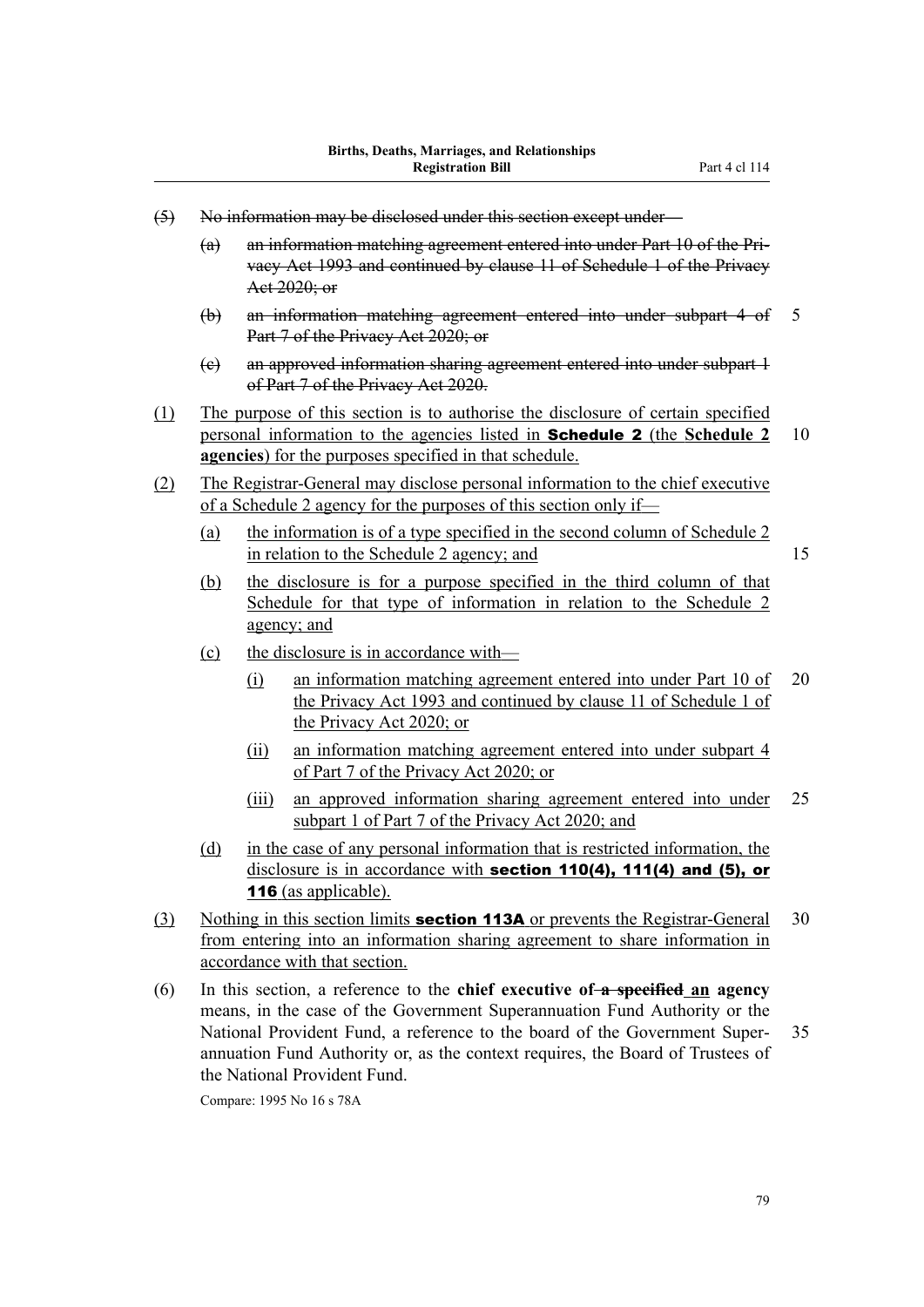### **115 Registrar-General may disclose information under information sharing agreement**

- (1) The Registrar-General may share any of the following personal information about an identifiable individual under an approved information sharing agree‐ ment: 5
	- (a) personal information recorded in the registry (other than restricted infor‐ mation):
	- (b) personal information received from an overseas registration authority under section 117.
- $(2)$  This section and **section 114** do not limit each other, and **section 114** does 10 not prevent the Registrar-General from entering into an information sharing agreement with any agency to share information of the kind specified in subsection (1).
- (3) Nothing in this section limits the ability of the Registrar-General to share infor‐ mation in accordance with **section 110(4)**. 15 Compare: 1995 No 16 s 78AA

#### **116 Registrar-General may disclose information for law enforcement purposes**

- (1) This section applies if a specified agency has reason to suspect that a particular individual—
	- (a) is, or is liable to be, detained under an enactment: 20

- (b) is, or is liable to be, arrested under a warrant issued by a court or any Registrar:
- (c) is contravening, or is about to contravene, an enactment or a court order:
- (d) is liable to be prosecuted for an offence punishable by imprisonment:
- (e) is, or is liable to be, detained or arrested in respect of a traffic offence: 25
- (f) is endangering, or is threatening to endanger, the life, health, or safety of a person or group of persons:
- (g) is injured or dead.
- (2) If this section applies, the Registrar-General may, despite the existence or absence of an approved information sharing agreement, share the following 30 personal information about the particular individual with the specified agency:
	- (a) personal information recorded in the registry (including restricted infor‐ mation):
	- (b) personal information received from an overseas registration authority under section 117. 35
- (3) This section does not limit section 114 or 115.
- (4) For the purposes of this section, **specified agency** means any of the following:
	- (a) the Department of Corrections: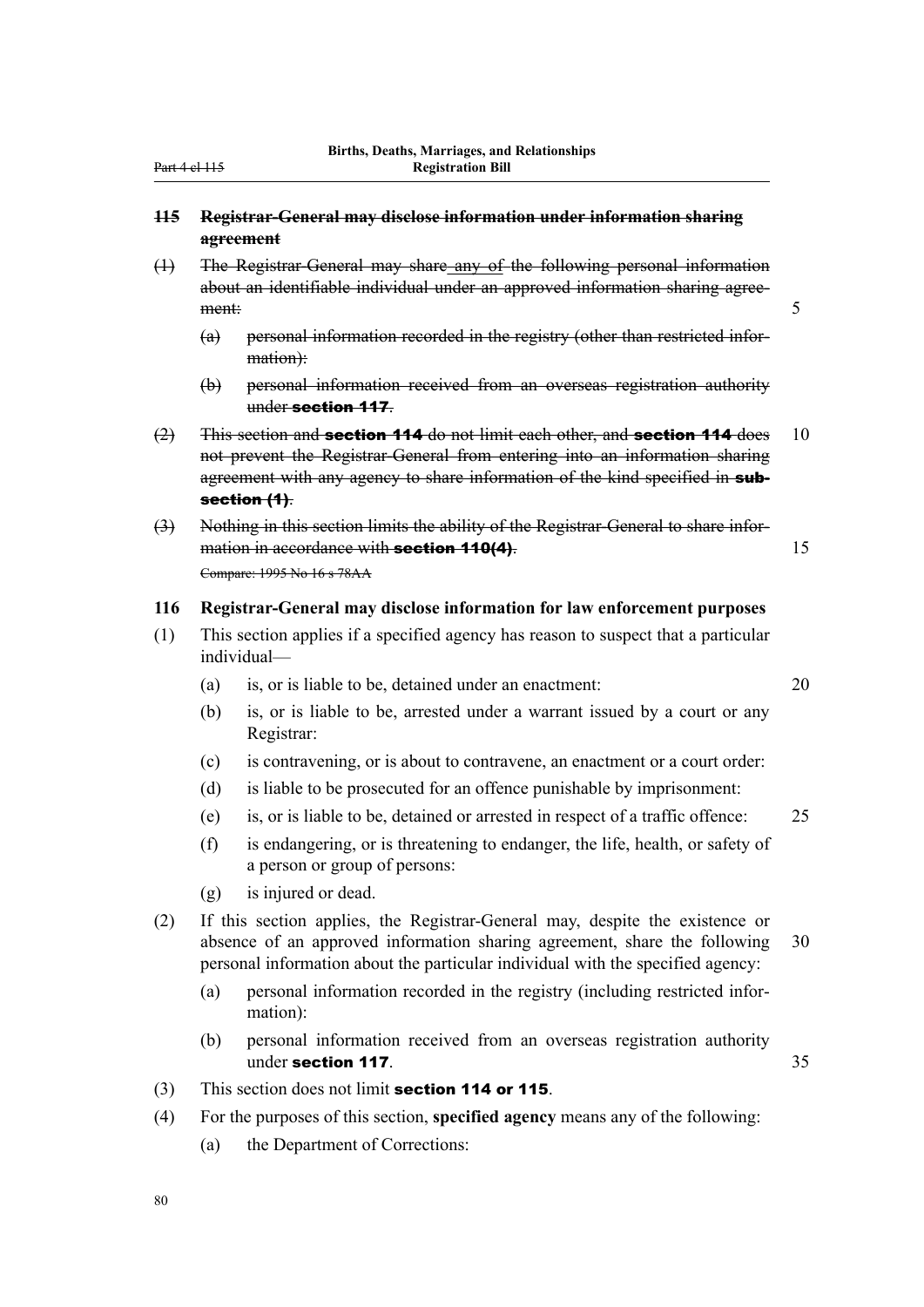- (b) the Department of Internal Affairs:
- (c) the part of the Ministry of Business, Innovation, and Employment that administers the Immigration Act 2009:
- (d) the Ministry of Justice:
- (e) the Ministry of Transport: 5
- (f) the New Zealand Customs Service:
- (g) the New Zealand Police:
- (h) the New Zealand Transport Agency.

Compare: 1995 No 16 s 78AB

*Disclosure of information to overseas registration authorities* 10

## **117 Registrar-General may share certain personal information with overseas registration authorities**

- (1) The Registrar-General may supply a person's name-change information or death information to an overseas registration authority if the person's birth is registered in the State in which the overseas registration authority has jurisdic- 15 tion.
- (2) The Registrar-General may decide not to supply name-change information under **subsection** (1) if the person who is the subject of the name-change information satisfies the Registrar-General that the name-change information should not be supplied because of exceptional circumstances of a humanitarian 20 or another nature relating to that person.
- (3) The Registrar-General may obtain, hold, and use record information from an overseas registration authority relating to a name change or death in the State in which the overseas registration authority has jurisdiction if the information relates to a person— 25
	- (a) whose birth is registered under this Act; or
	- (b) who is a New Zealand citizen or is legally entitled to be in New Zealand indefinitely.
- (4) The Registrar-General may supply information recorded in the registry about the dissolution of a marriage or civil union to an overseas registration authority 30 if the person's marriage or civil union is registered in the State in which the overseas registration authority has jurisdiction.
- (5) The Registrar-General may obtain, hold, and use record information from an overseas registration authority relating to a divorce or dissolution of a marriage or civil union in the State in which the overseas registration authority has juris- 35 diction if the information relates to a marriage or civil union that is registered in New Zealand.

Compare: 1995 No 16 s 78D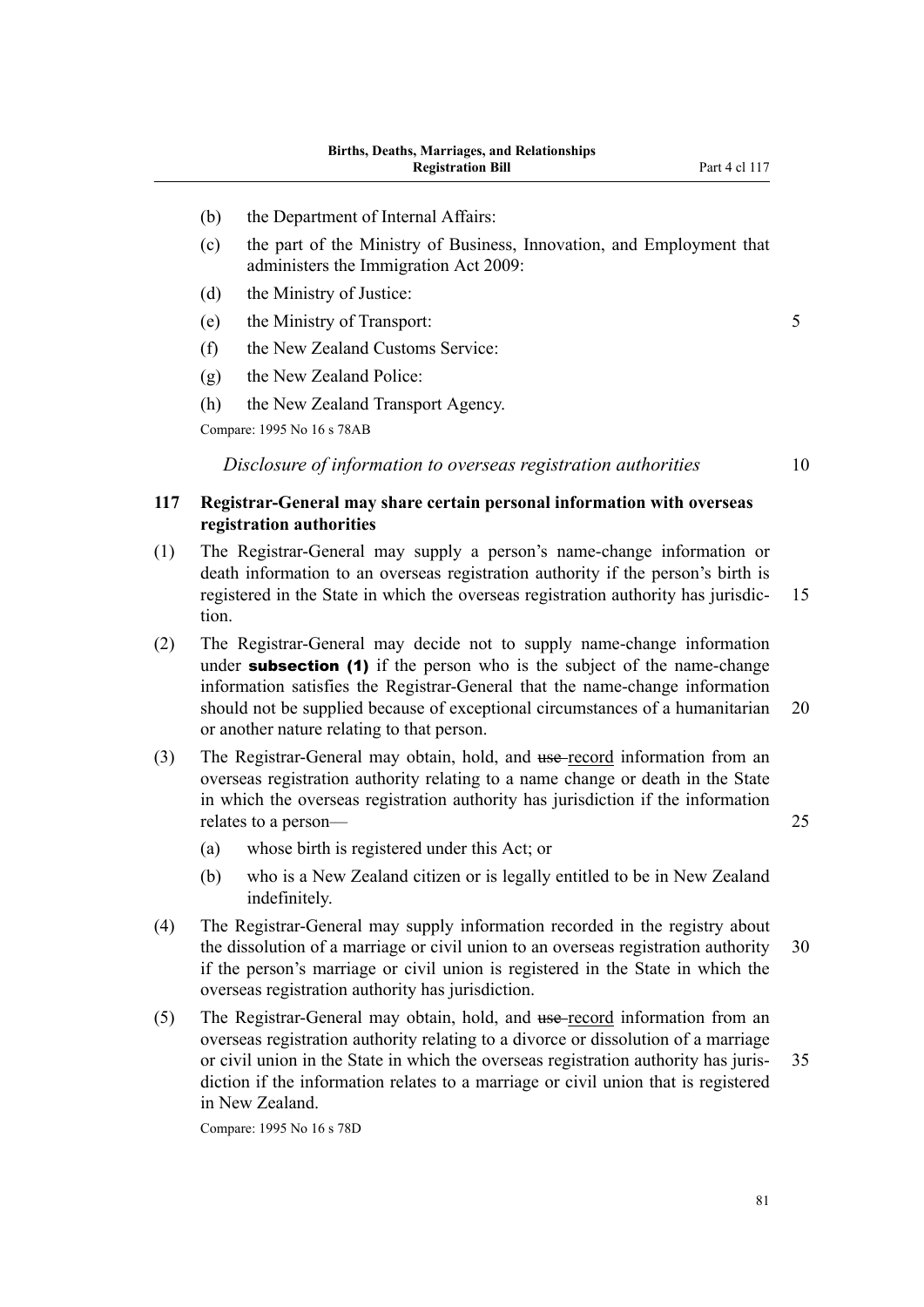# **118 Supply of information to overseas registration authorities must be in accordance with agreement**

- (1) The supply of information under **section 117** must be in accordance with a written agreement between the Registrar-General and the overseas registration authority concerned. 5
- (2) The agreement must state—
	- (a) the purpose of the agreement; and
	- (b) the information that can be supplied; and
	- (c) the method by which, and the form in which, the information may be supplied; and 10
	- (d) how the overseas registration authority will use the information (includ‐ ing the limits on any further disclosure by the overseas registration authority); and
	- (e) the fees (if any) payable for the supply of the information.
- (3) An agreement may be varied by the Registrar-General and the overseas regis‐ 15 tration authority.
- (4) The Registrar-General must consult the Privacy Commissioner before entering into or varying an agreement.
- (5) The Privacy Commissioner may require the Registrar-General to review an agreement, and report on the outcome of the review to the Privacy Commis- 20 sioner, at intervals not shorter than 12 months.

Compare: 1995 No 16 s 78E

#### *Disclosure of information to non-government organisations*

## **119 Registrar-General may disclose death information to non-government organisations for certain purposes** 25

- 
- (1) The Registrar-General may disclose death information to an appropriate nongovernment organisation, private sector agency, or person (the **other party**) for the purpose of removing or suppressing the names of deceased persons from a database held by the other party.
- (2) The Registrar-General may not disclose information that is protected by **sec-** 30 tion 22E, 81A, or 83section 83 or 84.
- (3) No disclosure may be made unless—
	- (a) there is an agreement between the Registrar-General and the other party that states—
		- (i) the purpose of the agreement; and 35
		- (ii) the information that can be disclosed; and
		- (iii) the method and form of the disclosure; and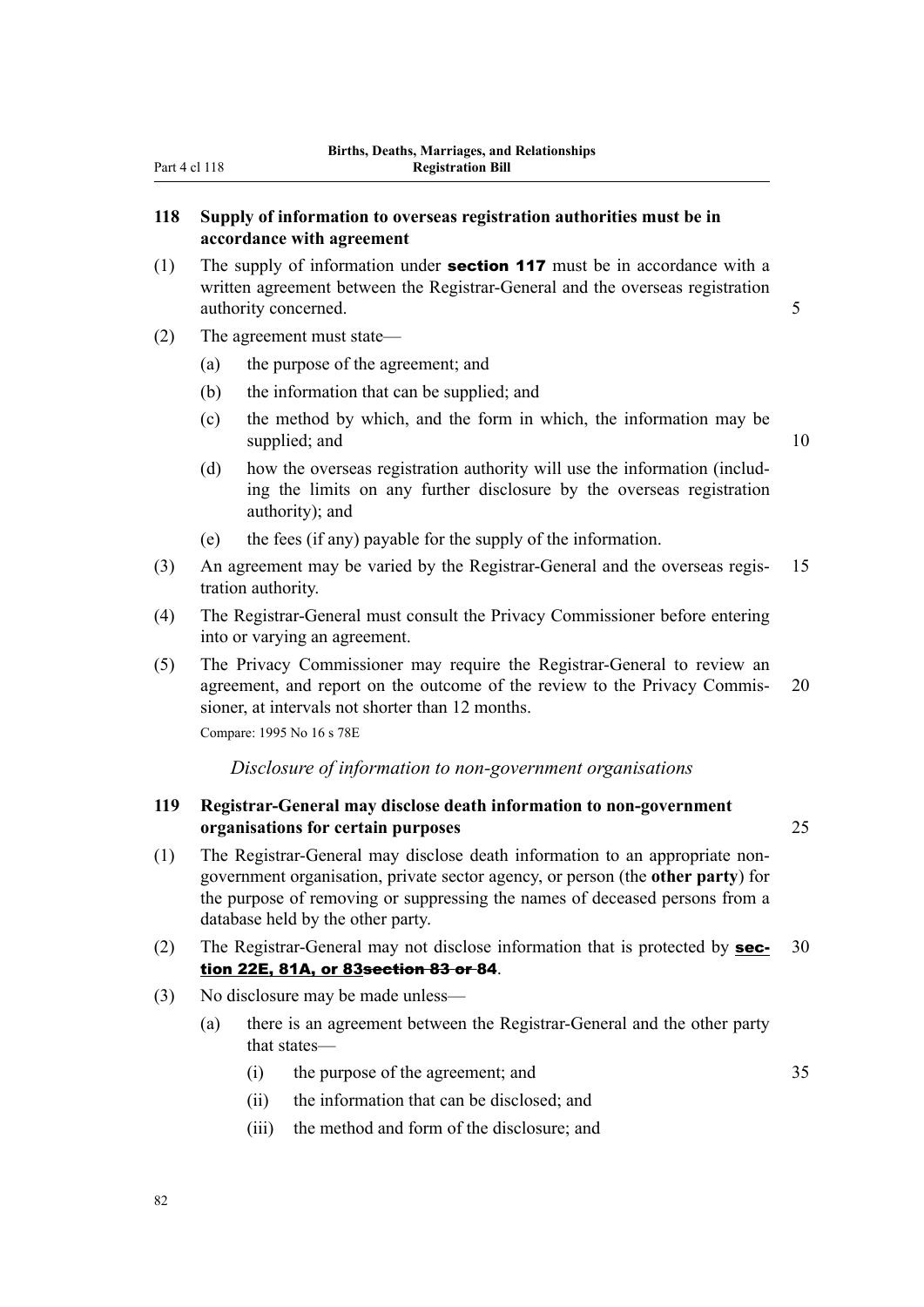- (iv) how the other party will use the information (including the limits on any further disclosure by the other party); and
- (v) the fees (if any) payable for disclosure of the information; and
- (b) the disclosure is made in accordance with the agreement.
- (4) An agreement may be varied by the Registrar-General and the other party. 5
- (5) The Registrar-General and the other party must consult the Privacy Commis‐ sioner before entering into or varying an agreement.
- (6) The Privacy Commissioner may require the Registrar-General and the other party to review the agreement, and report on the outcome of the review to the Privacy Commissioner, at intervals not shorter than 12 months. 10
- (7) The other party that obtains information under this section must not intention‐ ally do, or permit another person to do, any of the following:
	- (a) change or manipulate the information into a form different from the form in which it was provided:
	- (b) place the information on an Internet site or otherwise make it available 15 for public search:
	- (c) use or disclose the information for a purpose other than the purpose spe‐ cified in the agreement.
- (8) Subsection (7)(b) does not prevent the other party that obtains information under this section from placing the information on an Internet site that is not 20 generally available to members of the public if the Registrar-General so agrees. Compare: 1995 No 16 s 78F

#### *Disclosure of information under other Acts*

## **120 Disclosure of certain information for purposes of Identity Information Confirmation Act 2012** 25

- (1) Any information specified in **subsection (2)** in relation to an individual about whom an identity information check was carried out under section 9 of the Identity Information Confirmation Act 2012 may be disclosed to an agency or intermediary (within the meaning of that Act) if the check indicates that death information or name-change information is recorded for that individual. 30
- (2) The information referred to in **subsection (1)** is as follows:
	- (a) that the individual is dead:

(b) that name-change information in relation to the individual exists. Compare: 1995 No 16 s 78K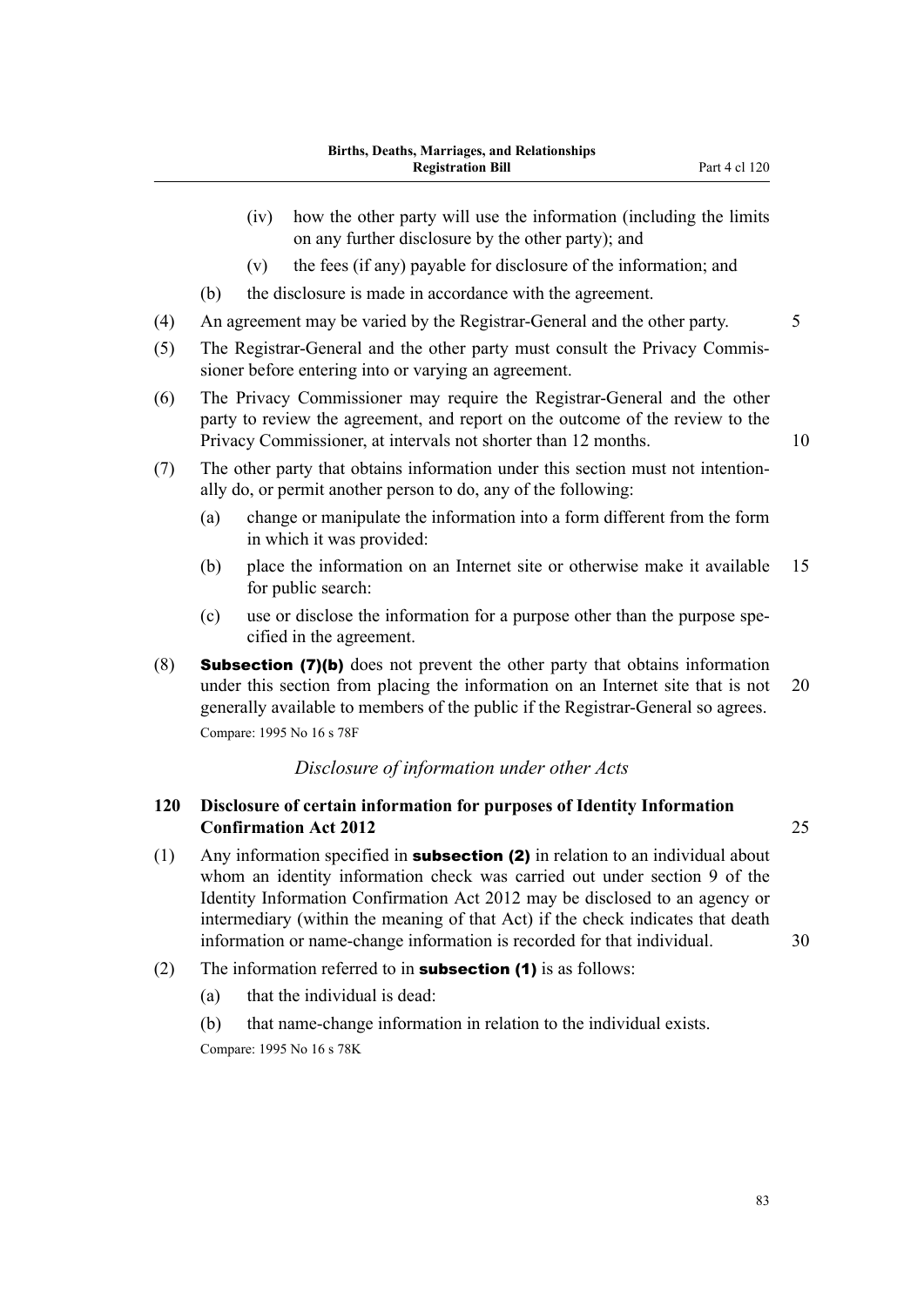# **121 Access to information for purposes of Identity Information Confirmation Act 2012**

Nothing in this Act limits access to information that is recorded under this Act if the access is for the purposes of, and in accordance with, the Identity Infor‐ mation Confirmation Act 2012.

Compare: 1995 No 16 s 87AB

# **122 Information recorded under this Act may be used to update information kept under Human Assisted Reproductive Technology Act 2004**

- (1) The Registrar-General may use birth information, death information, or namechange information recorded under this Act to update information kept by the 10 Registrar-General under Part 3 of the Human Assisted Reproductive Technol‐ ogy Act 2004.
- (2) However, the Registrar-General may do so only if the Registrar-General is satisfied that—
	- (a) the information relates to a donor, donor offspring, or donor offspring's 15 guardian; and
	- (b) information about that donor, donor offspring, or donor offspring's guardian is kept under Part 3 of the Human Assisted Reproductive Tech‐ nology Act 2004.
- (3) In this section,— 20

**donor** has the meaning set out in section 5 of the Human Assisted Reproductive Technology Act 2004

**donor offspring** has the meaning set out in section 5 of the Human Assisted Reproductive Technology Act 2004

**guardian** has the meaning set out in section 5 of the Human Assisted Repro- 25 ductive Technology Act 2004.

Compare: 1995 No 16 s 85B

# *Disclosure of statistical information*

## **123 Registrar-General may provide information for statistical purposes or for health, historical, or demographic research** 30

- (1) A person acting on behalf of a government public sector agency, a body, or a person may request that the Registrar-General search for or provide information for the purpose of—
	- (a) gathering statistics; or
	- (b) historical research; or 35
	- (c) demographic research; or
	- (d) health research.

84

Part 4 cl 121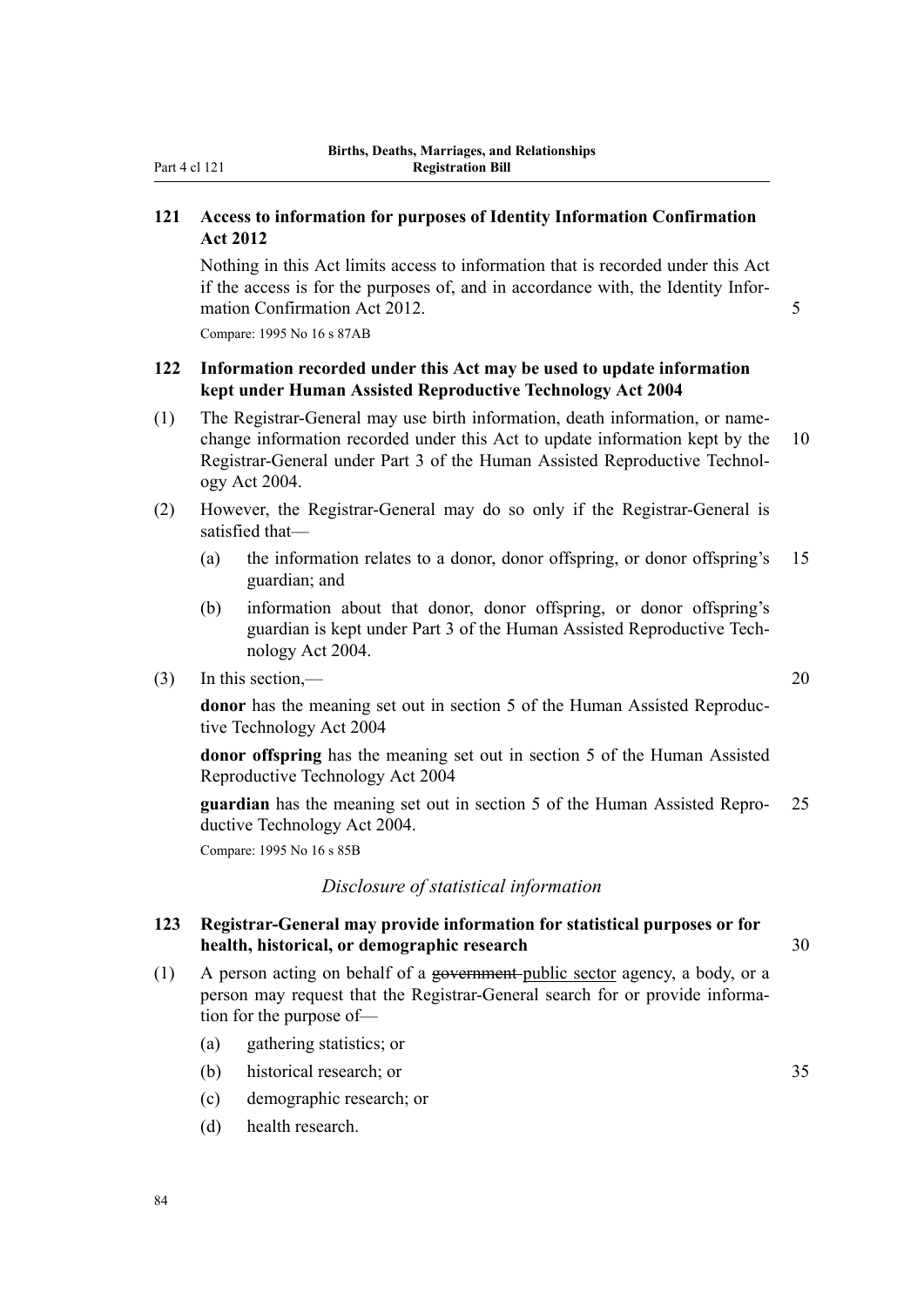- (2) The Registrar-General may search for or provide the information requested only if—
	- (a) the request does not relate to particular individuals and the person will not retain any information relating to particular individuals; or
	- (b) the information relates to particular individuals who are dead or were 5 born at least 120 years ago; or
	- (c) the Registrar-General is satisfied that, in searching for or providing the information, the public benefit outweighs the effect on individual pri‐ vacy.
- (3) For the purposes of **subsection (2)(c)**, the Registrar-General must take into 10 account the following matters:
	- (a) the number of individuals whose privacy will be affected:
	- (b) the degree to which each individual's privacy will be affected:
	- (c) whether an ethics review committee or a similar body has considered and approved the research and, if so, the persons making up the commit- 15 tee or body and the type of work it undertakes:
	- (d) how the agency, body, or person undertaking the research proposes to hold, use, and, if relevant, dispose of the information obtained.
- (4) The Registrar-General may impose any conditions on the holding, use, publica‐ tion, and disposal of information provided under this section that the Registrar- 20 General considers appropriate to prevent or minimise any effect on individual privacy.
- (5) Before exercising any powers under this section for the purposes of **subsec**tion (2)(b)(ii), the Registrar-General must—
	- (a) consult, and invite comments from, the Privacy Commissioner; and 25
	- (b) take those comments into account.

Compare: 1995 No 16 s 75G

# **124 Disclosure of statistical information**

The Registrar-General may publish or otherwise disclose statistical information obtained from information in the registry if the Registrar-General considers 30 that the statistical information may be of interest to the public and is not readily available elsewhere.

Compare: 1995 No 16 s 78C

## **125 Provision of information to Statistics New Zealand**

This Act does not limit the provision of information under the Statistics Act 35 1975.

Compare: 1995 No 16 s 87A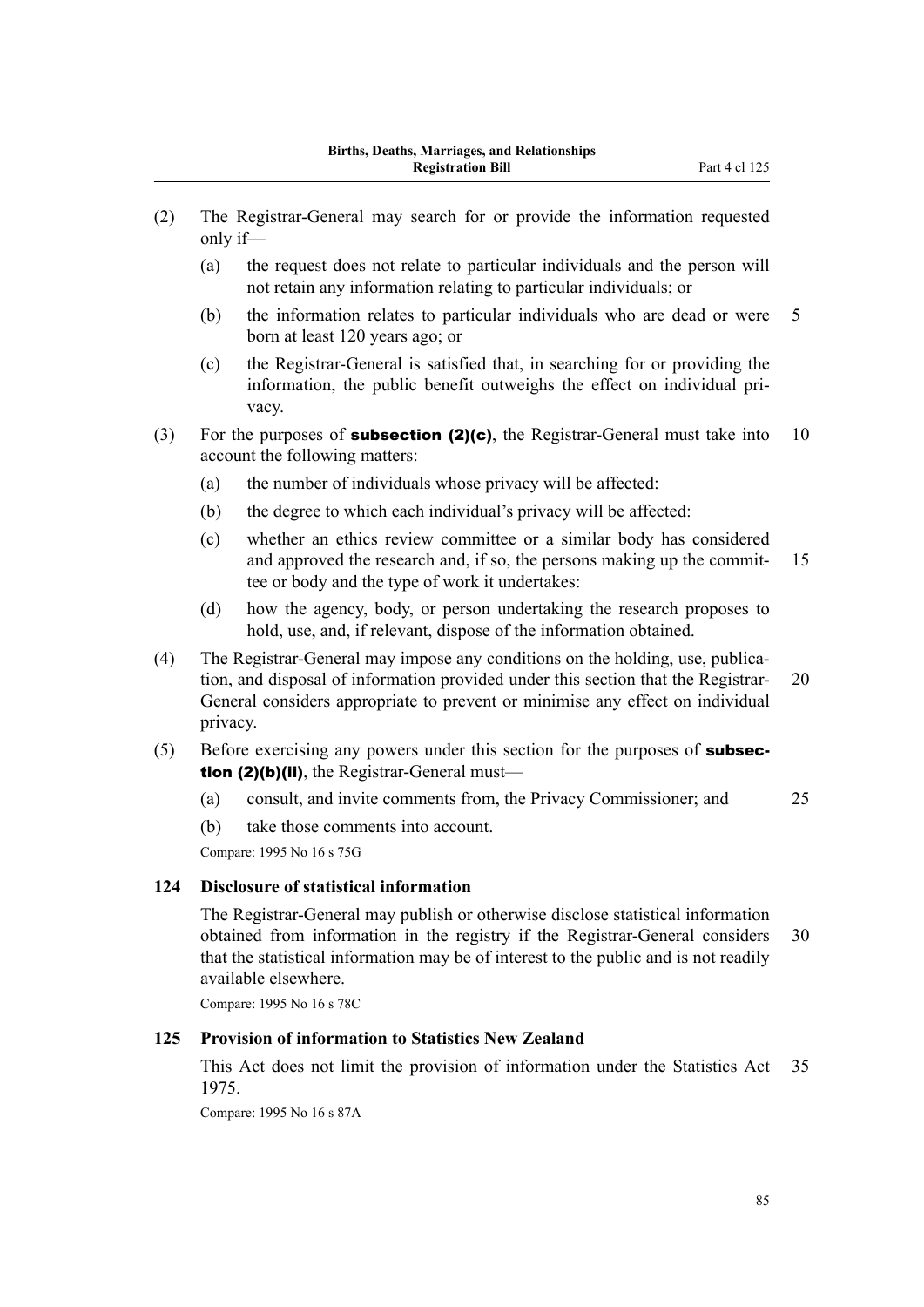# **Part 5 Registrar-General and registry**

Subpart 1—Registry

#### **126 Registry established**

- (1) A registry called the registry of births, deaths, and relationships is established. 5
- (2) The registry may include information and documents in both electronic and documentary form.
- (3) The Registrar-General may—
	- (a) record, amend, or delete information in the registry only as permitted by this Act: 10
	- (b) make information in the registry available to the public only as permitted by this Act.

#### Subpart 2—Offices

#### **127 Registrar-General**

- (1) There must be a Registrar-General appointed under the State Sector Act 1988 15 Public Service Act 2020.
- (2) The Registrar-General is responsible for the general administration of this Act. Compare: 1995 No 16 s 79

#### **128 Deputy Registrar-General**

- (1) One or more Deputy Registrars-General may be appointed under the State Sec- 20 tor Act 1988 Public Service Act 2020 as may be desirable for the effective and efficient administration of this Act.
- (2) Subject to the control of the Registrar-General, a Deputy Registrar-General has and may perform and exercise any of the functions, duties, and powers of the Registrar-General. 25
- (3) If for any reason the office of the Registrar-General is vacant or the Registrar-General is absent (temporarily or permanently) from the office for any reason, the Deputy Registrar-General has and may perform and exercise all the func‐ tions, duties, and powers of the Registrar-General.

# (4) **Subsection (3)** applies to  $\qquad \qquad$  30

86

- (a) the Deputy Registrar-General if there is only 1; or
- (b) a Deputy Registrar-General authorised for that purpose by the chief executive of the department of State that, with the authority of the Prime Minister, is for the time being responsible for the administration of this Act (before, on, or after the occurrence of the vacancy or absence) in 35 every other case.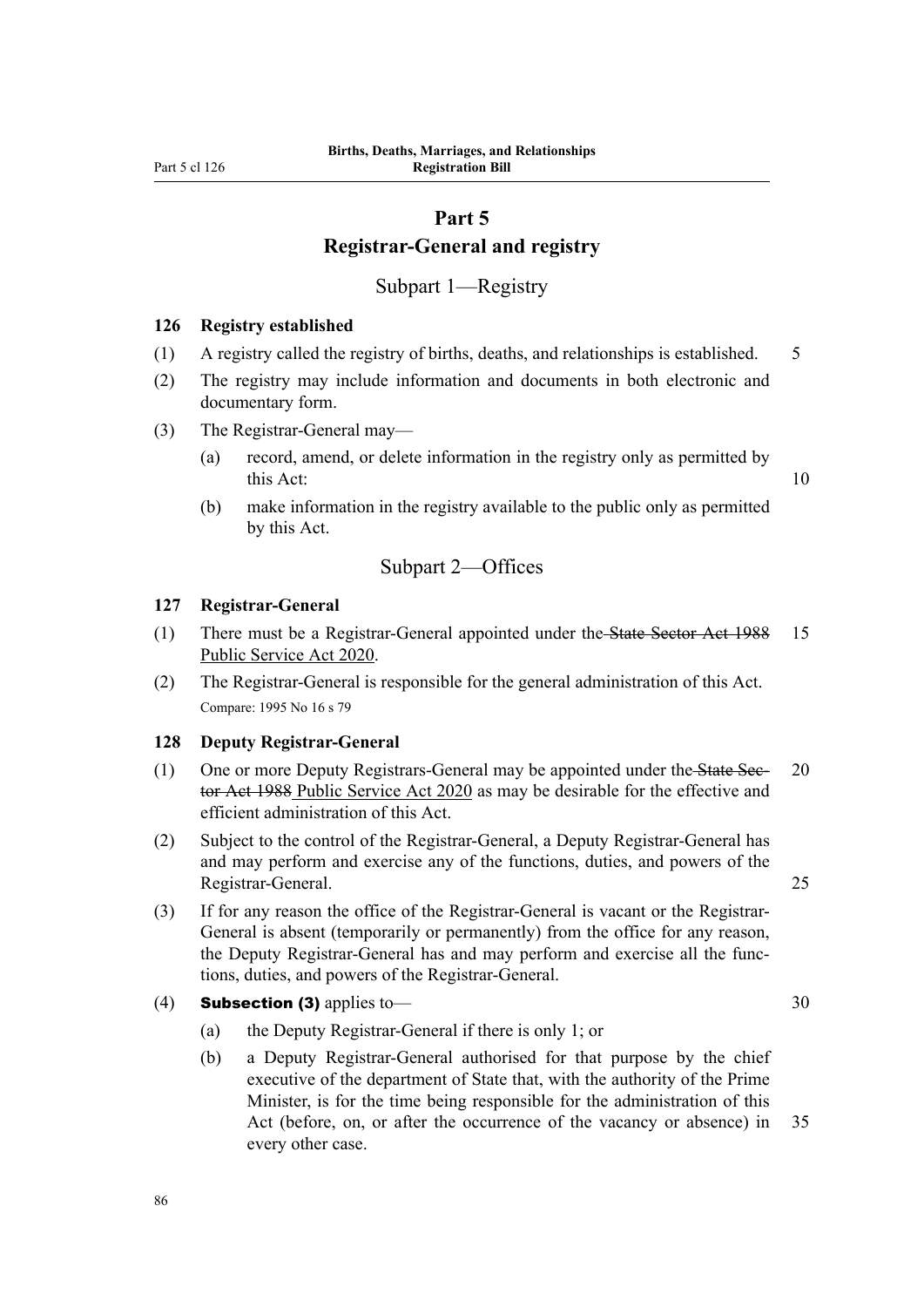- (5) The fact that a Deputy Registrar-General exercises or performs any power, function, or duty of the Registrar-General is conclusive evidence of the Deputy Registrar-General's authority to do so.
- (6) No authority given to or act done by a Deputy Registrar-General under this sec‐ tion may be questioned in any proceedings on the ground that— 5
	- (a) the occasion for the giving of the authority had not arisen or had ceased; or
	- (b) the act was contrary to a direction of the Registrar-General.

Compare: 1995 No 16 s 80

## **129 Registrar-General may delegate functions, duties, and powers to** 10 **Registrars**

- (1) There must be appointed the number of persons as Registrars as is necessary for the purposes of this Act or any other Act under which Registrars exercise functions.
- (2) Appointments under **subsection (1)** must,— $\qquad$  15
	- (a) in the case of persons who on their appointment will become employed in the Public Service, be made in accordance with the State Sector Act 1988 public service, be in accordance with the Public Service Act 2020; and
	- (b) in every other case, be made by the Registrar-General specifying— 20
		- (i) the name of the person appointed; or
		- (ii) an office whose holder for the time being is to hold the appointment.
- (3) The Registrar-General may, either generally or particularly, delegate to any Registrar, in writing, any of the Registrar-General's functions, duties, and 25 powers under this Act or any other Act other than any of the following powers:
	- (a) a power under **section 16(1)(b)** to register births notified more than 2 years after birth:
	- (aa) a power under section 18(2) or 62(2) to decline to register certain names: 30
	- (ab) a power under **section 22B(4)(b) or 22C(3)(b)** to accept an application to register an eligible person's nominated sex:
	- (ac) a power under **section 22D** to decline to register-an eligible a person's nominated sex if not satisfied certain requirements are met:
	- (ad) a power under **section 22E(4)** to delete an eligible person's nominated 35 sex from the eligible person's birth record:
	- (ae) a power under **section 22F(3)** to decline to delete a person's nominated sex if not satisfied certain requirements are met:

87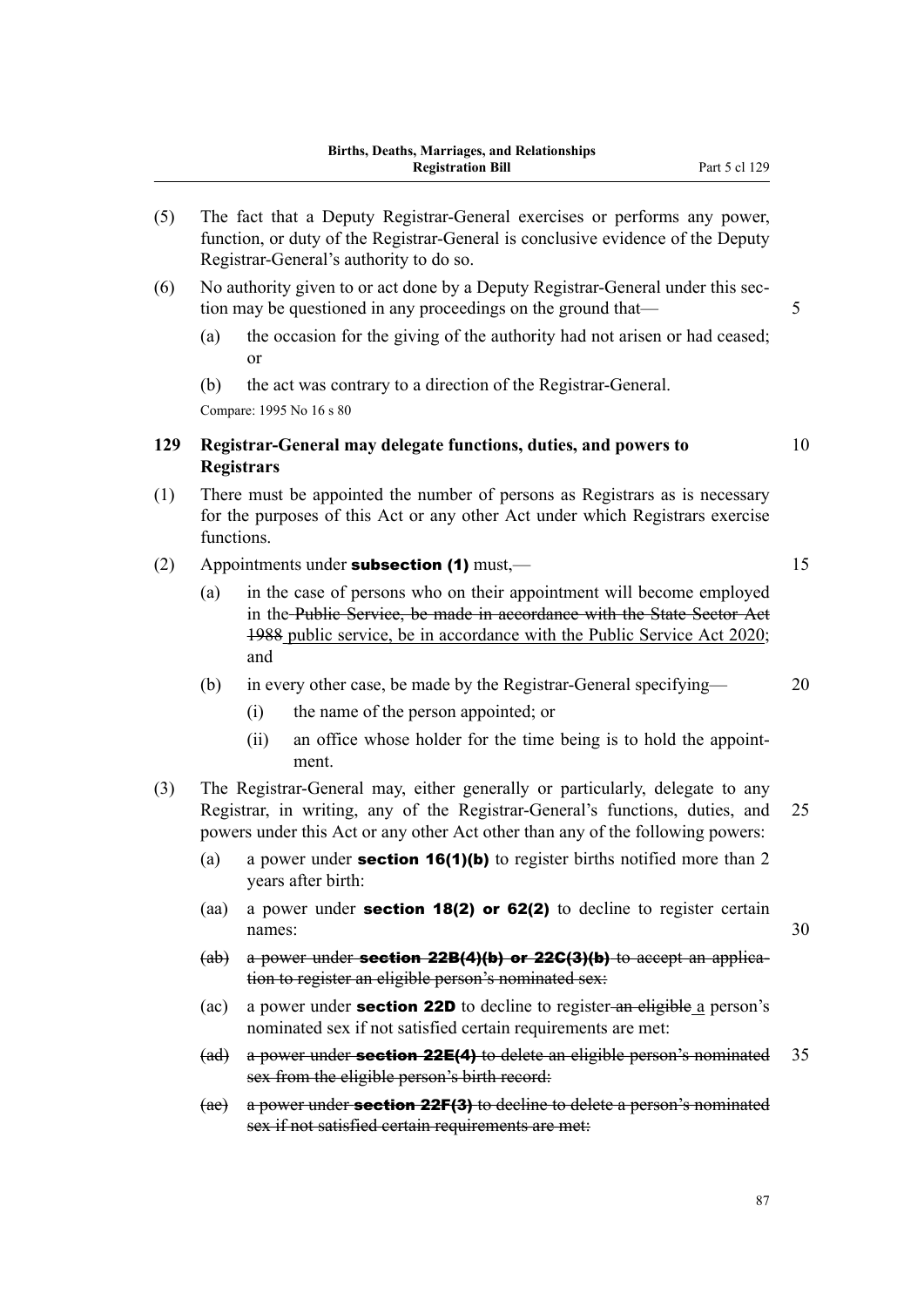- (af) a power under **section 99(3)** to authorise a search for, or provide access to, information requested by a department or an organisation if it is in the public interest or a named person's interest:
- (ag) a power under **section 109, 110, or 111** to provide access to restricted information in certain circumstances: 5
- (ah) a power under **section 134(b), (ba), or (c)** to correct errors in the registry other than clerical errors:
- (b) a power to delegate under this section.
- (4) A Registrar to whom a duty or power is delegated may perform the duty or exercise the power in the same manner and with the same effect as if the duty 10 or power had been conferred directly by this Act, subject to any general or special directions given by or conditions imposed by the Registrar-General.
- (5) A Registrar who appears to act under a delegation is presumed to be acting in accordance with its terms in the absence of evidence to the contrary.
- (6) Any reference in this Act or regulations to the Registrar-General includes a ref‐ 15 erence to the delegate in respect of anything delegated to that person. Compare: 1995 No 16 ss 79(3), 81

Subpart 3—Functions, duties, and powers

*Registrar-General's powers of inquiry*

## **130 Registrar-General's powers of inquiry in relation to information recorded** 20 **in registry**

- (1) The Registrar-General may, if the Registrar-General considers it reasonably necessary for the purposes of this Act, make inquiries—
	- (a) to determine whether a registrable event has occurred; or
	- (b) to collect details of a registrable event; or 25

- (c) to ensure that there is a correct record of a registrable event; or
- (d) to determine whether any other information recorded in the registry is correct, including—
	- $(i)$  information recorded under **section 44 or 56** in relation to a death, divorce, or dissolution of a marriage or civil union that 30 occurred outside New Zealand; and
	- (ii) any information relating to a request for a non-disclosure direc‐ tion.
- (2) The Registrar-General may also require a person who provides information under this section to — 35
	- (a) make a statutory declaration to verify the information on a form provided by the Registrar-General; or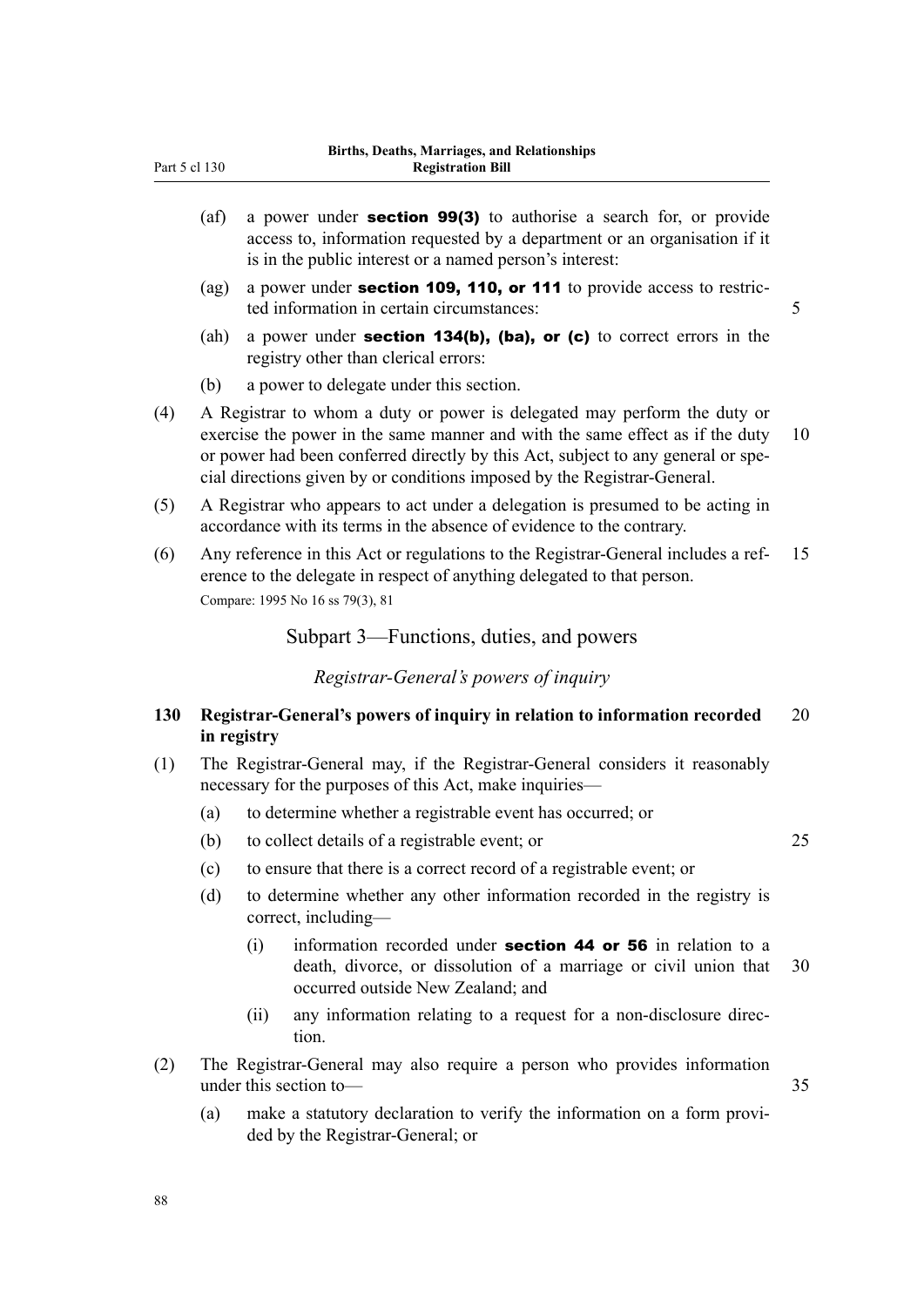(b) provide other evidence in support of the information provided.

Compare: 1995 No 16 s 82

# **131 Registrar-General's powers of inquiry in relation to information provided or verified electronically**

- (1) The Registrar-General may, if the Registrar-General considers it reasonably 5 necessary for the purposes of this Act, the Marriage Act 1955, or the Civil Union Act 2004, make inquiries to satisfy himself or herself that—
	- (a) any information verified electronically under any of the following provisions is true:
		- (i) sections  $60A(2)(a)$  and  $61(2)(a)$  of this Act:  $10$
		- (ii) section 11 or Schedule 1 of the Civil Union Act 2004:
		- (iii) sections 9, 10, 23, 32B, and 42 of the Marriage Act 1955:
	- (b) an application, a statement, or a certificate approved electronically under any of the following provisions is approved by the required persons:
		- (i) clause 1 of Schedule 1 of the Civil Union Act 2004: 15
		- (ii) sections 9, 10, and 32B of the Marriage Act 1955.
- (2) The Registrar-General may also require a person who verifies information or a statement electronically under any of the following provisions to make a statutory declaration in support of the information or statement:
	- (a) sections  $60A(2)(a)$  and  $61(2)(a)$  of this Act: 20
	- (b) clause 1 of Schedule 1 of the Civil Union Act 2004:
	- (c) sections 9, 10, and 32B of the Marriage Act 1955.
- (3) The Registrar-General may also require a person who verifies information elec‐ tronically under section 11 of the Civil Union Act 2004 or section 23 or 42 of the Marriage Act 1955 to appear personally before the Registrar-General to 25 make a statutory declaration in support of the information. Compare: 1995 No 16 s 82A

#### **132 Registrar-General's powers of inquiry in relation to statutory declarations**

The Registrar-General may require a person before whom a statutory declar‐ ation referred to in section 22B( $2$ )(1)(b), 22C( $2$ )(1)(b), 60A(2)(a)(ii), 30 61(2)(a)(ii), or  $131(2)$ (a) is made—

- (a) to verify the identity of the eligible person or the guardian of the eligible person, or both, in a manner specified by the Registrar-General; and
- (b) to state whether the person is satisfied of the identity of the eligible per‐ son or the guardian of the eligible person, or both.  $35$

Compare: 1995 No 16 s 21A(3A)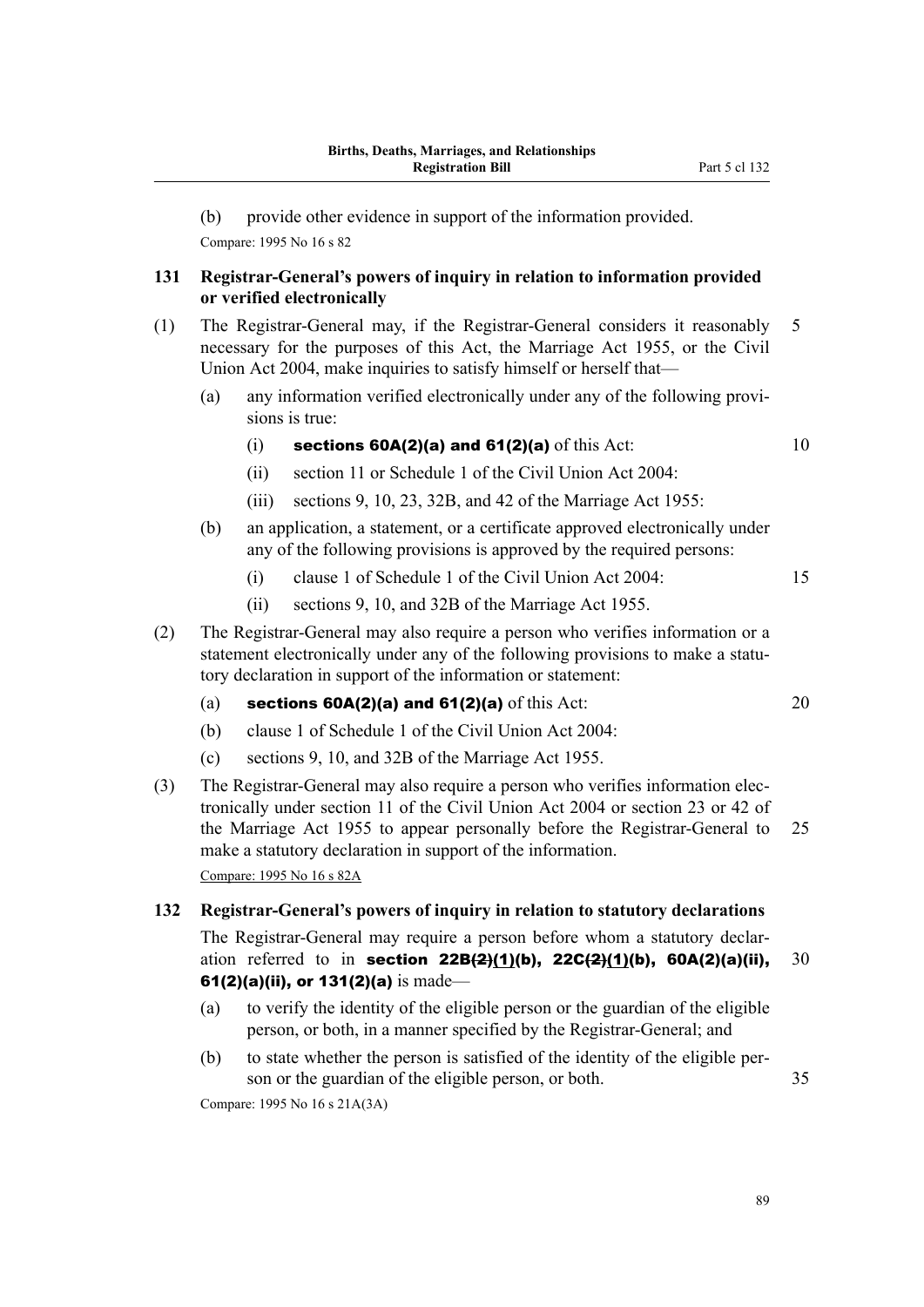## **133 Registrar-General must decline to register certain information**

- (1) If the Registrar-General is satisfied (on reasonable grounds), after making any inquiries under **section 130(1)** that the Registrar-General considers appropriate, that birth information, death information, marriage information, civil union information, or name-change information information relating to a registrable 5 event is or is likely to be incorrect, the Registrar-General must decline to record the information.
- (1A) If the Registrar-General is satisfied (on reasonable grounds), after making any inquiries under **section 130(1)** that the Registrar-General considers appropriate, that any of the following information is or is likely to be incorrect, the 10 Registrar-General must decline to record the receipt of the information:
	- (a) information in a certificate received under section 43 or 55; or
	- (b) information received from an overseas registration authority.
- (2) This section overrides anything in this Act to the contrary. Compare: 1995 No 16 s 83 15

#### *Correction of errors*

#### **134 Registrar-General must correct errors**

The Registrar-General must, after making any inquiries under section 130 that the Registrar-General considers appropriate,—

- (a) correct any information in the registry that the Registrar-General is satis‐ 20 fied contains a clerical error; and
- (b) delete any information from the registry that the Registrar-General is satisfied is incorrect (or replace the information with information in the Registrar-General's possession that the Registrar-General is satisfied is eorrect); and 25
- (ba) delete any information from the registry recorded under section 44 or 56 in respect of the receipt of a certificate or information relating to a death, divorce, or dissolution of a marriage or civil union outside New Zealand, if the Registrar-General is satisfied that the information received or contained in the certificate received is incorrect; and 30
- (bb) delete any information from the registry obtained from an overseas registration authority and recorded under **clause 117** in relation to a name change, a death, a divorce, or the dissolution of a marriage or civil union if the Registrar-General is satisfied that the information received is incorrect; and 35
- (c) register any information in the Registrar-General's possession that is not registered and that the Registrar-General is satisfied is correct and should be registered (including for the purpose of replacing information deleted under **paragraph** (b)).

Compare: 1995 No 16 s 84  $\sim$  40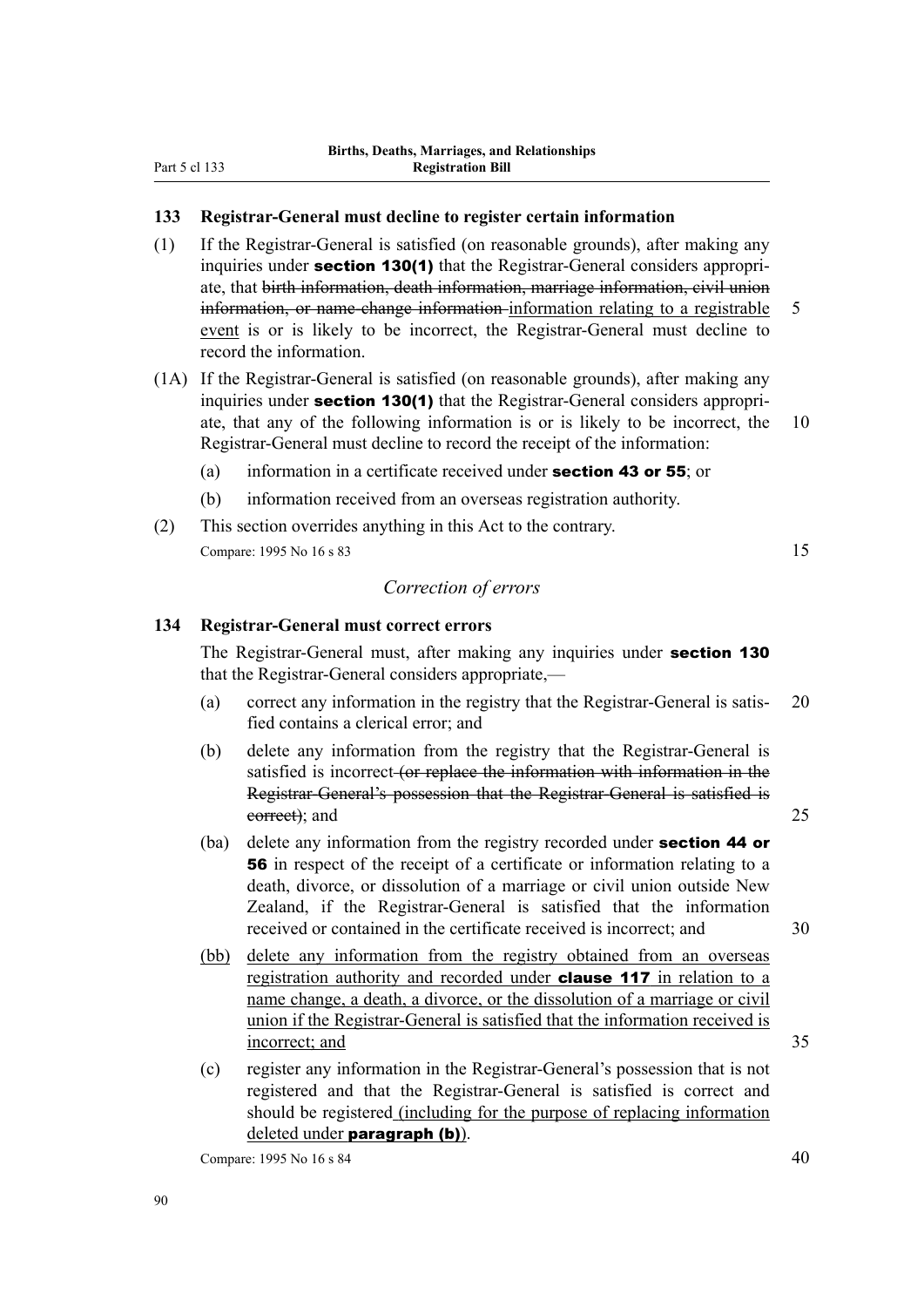- **135 Birth record of child conceived through assisted human reproduction procedure must specify parents as determined under Status of Children Act 1969**
- (1) **Subsection (2)** applies if the Registrar-General is satisfied, after making any inquiries under **section 130(1)** that the Registrar-General considers appropri- 5 ate, that—
	- (a) a person was conceived as a result of an AHR procedure to which Part 2 of the Status of Children Act 1969 applies; and
	- (b) the person's birth record—
		- $(i)$  does not include information about a parent of the person as deter- 10 mined under that Act; or
		- (ii) includes information about a person who is not a parent in terms of that Act.
- (2) The Registrar-General must amend the person's birth record by doing either or both of the following: 15
	- (a) adding information about a parent of the person as determined under the Status of Children Act 1969:
	- (b) deleting any information about a person who is not a parent in terms of that Act.
- (3) In this section, **AHR procedure** has the same meaning as in section 15 of the 20 Status of Children Act 1969.

Compare: 1995 No 16 s 84A

# **136 Family Court may consider proposed corrections in cases of difficulty or dispute**

- (1) If the Registrar-General is uncertain as to any matter in respect of which the 25 Registrar-General is required to be satisfied for the purposes of section 134 or 135, the Registrar-General may apply to the Family Court to have the matter determined.
- (2) Any person who wishes the Registrar-General to act under **section 134 or 135** in respect of any matter may apply to the Family Court to have the matter 30 determined.
- (3) The Family Court, when considering an application under **subsection (2)**,—
	- (a) must give every person the court thinks has an interest in the matter an opportunity to be heard; and
	- (b) may receive any evidence the court thinks fit; and 35
	- (c) must determine whether the Registrar-General should act under section 134 or 135.

Compare: 1995 No 16 s 85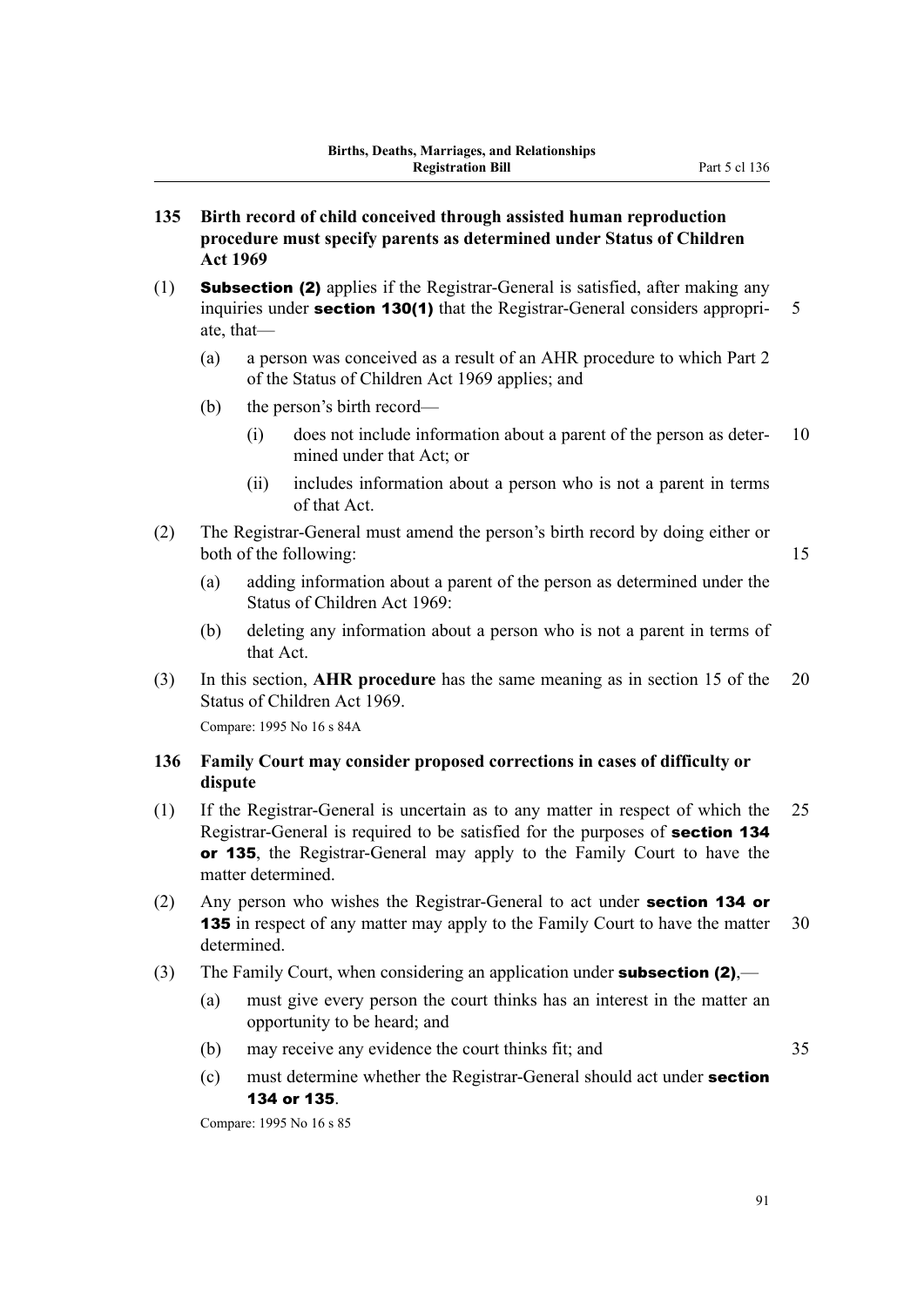#### **137 Health information may be used to correct records**

- (1) The chief executive of the department for the time being responsible for admin‐ istering the New Zealand Public Health and Disability Act 2000 may—
	- (a) advise the Registrar-General of an apparent omission or error if the chief executive believes on reasonable grounds that a person's birth or death 5 has not been registered under this Act or has been registered incorrectly; and
	- (b) provide to the Registrar-General sufficient information to enable the error or omission to be corrected.
- (2) The Registrar-General may correct birth information or death information in 10 accordance with information provided under this section. Compare: 1995 No 16 s 85A

#### *Other powers*

### **138 Registrars authorised to take statutory declarations**

- (1) Every Registrar must, in respect of any statutory declaration made for the pur‐ 15 poses of this Act, the Marriage Act 1955, or the Civil Union Act 2004, be treated as authorised to take and receive a statutory declaration under section 9 of the Oaths and Declarations Act 1957.
- (2) For the purposes of this section, a **Registrar** includes the Registrar-General and every Deputy Registrar-General. 20 Compare: 1995 No 16 s 87

# **139 Registrar-General may specify how notifications, requests, applications, and other documents must be provided**

- (1) The Registrar-General may issue directions specifying the manner in which a person may notify or request information, make an application, or otherwise 25 provide information or documents for the purposes of this Act and regulations, including specifying—
	- (a) how the information or document may be notified or provided; and
	- (b) the form or other format and medium that must be used in connection with the notification or provision of the information or document; and  $30$
	- (c) requirements in connection with the use of an approved form or format and medium.
- (2) The Registrar-General may refuse to perform or exercise a function, duty, or power in relation to the document or information if—
	- (a) a direction under **subsection (1)** is not complied with; or  $35$
- - (b) the requirements of this Act or regulations have otherwise not been complied with (for example, where the information required by regulations has not been provided).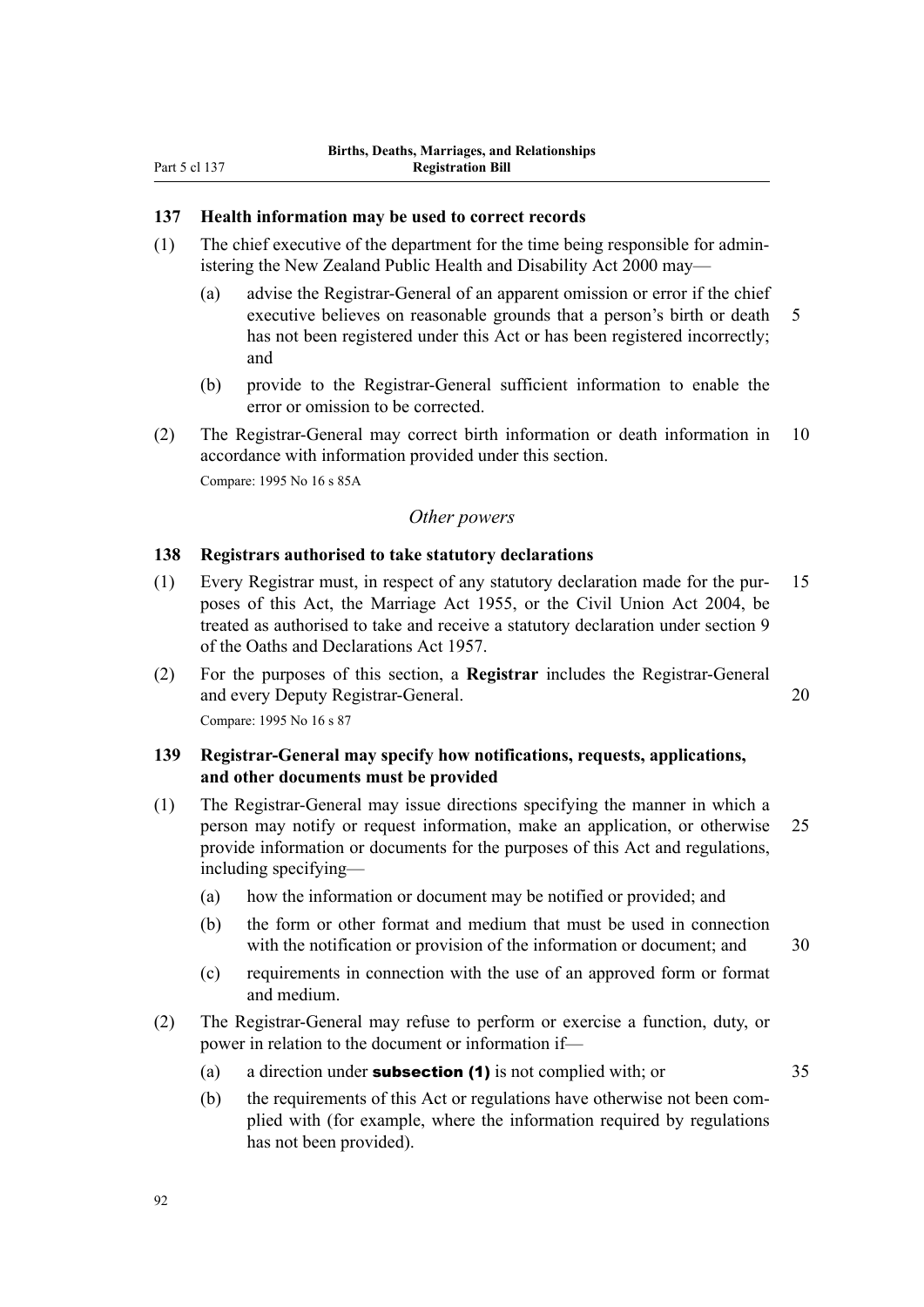(3) The information required in a form or format and medium specified in direc‐ tions issued under **subsection (1)(b)** must be prescribed by regulations. Compare: 1995 No 16 ss 87B, 89A

# **Part 6**

# **Fees, offences and penalties, regulations, and other miscellaneous** 5 **provisions**

## *Fees*

#### **140 Fees**

- (1) If empowered by this Act or any other Act to perform any act for which a fee is payable, the Registrar-General may refuse to perform the act until the fee is 10 paid.
- (2) Despite anything in this Act, the Registrar-General may—
	- (a) dispense with the payment of all or any part of any fee payable under this Act; or
	- (b) refund all or any part of any fee paid under this Act. 15
- (3) Despite anything in this Act, a fee is not payable, within 10 years after the death of a person, for providing access to information registered under **section** 42 in respect of a person.

Compare: 1995 No 16 s 91

# *Offences* 20

#### **141 False statements**

- (1) A person commits an offence if the person—
	- (a) knowingly makes, or causes to be made, any statement that is false in relation to any matter required to be notified or registered under this Act for the purpose of the registration of any information: 25
	- (b) verifies a statement under **section 60A or 61** that the person knows to be false and intends to be misleading:
	- (c) makes a written or an oral statement, knowing that it is false or being reckless as to whether it is false, for the purpose of obtaining a source document, or a copy of a source document, or information recorded 30 under this Act:
	- (ca) knowingly makes, or causes to be made, any statement that the person knows to be false and intends to be misleading in connection with a request for a non-disclosure direction under **section 104**: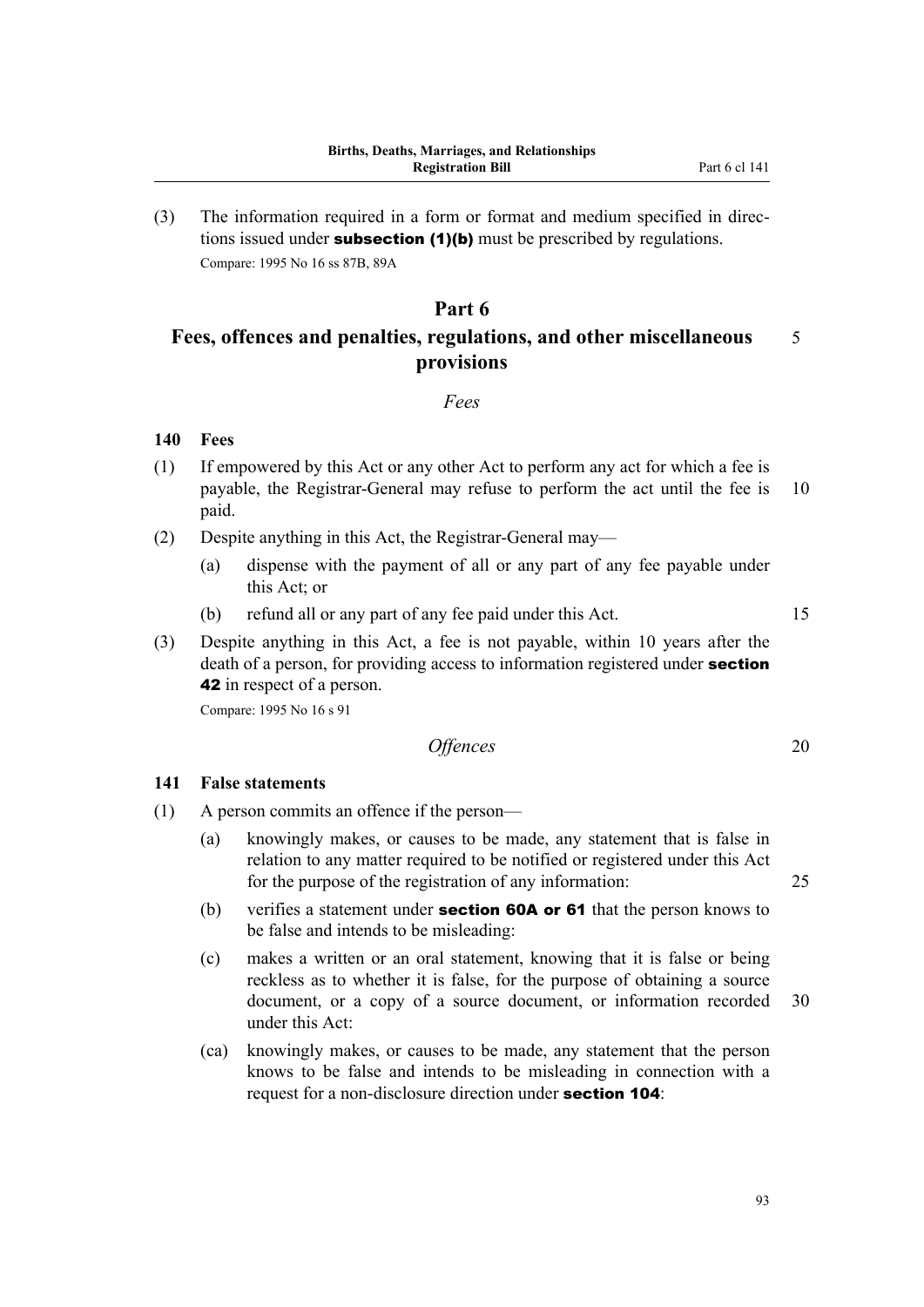| (d) | for a purpose contemplated by this Act, provides any means of identifi-<br>cation knowing that it is false or having reason to suspect that it has been<br>forged or falsified. |
|-----|---------------------------------------------------------------------------------------------------------------------------------------------------------------------------------|
|     | A person who commits an offence against <b>subcootion (4)(a)</b> is liable on con-                                                                                              |

- (2) A person who commits an offence against **subsection (1)(a)** is liable on conviction to imprisonment for a term not exceeding 5 years.  $5 \times 5$
- (4) A person who commits an offence against **subsection (1)(b)** is liable, on conviction, to a term of imprisonment for a term not exceeding 3 years.
- (5) A person who commits an offence against **subsection (1)(c), (ca), or (d)** is liable on conviction to—
	- (a) imprisonment for a term not exceeding 3 months; or 10

- (b) a fine not exceeding \$10,000; or
- (c) both.

Part 6 cl 142

Compare: 1995 No 16 s 89(1)(a), (g), (h), (i), (2)–(2B)

#### **142 Offences relating to registry**

- (1) A person (other than a Registrar) with control of or access to a device on which 15 registered information is stored electronically commits an offence if the person knowingly and without the consent of a Registrar (whether directly or by alteration of or damage to the device, its programming, any other device, the pro‐ gramming of any other device, or any electronic storage medium)—
	- (a) deletes or alters any information stored on the device; or 20
	- (b) allows any information stored on the device to be deleted or altered; or
	- (c) stores any information (whether correct or incorrect) on the device; or
	- (d) allows any information (whether correct or incorrect) to be stored on the device.
- (2) A Registrar commits an offence if the Registrar— 25
	- (a) knowingly (whether directly or by alteration of or damage to the device, its programming, any other device, the programming of any other device, or any electronic storage medium) does any of the following otherwise than in accordance with this Act:
		- (i) deletes or alters any registered information that is stored electron‐ 30 ically on any device:
		- (ii) allows any registered information that is stored electronically on any device to be deleted or altered:
		- (iii) stores any information (whether correct or incorrect) on a device on which registered information is stored electronically by or on 35 behalf of the Registrar-General:
		- (iv) allows any information (whether correct or incorrect) to be stored on a device on which registered information is stored electronic‐ ally by or on behalf of the Registrar-General; or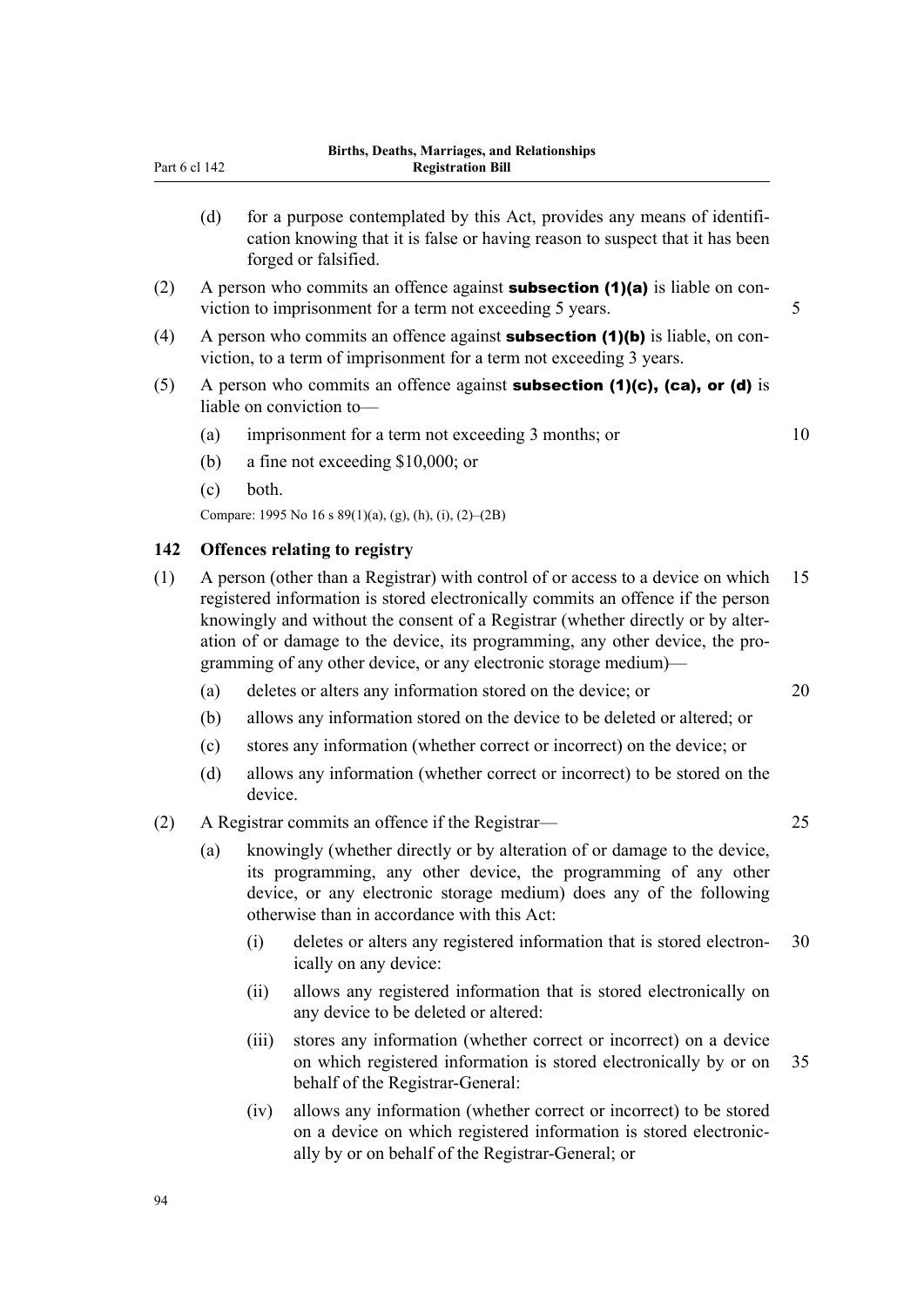- (b) negligently loses or damages a document containing information recorded under this Act, or any part of such a document; or
- (c) negligently allows it to be damaged; or
- (d) negligently does any act referred to in **paragraph (a)**.
- (3) A person who commits an offence against **subsection (1) or (2)(a)** is liable 5 on conviction to imprisonment for a term not exceeding 5 years.
- (4) A Registrar who commits an offence against **subsection (2)(b), (c), or (d)** is liable on conviction to a fine not exceeding \$1,000.
- (5) For the purposes of this section, a **Registrar** includes the Registrar-General and every Deputy Registrar-General. 10 Compare: 1995 No 16 s  $89(1)(b)$ , (c), (f), (2), (3)(c)(ii)

#### **143 Other offences**

- (1) A person commits an offence if the person—
	- (a) acts in contravention of, or fails to comply, with any provision of this Act (other than a provision requiring the person to give a notice or pro- 15 vide information):
	- (b) having had the relevant provision of this Act drawn to the person's atten‐ tion, fails or refuses to provide any information required by this Act to be provided.
- (2) A person who commits an offence against **subsection (1)(a) or (b)** is liable 20 on conviction to a fine not exceeding \$1,000.
- (3) A person who commits any other offence against this Act is liable on convic‐ tion to a fine not exceeding—
	- (a) \$50,000, for a contravention of, or failure to comply with, section 119(7) or clause 12 of Schedule 1: 25
	- (b)  $$10,000$ , for a contravention of or failure to comply with **section 34**:
	- (c) \$1,000, for a contravention of, or failure to comply with, a provision of this Act other than section 34, or 119(7) or clause 12 of Schedule 1.
- (4) Nothing in this section limits or affects section 150 of the Crimes Act 1961. 30 Compare: 1995 No 16 s 89(1)(d), (e), (3), (4)

#### **144 Consent of Registrar-General required for prosecution**

No prosecution for an offence against this Act may be commenced without the consent of the Registrar-General.

Compare: 1995 No 16 s 90 35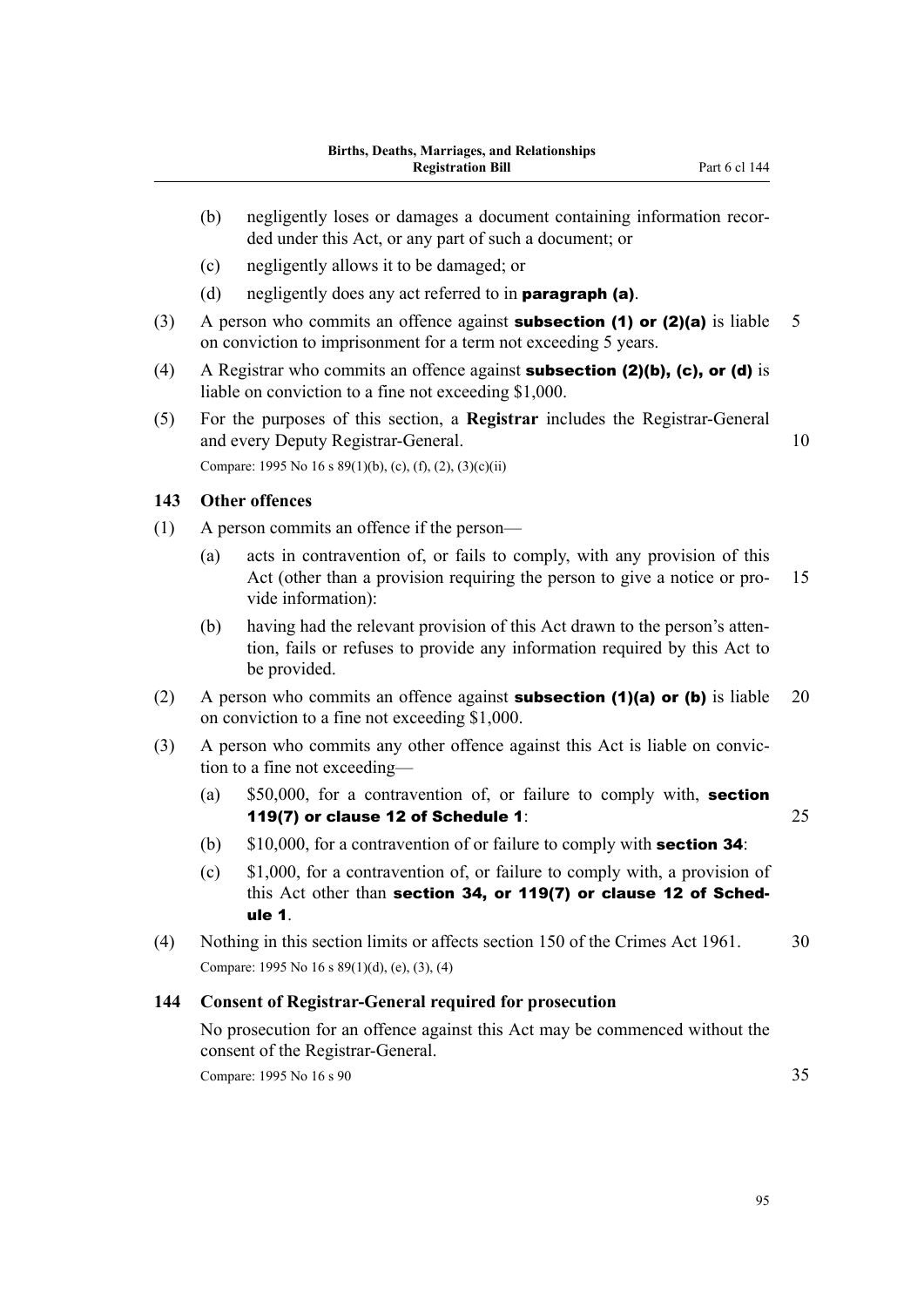#### **145 No liability for costs incurred in supplying information**

To avoid doubt, the Crown is not liable for the costs incurred by a person in supplying information required by this Act.

Compare: 1995 No 16 s 91A

## **146 Protection from liability for supply of information** 5

No action may be brought against the Registrar-General or a delegate of the Registrar-General for the disclosure or supply of information in good faith in the performance or exercise (or intended performance or exercise) of a func‐ tion, duty, or power under this Act.

Compare: 1995 No  $16 s 91B$  10

#### *Regulations*

#### **147 Regulations**

(1) The Governor-General may, by Order in Council made on the recommendation of the Minister, make regulations to do 1 or more of the following:

*Requirements for giving of information and notices* 15

- (a) prescribe the information to be provided in, or in connection with, notifications, applications, requests, or other notices required or permitted to be provided to the Registrar-General under this Act:
- (b) prescribe how information may or must be notified to the Registrar-General under this Act and other matters relating to that procedure 20 (including when the information is treated as received, or as having been provided, for the purposes of this Act and regulations):

*Regulations relating to applications to amend birth record by registering nominated sex*

- (ba) specify any sex or gender other than male or female that may be speci-<br>25 fied as a nominated sex for the purposes of section 22B(1)(a) or 22C(1)(a):
- (bb) prescribe any additional requirements that an application must meet for the purposes of section  $22B(1)(d)$  or  $22C(1)(d)$ :
- (bc) specify types of persons for the purposes of the definition of a suitably 30 qualified third party in section 4:
- (bc) specify types of persons for the purposes of the definition of a suitably qualified third party in **section 4**, including by reference to—
	- (i) the person's profession or qualifications; or
	- (ii) the period of time they have known the eligible child or eligible 35 16- or 17-year-old: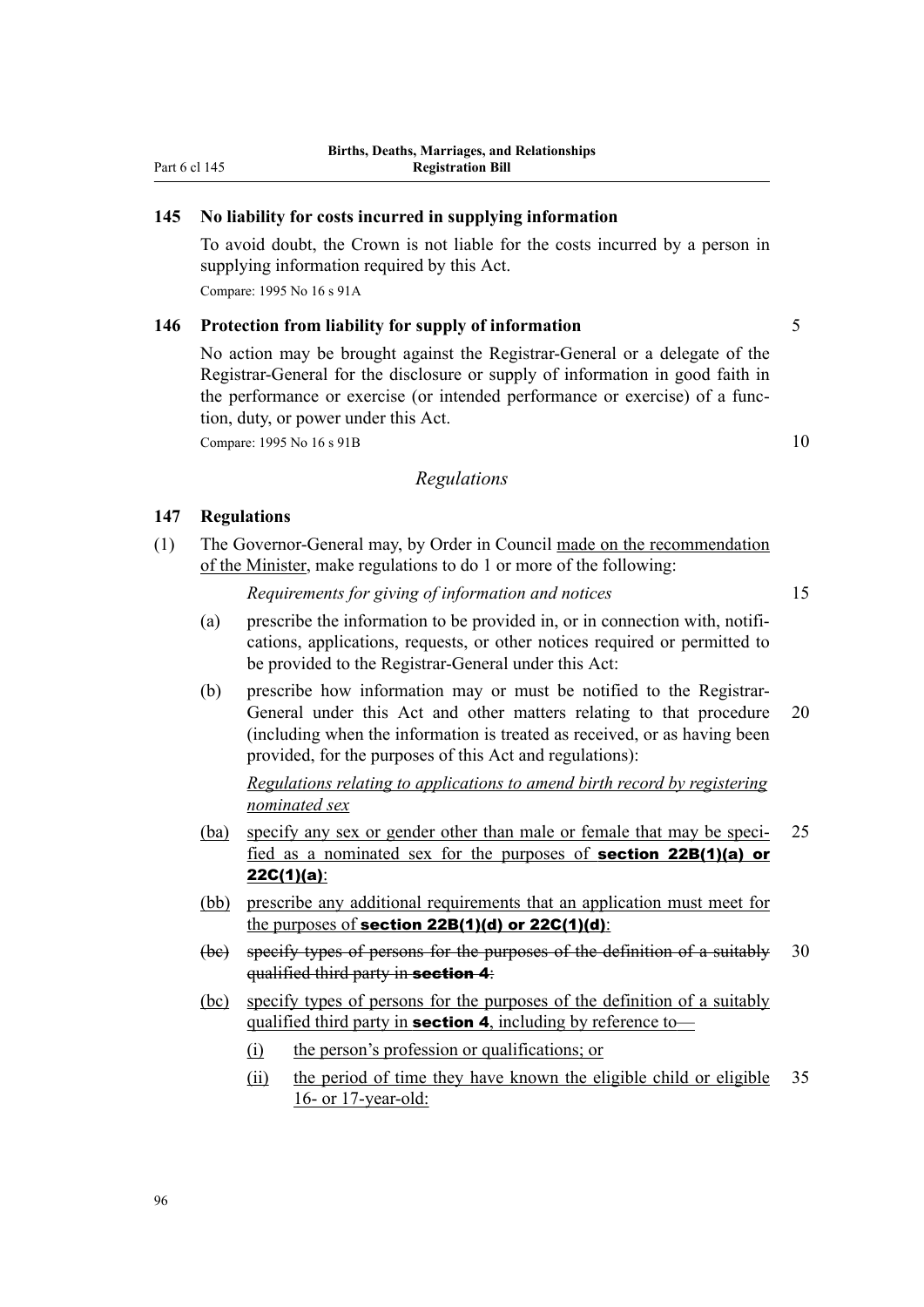# *Verification of information*

|      |                                                                                                                                                                                                                | veryication of information                                                                                                                                                                                                                                    |    |  |  |  |  |
|------|----------------------------------------------------------------------------------------------------------------------------------------------------------------------------------------------------------------|---------------------------------------------------------------------------------------------------------------------------------------------------------------------------------------------------------------------------------------------------------------|----|--|--|--|--|
|      | (c)                                                                                                                                                                                                            | prescribe, for the purposes of <b>section 60A(2)(a)(i)</b> or $61(2)(a)(i)$ , the<br>manner in which information may be verified electronically, including—                                                                                                   |    |  |  |  |  |
|      |                                                                                                                                                                                                                | when and how the information must be verified:<br>(i)                                                                                                                                                                                                         |    |  |  |  |  |
|      |                                                                                                                                                                                                                | what evidence must be provided to verify the information:<br>(ii)                                                                                                                                                                                             | 5  |  |  |  |  |
|      |                                                                                                                                                                                                                | (iii)<br>requirements with which evidence must comply:                                                                                                                                                                                                        |    |  |  |  |  |
|      |                                                                                                                                                                                                                | Information in certificates                                                                                                                                                                                                                                   |    |  |  |  |  |
|      | (d)                                                                                                                                                                                                            | prescribe the information that birth certificates, death certificates, mar-<br>riage certificates, civil union certificates, and name-change certificates<br>must contain:                                                                                    | 10 |  |  |  |  |
|      |                                                                                                                                                                                                                | Evidence of identity requirements for purposes of section 90                                                                                                                                                                                                  |    |  |  |  |  |
|      | (e)                                                                                                                                                                                                            | prescribe evidence of identity requirements for the purposes of section<br><b>90</b> (which may include requiring a person to have an electronic identity<br>credential within the meaning of section 8 of the Electronic Identity<br>Verification Act 2012): | 15 |  |  |  |  |
|      |                                                                                                                                                                                                                | Non-disclosure directions                                                                                                                                                                                                                                     |    |  |  |  |  |
|      | (f)                                                                                                                                                                                                            | specify the grounds on which a request for a non-disclosure direction<br>may be made to the Registrar-General under section 104:                                                                                                                              |    |  |  |  |  |
|      | (g)                                                                                                                                                                                                            | specify the grounds on which a request for the reinstatement of a non-<br>disclosure direction may be made to the Registrar-General under sec-<br>tion 106(2)(b):                                                                                             | 20 |  |  |  |  |
|      | (h)                                                                                                                                                                                                            | prescribe the period referred to in <b>section 106(1)(a)</b> for which a non-<br>disclosure direction under section 105 remains in force, including the<br>conditions subject to which any such direction ceases to be in force:                              |    |  |  |  |  |
|      |                                                                                                                                                                                                                | Fees                                                                                                                                                                                                                                                          | 25 |  |  |  |  |
|      | (j)                                                                                                                                                                                                            | prescribe fees and charges payable in respect of any matter under this<br>Act or the manner in which fees and charges may be calculated:                                                                                                                      |    |  |  |  |  |
|      |                                                                                                                                                                                                                | Other matters                                                                                                                                                                                                                                                 |    |  |  |  |  |
|      |                                                                                                                                                                                                                | (k) provide for any other matters contemplated by or necessary for giving<br>full effect to this Act and for its administration.                                                                                                                              | 30 |  |  |  |  |
| (2)  | Regulations made under <b>subsection (1)</b> may require the giving and collection<br>of information for the purpose of statistics, including matters to be notified, or<br>matters to be registered, or both. |                                                                                                                                                                                                                                                               |    |  |  |  |  |
| (2A) | The Minister must, before recommending the making of regulations under                                                                                                                                         |                                                                                                                                                                                                                                                               |    |  |  |  |  |
|      | <b>subsection (1)(bb)</b> , be satisfied that the additional requirements prescribed—<br>35                                                                                                                    |                                                                                                                                                                                                                                                               |    |  |  |  |  |
|      | (a)                                                                                                                                                                                                            | do not require the provision of medical evidence; and                                                                                                                                                                                                         |    |  |  |  |  |
|      | (b)                                                                                                                                                                                                            | are reasonably necessary to reduce the risk of fraudulent applications<br>under section 22B or 22C; and                                                                                                                                                       |    |  |  |  |  |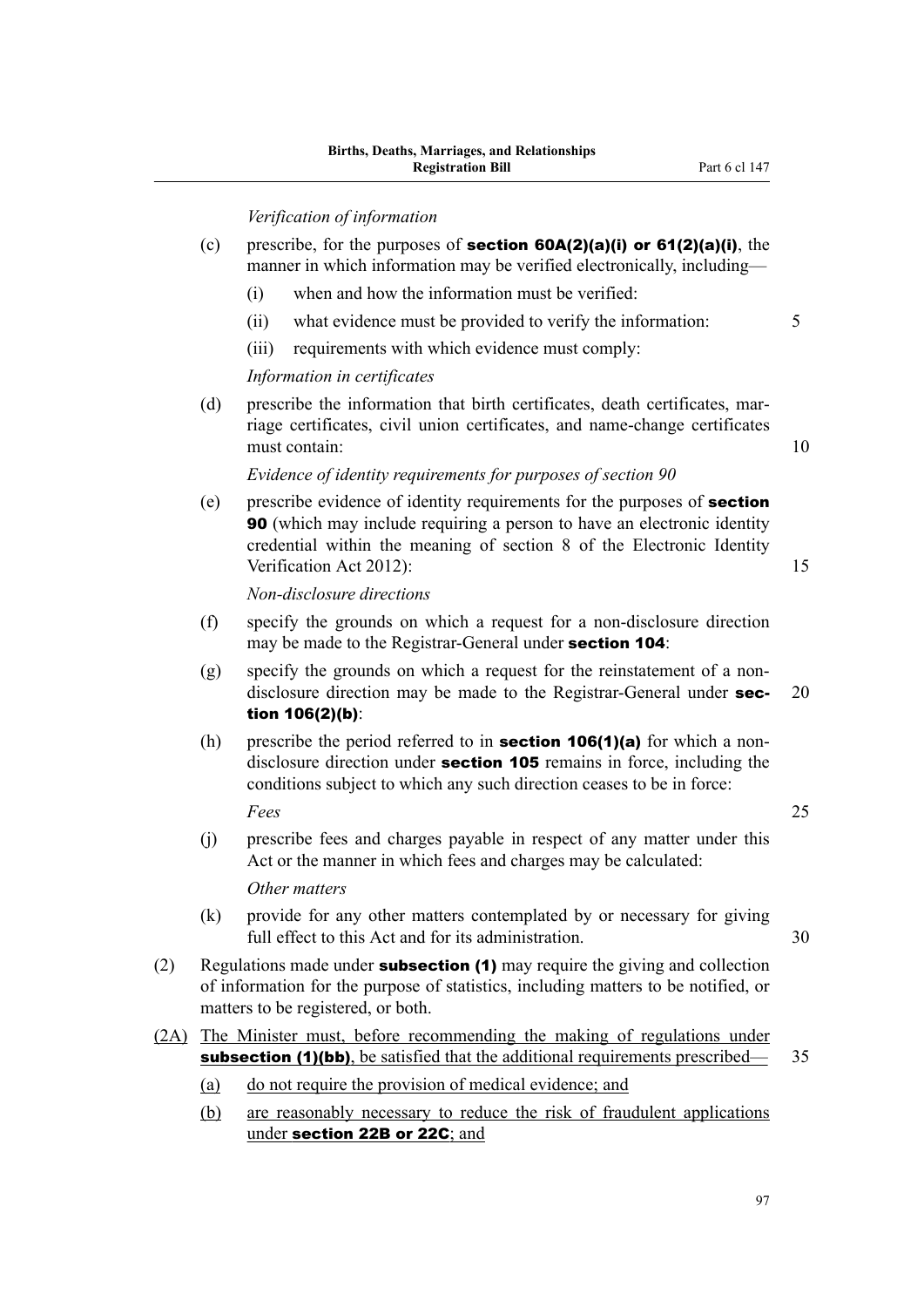|                  | (c)                                            | do not create an unreasonable obstacle to the completion of an applica-<br>tion under section 22B or 22C.                                                                                                                                                                                                            |    |  |  |  |  |  |
|------------------|------------------------------------------------|----------------------------------------------------------------------------------------------------------------------------------------------------------------------------------------------------------------------------------------------------------------------------------------------------------------------|----|--|--|--|--|--|
| (2B)             |                                                | The Minister must, before recommending the making of regulations under                                                                                                                                                                                                                                               |    |  |  |  |  |  |
|                  | <b>subsection (1)(bc)</b> , be satisfied that— |                                                                                                                                                                                                                                                                                                                      |    |  |  |  |  |  |
|                  | (a)                                            | each type of person specified in the regulations—                                                                                                                                                                                                                                                                    | 5  |  |  |  |  |  |
|                  |                                                | has sufficient professional or community standing to provide let-<br>(i)<br>ters of support generally; or                                                                                                                                                                                                            |    |  |  |  |  |  |
|                  |                                                | is required to have known an eligible child or eligible 16- or 17-<br>(ii)<br>year-old for a period of time that indicates they have a sufficiently<br>enduring relationship with the eligible child or eligible 16- or 17-<br>year-old to provide a letter of support for that child or 16- or 17-<br>year-old; and | 10 |  |  |  |  |  |
|                  | (b)                                            | the regulations provide applicants with a reasonable level of choice<br>regarding the type of person who may provide a letter of support for<br>them; and                                                                                                                                                            | 15 |  |  |  |  |  |
|                  | (c)                                            | the regulations include types of persons other than medical practitioners.                                                                                                                                                                                                                                           |    |  |  |  |  |  |
| (2C)             |                                                | Regulations must be made under subsection (1)(ba), (bb), and (bc) before                                                                                                                                                                                                                                             |    |  |  |  |  |  |
|                  |                                                | the commencement of sections 22B and 22C.                                                                                                                                                                                                                                                                            |    |  |  |  |  |  |
| (3)              |                                                | Regulations made under <b>subsection (1)(e)</b> may provide differently for differ-<br>20<br>ent types of searches or requests in different circumstances.                                                                                                                                                           |    |  |  |  |  |  |
| $\left(4\right)$ |                                                | Regulations made under this section are secondary legislation (see Part 3 of the<br>Legislation Act 2019 for publication requirements).<br>Compare: 1995 No 16 s 88                                                                                                                                                  |    |  |  |  |  |  |
|                  |                                                | Review of certain provisions relating to-changes to registered sex applications<br>for registration of nominated sex                                                                                                                                                                                                 | 25 |  |  |  |  |  |
|                  |                                                | 147A Review of certain provisions relating to changes to registered sex<br>applications for registration of nominated sex                                                                                                                                                                                            |    |  |  |  |  |  |
| (1)              |                                                | The Minister must, as soon as practicable after the expiry of 5 years from the<br>commencement of this Act sections 22A to 22H,—                                                                                                                                                                                     |    |  |  |  |  |  |
|                  | (a)                                            | commence a review of the operation of the following provisions since<br>the commencement of this Act sections 22A to 22H:                                                                                                                                                                                            | 30 |  |  |  |  |  |
|                  |                                                | in section 4, the definitions of eligible 16- or 17-year-old, eli-<br>$\Omega$<br>gible child, eligible person, guardian, nominated sex, restricted<br>name-change information, and restricted sex information:                                                                                                      |    |  |  |  |  |  |

- (ii) sections 22A to 22H (which relate to applications for registra-  $35$ tion of a person's nominated sex):
- (iii) **section 23(1)(d)** (which provides for rights of appeal against decisions by the Registrar-General to decline to register a nominated sex):

Part 6 cl 147A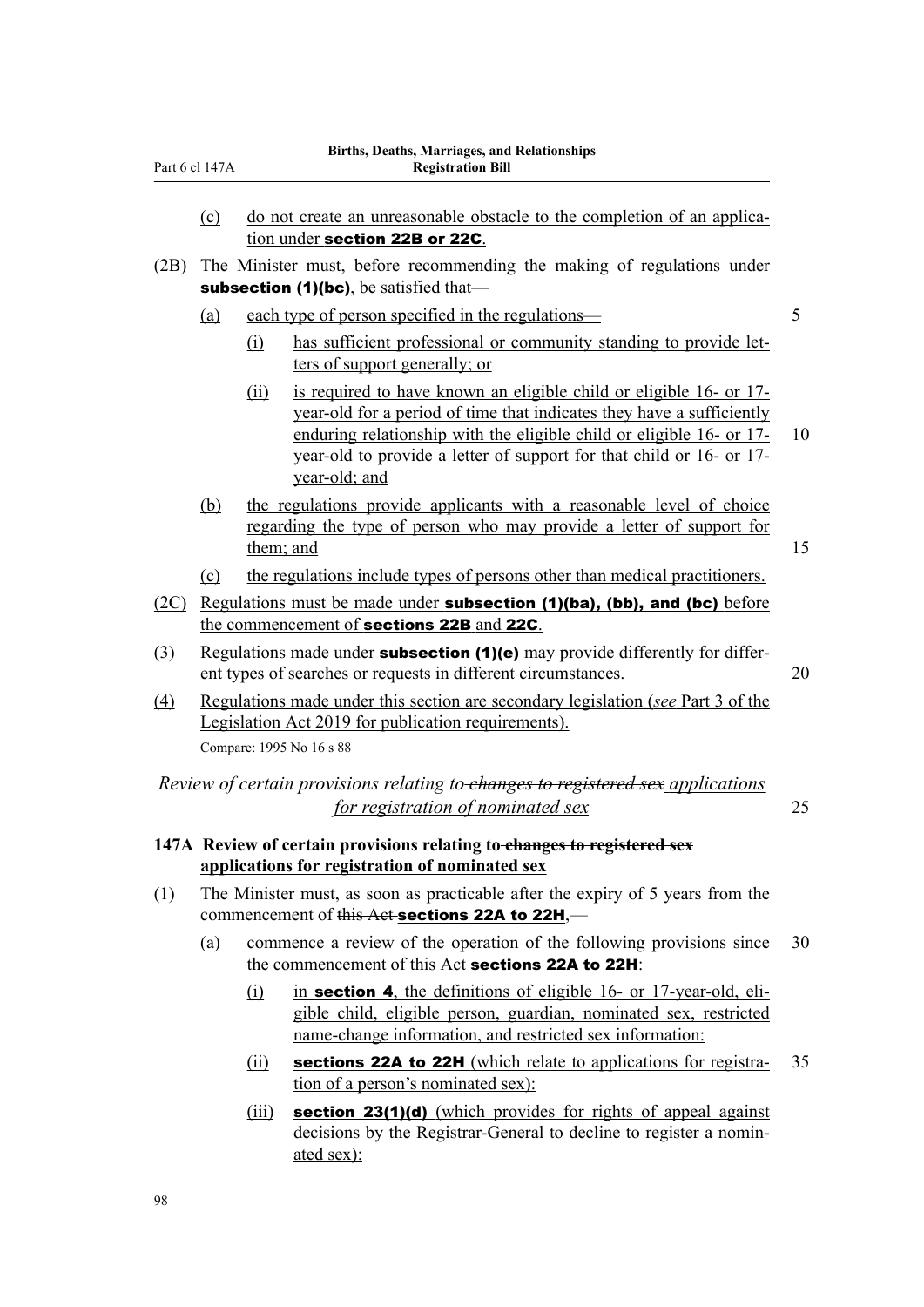- (iv) section 80 (relating to use of a birth certificate as evidence of sex and gender):
- (v) section 129(3)(ac) (which provides that the Registrar-General may not delegate the power to decline to register a nominated  $s$ ex): 5
- (vi) section 147(1)(ba), (bb), and (bc) (which provides for regulation-making powers relating to applications to register a nomin‐ ated sex); and
- (i) section 22A (relating to definitions of terms used in sections **22A to 23**):  $10$

 $(iii)$  sections 22B(2)(a) and (b), and 22C(2)(a) and (b) (relating to content requirements for statutory declarations):

- $(iii)$  sections 22B(3) and 22G(2)(c) (relating to a requirement for a recommendation by a health professional for applications by eligible persons under 18 who have never been in a marriage, civil 15 union, or de facto relationship):
- $(iv)$  sections 22B(4) and 22C(3) (relating to the restrictions on when the Registrar-General may accept an application):
- $(v)$  section 22E (relating to a requirement for an eligible person to confirm their registered sex on turning 18 years old): 20
- (vi) section 22F (relating to applications to delete an eligible person's nominated sex):
- (vii) section 22G (relating to disputes between guardians and refusals of consent by guardians):
- (viii) **section 22J** (relating to the power of the Minister to designate a 25 body corporate for the purposes of paragraphs (d) and (e) of the definition of health professional in section 22A):
- $(ix)$  section 23(1)(d) to (g) (relating to appeal rights against decisions by the Registrar-General relating to sex); and
- (b) prepare a report on that review. 30
- (2) The Minister must consult the Human Rights Commissioner and any other per‐ sons and organisations that the Minister considers appropriate during the preparation of the report.
- (2) During the preparation of the report, the Minister must consult—
	- (a) the Human Rights Commissioner; and 35
	- (b) the communities the Minister considers to be most affected by the oper‐ ation of the provisions reviewed; and
	- (c) any other persons or organisations that the Minister considers appropri‐ ate.

99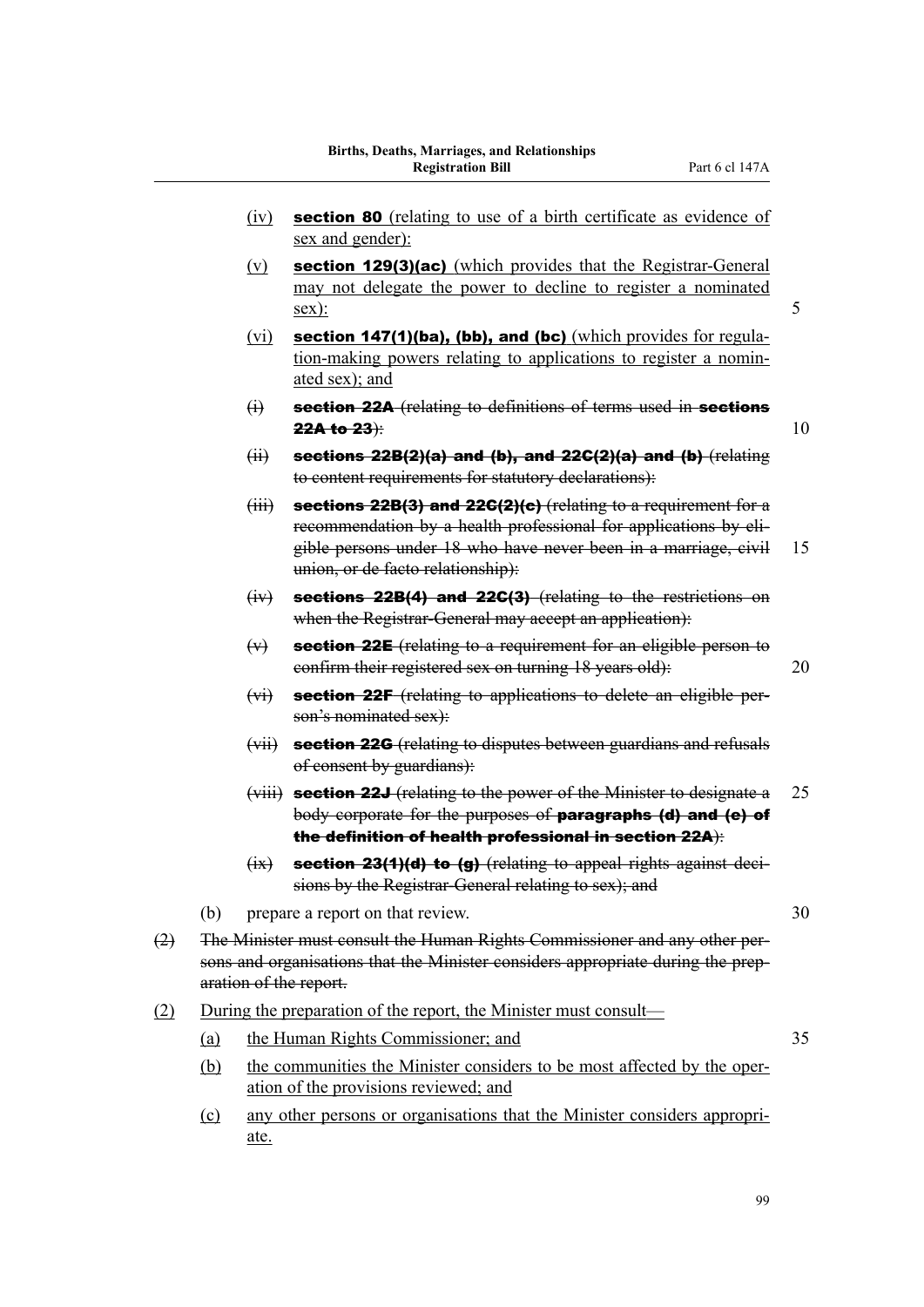| Part 6 cl 148 |  | <b>Registration Bill</b>                                                       |  |  |
|---------------|--|--------------------------------------------------------------------------------|--|--|
|               |  |                                                                                |  |  |
| (3)           |  | The Minister must present a copy of the report to the House of Representatives |  |  |

- as soon as practicable after it has been completed. (4) This section is repealed on the date that is 6 years after the commencement of
- this Act sections 22A to 22H.

*Consequential amendments and repeals* 5

# **148 Births, Deaths, Marriages, and Relationships Registration Act 1995 repealed**

The Births, Deaths, Marriages, and Relationships Registration Act 1995 (1995 No 16) is repealed.

# **149 Consequential amendments** 10

The enactments set out in **Schedule 3** are consequentially amended as set out in that schedule.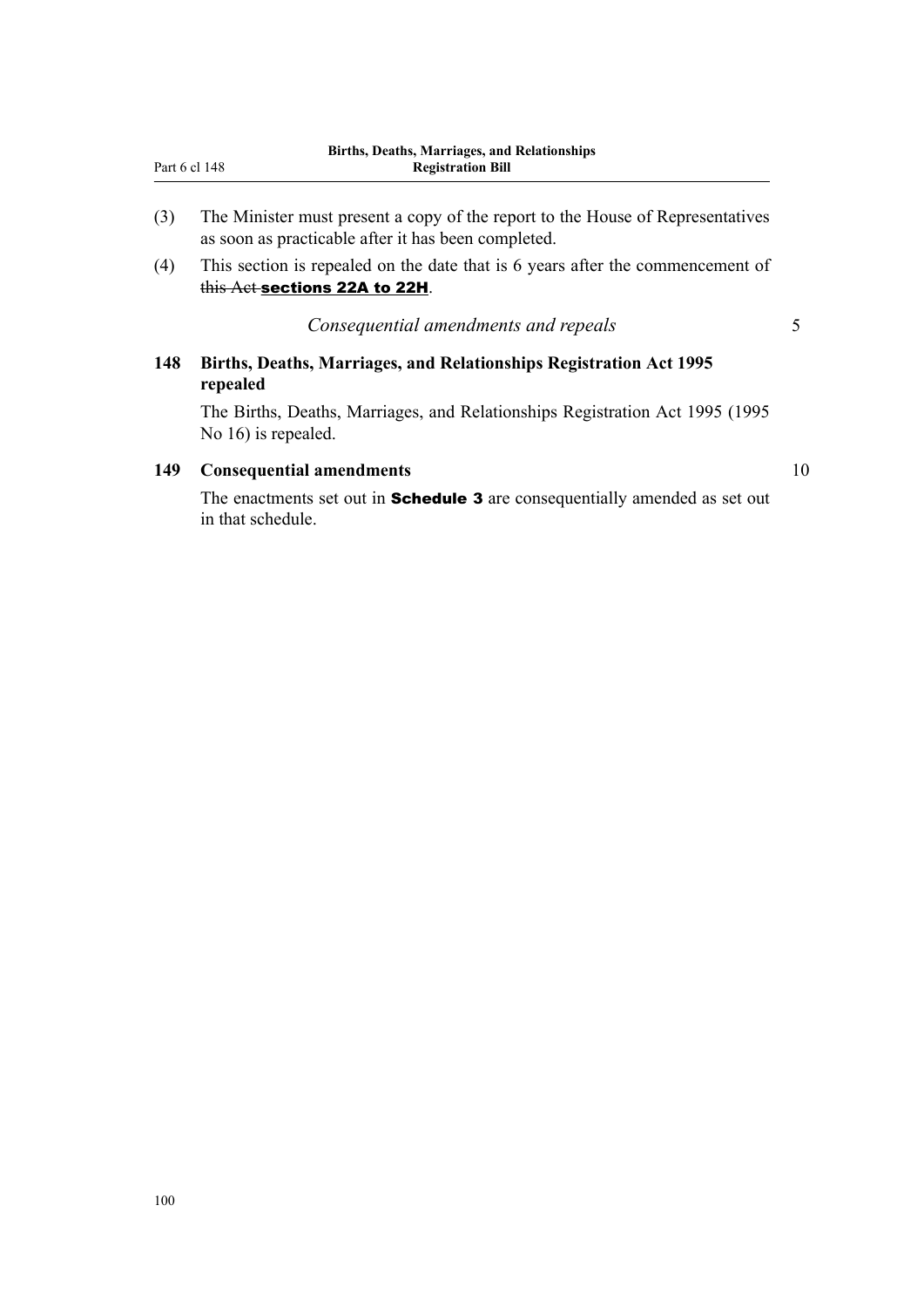# **Schedule 1**

# **Transitional, savings, and related provisions**

#### s 5

# **Part 1**

# **Provisions relating to this Act as enacted** 5

# **1 Definitions used in this Part**

In this Part, unless the context otherwise requires,—

**1995 Act** means the Births, Deaths, Marriages, and Relationships Registration Act 1995

**former Act** means the 1995 Act, the Births and Deaths Registration Act 1951, 10 or the provisions of the Marriage Act 1955 or any Act relating to the registration of births and deaths or marriages that was repealed on or before 1 Septem‐ ber 1995

**former Adoption Act** means the Infants Act 1908 or the Maori Land Act 1931 or the Maori Affairs Act 1953 or any Act relating to the adoption of children 15 that was repealed on or before 1 September 1995.

# Subpart 1—General transitional provisions

#### **2 Registered information**

A reference to registered information or information in a record or the registry includes information that was recorded under a former Act. 20

# **3 Record of citizenship only required in birth record for persons born on or after 1 January 2006**

Section 19 applies only in relation to a birth on or after 1 January 2006. Compare: 1995 No 16 s 12A

## **4 Registration of stillbirths that occurred after 24 July 1991 but before** 25 **commencement of this Act** section 16

- (1) A stillbirth that occurred after 24 July 1991 but before 1 September 2005 is registrable to the same extent, and in the same manner, as if it had occurred after the commencement of this Act.
- (1) A stillbirth that occurred after 24 July 1991 but before the commencement of 30 section 16 is registrable to the same extent, and in the same manner, as if it had occurred after the commencement of **section 16**.
- (2) Nothing in **subsection subclause (1)** requires any person to notify the Registrar-General of a stillbirth to which this clause applies. Compare: 1995 No 16 s 13 35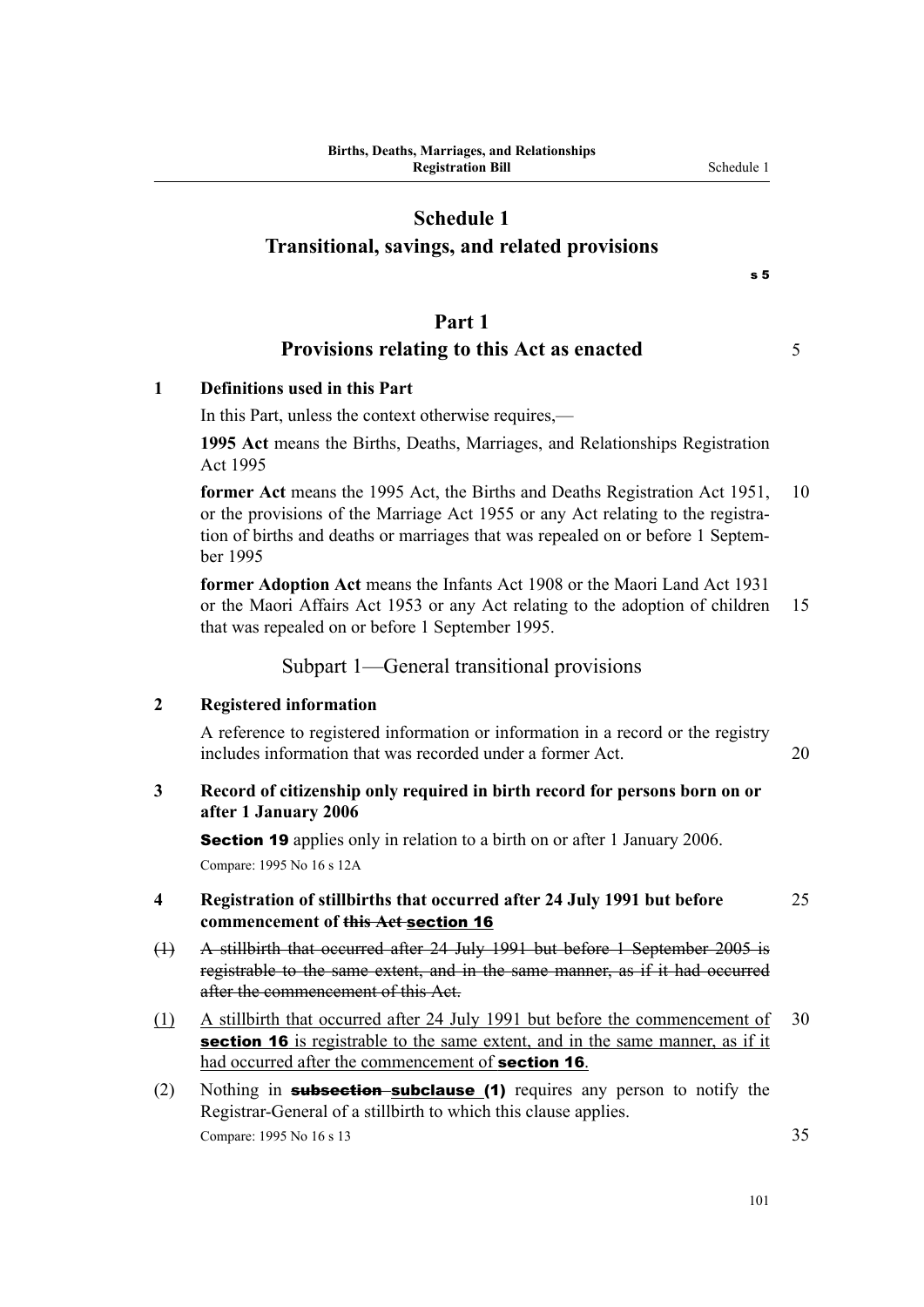Schedule 1

## **5 Māori custom marriages**

- (1) The Registrar-General must not include any information relating to a Māori custom marriage entered into after 31 March 1952 in a person's birth record.
- (2) The Registrar-General must clearly identify any information in the registry relating to a Māori custom marriage entered into before 31 March 1952 as a 5 Māori custom marriage.

Compare: 1995 No 16 s 14

# **6 Application for registration of name change made by deed poll before 1 September 1995**

**Section 60A(2)(a)** is satisfied if the application includes— 10

- (a) a deed poll executed before 1 September 1995 evidencing any change in the eligible person's names; or
- (b) a copy of a deed poll executed and filed in an office of the High Court before 1 September 1995 and certified by a Registrar of the court in which it was filed. 15

Compare: 1995 No 16 s 21A(2)(c)(ii), (iii)

# **7 References to information notified, recorded, or registered under this Act include information notified, recorded, or registered under former Acts or former Adoption Act**

- (1) This section clause applies to information recorded under a former Act or a former Adoption Act.
- (2) On and from the commencement of this-section clause, adoption information recorded under a former Act or a former Adoption Act must be treated as if it were registered under section 25 or 26.
- (3) A reference to information notified by a court under **section 24** includes a 25 notice under section 23 of the 1995 Act or section 21 of the Births and Deaths Registration Act 1951 or a notice of the adoption under a former Adoption Act. Compare: 1995 No 16 ss 24, 25

#### **8 Deaths outside New Zealand before commencement of this Act**

**Section 44** applies in respect of a death of a New Zealand citizen or of a per-<br>30 son ordinarily resident in New Zealand that occurred outside New Zealand before the commencement of this Act that section as if the death had occurred after the commencement of this Act that section.

Compare: 1995 No 16 s 52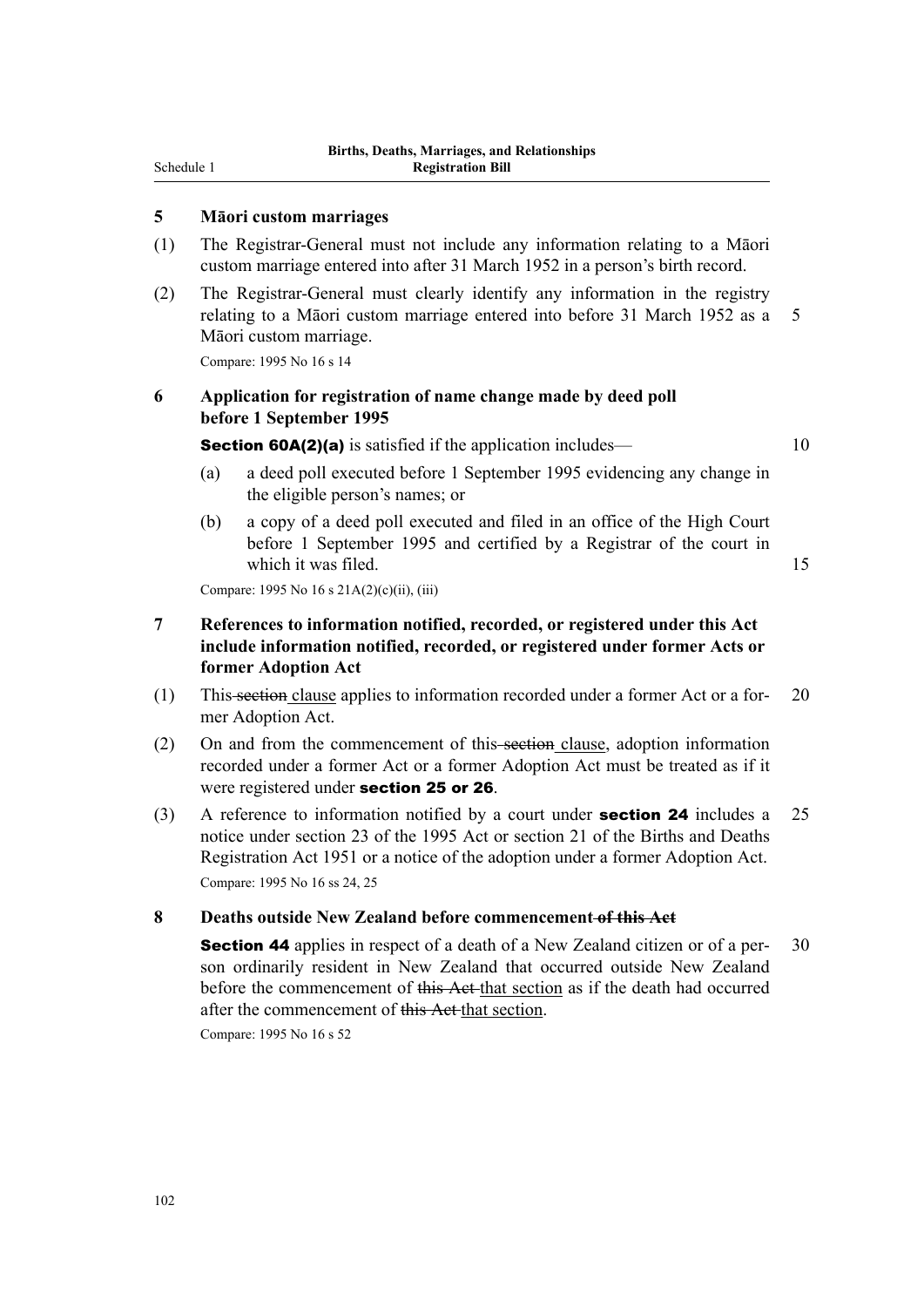- (1) The Registrar-General may do either of the following in respect of a certificate received before the commencement of this Act subparts 4 and 5 of Part 2 as if the certificate had been received under **section 43 or 55**:  $\frac{5}{5}$ 
	- (a) record the receipt of the certificate in the registry under **section 44 or** 56:
	- (b) issue a written statement under **section 44A or 56A**.
- (2) The Registrar-General may do any of the following in respect of information received from an overseas registration authority before the commencement of 10 this Act subparts 4 and 5 of Part 2:
	- (a) record the receipt of the information in the registry under section 44 or 56:
	- (b) issue a written statement under **section 44A or 56A**:
	- (c) hold and use the information under **section 117**.  $15$
- **9 Form prepared under** section 46, 47, or 48 **includes equivalent documents under former Acts**

A reference to a form or record prepared under section 46, 47, or 48 includes a document prepared under an equivalent provision of a former Act. Compare: 1995 No 16 ss 55, 57 20

# **10 Dissolution of marriage in New Zealand under former Act may be recorded under this Act**

The Registrar-General may register any marriage information contained in an order or decree made under the Family Proceedings Act 1980 or any other for‐ mer divorce enactment that is equivalent to an order described in **section 53** 25 in the record relating to that marriage.

Compare: 1995 No 16 s 59(2)

## **11 Surnames on birth certificates in relation to births registered before 1 January 1972**

**Section 81** applies in relation to a birth registered under a former Act before 30 1 January 1972 as if the following information had been registered under this Act:

- (a) if it is recorded in respect of the birth of a person that the parents of the person were married to each other, that the person had the surname of the person's father: 35
- (b) in every other case, that the person had the surname of the person's mother.

Compare: 1995 No 16 s 68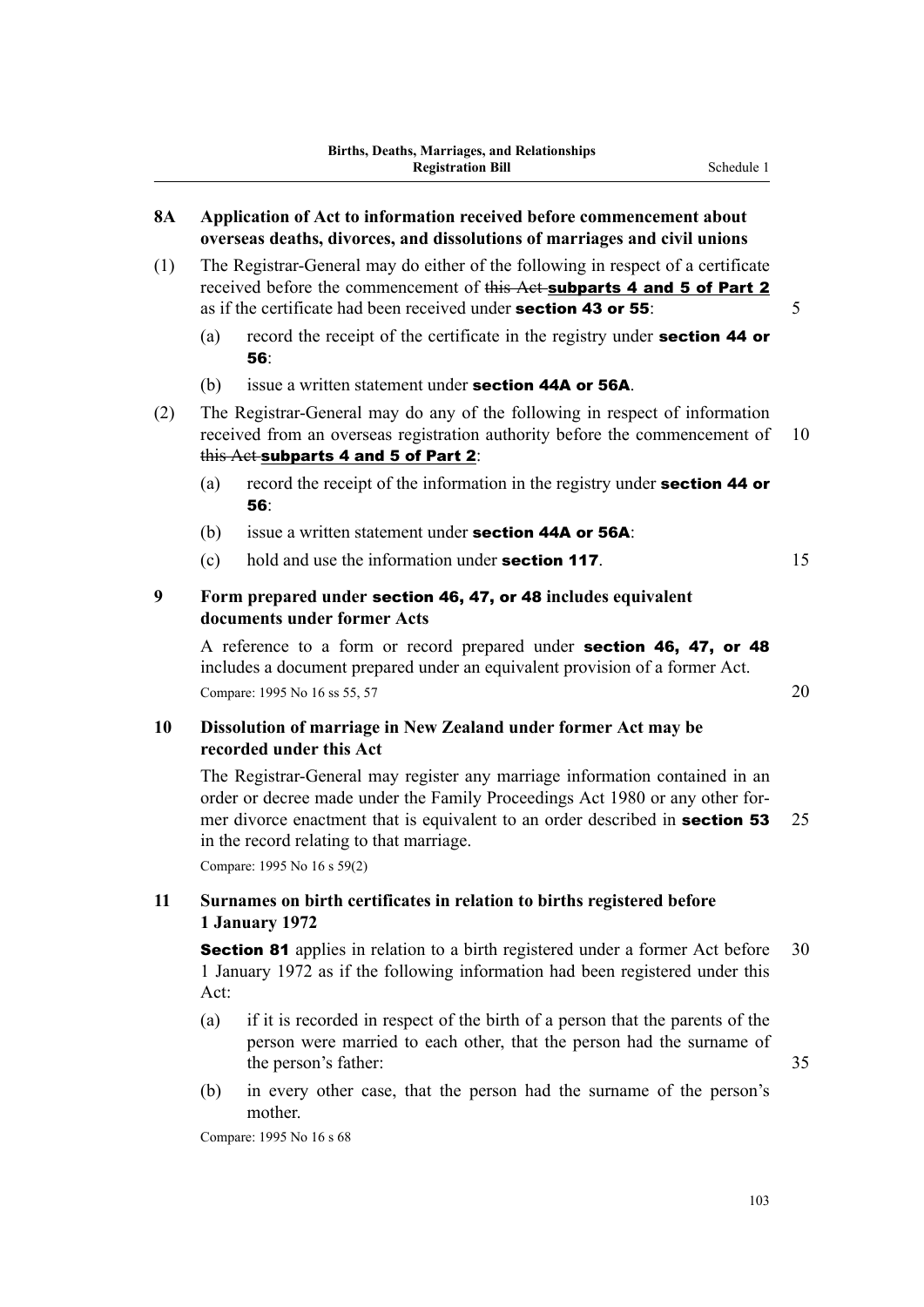## **12 Persons other than Registrar-General may not generally publish index information**

- (1) A person must not make index information obtained under section 74(2) of the 1995 Act before the commencement of the Births, Deaths, Marriages, and Relationships Registration Amendment Act 2008 or section 39B(2) of the 5 Births and Deaths Registration Act 1951 available on an Internet site unless—
	- (a) the information is in a form that could not reasonably be expected to identify any particular person; or
	- (b) the person who makes the information available—
		- $(i)$  is the subject of the information; or  $10$
		- (ii) has been granted power of attorney or given written authority to make the information available by the person who is the subject of the information; or
	- (c) the information is historical information.
- (2) Information may be made available on an Internet site under **subsection sub-** 15 clause (1)(b)(ii) only to the extent that the power of attorney or written authority does not prohibit making the information available on the Internet.
- (3) In this section clause, **Internet site** includes part of an Internet site that is not generally accessible to members of the public. Compare: 1995 No 16 s 78I 20

# **13 Name change documents are source documents**

To avoid doubt, any documents provided to the Registrar-General in support of name-change information under this Act or a former Act must be treated as source documents for the purpose of this Act (whether or not the person's birth is registered under this Act). 25

#### **13A Notices of intention to marry are source documents**

To avoid doubt, any notices of intention to marry provided to the Registrar-General between 1856 and 1956 under a former Act must be treated as source documents for the purpose of this Act (whether or not the marriage was solemnised). 30

#### **14 Corrections**

References in-**section 108** this Act to things done under **section 134** include things done under a corresponding provision of a former Act before the commencement of this Act.

Compare: 1995 No 16 ss 52, 77 35

## **15 Regulations continued in force**

The following regulations continue in force and are treated as if they were made under **section 147** and may be amended or revoked accordingly:

104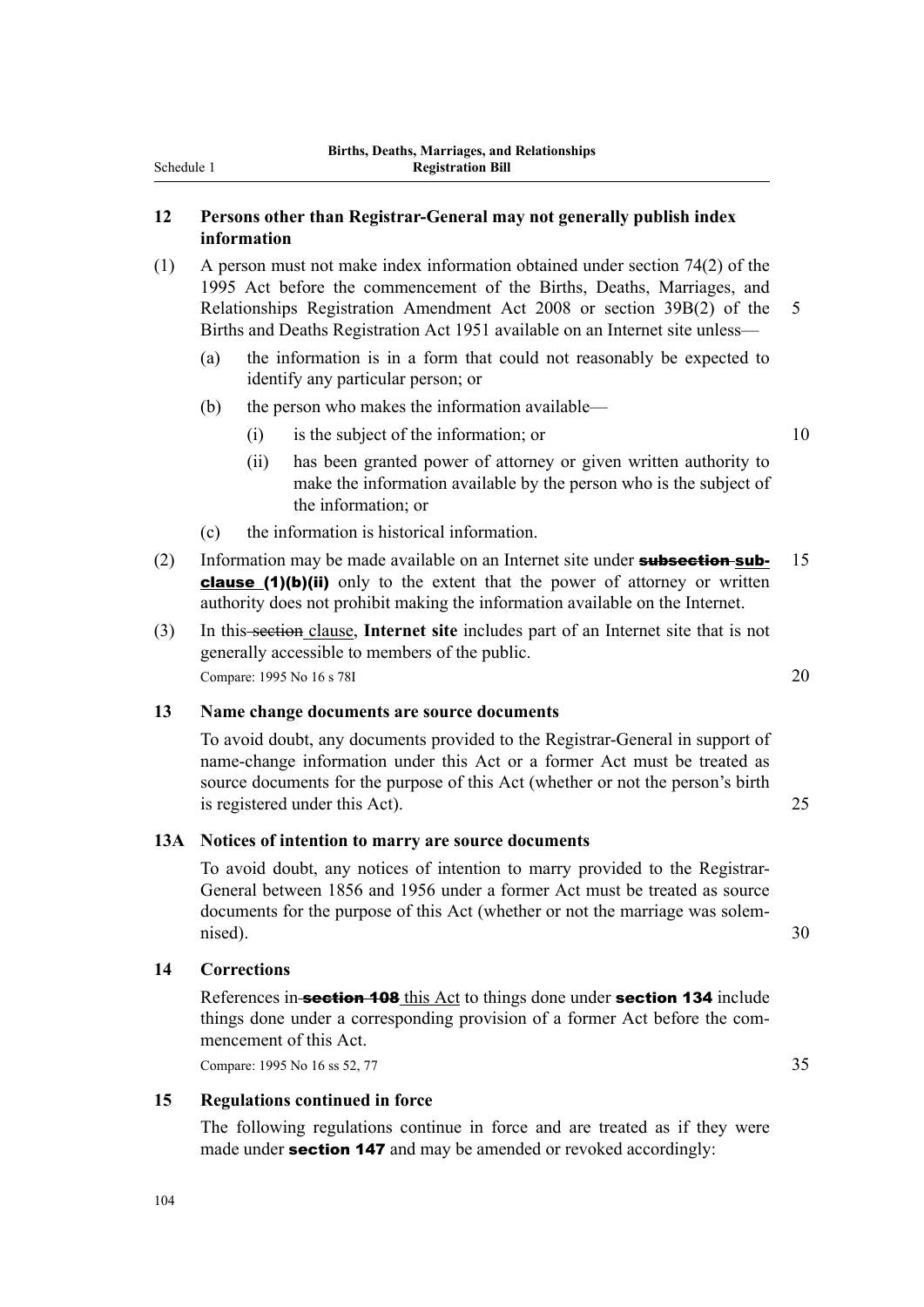- (a) Births, Deaths, Marriages, and Relationships Registration (Fees) Regula‐ tions 1995:
- (b) Births, Deaths, Marriages, and Relationships Registration (Non-Disclos‐ ure Direction) Regulations 2008:
- (c) Births, Deaths, Marriages, and Relationships Registration (Prescribed 5 Information) Regulations 1995.

# **16 Application of this Act to person who has declaration from Family Court as to sex under 1995 Act**

- (1) Information recorded under Part 5 of the 1995 Act that a person is of a particular sex must, on and from the commencement of this Act, be treated as if it 10 were a nominated sex registered under **section 22D** of this Act.
- (2) A person who has had information recorded under Part 5 of the 1995 Act that they are of a particular sex and makes an application under **section 22B or** 22C for registration of a nominated sex must satisfy any additional requirements set out in regulations for the purposes of section 22B(1)(d) or 15  $22G(1)(d)$ .
- **16 Application of this Act to person who has had nominated sex information recorded under 1995 Act**
- (1) This clause applies to a person if—
	- (a) information was recorded under section 30 of the 1995 Act that the per‐ 20 son is of a nominated sex; and
	- (b) a nominated sex has not been registered for the person under **Part 2** of this Act.
- (2) The information recorded under section 30 of the 1995 Act must, on and from the commencement of **Part 2** of this Act, be treated as if it were a nominated  $25$ sex registered under **section 22D** of this Act, except that—
	- (a) sections  $22B(1)(d)$  and  $22C(1)(d)$  do not apply to an application for registration of a nominated sex by or on behalf of the person; and
	- (b) section 22E must be read as if the person's **associated name** were their name as at the time the information was recorded under section 30 of the 30 1995 Act unless—
		- (i) their name has subsequently been changed, in which case their associated name is the person's name immediately following registration of the first name change after that information was recorded; or 35
		- (ii) the person nominated a name in accordance with section 64(2) of the 1995 Act, in which case their associated name is that nominated name.

Compare: 1995 No 16 s 64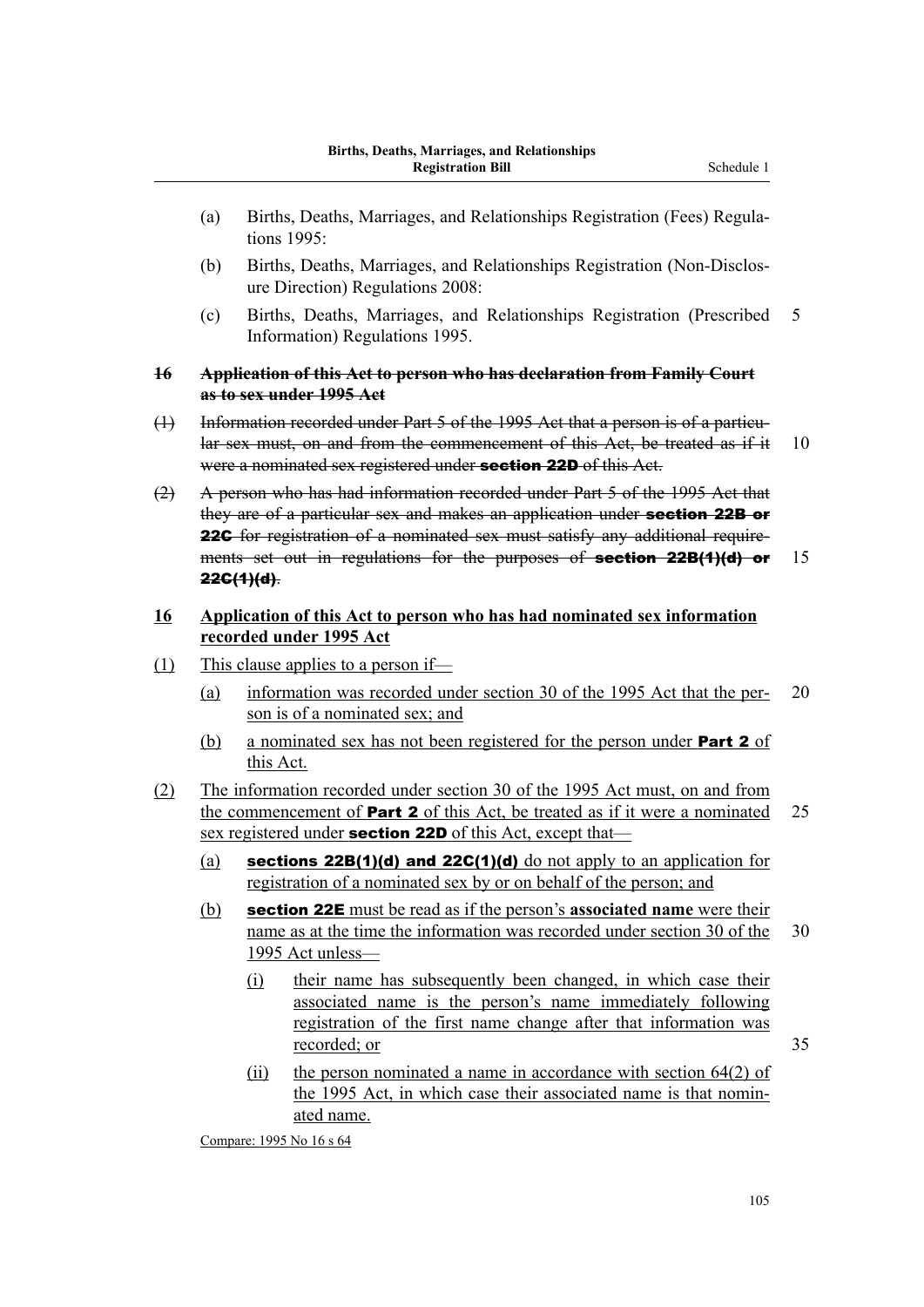**Disclosure of information to specified agencies**

| Specified agency Agency                         | Type of information                                                                                                          | <b>Purpose</b>                                                                                                                                                                                           |  |
|-------------------------------------------------|------------------------------------------------------------------------------------------------------------------------------|----------------------------------------------------------------------------------------------------------------------------------------------------------------------------------------------------------|--|
| <b>Accident Compensation</b><br>Corporation     | Birth information and name-<br>change information                                                                            | To verify the identity of a claimant and a<br>claimant's eligibility or continuing<br>eligibility for a benefit                                                                                          |  |
|                                                 | Marriage or civil union<br>information and name-change<br>information                                                        | To verify a claimant's change of name                                                                                                                                                                    |  |
|                                                 | Death information                                                                                                            | To identify deceased claimants                                                                                                                                                                           |  |
| Board of Trustees of<br>National Provident Fund | Birth information, marriage<br>information, civil union<br>information, name-change<br>information, and death<br>information | To verify the identity of a member or<br>beneficiary of the National Provident Fund<br>and the eligibility or continuing eligibility of<br>a member or beneficiary for payments under<br>the Fund        |  |
| Department of Internal                          | Birth information, marriage<br>information, civil union<br>information, name-change<br>information, and death<br>information | To verify whether a person is eligible—                                                                                                                                                                  |  |
| Affairs                                         |                                                                                                                              | (a)<br>to hold a New Zealand passport:                                                                                                                                                                   |  |
|                                                 |                                                                                                                              | (b)<br>for New Zealand citizenship                                                                                                                                                                       |  |
|                                                 | Death information                                                                                                            | To identify deceased holders of New<br>Zealand travel documents                                                                                                                                          |  |
| Government<br>Superannuation Fund<br>Authority  | Birth information, marriage<br>information, civil union<br>information, name-change<br>information, and death<br>information | To verify the identity of a member or<br>beneficiary of the Government<br>Superannuation Fund and the eligibility or<br>continuing eligibility of a member or<br>beneficiary for payments under the Fund |  |
| <b>Inland Revenue</b><br>Department             | Birth information, marriage<br>information, civil union<br>information, and name-change<br>information                       | To verify the identity of a person to<br>establish-                                                                                                                                                      |  |
|                                                 |                                                                                                                              | the tax file number of the person:<br>(a)                                                                                                                                                                |  |
|                                                 |                                                                                                                              | (b)<br>the details of an applicant for child<br>support:                                                                                                                                                 |  |
|                                                 |                                                                                                                              | (c)<br>for child support purposes, details<br>of the parentage, birth, and death of<br>qualifying children or dependent<br>children                                                                      |  |
|                                                 | Death information                                                                                                            | To identify deceased taxpayers and verify<br>their details                                                                                                                                               |  |
| Ministry of Business,                           | Birth information and name-                                                                                                  | $To$ —                                                                                                                                                                                                   |  |
| Innovation, and<br>Employment                   | change information                                                                                                           | verify a person's citizenship status:<br>(a)                                                                                                                                                             |  |
|                                                 |                                                                                                                              | (b)<br>verify a person's entitlement to<br>reside in New Zealand:                                                                                                                                        |  |
|                                                 |                                                                                                                              | (c)<br>update and verify immigration<br>records                                                                                                                                                          |  |
|                                                 | Marriage information and civil<br>union information                                                                          | To verify that a person is married to, or in a<br>civil union with, a New Zealand citizen                                                                                                                |  |
|                                                 | Death information                                                                                                            | To identify deceased holders of temporary<br>entry class visas                                                                                                                                           |  |

s 114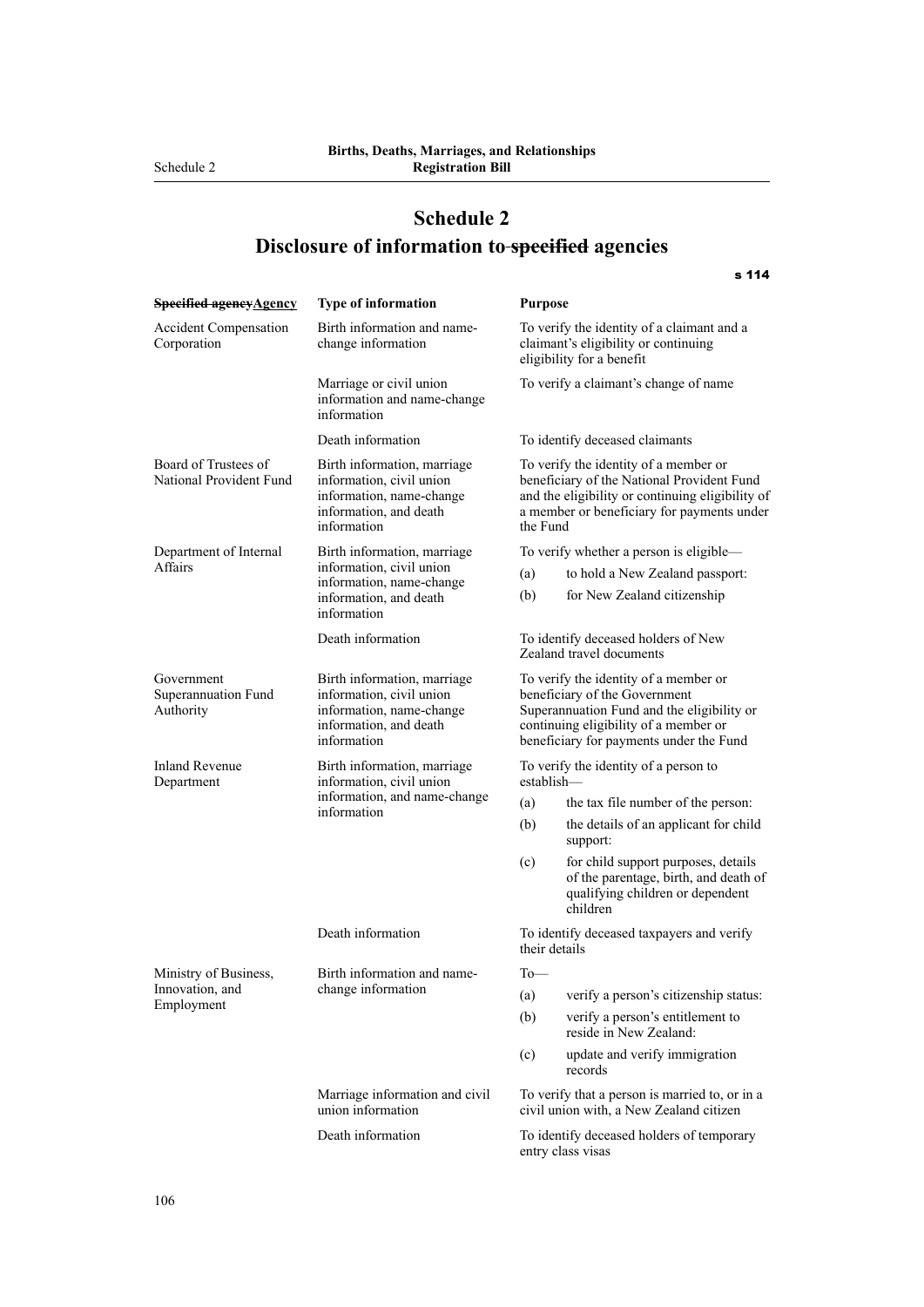# **Births, Deaths, Marriages, and Relationships**

| <b>Specified agency Agency</b>                 | Type of information                                                                                                          | <b>Purpose</b>                                                          |                                                                                                                                                                                                                                                                                                        |  |
|------------------------------------------------|------------------------------------------------------------------------------------------------------------------------------|-------------------------------------------------------------------------|--------------------------------------------------------------------------------------------------------------------------------------------------------------------------------------------------------------------------------------------------------------------------------------------------------|--|
| Ministry of Education                          | Birth information, name-change<br>information, and death<br>information                                                      | To verify and update information on the<br>National Student Index       |                                                                                                                                                                                                                                                                                                        |  |
| Ministry of Health                             | Birth information, name-change<br>information, and death<br>information                                                      | To verify and update health information on<br>the National Health Index |                                                                                                                                                                                                                                                                                                        |  |
|                                                | Birth information and death<br>information                                                                                   | To compile mortality statistics                                         |                                                                                                                                                                                                                                                                                                        |  |
| Ministry of Justice                            | Marriage information and civil<br>union information                                                                          | To verify a fine defaulter's name change                                |                                                                                                                                                                                                                                                                                                        |  |
|                                                | Death information                                                                                                            | $To$ —                                                                  |                                                                                                                                                                                                                                                                                                        |  |
|                                                |                                                                                                                              | (a)                                                                     | remove the names of deceased<br>persons from jury lists:                                                                                                                                                                                                                                               |  |
|                                                |                                                                                                                              | (b)                                                                     | remit or enforce payment of fines<br>owed by deceased persons                                                                                                                                                                                                                                          |  |
| Ministry of Justice<br>(Māori Land Court Unit) | Death information                                                                                                            | To identify deceased Māori landowners                                   |                                                                                                                                                                                                                                                                                                        |  |
| Ministry of Social                             | Birth information, marriage<br>information, civil union<br>information, name-change<br>information, and death<br>information | $To$ —                                                                  |                                                                                                                                                                                                                                                                                                        |  |
| Development                                    |                                                                                                                              | (a)                                                                     | verify a person's eligibility or<br>continuing eligibility for benefits,<br>war pensions, grants, loans, or<br>allowances:                                                                                                                                                                             |  |
|                                                |                                                                                                                              | (b)                                                                     | verify a person's eligibility or<br>continuing eligibility for a<br>community services card or a card<br>the availability of which is based<br>principally on the age and residence<br>of a person, or of the person's<br>spouse or civil union partner or<br>former spouse or civil union<br>partner: |  |
|                                                |                                                                                                                              | (c)                                                                     | identify debtors, including any<br>person no longer in receipt of a<br>benefit, war pension, grant, loan, or<br>allowance                                                                                                                                                                              |  |
| New Zealand Transport<br>Agency                | Birth information and name-<br>change information                                                                            | To verify details supplied by an applicant<br>for a driver licence      |                                                                                                                                                                                                                                                                                                        |  |
|                                                | Marriage information and civil<br>union information                                                                          | To verify the name change of the holder of a<br>driver licence          |                                                                                                                                                                                                                                                                                                        |  |
|                                                | Death information                                                                                                            | To identify deceased holders of driver<br>licences                      |                                                                                                                                                                                                                                                                                                        |  |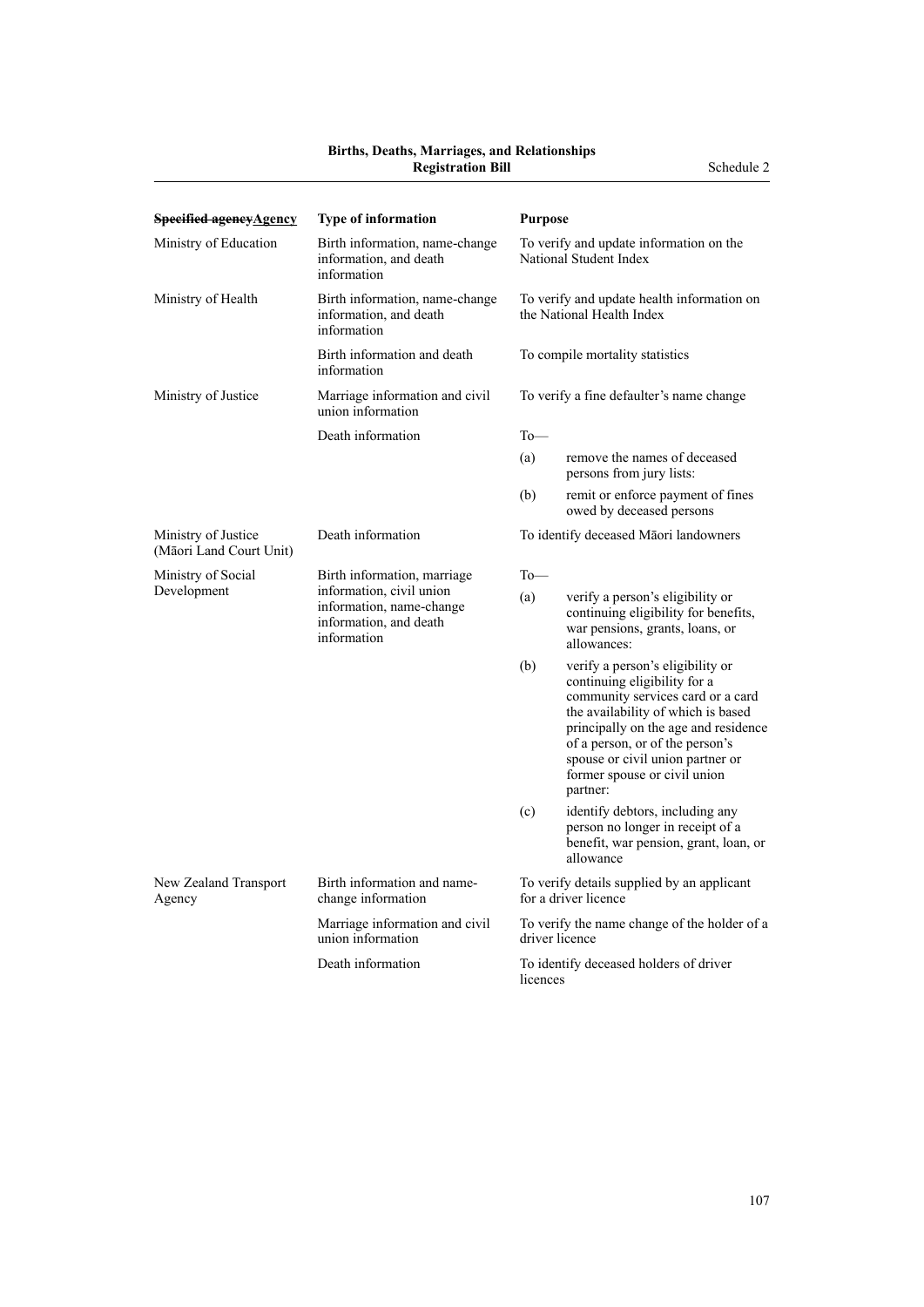# **Schedule 3 Consequential amendments**

s 149

# **Part 1**

# Amendments to Acts 5

### **Adoption Act 1955 (1955 No 93)**

In section  $23(2)(a)$ , replace "section 2 of the Births, Deaths, Marriages, and Relationships Registration Act 1995" with "section 4 of the Births, Deaths, Marriages, and Relationships Registration Act 2017".

## **Adult Adoption Information Act 1985 (1985 No 127)** 10

In section 2, definition of **adoption order**, replace "section 25 of the Births, Deaths, Marriages, and Relationships Registration Act 1995" with "section 26 of the Births, Deaths, Marriages, and Relationships Registration Act 2017".

In section 2, definition of **original birth certificate**, replace "1995" with "2017".

In section 2, definition of **Registrar-General**, replace "1995" with "2017". 15

In section 5(1) and (2), replace "section 63 of the Births, Deaths, Marriages, and Relationships Registration Act 1995" with "section 83 of the Births, Deaths, Marriages, and Relationships Registration Act 2017".

In section 6, replace "section 63 of the Births, Deaths, Marriages, and Relationships Registration Act 1995" with "section 83 of the Births, Deaths, Marriages, and Rela- 20 tionships Registration Act 2017".

In section 11(4)(a), replace "section 63 of the Births, Deaths, Marriages, and Relationships Registration Act 1995" with "section 83 of the Births, Deaths, Marriages, and Relationships Registration Act 2017".

#### **Burial and Cremation Act 1964 (1964 No 75)** 25

In section 2(1), definition of **dead foetus**, replace "section 2 of the Births, Deaths, Marriages, and Relationships Registration Act 1995" with "section 4 of the Births, Deaths, Marriages, and Relationships Registration Act 2017".

In section 2(1), definition of **stillborn child**, replace "section 2 of the Births, Deaths, Marriages, and Relationships Registration Act 1995" with "**section 4** of the Births, 30 Deaths, Marriages, and Relationships Registration Act 2017".

In section  $46A(1)(b)$ , replace "1995" with "2017".

In section  $46F(1)(b)$ ,—

(a) delete ", in the standard form,"; and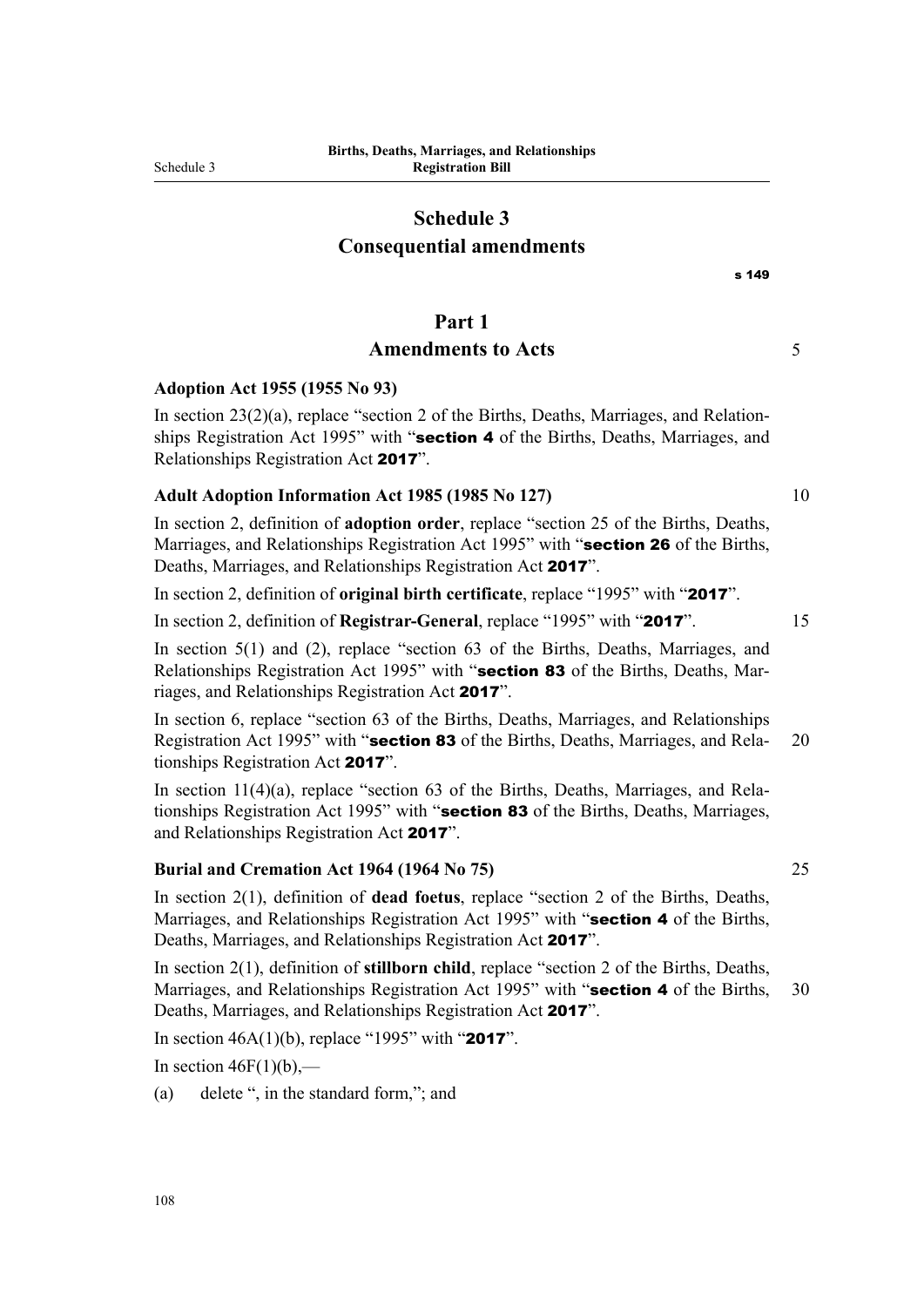## **Burial and Cremation Act 1964 (1964 No 75)***—continued*

(b) replace "section 42 of the Births, Deaths, Marriages, and Relationships Regis‐ tration Act 1995" with "section 34 of the Births, Deaths, Marriages, and Relationships Registration Act 2017".

Replace section 46F(5) with:

(5) A notice under subsection  $(1)(b)$  must be provided in accordance with any 5 directions issued by the Registrar-General under the Births, Deaths, Marriages, and Relationships Registration Act 2017.

# **Care of Children Act 2004 (2004 No 90)**

In section 8, definition of **Registrar-General**, replace "section 2 of the Births, Deaths, Marriages, and Relationships Registration Act 1995" with "section 4 of the 10 Births, Deaths, Marriages, and Relationships Registration Act 2017".

After section 16(2)(a), insert:

(aa) the child's registered sex under the Births, Deaths, Marriages, and Rela‐ tionships Registration Act 2017 (and any changes to it); and

In section 18(1), replace "section 9 of the Births, Deaths, Marriages, and Relation-15 ships Registration Act 1995" with "**section 12** of the Births, Deaths, Marriages, and Relationships Registration Act 2017".

# **Child Protection (Child Sex Offender Government Agency Registration) Act 2016 (2016 No 42)**

In section 52, replace "1995" with "2017".  $20$ 

In section 53, replace "1995" with "2017".

## **Child Support Act 1991 (1991 No 142)**

In section 7(1)(a), replace "Register of Births pursuant to the Births, Deaths, Marriages, and Relationships Registration Act 1995" with "child's birth record under the Births, Deaths, Marriages, and Relationships Registration Act 2017". 25

#### **Citizenship Act 1977 (1977 No 61)**

In section 26A(5A), replace "section 79(1) of the Births, Deaths, Marriages, and Relationships Registration Act 1995" with "section 127(1) of the Births, Deaths, Marriages, and Relationships Registration Act 2017".

In Schedule 4, item relating to the Registrar-General, replace "section 79(1) of the 30 Births, Deaths, Marriages, and Relationships Registration Act 1995" with "section 127(1) of the Births, Deaths, Marriages, and Relationships Registration Act 2017".

#### **Civil Union Act 2004 (2004 No 102)**

In section 3, definition of **Registrar** and **Registrar-General**, replace "section 2 of the Births, Deaths, Marriages, and Relationships Registration Act 1995" with "section 4 35 of the Births, Deaths, Marriages, and Relationships Registration Act 2017".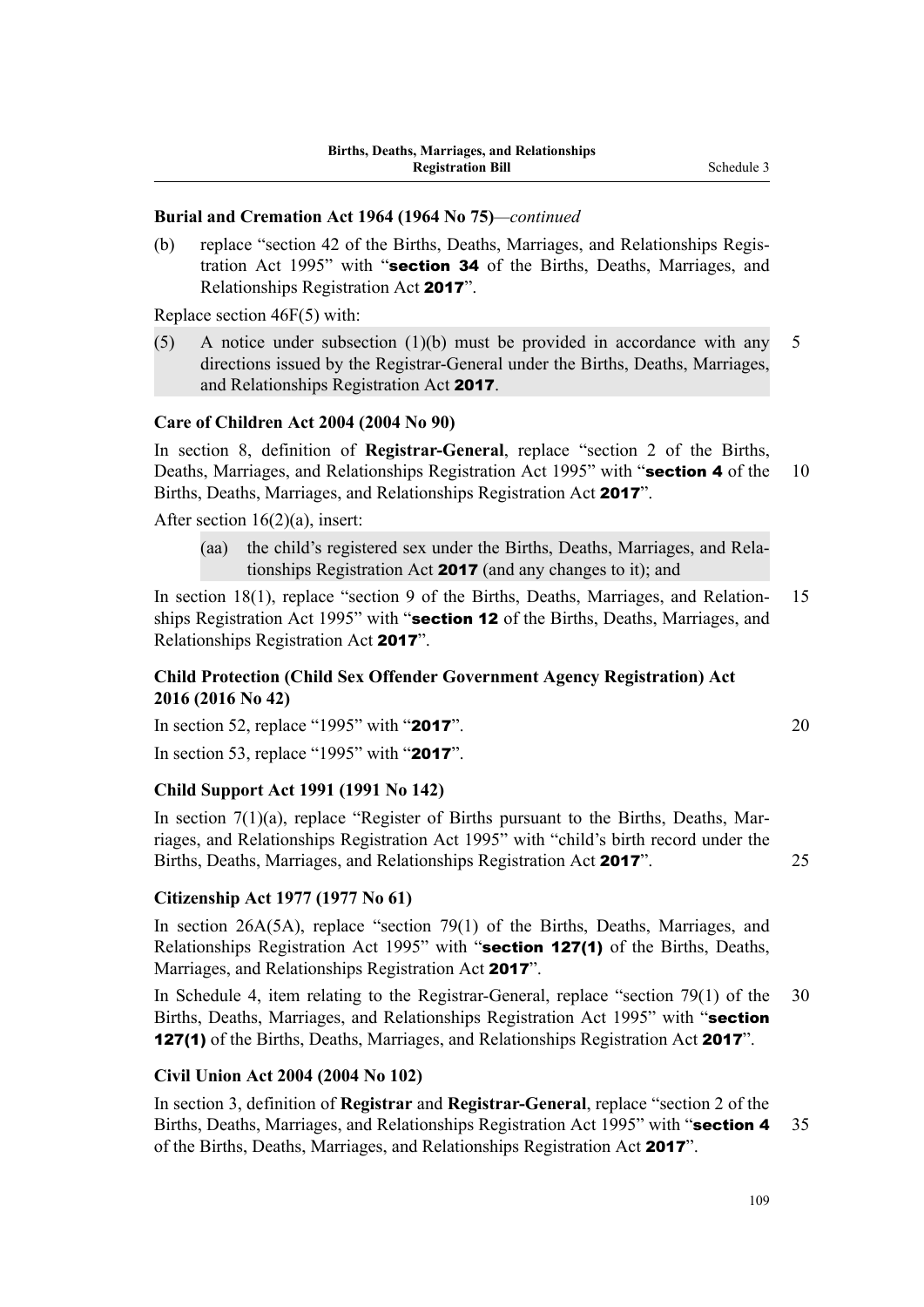## **Civil Union Act 2004 (2004 No 102)***—continued*

In section 4(3), replace "Part 7A of the Births, Deaths, Marriages, and Relationships Registration Act 1995" with "subpart 5 of Part 2 of the Births, Deaths, Marriages, and Relationships Registration Act 2017".

In section 11(2A)(a), replace "section 82A of the Births, Deaths, Marriages, and Relationships Registration Act 1995" with "section 131 of the Births, Deaths, Mar- 5 riages, and Relationships Registration Act 2017".

In section 15(3), replace "section 62B of the Births, Deaths, Marriages, and Relationships Registration Act 1995" with "section 46 of the Births, Deaths, Marriages, and Relationships Registration Act 2017".

In section 16(2), replace "section 62B of the Births, Deaths, Marriages, and Relation- 10 ships Registration Act 1995" with "section 46 of the Births, Deaths, Marriages, and Relationships Registration Act 2017".

In section  $26(2)(b)$ , replace "1995" with "2017".

In Schedule 1, clause 1(3)(b) and (3A), replace "section 82A of the Births, Deaths, Marriages, and Relationships Registration Act 1995" with "section 131 of the 15 Births, Deaths, Marriages, and Relationships Registration Act 2017".

# **Coroners Act 2006 (2006 No 38)**

In section 9, definition of **body**, paragraph (b), replace "still-born child (as those terms are defined in section 2 of the Births, Deaths, Marriages, and Relationships Registration Act 1995)" with "stillborn child (as those terms are defined in **section 4** 20 of the Births, Deaths, Marriages, and Relationships Registration Act 2017)".

In section 68(4), replace "sections 44 and 45 of the Births, Deaths, Marriages, and Relationships Registration Act 1995 (which require" with "section 36 of the Births, Deaths, Marriages, and Relationships Registration Act 2017 (which requires".

## **Criminal Records (Clean Slate) Act 2004 (2004 No 36)** 25

In section 4, definition of **criminal record**, replace paragraph (b)(ii) with:

(ii) does not include details in a marriage certificate or civil union cer‐ tificate of a conviction for bigamy registered under **section 58** of the Births, Deaths, Marriages, and Relationships Registration Act 2017 (or any corresponding provision of an earlier enactment) 30 and included in the certificate under regulations made under section 147(1)(d) of that Act

# **Electoral Act 1993 (1993 No 87)**

In section 3(1), definition of **Registrar of Births and Deaths**, replace "section 2 of the Births, Deaths, Marriages, and Relationships Registration Act 1995" with "sec- 35 tion 4 of the Births, Deaths, Marriages, and Relationships Registration Act 2017".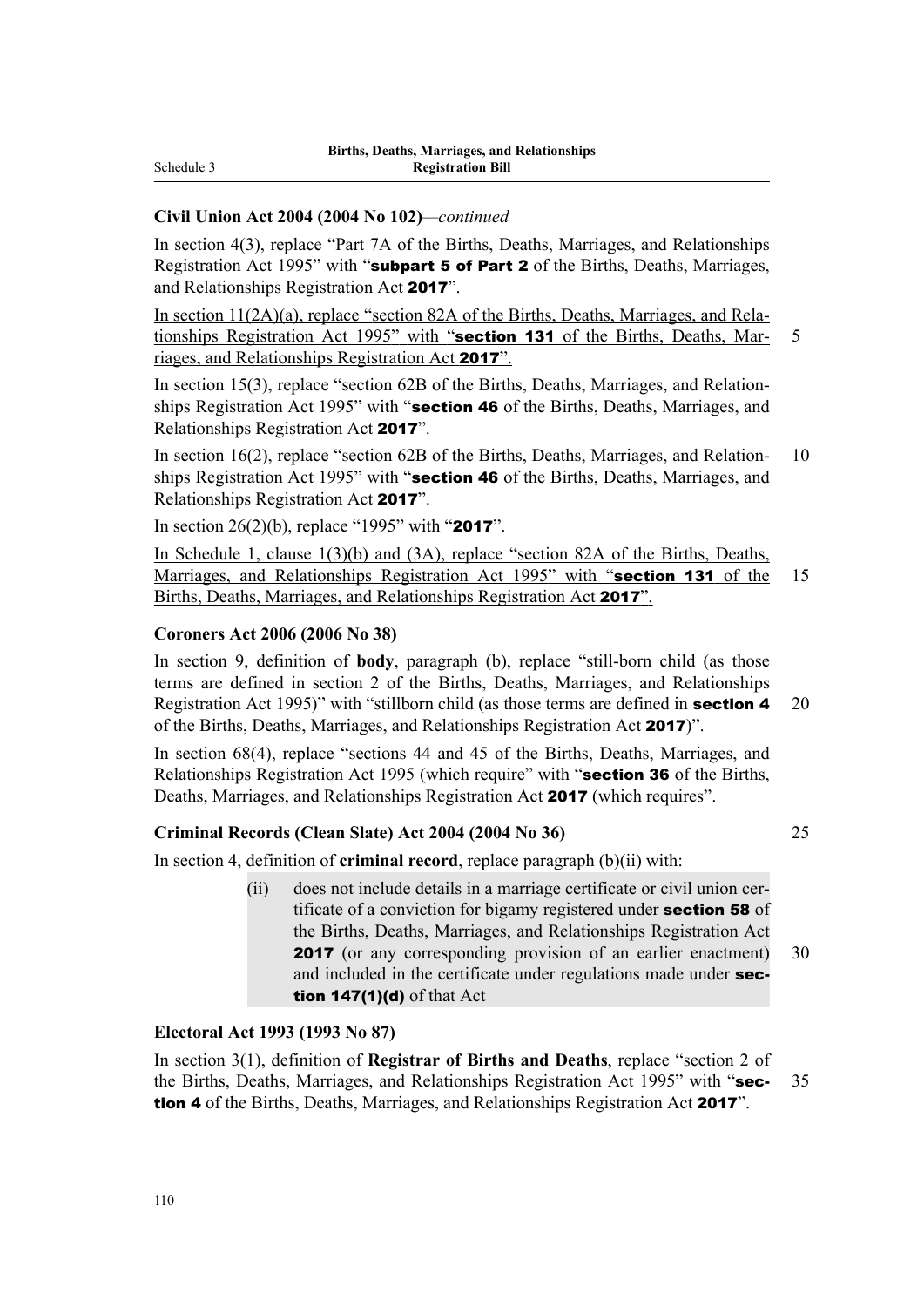# **Electoral Act 1993 (1993 No 87)***—continued*

In section 92(1) and (2), replace "section 79(1) of the Births, Deaths, Marriages, and Relationships Registration Act 1995" with "section 127(1) of the Births, Deaths, Marriages, and Relationships Registration Act 2017".

In section 93(1), replace "section 79(1) of the Births, Deaths, Marriages, and Relationships Registration Act 1995" with "section 127(1) of the Births, Deaths, Mar- 5 riages, and Relationships Registration Act 2017".

In section 93(2), replace "under Part 7 of the Births, Deaths, Marriages, and Relationships Registration Act 1995, or the registration of a civil union under Part 7A of that Act" with "or a civil union under subpart 5 of Part 2 of the Births, Deaths, Marriages, and Relationships Registration Act 2017". 10

In section 94(1), replace "section 21B of the Births, Deaths, Marriages, and Relationships Registration Act 1995" with "section 60A or 61 of the Births, Deaths, Marriages, and Relationships Registration Act 2017".

In section 94(2), replace "section 79(1) of the Births, Deaths, Marriages, and Relationships Registration Act 1995" with "section 127(1) of the Births, Deaths, Mar- 15 riages, and Relationships Registration Act 2017".

In section  $145(2)(a)$ , replace "thereto under section 20 of the Births, Deaths, Marriages, and Relationships Registration Act 1995 or an earlier corresponding provi‐ sion" with "to it under **section 60** of the Births, Deaths, Marriages, and Relationships Registration Act 2017 (or an earlier corresponding provision)". 20

In section 145(2)(d), replace "section 21B of the Births, Deaths, Marriages, and Rela‐ tionships Registration Act 1995" with "section 62 of the Births, Deaths, Marriages, and Relationships Registration Act 2017".

## **Electronic Identity Verification Act 2012 (2012 No 123)**

In section 7, definition of **identity-related information**, paragraph (a)(i), replace 25 "1995" with "2017".

In section 7, definition of **Registrar-General**, replace "section 2 of the Births, Deaths, Marriages, and Relationships Registration Act 1995" with "section 4 of the Births, Deaths, Marriages, and Relationships Registration Act 2017".

In section 9(2), table, item relating to full name, paragraph (d), replace "section 21B 30 of the Births, Deaths, Marriages, and Relationships Registration Act 1995" with "section 62 of the Births, Deaths, Marriages, and Relationships Registration Act 2017".

In section  $9(2)$ , table, item relating to sex, after paragraph (a), insert:

(ab) the individual's registered sex (as defined in **section 4** of the Births,  $35$ Deaths, Marriages, and Relationships Registration Act 2017):

In section  $9(2)$ , table, item relating to sex, paragraph (b), delete "(for example, a declaration of the Family Court under section 28 or 29 of the Births, Deaths, Marriages, and Relationships Registration Act 1995)" .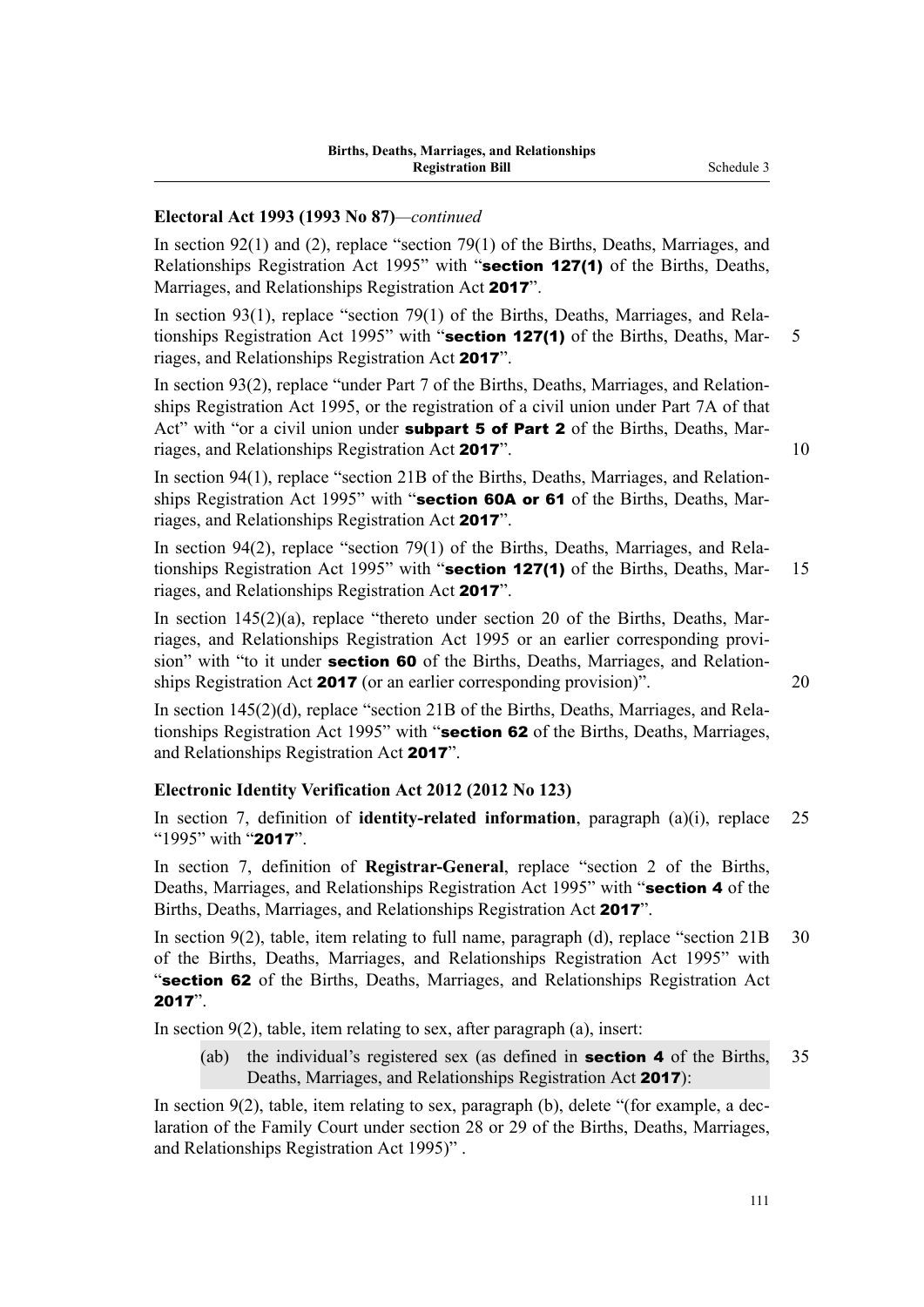# **Electronic Identity Verification Act 2012 (2012 No 123)***—continued*

In section  $12(1)$ , replace "section 65 of the Births, Deaths, Marriages, and Relationships Registration Act 1995" with "**sections 75 and 76** of the Births, Deaths, Marriages, and Relationships Registration Act 2017".

In section  $13(1)$ , replace "section 65 of the Births, Deaths, Marriages, and Relationships Registration Act 1995" with "sections 75 to 77 of the Births, Deaths, Mar- 5 riages, and Relationships Registration Act 2017".

## **Family Court Act 1980 (1980 No 161)**

In section  $16A(4)(b)$ , replace "1995" with "2017".

## **Family Proceedings Act 1980 (1980 No 94)**

In section  $145D(1)(d)$ , replace "pursuant to the Births, Deaths, Marriages, and Rela- 10 tionships Registration Act 1995 in the Register of Births" with "in the registry under the Births, Deaths, Marriages, and Relationships Registration Act 2017".

## **Friendly Societies and Credit Unions Act 1982 (1982 No 118)**

In section  $45(1)(a)$ , replace "section 2 of the Births, Deaths, Marriages, and Relationships Registration Act 1995" with "section 4 of the Births, Deaths, Marriages, and 15 Relationships Registration Act 2017".

## **Health Practitioners Competence Assurance Act 2003 (2003 No 48)**

In section  $67(b)(i)$ , replace "1995" with "2017".

In section  $100(2)(a)(i)$ , replace "1995" with "2017".

In section 143(1), replace "section 2 of the Births, Deaths, Marriages, and Relation‐ 20 ships Registration Act 1995" with "section 4 of the Births, Deaths, Marriages, and Relationships Registration Act 2017".

## **Holidays Act 2003 (20083 No 129)**

In section 69(4), definition of **still-birth**, replace "1995" with "2017".

## **Human Assisted Reproductive Technology Act 2004 (2004 No 92)** 25

In section 5, definition of **Registrar-General**, replace "section 79(1) of the Births, Deaths, Marriages, and Relationships Registration Act 1995" with "section 127(1) of the Births, Deaths, Marriages, and Relationships Registration Act 2017".

In section 5, definition of **still-born child**, replace "section 2 of the Births, Deaths, Marriages, and Relationships Registration Act 1995" with "section 4 of the Births, 30 Deaths, Marriages, and Relationships Registration Act 2017".

# **Identity Information Confirmation Act 2012 (2012 No 124)**

In section 5, definition of **applicable database**, paragraph (a), replace "1995" with "2017".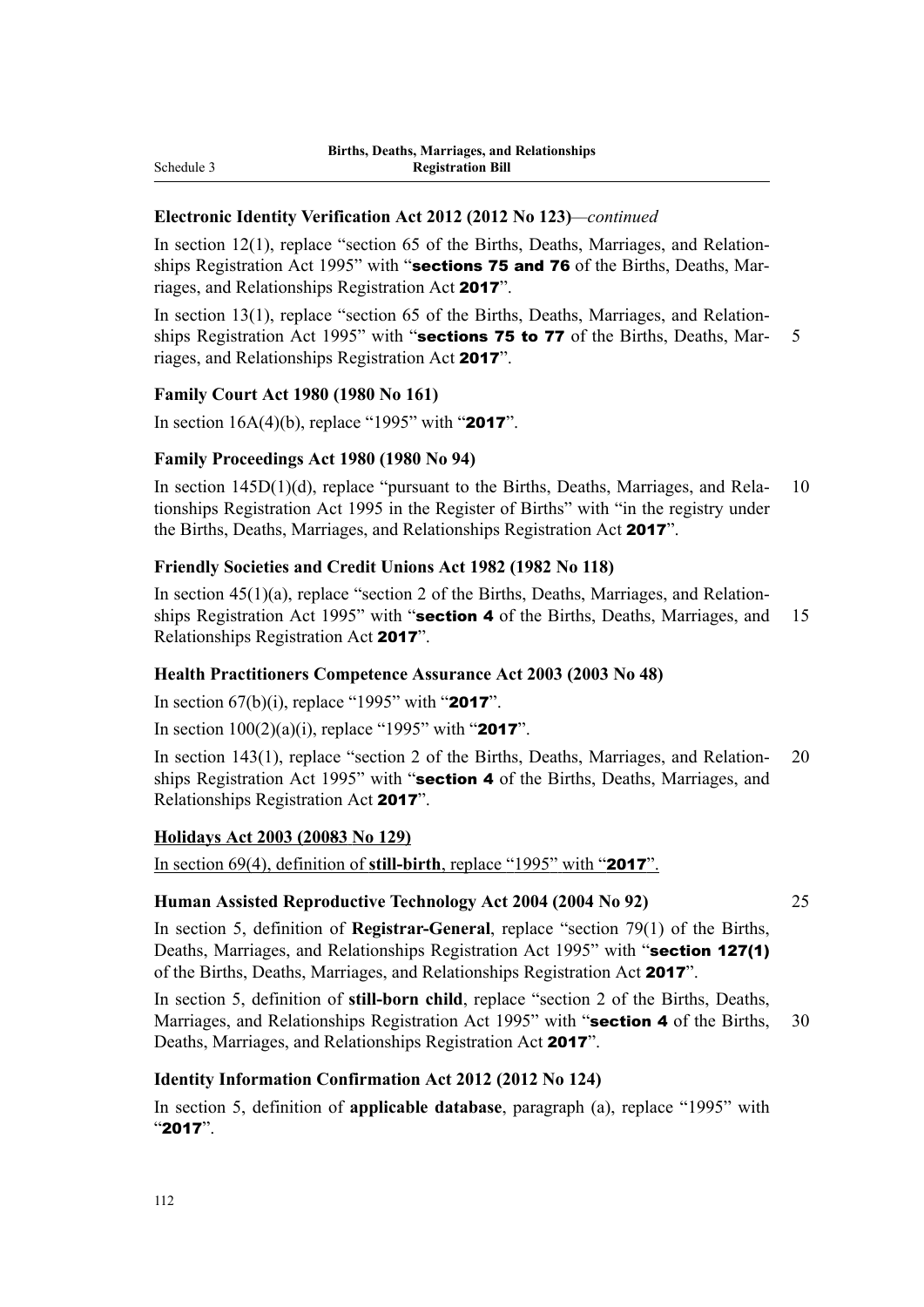## **Identity Information Confirmation Act 2012 (2012 No 124)***—continued*

In section 5, definition of **Registrar-General**, replace "section 2 of the Births, Deaths, Marriages, and Relationships Registration Act 1995" with "**section 4** of the Births, Deaths, Marriages, and Relationships Registration Act 2017".

In section  $9(5)(a)$ , replace "section 78K of the Births, Deaths, Marriages, and Relationships Registration Act 1995" with "section 120 of the Births, Deaths, Mar- 5 riages, and Relationships Registration Act 2017".

In section  $10(2)(a)$ , replace "1995" with "2017".

In section 20(2)(b), replace "1995" with "2017".

In section 21(1)(a), replace "1995" with "2017".

In section 21(2), replace "sections 76, 77, and 86 of the Births, Deaths, Marriages, 10 and Relationships Registration Act 1995" with "sections 109, 110, and 113 of the Births, Deaths, Marriages, and Relationships Registration Act 2017".

Replace section 21(3) with:

- (3) The following provisions of the Births, Deaths, Marriages, and Relationships Registration Act **2017** apply for the purposes, and in connection with the oper-<br>15 ation, of the confirmation service:
	- (a) clause 11 of Schedule 1; and
	- (b) section 111(2) to (4).

#### **Intelligence and Security Act 2017 (2017 No 10)**

In section 135(c), replace "section 79(1) of the Births, Deaths, Marriages, and Rela- 20 tionships Registration Act 1995" with "section 127(1) of the Births, Deaths, Marriages, and Relationships Registration Act 2017".

In section 262(2), new section 12(9), definition of **undercover Police officer**, replace "section 65(5) of the Births, Deaths, Marriages, and Relationships Registration Act 1995" with "section 75(2) of the Births, Deaths, Marriages, and Relationships 25 Registration Act 2017".

In Schedule 2, note, definitions of **birth information**, **civil union information**, **death information**, **marriage information**, **name-change information**, and **Registrar-General**, replace "**civil union information**, **death information**, **marriage information, name-change information, and Registrar-General have the meanings 30** given to them by section 2 of the Births, Deaths, Marriages, and Relationships Regis‐ tration Act 1995" with "**death information**, **marriage information, civil union information**, **name-change information**, and **Registrar-General** have the meanings given to them by section 4 of the Births, Deaths, Marriages, and Relationships Registration Act 2017". 35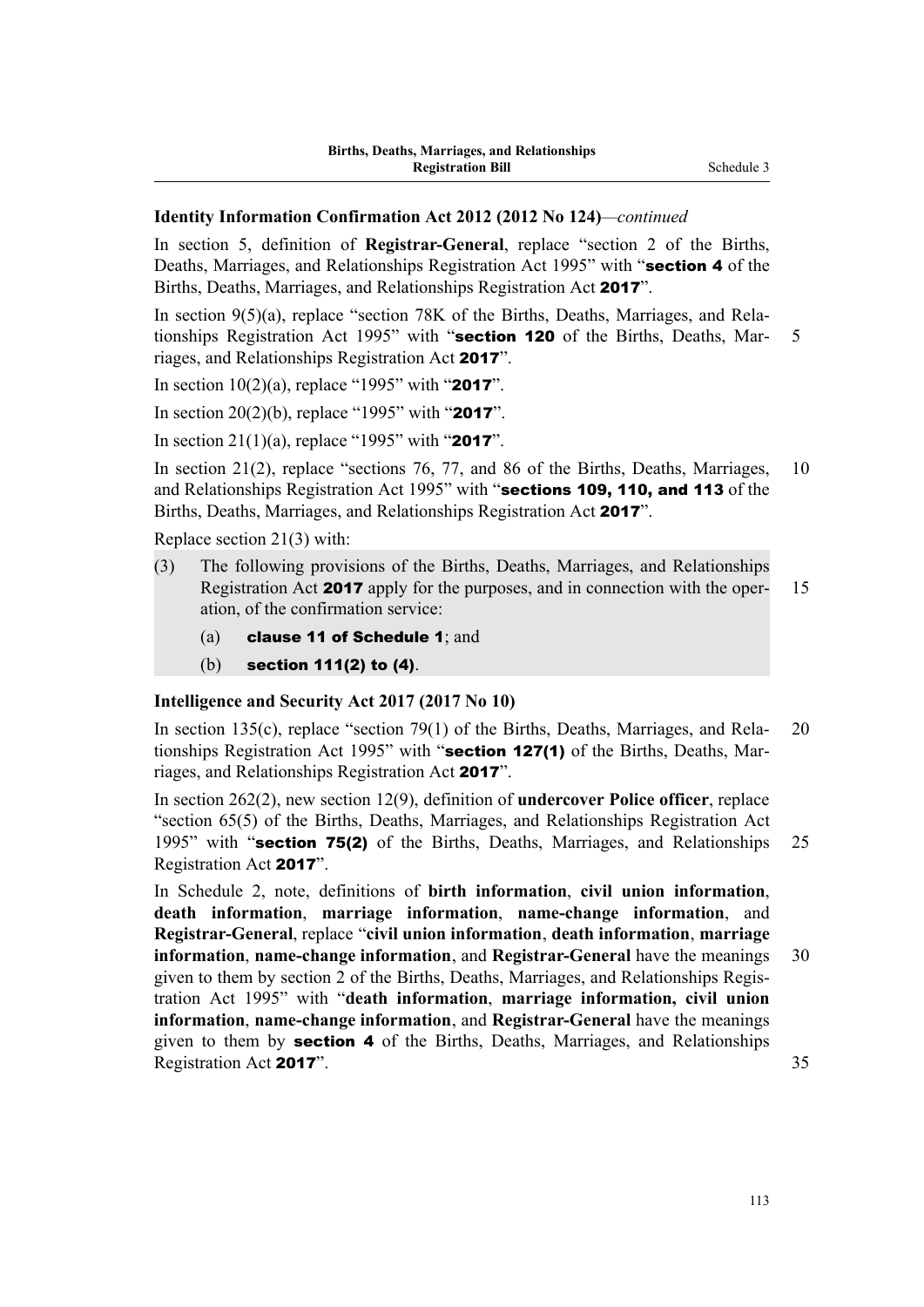## **Land Transport Act 1998 (1998 No 110)**

In section  $200(3)(a)(i)$ , replace "section 2 of the Births, Deaths, Marriages, and Relationships Registration Act 1995" with "**section 4** of the Births, Deaths, Marriages, and Relationships Registration Act 2017".

## **Local Electoral Act 2001 (2001 No 35)** 5

Replace section 56(b) with:

(b) the name registered for the candidate under **subpart 6 of Part 2** of the Births, Deaths, Marriages, and Relationships Registration Act 2017 at least 6 months before nomination day; or

# **Marriage Act 1955 (1955 No 92)** 10

In section 2(2), replace "section 2 of the Births, Deaths, Marriages, and Relationships Registration Act 1995" with "section 4 of the Births, Deaths, Marriages, and Relationships Registration Act 2017".

In section 9(2A)(b) and (3), replace "section 82A of the Births, Deaths, Marriages, and Relationships Registration Act 1995" with "section 131 of the Births, Deaths, 15 Marriages, and Relationships Registration Act 2017".

In section  $11(3)(b)$ , replace "1995" with "2017".

In section 23(2A)(a), replace "section 82A of the Births, Deaths, Marriages, and Relationships Registration Act 1995" with "section 131 of the Births, Deaths, Marriages, and Relationships Registration Act 2017". 20

In section 32B(3)(b) and (5), replace "section 82A of the Births, Deaths, Marriages, and Relationships Registration Act 1995" with "section 131 of the Births, Deaths, Marriages, and Relationships Registration Act 2017".

In section 42(2A)(a), replace "section 82A of the Births, Deaths, Marriages, and Relationships Registration Act 1995" with "section 131 of the Births, Deaths, Mar- 25 riages, and Relationships Registration Act 2017".

## **Privacy Act 1993 (1993 No 28)**

In section 2(1), definition of **personal information**, replace "pursuant to the Births, Deaths, Marriages, and Relationships Registration Act 1995 or any former Act (as defined by the Births, Deaths, Marriages, and Relationships Registration Act 1995)" 30 with "under the Births, Deaths, Marriages, and Relationships Registration Act 2017 or any former Act (as defined in **Schedule 1** of that Act)".

In section 97, definition of **specified agency**, paragraph (gd), replace "section 79(1) of the Births, Deaths, Marriages, and Relationships Registration Act 1995" with **"section 127(1)** of the Births, Deaths, Marriages, and Relationships Registration 35 Act 2017".

In Schedule 2, Part 1, replace the item relating to the Births, Deaths, Marriages, and Relationships Registration Act 1995 with: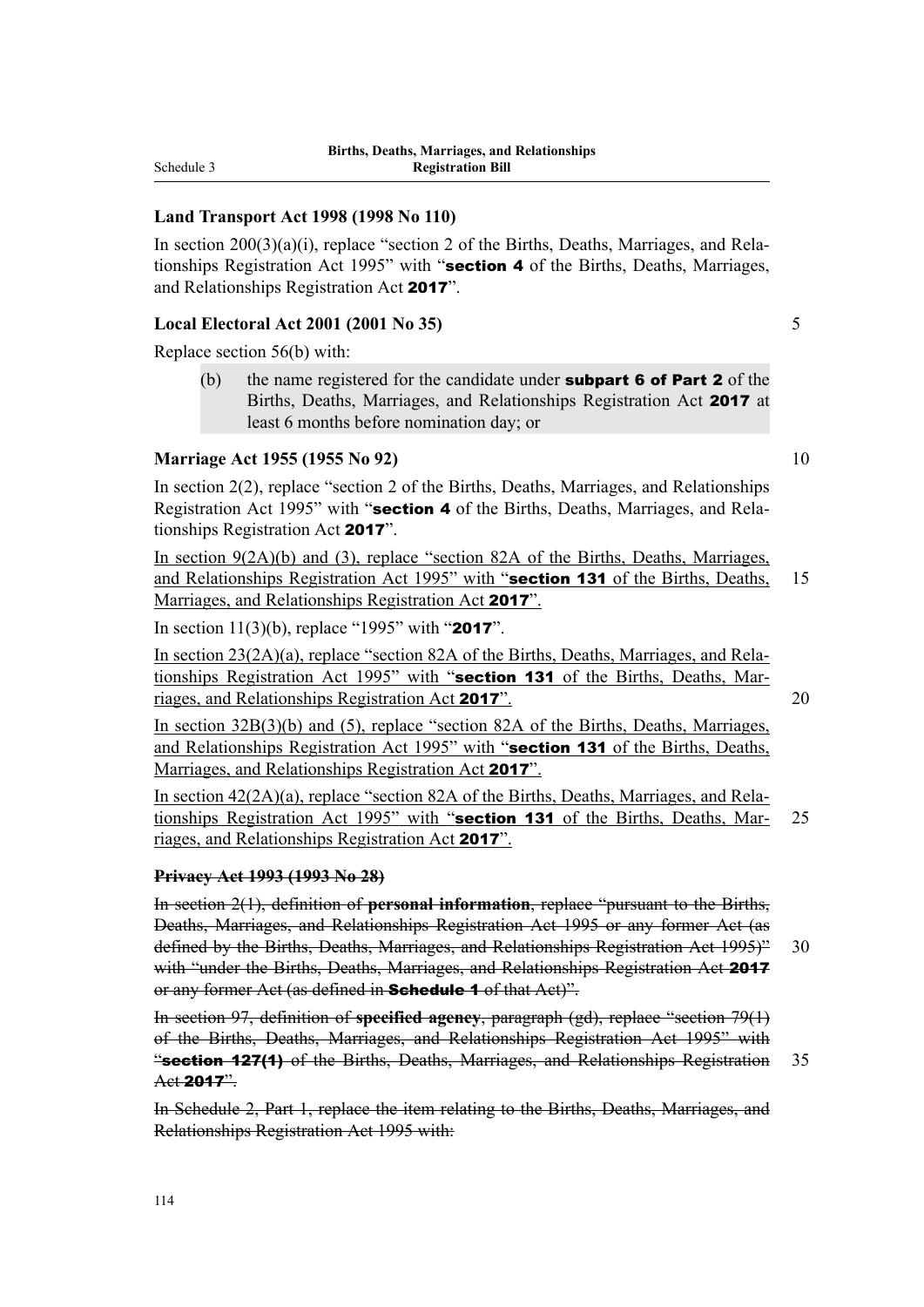#### **Privacy Act 1993 (1993 No 28)***—continued*

Births, Deaths, Marriages, and Relationships Registration Act 2017 Sections 9, 16, 17, 25, 26, 28, 40, 41, 51, and 62

In Schedule 3, Part 1, replace the item relating to the Births, Deaths, Marriages, and Relationships Registration Act 1995 with:

Births, Deaths, Marriages, and Relationships Registration Act 2017 Section 114

### **Privacy Act 2020 (2020 No 31)**

In section 7(1), definition of **personal information**, replace "the Births, Deaths, Marriages, and Relationships Registration Act 1995 or any former Act (as defined in sec- 5 tion 2 of the Births, Deaths, Marriages, and Relationships Registration Act 1995)" with "the Births, Deaths, Marriages, and Relationships Registration Act 2017 or any former Act (as defined in **Schedule 1** of that Act)".

In Schedule 3, note 3, replace "section 79(1) of the Births, Deaths, Marriages, and Relationships Registration Act 1995" with "section 127(1) of the Births, Deaths, 10 Marriages, and Relationships Registration Act 2017".

In Schedule 5, replace the item relating to the Births, Deaths, Marriages, and Rela‐ tionships Registration Act 1995 with:

Births, Deaths, Marriages, and Relationships Registration Act 2017 Section 114

## **Referenda (Postal Voting) Act 2000 (2000 No 48)**

In section 3(1), definition of **Registrar of Births and Deaths**, replace "1995" with 15 "2017".

#### **Sale and Supply of Alcohol Act 2012 (2012 No 120)**

In section  $274(4)(b)(i)$ , replace "section 2 of the Births, Deaths, Marriages, and Relationships Registration Act 1995" with "section 4 of the Births, Deaths, Marriages, and Relationships Registration Act 2017". 20

### **Social Security Act 1964 (1964 No 136) 2018 (2018 No 32)**

In section 61D(1) 90(2), definition of **child**, replace "section 2 of the Births, Deaths, Marriages, and Relationships Registration Act 1995" with "section 4 of the Births, Deaths, Marriages, and Relationships Registration Act 2017".

In section 126AB(1), replace "section 79(1) of the Births, Deaths, Marriages, and 25 Relationships Registration Act 1995" with "section 127(1) of the Births, Deaths, Marriages, and Relationships Registration Act 2017".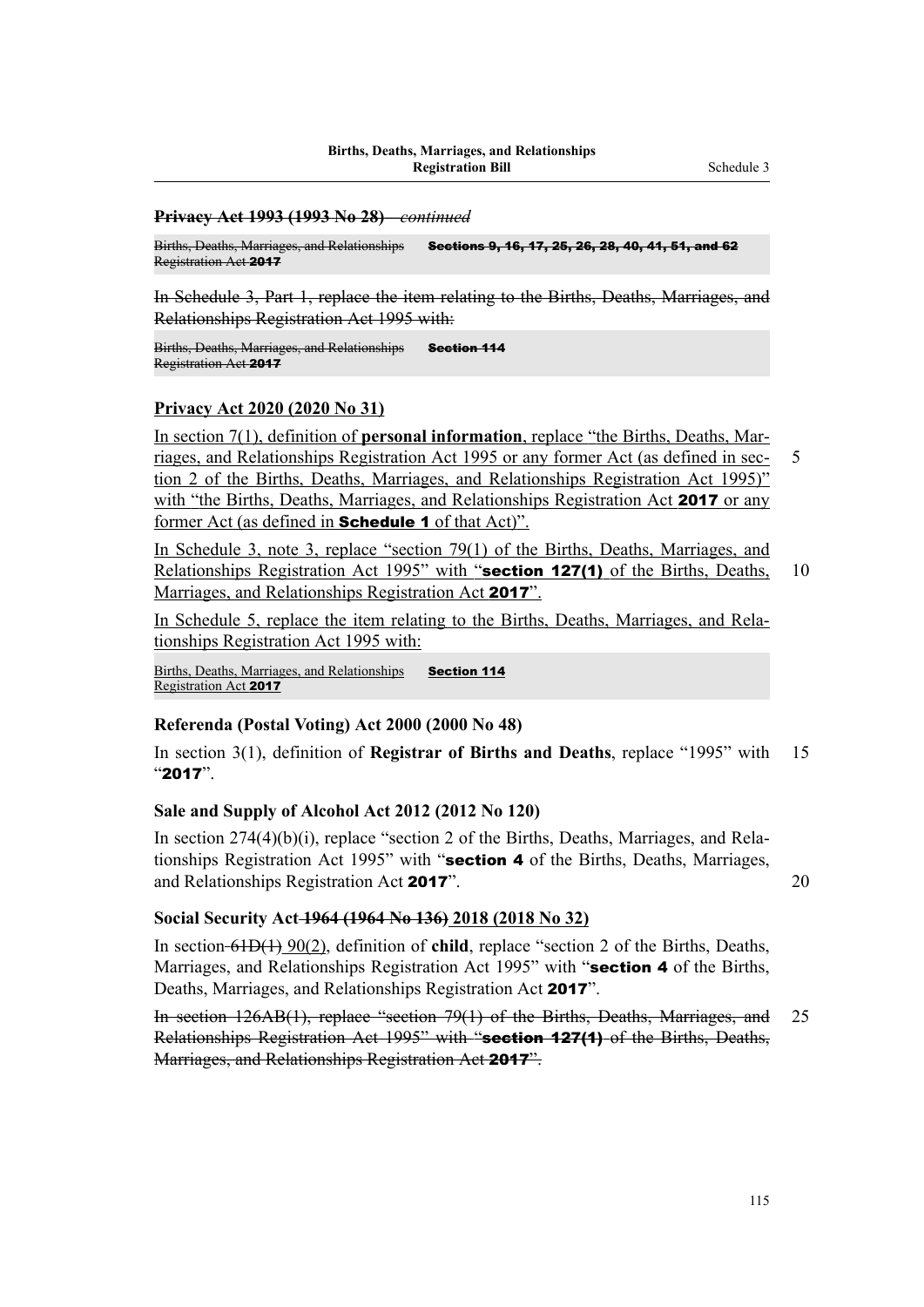# **Social Workers Registration Act 2003 (2003 No 17)**

In section 128(1), replace "section 2 of the Births, Deaths, Marriages, and Relationships Registration Act 1995" with "section 4 of the Births, Deaths, Marriages, and Relationships Registration Act 2017".

## **Status of Children Act 1969 (1969 No 18)** 5

In section 8(1)(a), replace "1995 or the corresponding provision of any former Act (within the meaning of that Act)" with "2017 or the corresponding provision of any former Act (as defined in **Schedule 1** of that Act)".

In section 8(1), replace "Register of Births" with "child's birth record".

In section 9(4), replace "section 2 of the Births, Deaths, Marriages, and Relationships 10 Registration Act 1995" with "section 4 of the Births, Deaths, Marriages, and Relationships Registration Act 2017".

# **Veterinarians Act 2005 (2005 No 126)**

In section  $17(2)$ , replace "section 2 of the Births, Deaths, Marriages, and Relationships Registration Act 1995" with "section 4 of the Births, Deaths, Marriages, and 15 Relationships Registration Act 2017".

# **Visiting Forces Act 2004 (2004 No 59)**

In section 4(1), definition of **Registrar**, replace "section 2 of the Births, Deaths, Marriages, and Relationships Registration Act 1995" with "section 4 of the Births, Deaths, Marriages, and Relationships Registration Act 2017". 20

In section 19(4)(a), replace "Births, Deaths, Marriages, and Relationships Registration Act 1995, other than section  $42(2)(a)$ " with "Births, Deaths, Marriages, and Relationships Registration Act 2017, other than section 34(4)(a)".

In section 19(5), replace "1995" with "2017".

# **Part 2** 25

# **Amendments to legislative instruments**

## **Adoption Regulations 1959 (SR 1959/109)**

In regulation 5(1), replace "1995" with "2017".

In regulation  $8(2)(a)$ , replace "register of births" with "birth record".

## **Births, Deaths, Marriages, and Relationships Registration (Fees) Regulations** 30 **1995 (SR 1995/185)**

In the Schedule, replace item 13 with:

| $+3$ | Decistoring nominated sex<br>Registering nominated sex |  |
|------|--------------------------------------------------------|--|
|      |                                                        |  |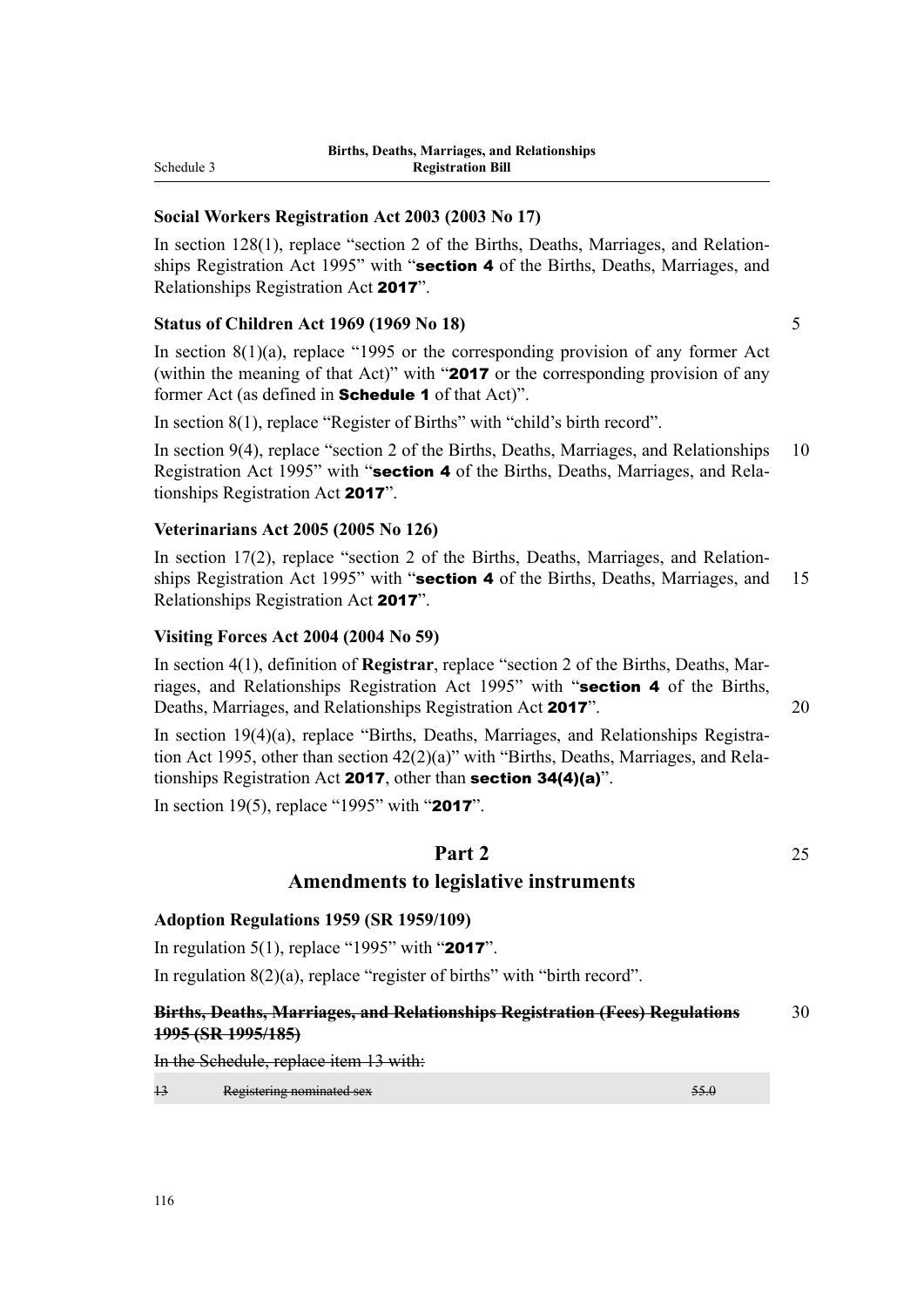# **Births, Deaths, Marriages, and Relationships Registration (Fees) Regulations 1995 (SR 1995/185)**

In the heading to the Schedule, replace "**1995**" with "2017".

In the Schedule, replace item 13 with:

13 Registering nominated sex 55.00

# **Births, Deaths, Marriages, and Relationships Registration (Non-Disclosure** 5 **Direction) Regulations 2008 (SR 2008/414)**

In regulation 3, definition of **Act**, replace "1995" with "2017".

In regulation 3, definition of **non-disclosure direction**, replace "section 73" with "section 4".

In regulation 3, definition of **personal representative**, replace "section 73" with 10 "section 89".

In regulation 3, delete the definition of **registered information**.

Replace regulations 4 and 5 with:

# **4 Ground for requesting non-disclosure direction be made**

- (1) A person, or a person's personal representative, may request under sec- 15 tion 104 of the Act that any or all of the following information not be dis‐ closed to the public on the ground that the person or the person's personal rep‐ resentative (as applicable) reasonably believes that disclosure of the information, or any part of the information, would be prejudicial to the personal safety of that person or their family: 20
	- (a) birth information:
	- (b) civil union information:
	- (c) marriage information:
	- (d) name-change information.
- (2) A person's personal representative may request under **section 104** of the Act  $25$ that the death information of the person not be disclosed to the public on the ground that the person's personal representative reasonably believes that dis‐ closure of the person's death information would be prejudicial to the personal safety of the person's family.

# **5 Ground for requesting non-disclosure direction be reinstated** 30

A person, or a person's personal representative, may request under section 106(2) that a non-disclosure direction be reinstated on the ground that the person or the person's personal representative (as applicable) reasonably believes that disclosure of the information to which the non-disclosure direc‐ tion relates, or any part of the information, would be prejudicial to the personal 35 safety of that person or the person's family.

In regulation  $6(1)$ , replace "section  $75B(3)(a)$ " with "section 106(1)(a)".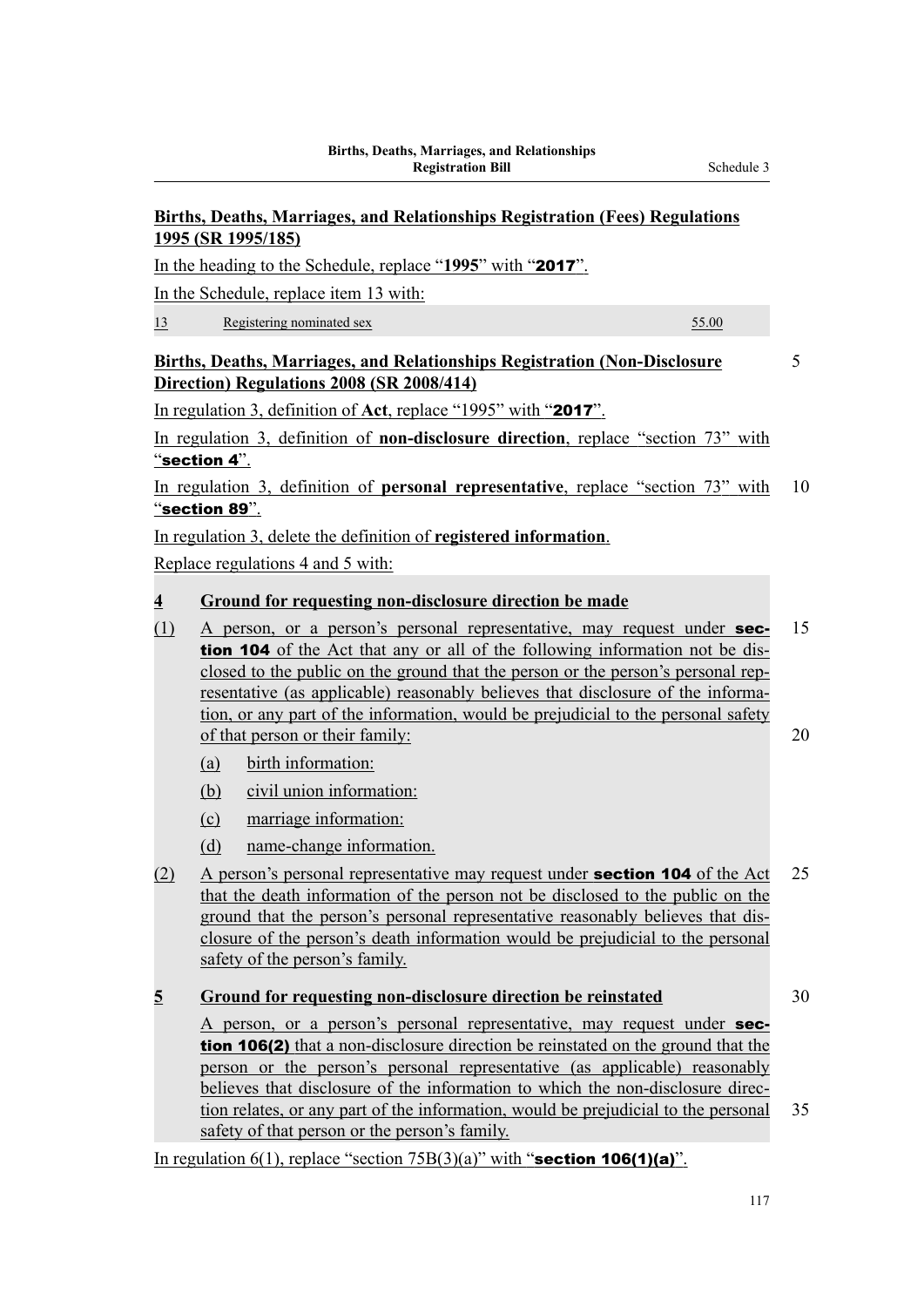# **Births, Deaths, Marriages, and Relationships Registration (Non-Disclosure Direction) Regulations 2008 (SR 2008/414)***—continued*

In regulation 6(2)(a), delete "registered".

# **Births, Deaths, Marriages, and Relationships Registration (Prescribed Information) Regulations 1995 (SR 1995/183)**

In regulation 2(1), definition of **the Act**, replace "1995" with "2017".

In regulation 2(1), insert in its appropriate alphabetical order: 5

# former Act has the meaning set out in **clause 1 of Schedule 1** of the Act

In regulation  $3(1)$ ,—

(a) replace "section  $5A$ " with **section 11**; and

(b) replace "mother" with "birth mother" in each place; and

- (c) replace "mother's" with "birth mother's" in each place; and 10
- (d) replace "doctor" with "medical practitioner" in each place.

In regulation 3(1A), replace "approved by the Registrar-General in accordance with section 89A" with "in accordance with directions issued by the Registrar-General under section 139".

In regulation 3(1A), replace "doctor" with "medical practitioner". 15

Revoke regulation 3(3).

In regulation 3A, replace "for registration under section 11" with "under section 12 or 15".

In regulation  $3A(c)$ , replace "section  $9(2)$ " with "**section 12(2)**".

In regulation 4, replace "A death certificate issued outside New Zealand shall be 20 deposited with the Registrar-General under section  $52(1)$ " with "A person may provide a death certificate issued outside New Zealand to the Registrar-General under section 43".

In regulation 5, replace "The following information is prescribed for the purposes of sections 55 to 57, and 62D" with "The following information is required for the pur-<br>25 poses of sections 46(a)(i) and 47(2)(a)".

In regulation 5A, replace "is prescribed for the purposes of sections 62B to 62D" with "is required for the purposes of **section 46(a)(i)**".

In regulation 5B, replace "form" with "notice" in each place.

In regulation 6A, replace "for registration under section 47" with "under any of **sec-** 30 tions 34 to 37 and 39".

In regulation  $7(1)(c)$ , replace "section 50" with "**section 42**".

In regulation  $8(a)(ix)$ , replace "section  $62(1)$ " with "**section 65**".

In regulation  $8(a)(x)$ , replace "section 59 or section 60" with "**section 53 or 58**".

In regulation  $8A(a)(x)$ , replace "section  $62G'$ " with "**section 65**". 35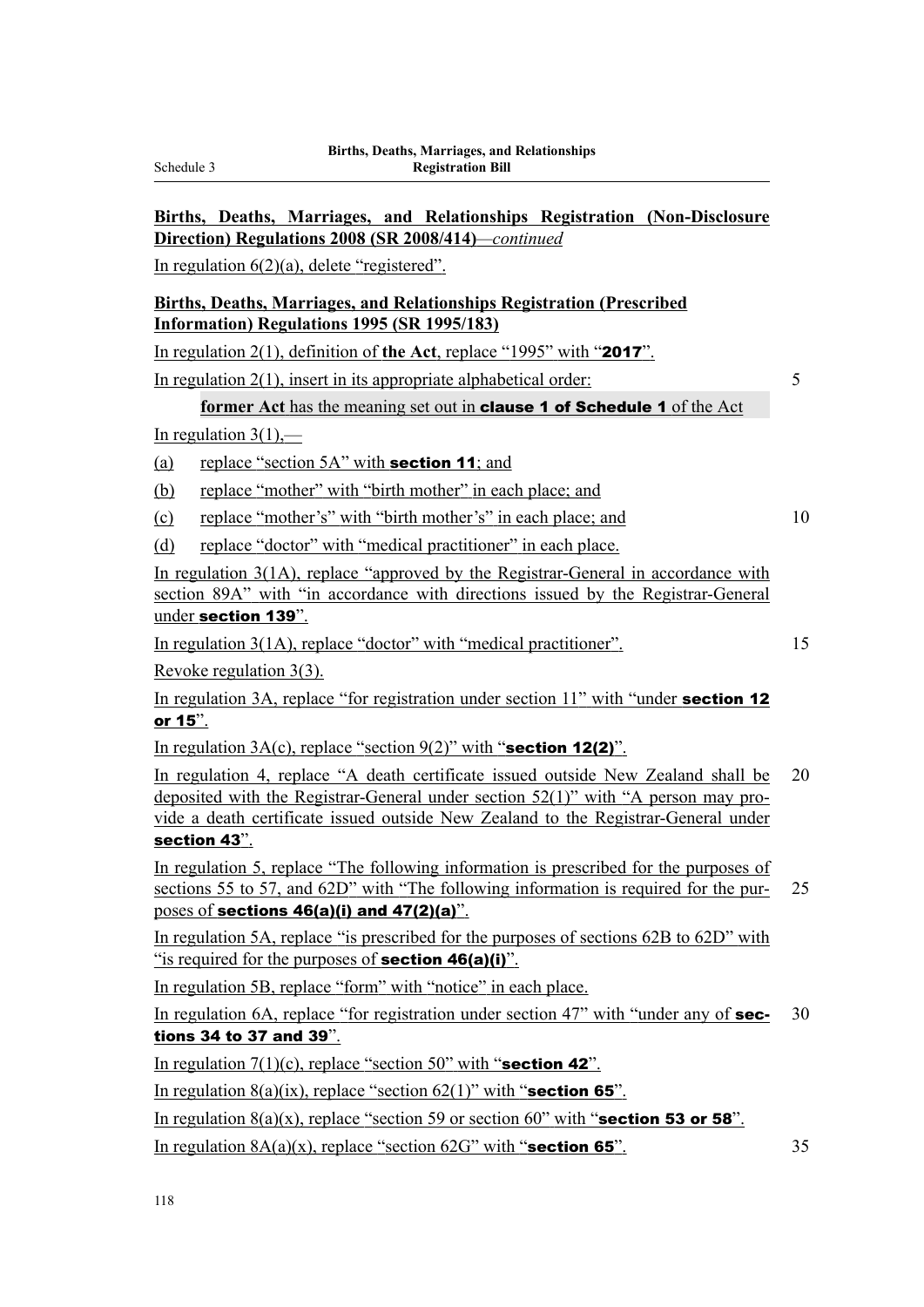# **Births, Deaths, Marriages, and Relationships Registration (Prescribed Informa‐ tion) Regulations 1995 (SR 1995/183)***—continued*

In regulation  $8A(a)(xi)$ , replace "section 62E or section 62F" with "section 54 or 58".

In regulation 8B, replace "section 21A" with "section 60A or 61".

# **Civil Union (Prescribed Information, Fees, and Forms) Regulations 2005 (SR 2005/81)** 5

In regulation 6(e), replace "section 62B of the Births, Deaths, Marriages, and Relationships Registration Act 1995" with "section 46 of the Births, Deaths, Marriages, and Relationships Registration Act 2017".

In regulation 6(f), replace "section 62B and 62D of the Births, Deaths, Marriages, and Relationships Registration Act 1995" with "sections 46 and 52 of the Births, 10 Deaths, Marriages, and Relationships Registration Act 2017".

# **Domestic Violence (Public Registers) Regulations 1998 (SR 1998/342)**

In regulation 2(1), definition of **Registrar-General**, replace "1995" with "2017".

In regulation  $10(2)$ , replace "1995" with "2017".

In the heading to Part 3, replace "**1995**" with "**2017**". 15

Revoke regulation 13.

In the heading to regulation 14, replace "1995" with "2017".

In regulation 14(1), replace "information to which section 76(1) or section 77(4) of the Births, Deaths, Marriages, and Relationships Registration Act 1995 applies" with " restricted adoption information or restricted sex information (as those terms are 20 defined in **section 108** of the Births, Deaths, Marriages, and Relationships Registration Act **2017**)".

In Schedule 1, replace the item relating to the Births, Deaths, Marriages, and Rela‐ tionships Registration Act 1995 with:

Births, Deaths, Marriages, and Relationships Registration Act 2017 Sections 9, 16, 17, 25, 26, 28, 40, 41, 51, and 62

## **Family Court Rules 2002 (SR 2002/261)** 25

In rule 7(1)(a), replace "1995" with "2017".

In rule  $28(2)(a)$ , replace "section  $15A(2)$ , section  $17(2)$ , or section  $18(5)$  of the Births, Deaths, Marriages, and Relationships Registration Act 1995" with "section 23 of the Births, Deaths, Marriages, and Relationships Registration Act 2017".

Replace clause  $38(a)$  with:  $30$ 

(a) Births, Deaths, Marriages, and Relationships Registration Act 2017 (*see*, for example, sections 23(2)(a) and 136(3)(a) of that Act):

In rule 130(4)(b), replace "1995" with "2017".

119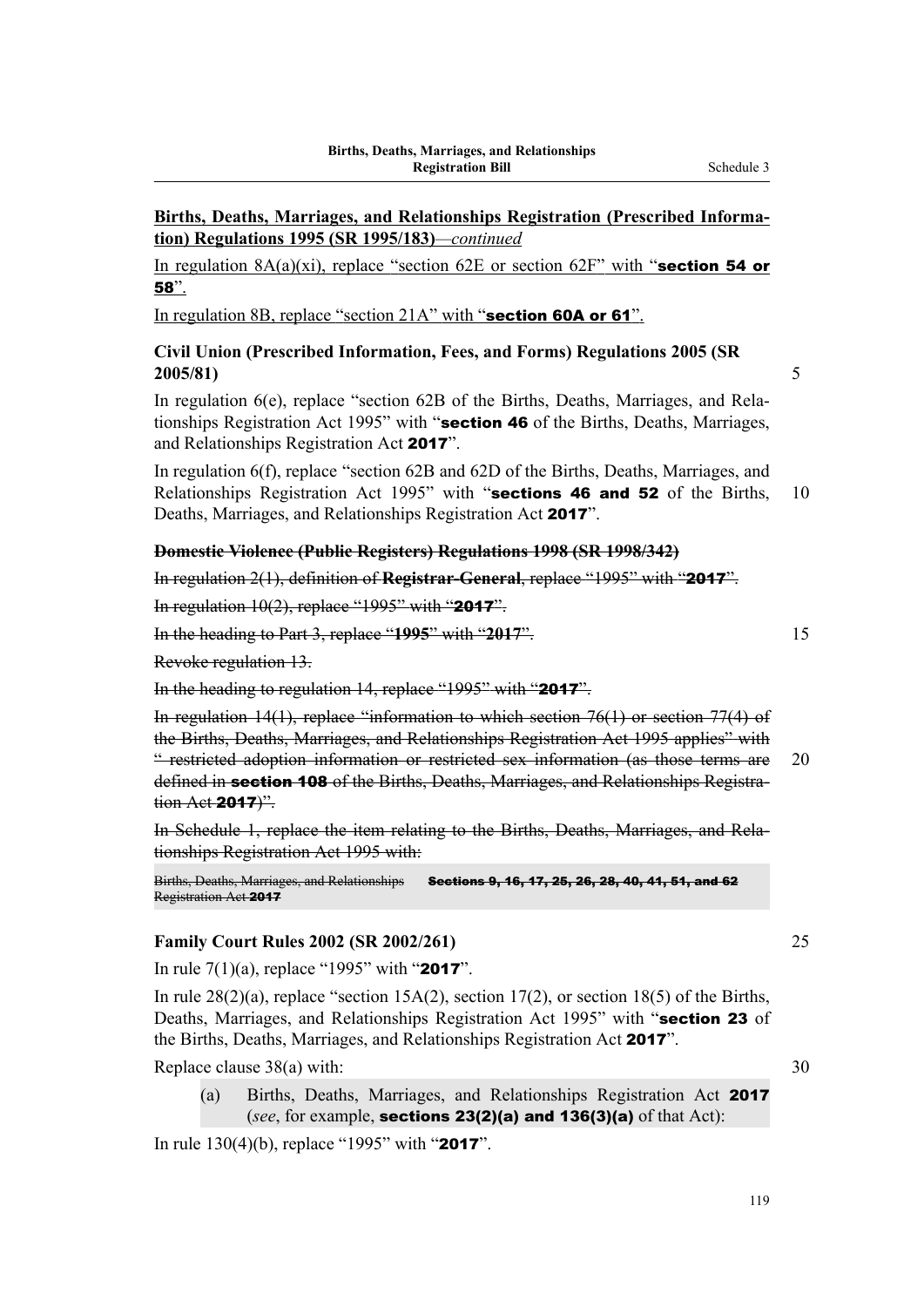# **Family Court Rules 2002 (SR 2002/261)***—continued*

In rule 425(1), replace "1995" with "2017".

In Schedule 2, form A 4, replace "register of births" with "birth record".

# **Family Violence Regulations 2019 (LI 2019/96)**

In regulation 11, definition of **Registrar-General**, replace "section 79(1) of the Births, Deaths, Marriages, and Relationships Registration Act 1995" with "section 5 127(1) of the Births, Deaths, Marriages, and Relationships Registration Act 2017".

In regulation 19(2), replace "1995" with "2017".

Revoke regulation 22.

In the heading to regulation 23, replace "**1995**" with "2017".

In regulation 23(1), replace "information to which section 76(1) or section 77(4) of 10 the Births, Deaths, Marriages, and Relationships Registration Act 1995 applies" with "restricted adoption information or restricted sex information (as those terms are defined in section 4 of the Births, Deaths, Marriages, and Relationships Registration Act 2017)".

In Schedule 3, replace the item relating to the Births, Deaths, Marriages, and Rela-15 tionships Registration Act 1995 with:

Births, Deaths, Marriages, and Relationships Registration Act 2017 Sections 9, 16, 17, 25, 26, 28, 40, 41, 51, and 62

# **Land Transfer Regulations 2002 (SR 2002/213)**

In Schedule 2, form 23, under the heading "Grounds for application", replace "1995" with "2017".

In Schedule 2, form 23, under the heading "Evidence to support application", replace 20 "1995" with "2017".

## **Marriage (Forms) Regulations 1995 (SR 1995/184)**

In regulation  $3(d)$ , replace "section  $56(1)(a)$  of the Births, Deaths, Marriages, and Relationships Registration Act 1995" with "section 46 or 47 of the Births, Deaths, Marriages, and Relationships Registration Act 2017". 25

In regulation 3(da), replace "section 56(1)(a) of the Births, Deaths, Marriages, and Relationships Registration Act 1995" with "section 46 or 47 of the Births, Deaths, Marriages, and Relationships Registration Act 2017".

# **Privacy (Information Sharing Agreement between Department of Internal Affairs and Registrar-General) Order 2019 (LI 2019/270)** 30

In clause  $3(1)$ , replace "1995" with "2017" in each place.

In clause 3(1), definition of **Registrar-General**, replace "section 2" with "section  $4"$ .